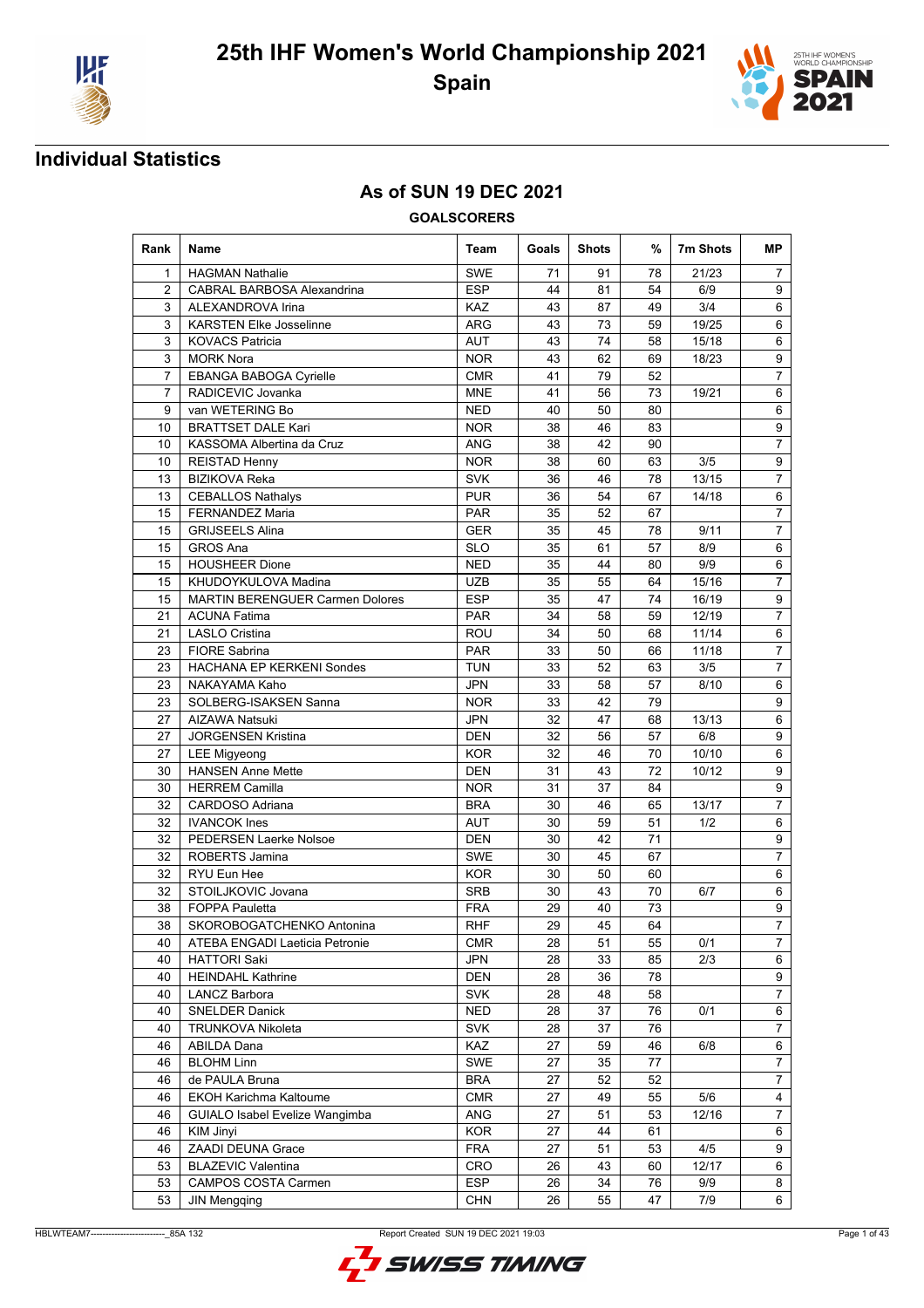



| Rank | Name                               | Team       | Goals | <b>Shots</b> | %  | 7m Shots | <b>MP</b>      |
|------|------------------------------------|------------|-------|--------------|----|----------|----------------|
| 53   | <b>LINDQVIST Emma</b>              | <b>SWE</b> | 26    | 39           | 67 |          | 7              |
| 53   | MANAGAROVA Iuliia                  | <b>RHF</b> | 26    | 28           | 93 |          | $\overline{7}$ |
| 58   | <b>HAMROUNI Amal</b>               | <b>TUN</b> | 25    | 38           | 66 | 11/12    | $\overline{7}$ |
| 58   | <b>ILINA Ekaterina</b>             | <b>RHF</b> | 25    | 44           | 57 | 14/17    | $\overline{7}$ |
| 58   | <b>KRISTIANSEN Veronica</b>        | <b>NOR</b> | 25    | 40           | 63 | 7/7      | 9              |
| 58   | <b>MAIDHOF Julia</b>               | <b>GER</b> | 25    | 40           | 63 | 10/13    | $\overline{7}$ |
| 58   | RADOJEVIC Tamara                   | <b>SRB</b> | 25    | 33           | 76 | 11/12    | 6              |
| 58   | ROSZAK Romana                      | <b>POL</b> | 25    | 30           | 83 | 9/11     | 6              |
| 64   | ABDUMANNONOVA Oyazimkhon           | UZB        | 24    | 66           | 36 | 0/1      | $\overline{7}$ |
| 64   | <b>BREDAL OFTEDAL Stine</b>        | <b>NOR</b> | 24    | 34           | 71 |          | 9              |
| 64   | de ARAUJO Tamires                  | <b>BRA</b> | 24    | 33           | 73 |          | $\overline{7}$ |
| 64   | FONSECA Natalia Mafiela Kamalandua | <b>ANG</b> | 24    | 32           | 75 |          | $\overline{7}$ |
| 64   | <b>HAFRA Noemi</b>                 | <b>HUN</b> | 24    | 37           | 65 |          | 6              |
| 64   | <b>JACOBSEN Marit</b>              | <b>NOR</b> | 24    | 36           | 67 |          | 9              |
| 64   | JERABKOVA Marketa                  | CZE        | 24    | 59           | 41 | 2/2      | 6              |
| 64   | <b>LASSOURCE Coralie</b>           | <b>FRA</b> | 24    | 33           | 73 |          | 9              |
| 64   | PINTEA Crina-Elena                 | ROU        | 24    | 32           | 75 | 2/5      | 6              |
| 64   | <b>VAMOS Petra</b>                 | <b>HUN</b> | 24    | 35           | 69 | 1/2      | 6              |
| 64   | <b>YIMGA Diane Gaelle</b>          | CGO        | 24    | 41           | 59 | 6/8      | 6              |
| 75   | <b>HOJLUND Mie Enggrob</b>         | DEN        | 23    | 38           | 61 |          | 8              |
| 75   | PANDZA Katarina                    | AUT        | 23    | 33           | 70 | 2/4      | 3              |
| 75   | PINEAU Allison                     | <b>FRA</b> | 23    | 35           | 66 | 17/23    | 9              |
| 75   | RIBEIRO QUINTINO Jessica           | <b>BRA</b> | 23    | 34           | 68 | 1/2      | $\overline{7}$ |
| 79   | <b>ESSAM Anne Michelle</b>         | <b>CMR</b> | 22    | 49           | 45 | 3/3      | $\overline{7}$ |
| 79   | <b>HANSSON Elin</b>                | <b>SWE</b> | 22    | 29           | 76 |          | 6              |
| 79   | <b>HAUGSTED Line</b>               | DEN        | 22    | 33           | 67 |          | 9              |
| 79   | <b>ROSIAK Aleksandra</b>           | <b>POL</b> | 22    | 42           | 52 |          | 6              |
| 83   | <b>BAHROMOVA Dilbarhon</b>         | UZB        | 21    | 64           | 33 |          | 5              |
| 83   | <b>BRNOVIC Tatjana</b>             | <b>MNE</b> | 21    | 27           | 78 |          | 6              |
| 83   | <b>BURGAARD Louise</b>             | <b>DEN</b> | 21    | 29           | 72 |          | 9              |
| 83   | CAVO Malena                        | ARG        | 21    | 33           | 64 |          | 6              |
| 83   | <b>GRBIC</b> Itana                 | <b>MNE</b> | 21    | 51           | 41 |          | 6              |
| 83   | <b>KIYANIARA Arezou</b>            | IRI        | 21    | 51           | 41 | 4/5      | 6              |
| 83   | <b>NOCANDY Meline</b>              | <b>FRA</b> | 21    | 33           | 64 |          | 9              |
| 83   | <b>NOCUN Dagmara</b>               | POL        | 21    | 28           | 75 |          | 6              |
|      |                                    |            |       |              |    |          |                |
| 83   | <b>TOUBLANC Alicia</b>             | <b>FRA</b> | 21    | 34           | 62 | 4/5      | 9              |
| 83   | <b>VARAGIC Alja</b>                | <b>SLO</b> | 21    | 36           | 58 |          | 6              |
| 83   | ZACHOVA Dominika                   | <b>CZE</b> | 21    | 27           | 78 | 14/16    | 6              |
| 94   | <b>FOMINA Olga</b>                 | RHF        | 20    | 25           | 80 |          | 7              |
| 94   | JEZIC Katarina                     | CRO        | 20    | 27           | 74 |          | 6              |
| 94   | <b>KLUJBER Katrin Gitta</b>        | <b>HUN</b> | 20    | 29           | 69 | 7/9      | 4              |
| 94   | <b>MALA Veronika</b>               | CZE        | 20    | 26           | 77 |          | 6              |
| 94   | <b>MARTON Greta</b>                | <b>HUN</b> | 20    | 24           | 83 |          | 6              |
| 94   | <b>MATIELI Patricia</b>            | <b>BRA</b> | 20    | 34           | 59 |          | 7              |
| 94   | OSTASE Lorena-Gabriela             | <b>ROU</b> | 20    | 29           | 69 |          | 6              |
| 94   | RODRIGUES BELO Ana Paula           | <b>BRA</b> | 20    | 37           | 54 | 5/7      | 7              |
| 94   | ROTARU Dana-Andreea                | ROU        | 20    | 30           | 67 | 5/5      | 6              |
| 94   | <b>SCHMELZER Meike</b>             | GER        | 20    | 22           | 91 |          | 7              |
| 94   | STANKO Tjasa                       | <b>SLO</b> | 20    | 44           | 45 | 2/2      | 6              |
| 105  | <b>BOUTHEINA Amiche</b>            | <b>TUN</b> | 19    | 22           | 86 |          | $\overline{7}$ |
| 105  | DEBELIC Ana                        | CRO        | 19    | 29           | 66 | 0/1      | 6              |
| 105  | <b>DIAGOURAGA Fanta</b>            | CGO        | 19    | 33           | 58 | 5/7      | 6              |
| 105  | <b>ECHEVERRIA MARTINEZ Maitane</b> | <b>ESP</b> | 19    | 27           | 70 |          | 9              |
| 105  | <b>INSFRAN Fernanda</b>            | PAR        | 19    | 43           | 44 | 1/1      | $\overline{7}$ |
| 105  | JANJUSEVIC Andela                  | SRB        | 19    | 29           | 66 | 1/2      | 6              |
| 105  | <b>JENSEN Trine Ostergaard</b>     | DEN        | 19    | 28           | 68 |          | 9              |
| 105  | <b>KALAUS Larissa</b>              | CRO        | 19    | 42           | 45 | 6/7      | 6              |

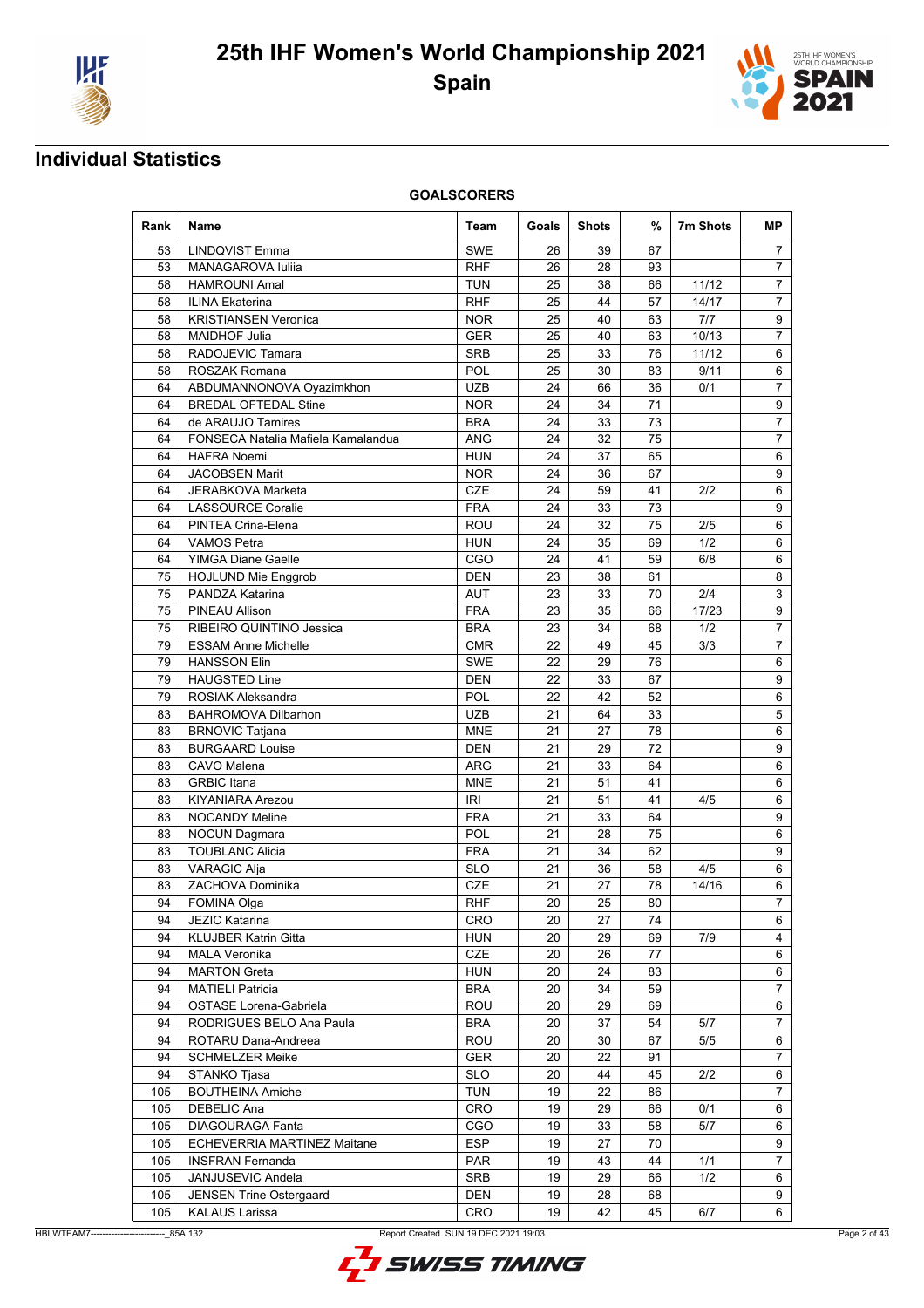



| Rank | Name                              | Team       | Goals | <b>Shots</b> | %  | 7m Shots | <b>MP</b>        |
|------|-----------------------------------|------------|-------|--------------|----|----------|------------------|
| 105  | KOVAROVA Sara                     | CZE        | 19    | 35           | 54 |          | 6                |
| 105  | <b>LUKACS Viktoria</b>            | <b>HUN</b> | 19    | 30           | 63 |          | 6                |
| 105  | <b>NGOMBELE Betchaidelle</b>      | CGO        | 19    | 53           | 36 |          | 6                |
| 105  | SMITS Inger                       | <b>NED</b> | 19    | 30           | 63 |          | 6                |
| 117  | <b>BONT Debbie</b>                | <b>NED</b> | 18    | 24           | 75 |          | 6                |
| 117  | <b>DULFER Kelly</b>               | <b>NED</b> | 18    | 23           | 78 |          | 6                |
| 117  | <b>GHASEMI Elnaz</b>              | <b>IRI</b> | 18    | 25           | 72 | 4/7      | 6                |
| 117  | <b>GUARIEIRO Giulia</b>           | <b>BRA</b> | 18    | 24           | 75 |          | 6                |
| 117  | <b>IVERSEN Rikke</b>              | <b>DEN</b> | 18    | 27           | 67 |          | $\boldsymbol{9}$ |
| 117  | <b>KACSOR</b> Greta               | <b>HUN</b> | 18    | 30           | 60 | 3/4      | 5                |
| 117  | VENANCIO Liliana da Silva         | <b>ANG</b> | 18    | 26           | 69 |          | $\overline{7}$   |
| 124  | <b>ABBINGH Lois</b>               | <b>NED</b> | 17    | 31           | 55 | 5/6      | 6                |
| 124  | ARCOS POVEDA Paula                | <b>ESP</b> | 17    | 28           | 61 | 1/1      | 9                |
| 124  | <b>DINCA Elena-Nicoleta</b>       | ROU        | 17    | 25           | 68 | 1/1      | 6                |
| 124  | <b>DORSON Sharon Lea</b>          | CGO        | 17    | 24           | 71 |          | 5                |
| 124  | <b>EYENGA DJONG Claudia Jossy</b> | <b>CMR</b> | 17    | 34           | 50 | 2/3      | $\overline{7}$   |
| 124  | <b>FUENTES Zuleika</b>            | <b>PUR</b> | 17    | 37           | 46 |          | 6                |
| 124  | <b>KIM Sora</b>                   | <b>KOR</b> | 17    | 23           | 74 |          | 6                |
| 124  | MIKHAYLICHENKO Elena              | <b>RHF</b> | 17    | 43           | 40 | 2/2      | 7                |
| 124  | PASCOAL Stelvia de Jesus          | <b>ANG</b> | 17    | 38           | 45 |          | 7                |
| 124  | PAULO Helena Gilda Simao          | ANG        | 17    | 26           | 65 | 4/5      | $\overline{7}$   |
| 124  | PAVICEVIC Ivona                   | <b>MNE</b> | 17    | 27           | 63 |          | 6                |
| 124  | POSAVEC Stela                     | CRO        | 17    | 28           | 61 | 2/2      | 6                |
| 124  | RAZAKBERGENOVA Sevara             | <b>UZB</b> | 17    | 46           | 37 | 3/4      | 7                |
| 124  | STOCKSCHLADER Johanna             | <b>GER</b> | 17    | 26           | 65 | 1/1      | $\overline{7}$   |
| 124  | <b>VOLLEBREGT Kelly</b>           | <b>NED</b> | 17    | 21           | 81 |          | 5                |
| 139  | <b>BEN ABDALAH Aya</b>            | <b>TUN</b> | 16    | 26           | 62 |          | $\overline{7}$   |
| 139  | <b>DEDIC Mirela</b>               | <b>AUT</b> | 16    | 23           | 70 |          | 6                |
| 139  | <b>FRIIS Emma Cecilie</b>         | DEN        | 16    | 21           | 76 | 1/1      | 9                |
| 139  | <b>LAUENROTH Antie</b>            | <b>GER</b> | 16    | 25           | 64 |          | 7                |
| 139  | MARKOVA Iuliia                    | <b>RHF</b> | 16    | 21           | 76 |          | 7                |
| 139  | <b>MATSUMOTO Hikaru</b>           | JPN        | 16    | 18           | 89 |          | 4                |
| 139  | MENDOZA Jazmin                    | <b>PAR</b> | 16    | 39           | 41 |          | 7                |
| 139  | MENDOZA Luciana                   | ARG        | 16    | 28           | 57 | 1/1      | 6                |
| 139  | <b>NUSSER Larissa</b>             | <b>NED</b> | 16    | 20           | 80 | 1/2      | 6                |
| 139  | <b>NZE MINKO Estelle</b>          | <b>FRA</b> | 16    | 31           | 52 |          | 9                |
| 139  | <b>PETERSEN Simone Catherine</b>  | <b>DEN</b> | 16    | 21           | 76 | 13/14    | 9                |
| 139  | <b>REZGUI Rakia</b>               | <b>TUN</b> | 16    | 22           | 73 |          | 7                |
| 139  | <b>ZULIC Nina</b>                 | <b>SLO</b> | 16    | 32           | 50 |          | 6                |
| 152  | <b>BALSAM Magda</b>               | POL        | 15    | 25           | 60 | 4/8      | 6                |
| 152  | <b>BOLK Emily</b>                 | GER        | 15    | 37           | 41 |          | $\overline{7}$   |
| 152  | GASSAMA CISSOKHO Kaba             | <b>ESP</b> | 15    | 17           | 88 |          | 9                |
| 152  | GORSHKOVA Polina                  | <b>RHF</b> | 15    | 20           | 75 |          | $\overline{7}$   |
| 152  | <b>GRANIER Lucie</b>              | <b>FRA</b> | 15    | 24           | 63 |          | 9                |
| 152  | <b>HOVDEN Emilie</b>              | <b>NOR</b> | 15    | 19           | 79 |          | 3                |
| 152  | MACHADO Juliana Jose              | ANG        | 15    | 23           | 65 |          | $\overline{7}$   |
| 152  | NENGANGA Vilma Pegado             | ANG        | 15    | 21           | 71 | 3/3      | 7                |
| 152  | <b>NOSEK Natalia</b>              | POL        | 15    | 31           | 48 |          | 6                |
| 152  | SABIROVA Karina                   | <b>RHF</b> | 15    | 22           | 68 | 3/4      | 7                |
| 152  | SHIN Eunjoo                       | <b>KOR</b> | 15    | 21           | 71 | 1/1      | 6                |
| 152  | <b>TOMASINI Fabienne</b>          | AUT        | 15    | 21           | 71 |          | 6                |
| 152  | <b>TURK Ana</b>                   | CRO        | 15    | 25           | 60 |          | 6                |
| 152  | VOSILJONOVA Maftunakhon           | UZB        | 15    | 33           | 45 |          | $\overline{7}$   |
| 152  | YOUSEFI Maryam                    | <b>IRI</b> | 15    | 48           | 31 | 1/1      | 6                |
| 152  | YUSUPOVA Nargiza                  | <b>UZB</b> | 15    | 27           | 56 |          | 7                |
| 168  | <b>BAJCIOVA Vladimira</b>         | <b>SVK</b> | 14    | 23           | 61 | 5/5      | $\overline{7}$   |
| 168  | BAZALIU Bianca-Maria              | ROU        | 14    | 32           | 44 | 1/1      | 6                |

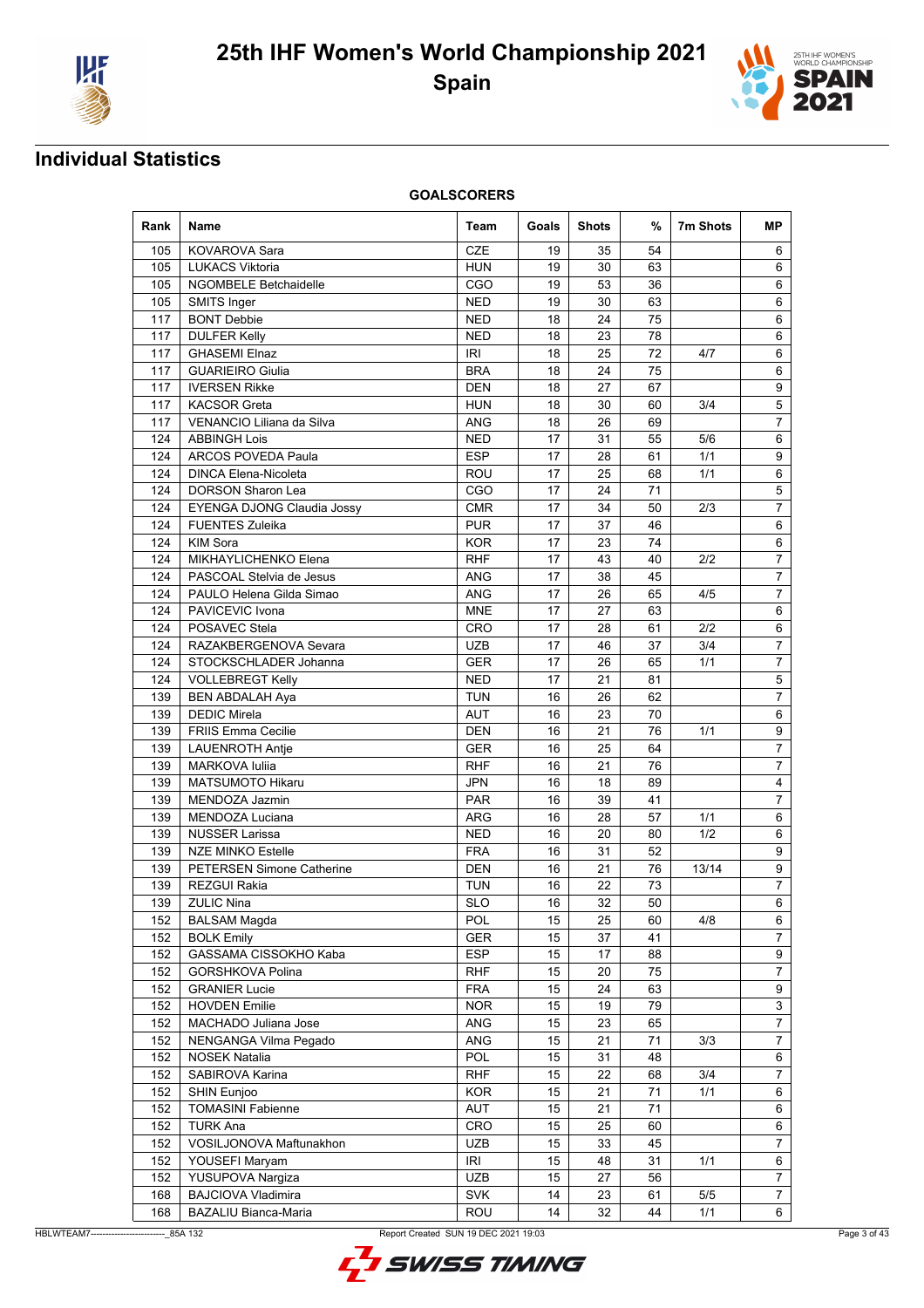



| Rank | Name                                    | Team       | Goals             | <b>Shots</b> | %   | 7m Shots | MP.            |
|------|-----------------------------------------|------------|-------------------|--------------|-----|----------|----------------|
| 168  | DANO Nina                               | SWE        | 14                | 20           | 70  |          | 7              |
| 168  | <b>GUTIERREZ BERMEJO Jennifer Maria</b> | <b>ESP</b> | 14                | 24           | 58  | 3/5      | 9              |
| 168  | <b>HIRALDO Sheila</b>                   | <b>PUR</b> | 14                | 33           | 42  | 1/2      | 6              |
| 168  | <b>MELLEGARD Olivia</b>                 | SWE        | 14                | 15           | 93  |          | 6              |
| 168  | MOISA Laura                             | ROU        | 14                | 28           | 50  |          | 5              |
| 168  | <b>SCHINDLER Johanna</b>                | <b>AUT</b> | 14                | 23           | 61  | 2/3      | 6              |
| 168  | <b>SERCIEN UGOLIN Oceane</b>            | <b>FRA</b> | 14                | 34           | 41  |          | 9              |
| 168  | <b>SPRENGERS Zoe</b>                    | NED        | 14                | 21           | 67  |          | 6              |
| 168  | STEFANIKOVA Bibiana                     | <b>SVK</b> | 14                | 25           | 56  |          | 7              |
| 168  | <b>VALENTINI Chloe</b>                  | <b>FRA</b> | 14                | 21           | 67  |          | 9              |
| 168  | van der HEIJDEN Laura                   | <b>NED</b> | 14                | 19           | 74  |          | 6              |
| 168  | <b>YUOH Yvette</b>                      | <b>CMR</b> | 14                | 21           | 67  |          | 7              |
| 182  | ARAUJO Larissa                          | <b>BRA</b> | 13                | 22           | 59  |          | 7              |
| 182  | <b>BORDAS Reka</b>                      | <b>HUN</b> | 13                | 19           | 68  |          | 6              |
| 182  | <b>DINDILIGAN Alexandra</b>             | ROU        | 13                | 16           | 81  |          | 6              |
| 182  | <b>FLIPPES Laura</b>                    | <b>FRA</b> | 13                | 20           | 65  |          | 6              |
| 182  | HERNANDEZ SERRADOR Ainhoa               | <b>ESP</b> | 13                | 17           | 76  |          | 9              |
| 182  | KOBYLINSKA Monika                       | <b>POL</b> | 13                | 34           | 38  | 0/1      | 6              |
| 182  | LJEPOJA Natasa                          | <b>SLO</b> | 13                | 18           | 72  |          | 6              |
| 182  | LOPEZ JIMENEZ Soledad                   | <b>ESP</b> | 13                | 17           | 76  | 2/4      | 9              |
| 182  | <b>TRANBORG Mette</b>                   | DEN        | 13                | 22           | 59  |          | 9              |
| 182  | <b>ZHANG Haixia</b>                     | <b>CHN</b> | 13                | 18           | 72  |          | 6              |
| 192  | <b>AARDAHL Maren</b>                    | <b>NOR</b> | 12                | 17           | 71  |          | 9              |
| 192  | <b>BERGER Amelie</b>                    | <b>GER</b> | 12                | 25           | 48  |          | 7              |
| 192  | CASASOLA Micaela                        | ARG        | 12                | 27           | 44  |          | 6              |
| 192  | FERNANDEZ FRAGA Alicia                  | <b>ESP</b> | 12                | 17           | 71  | 6/8      | 7              |
| 192  | <b>HARABAGIU Bianca Elena</b>           | ROU        | 12                | 26           | 46  |          | 6              |
| 192  | <b>KALF Marlene</b>                     | GER        | 12                | 18           | 67  | 2/2      | 7              |
| 192  | <b>KONDO Maharu</b>                     | JPN        | 12                | 13           | 92  |          | 4              |
| 192  | <b>KRAMAR Petra</b>                     | <b>SLO</b> | 12                | 16           | 75  |          | 5              |
| 192  | <b>LERBY Clara</b>                      | <b>SWE</b> | 12                | 13           | 92  |          | 3              |
| 192  | <b>LOVRIC Natasa</b>                    | <b>SRB</b> | 12                | 19           | 63  |          | 6              |
| 192  | MASRI Aya                               | TUN        | $12 \overline{ }$ | 21           | 57  |          | 7              |
| 192  | NIKITINA Veronika                       | RHF        | 12                | 21           | 57  | 1/1      | 7              |
| 192  | OHYAMA Mana                             | JPN        | 12                | 26           | 46  | 3/6      | 6              |
| 192  | <b>SAHARA Naoko</b>                     | <b>JPN</b> | 12                | 14           | 86  |          | 6              |
| 192  | SERIKBAYEVA Kamila                      | KAZ        | 12                | 27           | 44  |          | 6              |
| 192  | SONG Hyesoo                             | KOR        | 12                | 24           | 50  | 5/6      | 6              |
| 192  | STEPANOVA Kristina                      | KAZ        | 12                | 48           | 25  |          | 6              |
| 192  | <b>STROMBERG Carin</b>                  | SWE        | 12                | 25           | 48  |          | $7^{\circ}$    |
| 192  | VATANPARAST TOOTOONSIZ Mina             | <b>IRI</b> | 12                | 32           | 38  |          | 6              |
| 211  | <b>AUNE Malin</b>                       | <b>NOR</b> | 11                | 15           | 73  |          | 6              |
| 211  | <b>CARLSON Jenny</b>                    | SWE        | 11                | 21           | 52  |          | $\overline{7}$ |
| 211  | CHOLEVOVA Charlotte                     | CZE        | 11                | 28           | 39  |          | 6              |
| 211  | de JONG Daniela                         | SWE        | 11                | 11           | 100 |          | $\overline{7}$ |
| 211  | DOMBAXE Wuta Waco Bige                  | ANG        | 11                | 20           | 55  |          | 7              |
| 211  | JO Harang                               | KOR        | 11                | 23           | 48  |          | 6              |
| 211  | <b>JOUINI Chaima</b>                    | <b>TUN</b> | 11                | 28           | 39  |          | 7              |
| 211  | KNEDLIKOVA Jana                         | <b>CZE</b> | 11                | 20           | 55  |          | 6              |
| 211  | MATUSZCZYK Sylwia                       | POL        | 11                | 12           | 92  |          | 6              |
| 211  | MOUYAMBA Belvina                        | CGO        | 11                | 20           | 55  |          | 6              |
| 211  | PLANETA Szimonetta Regina               | <b>HUN</b> | 11                | 13           | 85  | 8/9      | 6              |
| 211  | RODRIGUEZ Lizabeth                      | <b>PUR</b> | 11                | 19           | 58  |          | 6              |
| 211  | SIMARA Andrea                           | CRO        | 11                | 16           | 69  |          | 6              |
| 211  | URBAN MEDEL Rosario Victoria            | ARG        | 11                | 25           | 44  |          | 6              |
| 211  | ZELFANI Nada                            | <b>TUN</b> | 11                | 25           | 44  | 1/2      | 7              |
| 211  | ZHOU Mengxue                            | <b>CHN</b> | 11                | 31           | 35  | 2/3      | 6              |

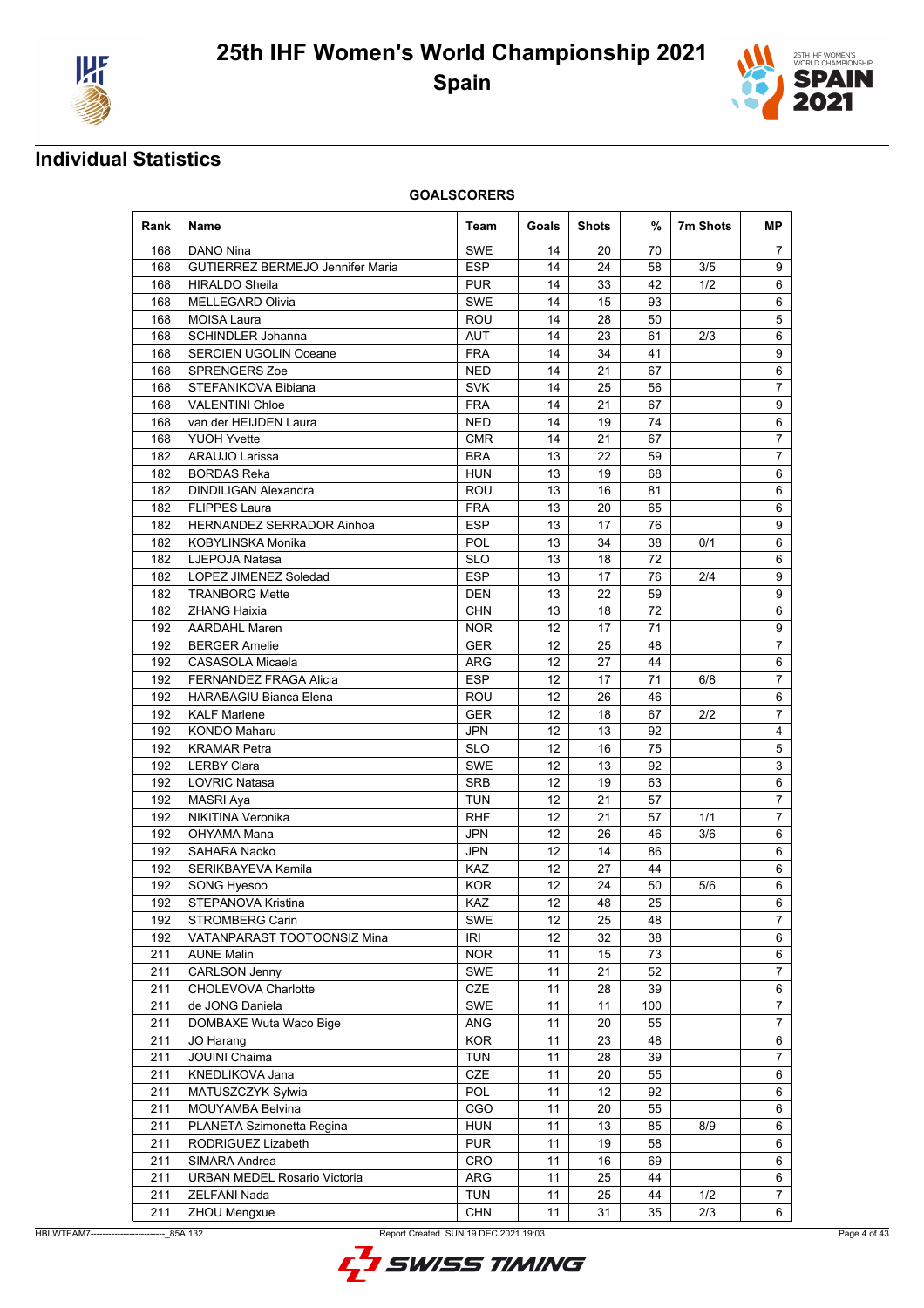



| Rank | Name                               | Team       | Goals          | Shots | %  | 7m Shots | МP                        |
|------|------------------------------------|------------|----------------|-------|----|----------|---------------------------|
| 211  | ZVYAGINA Zlata                     | KAZ        | 11             | 17    | 65 |          | 6                         |
| 228  | <b>BUJNOCHOVA Karin</b>            | <b>SVK</b> | 10             | 22    | 45 |          | $\overline{7}$            |
| 228  | EIZADGASHT Bahar                   | IRI        | 10             | 18    | 56 | 2/2      | 6                         |
| 228  | <b>FRERIKS Merel</b>               | <b>NED</b> | 10             | 11    | 91 |          | 5                         |
| 228  | <b>ILIE Alina</b>                  | ROU        | 10             | 24    | 42 |          | 6                         |
| 228  | <b>ILLARIONOVA Anastasiia</b>      | <b>RHF</b> | 10             | 13    | 77 |          | $\overline{7}$            |
| 228  | <b>INGSTAD Vilde</b>               | <b>NOR</b> | 10             | 15    | 67 |          | 9                         |
| 228  | <b>KORDOVSKA Kamila</b>            | CZE        | 10             | 19    | 53 | 0/1      | 6                         |
| 228  | KOVACEVIC Jovana                   | <b>SRB</b> | 10             | 18    | 56 |          | 4                         |
| 228  | <b>LISCEVIC Kristina</b>           | <b>SRB</b> | 10             | 18    | 56 | 3/3      | 6                         |
| 228  | MALDONADO Jailene                  | <b>PUR</b> | 10             | 23    | 43 |          | 6                         |
| 228  | MALESTEIN Angela                   | <b>NED</b> | 10             | 12    | 83 |          | 3                         |
| 228  | NGOUOKO NGUESSEU Adjani Celeste    | <b>CMR</b> | 10             | 23    | 43 | 2/3      | 7                         |
| 228  | PLETIKOSIC Matea                   | <b>MNE</b> | 10             | 22    | 45 | 0/1      | 6                         |
| 228  | PLOMINSKA Oktawia                  | POL        | 10             | 15    | 67 |          | 6                         |
| 228  | <b>RUTIL Kimberley</b>             | CGO        | 10             | 22    | 45 |          | 6                         |
| 228  | <b>SCHULZE Luisa</b>               | <b>GER</b> | 10             | 15    | 67 |          | $\overline{7}$            |
| 228  | SMITS Xenia                        | <b>GER</b> | 10             | 16    | 63 |          | $\overline{7}$            |
| 228  | <b>STAMENIC Aleksandra</b>         | <b>SRB</b> | 10             | 22    | 45 |          | 6                         |
| 228  | YOSHIDOME Yuki                     | JPN        | 10             | 20    | 50 |          | 6                         |
| 247  | <b>ACHRUK Kinga</b>                | POL        | 9              | 18    | 50 | 0/1      | 6                         |
| 247  | AGBABA Jelena                      | <b>SRB</b> | 9              | 14    | 64 |          | 6                         |
| 247  | ALLAYAROVA Zakhro                  | <b>UZB</b> | 9              | 20    | 45 |          | $\overline{7}$            |
|      |                                    |            |                |       |    |          |                           |
| 247  | <b>CESAREO ROMERO Elisabet</b>     | <b>ESP</b> | 9              | 15    | 60 |          | $\overline{7}$            |
| 247  | <b>DALLE CRODE Lucia</b>           | ARG        | 9              | 18    | 50 |          | 6                         |
| 247  | <b>GONZALEZ Gisela</b>             | <b>PAR</b> | 9              | 17    | 53 |          | 7                         |
| 247  | <b>MARIO Liliane Martines</b>      | <b>ANG</b> | 9              | 12    | 75 |          | $\overline{7}$            |
| 247  | OH Yedam                           | <b>KOR</b> | 9              | 12    | 75 | 8/10     | 6                         |
| 247  | PEMBA Tchieza Teresa de Assuncao   | <b>ANG</b> | 9              | 12    | 75 |          | $\overline{7}$            |
| 247  | PETROVIC Marija                    | <b>SRB</b> | 9              | 16    | 56 |          | 6                         |
| 247  | PIZZO Manuela                      | ARG        | 9              | 14    | 64 | 9/13     | 6                         |
| 247  | POLUYANKO Natalya                  | KAZ        | 9              | 15    | 60 | 0/1      | 6                         |
| 247  | <b>STOLLE Alicia</b>               | GER        | 9              | 27    | 33 |          | $\overline{7}$            |
| 247  | <b>YU Yuanyuan</b>                 | <b>CHN</b> | 9              | 11    | 82 |          | 6                         |
| 261  | AGBABA Marija                      | <b>SRB</b> | 8              | 11    | 73 | 2/2      | 6                         |
| 261  | <b>AOUIJ Fadwa</b>                 | <b>TUN</b> | 8              | 13    | 62 | 3/4      | $\overline{7}$            |
| 261  | <b>ARDERIUS MARTIN Silvia</b>      | <b>ESP</b> | 8              | 17    | 47 | 3/3      | 8                         |
| 261  | <b>ESPINOLA PEREZ Irene</b>        | <b>ESP</b> | 8              | 20    | 40 |          | 9                         |
| 261  | <b>GOMILAR ZICKERO Tija</b>        | <b>SLO</b> | 8              | 13    | 62 |          | 6                         |
| 261  | <b>HORACEK Tamara</b>              | FRA        | 8              | 20    | 40 | 6/9      | 9                         |
| 261  | MALOVIC Durdina                    | <b>MNE</b> | 8              | 18    | 44 | 1/1      | 6                         |
| 261  | PREMOVIC Sanja                     | <b>MNE</b> | 8              | 17    | 47 |          | 6                         |
| 261  | QUIZELETE Marilia Jacita Jose      | ANG        | 8              | 12    | 67 |          | $\overline{7}$            |
| 261  | RODRIGUEZ RODRIGUEZ Almudena Maria | <b>ESP</b> | 8              | 18    | 44 |          | 8                         |
| 261  | SARAIVA Rita Luana                 | CGO        | 8              | 10    | 80 |          | 6                         |
| 261  | SHCHERBAK Olga                     | <b>RHF</b> | 8              | 15    | 53 |          | $\overline{7}$            |
| 261  | SONG Jiyoung                       | <b>KOR</b> | 8              | 12    | 67 |          | 6                         |
| 261  | SVETIK Maja                        | <b>SLO</b> | 8              | 14    | 57 |          | 6                         |
| 261  | SZARKOVA Simona                    | <b>SVK</b> | 8              | 25    | 32 | 0/1      | 5                         |
| 261  | <b>TIAN Xiuxiu</b>                 | <b>CHN</b> | 8              | 16    | 50 | 0/2      | 6                         |
| 261  | <b>TOTH Eszter</b>                 | <b>HUN</b> | 8              | 17    | 47 |          | 6                         |
| 278  | <b>ABBASI Nouriyeh</b>             | IRI        | 7              | 15    | 47 |          | 6                         |
| 278  | <b>BADEA Alexandra-Diana</b>       | ROU        | $\overline{7}$ | 11    | 64 |          | $\ensuremath{\mathsf{3}}$ |
| 278  | <b>CAMPIGLI Rocio</b>              | ARG        | $\overline{7}$ | 8     | 88 |          | 6                         |
| 278  | <b>EDWIGE Beatrice</b>             | <b>FRA</b> | $\overline{7}$ | 10    | 70 |          | 9                         |
| 278  | <b>FERNANDES Mariane</b>           | <b>BRA</b> | $\overline{7}$ | 12    | 58 |          | 7                         |
| 278  | <b>GONG Lei</b>                    | <b>CHN</b> | $\overline{7}$ | 8     | 88 |          | 5                         |

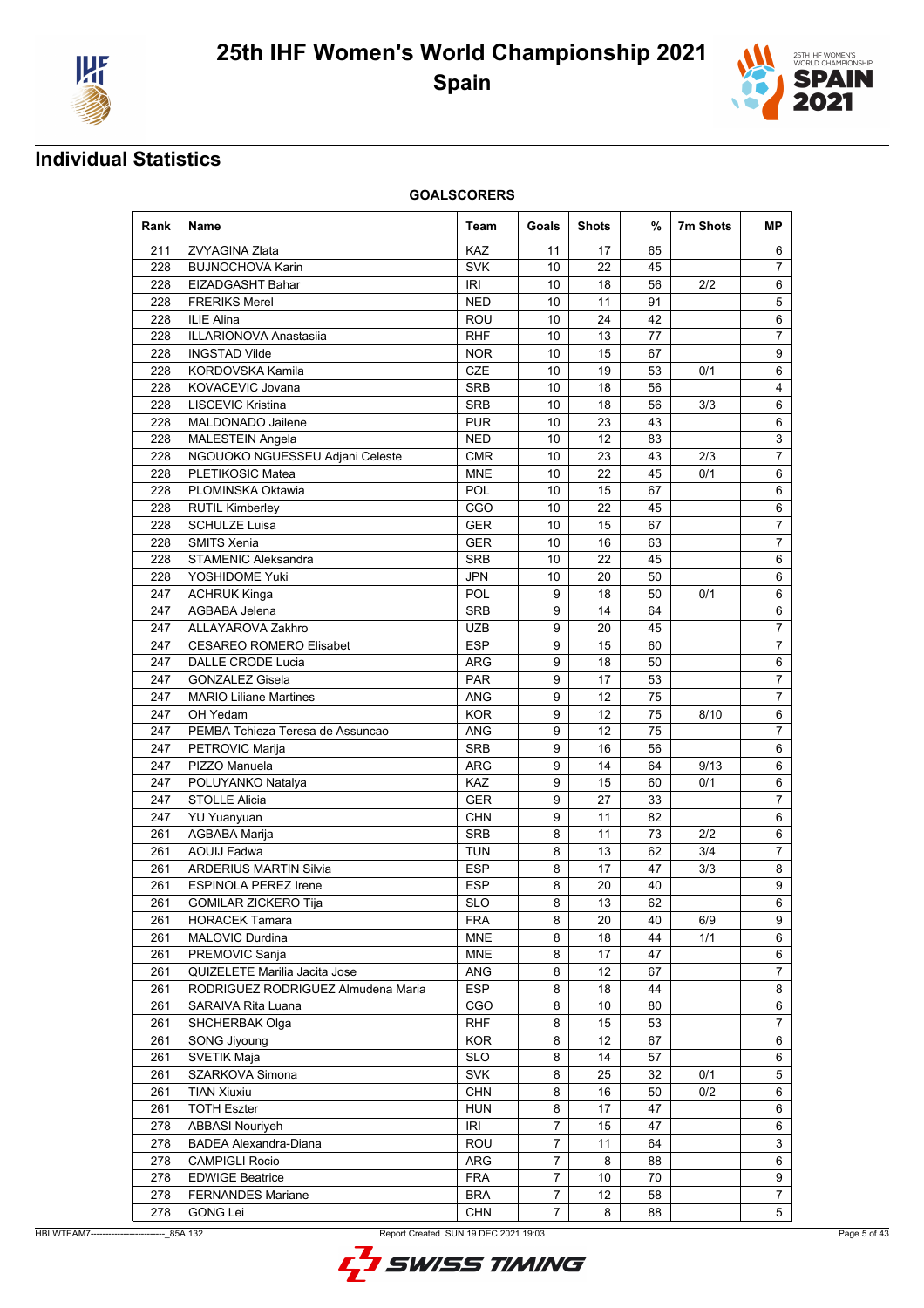



| Rank       | Name                                  | Team              | Goals          | <b>Shots</b>   | %        | 7m Shots | <b>MP</b>      |
|------------|---------------------------------------|-------------------|----------------|----------------|----------|----------|----------------|
| 278        | <b>GORNA Adrianna</b>                 | <b>POL</b>        | 7              | 10             | 70       | 1/1      | 6              |
| 278        | <b>GRACIANI Ericka</b>                | <b>PUR</b>        | $\overline{7}$ | 19             | 37       | 4/5      | 6              |
| 278        | <b>HEGH ARNTZEN Emilie</b>            | <b>NOR</b>        | $\overline{7}$ | 13             | 54       |          | 9              |
| 278        | <b>HOLANOVA Michaela</b>              | <b>CZE</b>        | $\overline{7}$ | 14             | 50       |          | 6              |
| 278        | <b>LEIVA Delyne</b>                   | <b>PAR</b>        | 7              | 16             | 44       |          | 7              |
| 278        | MASSEU Mbongo Madalena                | <b>ANG</b>        | $\overline{7}$ | 13             | 54       | 1/1      | $\overline{7}$ |
| 278        | MBOUCHOU MANDOP Anne Florette         | <b>CMR</b>        | 7              | 17             | 41       |          | 7              |
| 278        | NAGATA Mika                           | JPN               | 7              | 9              | 78       |          | 6              |
| 278        | NKOLO Gisele Valentine Annie          | <b>CMR</b>        | 7              | 16             | 44       |          | 7              |
| 278        | OBIDJONOVA Charos                     | UZB               | $\overline{7}$ | 23             | 30       | 2/2      | $\overline{7}$ |
| 278        | <b>PETREN Melissa</b>                 | <b>SWE</b>        | 7              | 12             | 58       |          | 7              |
| 278        | POLMAN Estavana                       | <b>NED</b>        | 7              | 11             | 64       |          | 6              |
| 278        | POSAVEC Paula                         | <b>CRO</b>        | 7              | 15             | 47       |          | 6              |
| 278        | <b>ROLON Kamila</b>                   | <b>PAR</b>        | $\overline{7}$ | 18             | 39       |          | 7              |
| 278        | SUBTIRICA-IOVANESCU Alexandra-Georg   | ROU               | $\overline{7}$ | 8              | 88       |          | 6              |
| 278        | <b>VENTURA Livia</b>                  | <b>BRA</b>        | 7              | 11             | 64       |          | 7              |
| 278        | <b>WANG Shuhui</b>                    | <b>CHN</b>        | $\overline{7}$ | 21             | 33       |          | 6              |
| 301        | <b>BOHME Simone</b>                   | DEN               | 6              | 9              | 67       |          | 9              |
| 301        | DIVOKO KANGOU Neida Klenn             | CGO               | 6              | $\overline{7}$ | 86       | 2/2      | 6              |
| 301        | <b>FARIA Marizza</b>                  | <b>PAR</b>        | 6              | 12             | 50       |          | 7              |
| 301        | FROLOVA Yaroslava                     | <b>RHF</b>        | 6              | 12             | 50       |          | 5              |
| 301        | <b>GARCIA Graciela Ayelen</b>         | ARG               | 6              | 9              | 67       |          | 6              |
| 301        | <b>HOLEJOVA Adriana</b>               | <b>SVK</b>        | 6              | 20             | 30       |          | $\overline{7}$ |
| 301        | JLEZI Mouna                           | <b>TUN</b>        | 6              | 14             | 43       |          | 7              |
| 301        | JOVOVIC Jovana                        | <b>SRB</b>        | 6              | 8              | 75       | 1/1      | 6              |
| 301        | KNIPPENBORG Lynn                      | <b>NED</b>        | 6              | 7              | 86       | 2/2      | 5              |
| 301        | <b>KOCIC Tamara</b>                   | <b>SRB</b>        | 6              | 9              | 67       |          | 6              |
| 301        | <b>KOVACS Anett</b>                   | <b>HUN</b>        | 6              | 15             | 40       |          | 6              |
| 301        | <b>LAGERQUIST Anna</b>                | <b>SWE</b>        | 6              | 9              | 67       |          | 7              |
| 301        | <b>LEITNER Nora</b>                   | <b>AUT</b>        | 6              | 11             | 55       |          | 5              |
| 301        | <b>MAMIC Josipa</b>                   | <b>CRO</b>        | 6              | 10             | 60       |          | 6              |
| 301        | MICIJEVIC Camila                      | <b>CRO</b>        | 6              | 10             | 60       |          | $\overline{2}$ |
| 301        | MIRZAEVA Zilola                       | <b>UZB</b>        | 6              | 13             | 46       |          | 7              |
| 301        | MUSTAFAEVA Anastasiya                 | UZB               | 6              | 9              | 67       |          | $\overline{7}$ |
| 301        | NOROUZI KHORZOUGHO Hadiseh            | IRI               | 6              | 17             | 35       |          | 6              |
| 301        | OKABANDE IKOBO Patience               | CGO               | 6              | 9              | 67       |          | 6              |
| 301        | <b>OMOREGIE Elizabeth</b>             | <b>SLO</b>        | 6              | 14             | 43       |          | 6              |
| 301        | <b>SHIN Darae</b>                     | <b>KOR</b>        | 6              | 7              | 86       |          | 5              |
| 301        | STRISKOVA Adela                       | <b>CZE</b>        | 6              | 11             | 55       |          | 6              |
| 301        | SZOLLOSI-ZACSIK Szandra               | <b>HUN</b>        | 6              | 17             | 35       |          | 4              |
| 301        | ZSCHOCKE Mia                          | <b>GER</b>        | 6              | 11             | 55       |          | 5              |
| 325        | <b>AKIYAMA Natsumi</b>                | <b>JPN</b>        | 5<br>5         | 8              | 63       |          | 4<br>7         |
| 325        | <b>BOURI Fatma</b>                    | <b>TUN</b>        |                | 10             | 50       |          |                |
| 325        | CABRERA Adriana<br><b>DEZIC</b> Ivana | <b>PUR</b>        | 5              | 11             | 45       |          | 6              |
| 325<br>325 | <b>GAVILAN Giuliana</b>               | <b>CRO</b><br>ARG | 5<br>5         | 6<br>12        | 83<br>42 | 3/3      | $\overline{2}$ |
| 325        | <b>HOGDAHL Moa</b>                    |                   | 5              | 9              | 56       |          | 6<br>9         |
|            |                                       | <b>NOR</b>        | 5              | 11             | 45       |          |                |
| 325<br>325 | JAPPONT Kassandra<br>KITAHARA Yumi    | CGO<br><b>JPN</b> | 5              | 13             | 38       |          | 6<br>6         |
| 325        | <b>MOLLER Michala Elsberg</b>         | <b>DEN</b>        | 5              | 10             | 50       |          | 8              |
| 325        | NEIDHART Nina                         | AUT               | 5              | 6              | 83       |          | 1              |
| 325        | NKOU Josephine Line Maxime            | CGO               | 5              | 7              | 71       | 2/3      | 6              |
| 325        | PETIKA Tena                           | CRO               | 5              | 14             | 36       | 0/1      | 3              |
| 325        | POCSIKOVA Katarina                    | <b>SVK</b>        | 5              | 10             | 50       |          | $\overline{7}$ |
| 325        | REICHERT Johanna                      | AUT               | 5              | 15             | 33       |          | 6              |
| 325        | SUN Jiao                              | <b>CHN</b>        | 5              | 6              | 83       |          | 6              |
| 325        | <b>UJKIC Dijana</b>                   | <b>MNE</b>        | 5              | 7              | 71       |          | 6              |
|            |                                       |                   |                |                |          |          |                |

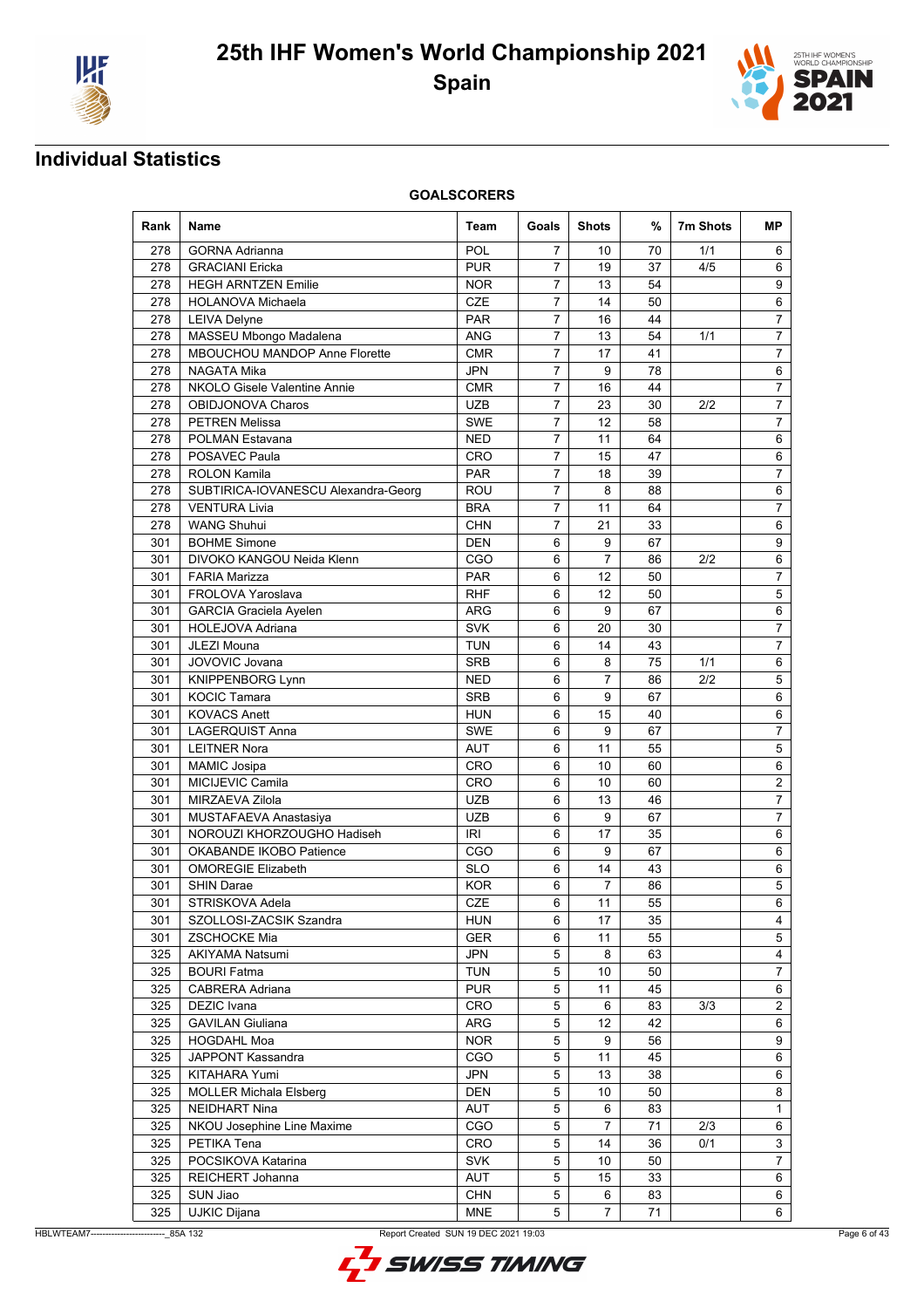



| Rank | <b>Name</b>                  | Team       | Goals          | <b>Shots</b>   | %   | 7m Shots | <b>MP</b>      |
|------|------------------------------|------------|----------------|----------------|-----|----------|----------------|
| 325  | <b>VERGARA Joane</b>         | <b>PUR</b> | 5              | 10             | 50  |          | 6              |
| 325  | <b>WANG Jiavi</b>            | <b>CHN</b> | 5              | 10             | 50  | 0/1      | 6              |
| 325  | ZAMFIRESCU Maria-Madalina    | ROU        | 5              | $\overline{7}$ | 71  |          | 6              |
| 344  | <b>BAPIRI Shaghayegh</b>     | <b>IRI</b> | 4              | 12             | 33  | 0/1      | 6              |
| 344  | <b>BEGANOVIC Aneja</b>       | <b>SLO</b> | 4              | 5              | 80  |          | 6              |
| 344  | <b>BIDADABDEGAH Soona</b>    | <b>IRI</b> | 4              | 9              | 44  |          | 6              |
| 344  | <b>BURIC Lara</b>            | <b>CRO</b> | 4              | 6              | 67  |          | 6              |
| 344  | <b>DRAMAC Kristina</b>       | AUT        | 4              | 16             | 25  |          | 3              |
| 344  | <b>FLEITAS Jessica</b>       | <b>PAR</b> | 4              | 6              | 67  |          | 7              |
| 344  | <b>GRAY Clare Francis</b>    | <b>JPN</b> | $\overline{4}$ | $\overline{7}$ | 57  | 1/3      | 3              |
| 344  | HERNANDEZ SELVA Laura        | <b>ESP</b> | 4              | 7              | 57  | 2/2      | 4              |
| 344  | <b>HUBER Josephine</b>       | <b>AUT</b> | 4              | 6              | 67  | 2/3      | 1              |
| 344  | JO Suyeon                    | <b>KOR</b> | 4              | 9              | 44  | 1/1      | 6              |
| 344  | JUMADILOVA Tansholpan        | KAZ        | 4              | 22             | 18  |          | 6              |
| 344  | <b>KALLHAGE Evelina</b>      | <b>SWE</b> | 4              | 4              | 100 |          | $\overline{7}$ |
| 344  | KIRDIASHEVA Valeriia         | <b>RHF</b> | 4              | 7              | 57  | 1/1      | 2              |
| 344  | MALYSHEVA Alessya            | KAZ        | 4              | 26             | 15  |          | 6              |
| 344  | <b>MITROVIC Ivana</b>        | <b>SRB</b> | 4              | $\overline{7}$ | 57  | 0/1      | 2              |
| 344  | MUGOSA Dijana                | <b>MNE</b> | 4              | 14             | 29  |          | 6              |
| 344  | <b>NIAKATE Kalidiatou</b>    | <b>FRA</b> | 4              | 13             | 31  |          | $\sqrt{5}$     |
| 344  | PETERSEN Silje Brons         | GER        | 4              | 10             | 40  | 1/2      | 7              |
| 344  | REBICOVA Marianna            | <b>SVK</b> | 4              | 17             | 24  |          | $\overline{7}$ |
| 344  | <b>SCHLEGEL Klara</b>        | <b>AUT</b> | 4              | $\overline{7}$ | 57  |          | 3              |
| 344  | <b>TAZHENOVA Milana</b>      | <b>RHF</b> | 4              | 12             | 33  | 1/2      | 7              |
| 344  | <b>VUKAJLOVIC Aleksandra</b> | <b>SRB</b> | 4              | 6              | 67  | 0/1      | 4              |
| 344  | YOTCHOUM Jasmine             | <b>CMR</b> | 4              | 6              | 67  |          | 3              |
| 367  | <b>ARENHART Barbara</b>      | <b>BRA</b> | 3              | 5              | 60  |          | 7              |
| 367  | <b>ASANIN Tanja</b>          | <b>MNE</b> | 3              | 8              | 38  |          | 6              |
| 367  | <b>BENITEZ Alanis</b>        | <b>PUR</b> | 3              | 4              | 75  |          | 6              |
| 367  | <b>BIZIK Boglarka</b>        | <b>SVK</b> | 3              | 6              | 50  | 1/1      | 7              |
| 367  | <b>BREISTOL Kristine</b>     | <b>NOR</b> | 3              | 9              | 33  |          | 9              |
| 367  | <b>COROVIC Natasa</b>        | <b>MNE</b> | 3              | 4              | 75  |          | 6              |
| 367  | <b>FERMO Thais</b>           | <b>BRA</b> | 3              | 9              | 33  |          | 7              |
| 367  | <b>GANDULFO Macarena</b>     | ARG        | 3              | 11             | 27  | 2/4      | 6              |
| 367  | GONZALEZ ALVAREZ Mireya      | <b>ESP</b> | 3              | 4              | 75  |          | 3              |
| 367  | <b>HURYCHOVA Marketa</b>     | <b>CZE</b> | 3              | 18             | 17  |          | 6              |
| 367  | <b>KAISER Stefanie</b>       | <b>AUT</b> | 3              | 4              | 75  |          | 2              |
| 367  | <b>KARIMI Haniyeh</b>        | IRI        | 3              | 11             | 27  | 0/1      | 6              |
| 367  | KHASSANOVA Luiza             | KAZ        | 3              | 8              | 38  |          | 6              |
| 367  | <b>KOJIC Ana</b>             | <b>SRB</b> | 3              | 6              | 50  |          | 5              |
| 367  | <b>KRSNIK Dora</b>           | CRO        | 3              | 5              | 60  | 1/1      | 2              |
| 367  | <b>LEE Hansol</b>            | <b>KOR</b> | 3              | 5              | 60  |          | 6              |
| 367  | MADJOUFANG Jodelle Clarisse  | CMR        | 3              | 13             | 23  |          | 3              |
| 367  | <b>MENA Antonela Lucia</b>   | ARG        | 3              | 5              | 60  |          | 6              |
| 367  | MUKHAMADOVA Mekhriniso       | <b>UZB</b> | 3              | 8              | 38  |          | 7              |
| 367  | OHMATSUZAWA Ayaka            | <b>JPN</b> | 3              | 5              | 60  |          | 4              |
| 367  | <b>SEITKASSYM Zhanerke</b>   | KAZ        | 3              | 7              | 43  |          | 6              |
| 367  | <b>TANASIE Ana Maria</b>     | ROU        | 3              | 6              | 50  |          | 3              |
| 367  | <b>VIEIRA Samara</b>         | <b>BRA</b> | 3              | 10             | 30  |          | $\overline{7}$ |
| 390  | <b>ALBEK Anna</b>            | <b>HUN</b> | $\overline{2}$ | 9              | 22  |          | 6              |
| 390  | <b>ANTL Lisa</b>             | <b>GER</b> | 2              | $\overline{2}$ | 100 |          | 6              |
| 390  | <b>BELHADJ Soumaya</b>       | <b>TUN</b> | $\overline{2}$ | 5              | 40  |          | 7              |
| 390  | COPI Ziva                    | <b>SLO</b> | 2              | 5              | 40  |          | $\overline{2}$ |
| 390  | da ROCHA Francielle          | <b>BRA</b> | $\overline{2}$ | 4              | 50  |          | $\overline{7}$ |
| 390  | de ARRUDA Renata             | <b>BRA</b> | $\overline{2}$ | $\overline{2}$ | 100 |          | 7              |
| 390  | DEGENHARDT Lena              | <b>GER</b> | $\overline{c}$ | 8              | 25  |          | 3              |
| 390  | dos SANTOS Karina            | <b>PAR</b> | $\mathbf{2}$   | $\overline{2}$ | 100 |          | $\overline{7}$ |

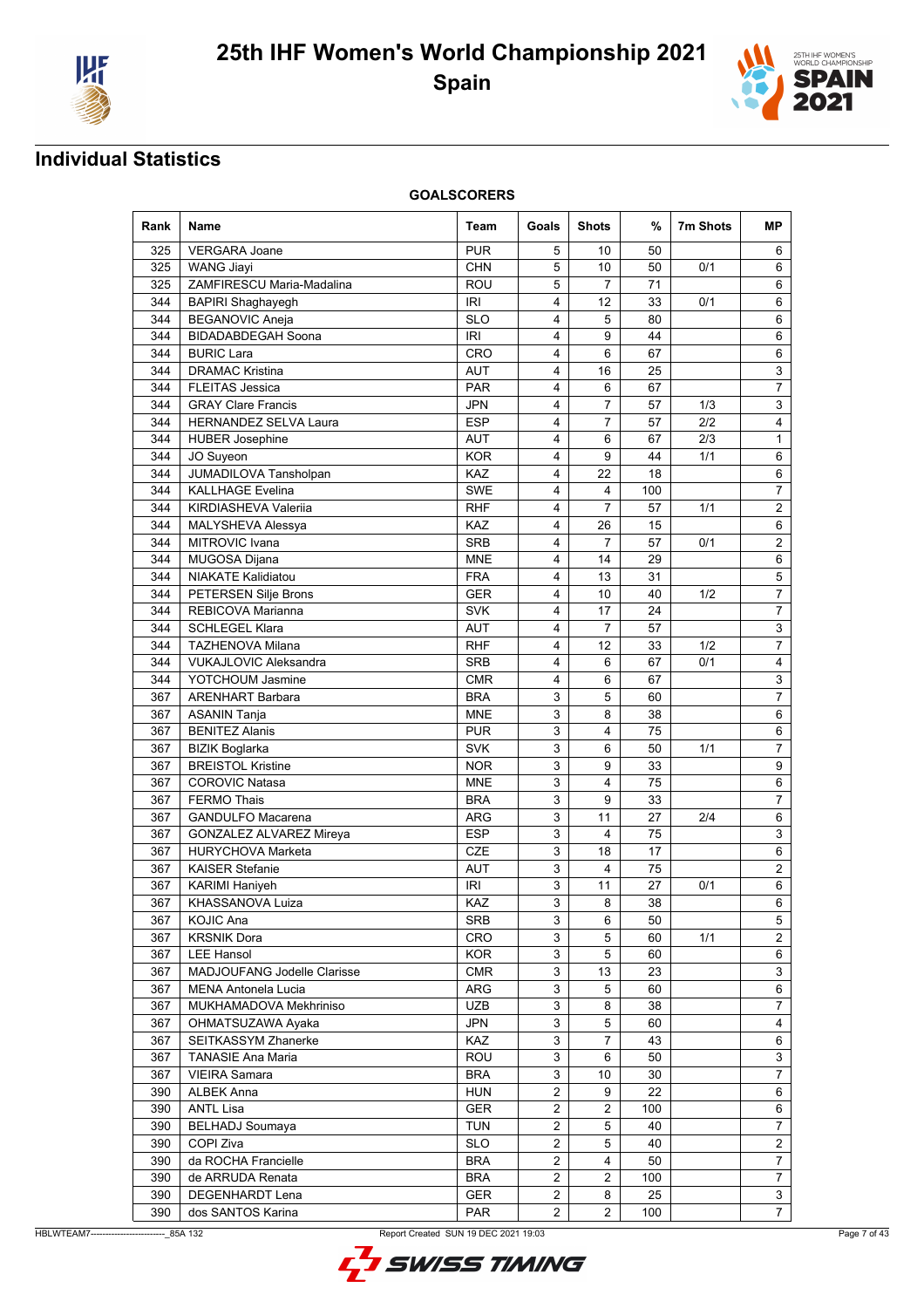



| Rank       | Name                                              | Team              | Goals          | <b>Shots</b>      | %         | 7m Shots | МP             |
|------------|---------------------------------------------------|-------------------|----------------|-------------------|-----------|----------|----------------|
| 390        | <b>FRANKOVA Julie</b>                             | <b>CZE</b>        | 2              | 5                 | 40        |          | 6              |
| 390        | <b>FUJITA Asuka</b>                               | <b>JPN</b>        | $\overline{2}$ | 4                 | 50        |          | 5              |
| 390        | <b>GARCIA Ciris</b>                               | <b>PUR</b>        | $\overline{2}$ | $\overline{2}$    | 100       |          | 6              |
| 390        | <b>GIMENEZ Nathalie</b>                           | <b>PAR</b>        | 2              | 3                 | 67        |          | $\overline{7}$ |
| 390        | <b>HENDO Mercianne</b>                            | CGO               | $\overline{2}$ | 3                 | 67        |          | 6              |
| 390        | <b>HUDAKOVA Anette Emma</b>                       | <b>SVK</b>        | 2              | 4                 | 50        |          | $\overline{7}$ |
| 390        | JUNG Ji In                                        | <b>KOR</b>        | 2              | 5                 | 40        | 1/2      | 6              |
| 390        | <b>KANOR Orlane</b>                               | <b>FRA</b>        | $\overline{2}$ | 4                 | 50        |          | 4              |
| 390        | LIU Chan                                          | <b>CHN</b>        | 2              | 8                 | 25        |          | 6              |
| 390        | <b>MATTHIJS HOLMBERG Vilma</b>                    | <b>SWE</b>        | $\overline{2}$ | 3                 | 67        |          | 3              |
| 390        | MIKULASKOVA Veronika                              | CZE               | $\overline{2}$ | 15                | 13        |          | 6              |
| 390        | NIEWIADOMSKA Julia                                | <b>POL</b>        | 2              | 6                 | 33        | 2/3      | 3              |
| 390        | <b>NTONDELE Avelle Martinese</b>                  | CGO               | 2              | $\overline{2}$    | 100       |          | 6              |
| 390        | OH Sara                                           | <b>KOR</b>        | 2              | $\overline{2}$    | 100       |          | 6              |
| 390        | <b>ORTIZ Robeliz</b>                              | <b>PUR</b>        | 2              | $\overline{7}$    | 29        |          | 6              |
| 390        | RAMUSOVIC Ema                                     | <b>MNE</b>        | $\overline{2}$ | $\overline{7}$    | 29        |          | 6              |
| 390        | RISOVIC Jovana                                    | <b>SRB</b>        | $\overline{2}$ | $\overline{2}$    | 100       |          | 6              |
| 390        | SHAHSAVARI Atieh                                  | IRI               | $\overline{2}$ | 3                 | 67        |          | 6              |
| 390        | <b>TOVIZI Petra</b>                               | <b>HUN</b>        | $\overline{2}$ | 3                 | 67        |          | 4              |
| 390        | ZAKORDONSKAIA Ksenija                             | <b>RHF</b>        | 2              | $\overline{2}$    | 100       | 1/1      | 3              |
| 390        | <b>ZELENKOVA Ekaterina</b>                        | <b>RHF</b>        | $\overline{2}$ | 4                 | 50        |          | $\overline{2}$ |
| 390        | <b>ZIMNY Aleksandra</b>                           | <b>POL</b>        | 2              | 7                 | 29        |          | 5              |
| 420        | <b>AHANDA Orlane</b>                              | <b>FRA</b>        | $\mathbf{1}$   | $\overline{2}$    | 50        |          | 3              |
| 420        | <b>ALBERTO Marta Samuel</b>                       | <b>ANG</b>        | $\mathbf{1}$   | $\mathbf{1}$      | 100       |          | $\overline{7}$ |
| 420        | <b>ALVES CARNEIRO Talita</b>                      | <b>BRA</b>        | 1              | 4                 | 25        |          | 7              |
| 420        | ANDRASKOVA Veronika                               | <b>CZE</b>        | 1              | 1<br>$\mathbf{1}$ | 100       |          | 6              |
| 420        | <b>BALANA Marie Paule</b>                         | <b>CMR</b>        | $\mathbf{1}$   |                   | 100       |          | $\overline{7}$ |
| 420<br>420 | <b>BIDSTRUP Mia Rej</b><br><b>BORS Oana-Doina</b> | <b>DEN</b><br>ROU | 1<br>1         | $\mathbf{1}$<br>2 | 100<br>50 | 1/1      | 1<br>1         |
| 420        | <b>BOTIROVA Zukhra</b>                            | <b>UZB</b>        | $\mathbf{1}$   | 4                 | 25        |          | $\overline{7}$ |
| 420        | <b>BUNDSEN Johanna</b>                            | <b>SWE</b>        | $\mathbf{1}$   | $\mathbf{1}$      | 100       |          | 6              |
| 420        | <b>CARRATU Marisol</b>                            | ARG               | $\mathbf{1}$   | $\overline{2}$    | 50        |          | 6              |
| 420        | CASTELLANOS SOANEZ Mercedes                       | <b>ESP</b>        | $\mathbf{1}$   | $\overline{2}$    | 50        |          | 9              |
| 420        | CIUCA Diana-Cristiana                             | <b>ROU</b>        | 1              | $\mathbf{1}$      | 100       |          | 4              |
| 420        | DARDOUR Oumayma                                   | <b>TUN</b>        | $\mathbf{1}$   | $\overline{7}$    | 14        |          | $\overline{7}$ |
| 420        | <b>DARLEUX Cleopatre</b>                          | <b>FRA</b>        | 1              | 2                 | 50        |          | 9              |
| 420        | <b>DRAGULJIC Sarah</b>                            | AUT               | $\mathbf{1}$   | $\mathbf{1}$      | 100       |          | 4              |
| 420        | <b>FODOR Csenge Reka</b>                          | <b>HUN</b>        | $\mathbf{1}$   | 4                 | 25        |          | 6              |
| 420        | <b>IWABUCHI Ikumi</b>                             | JPN               | $\mathbf{1}$   | $\mathbf{1}$      | 100       |          | 5              |
| 420        | <b>JURIC Manca</b>                                | <b>SLO</b>        | 1              | 1                 | 100       |          | $\overline{2}$ |
| 420        | KIM Yunji                                         | <b>KOR</b>        | 1              | 2                 | 50        |          | 5              |
| 420        | MISKINICH Ada                                     | PAR               | $\mathbf{1}$   | 1                 | 100       |          | $\overline{7}$ |
| 420        | MRMOLJA Dominika                                  | <b>SLO</b>        | $\mathbf{1}$   | $\overline{2}$    | 50        |          | 6              |
| 420        | MVOUA Amelie Cevanie                              | CMR               | 1              | 5                 | 20        |          | 3              |
| 420        | NAVARRO GIMENEZ Silvia                            | <b>ESP</b>        | $\mathbf{1}$   | $\overline{2}$    | 50        |          | 9              |
| 420        | NENEZIC Ljubica                                   | <b>MNE</b>        | $\mathbf{1}$   | 1                 | 100       |          | 4              |
| 420        | <b>OBANGUE Richca Miche</b>                       | CGO               | 1              | 4                 | 25        |          | 6              |
| 420        | OJEA CRISTINO Delfina                             | ARG               | 1              | 3                 | 33        | 1/1      | 4              |
| 420        | PANDZIC Amra                                      | <b>SLO</b>        | $\mathbf{1}$   | $\mathbf{1}$      | 100       |          | 6              |
| 420        | PENZES Monika                                     | <b>SVK</b>        | $\mathbf{1}$   | 3                 | 33        |          | 5              |
| 420        | POLASKOVA Silvie                                  | CZE               | $\mathbf{1}$   | 5                 | 20        |          | 4              |
| 420        | RAJCIC Marina                                     | <b>MNE</b>        | 1              | $\overline{2}$    | 50        |          | 5              |
| 420        | SAFAROVA Khusniya                                 | <b>UZB</b>        | $\mathbf{1}$   | 3                 | 33        |          | 7              |
| 420        | <b>SANS Macarena</b>                              | ARG               | $\mathbf{1}$   | 6                 | 17        |          | 6              |
| 420        | SOLBERG Silje                                     | <b>NOR</b>        | 1              | $\overline{2}$    | 50        |          | 8              |
| 420        | SZABO Laura                                       | <b>HUN</b>        | $\mathbf{1}$   | 7                 | 14        |          | 5              |
| 420        | SZARAWAGA Joanna                                  | <b>POL</b>        | $\mathbf{1}$   | $\mathbf{3}$      | 33        |          | 6              |

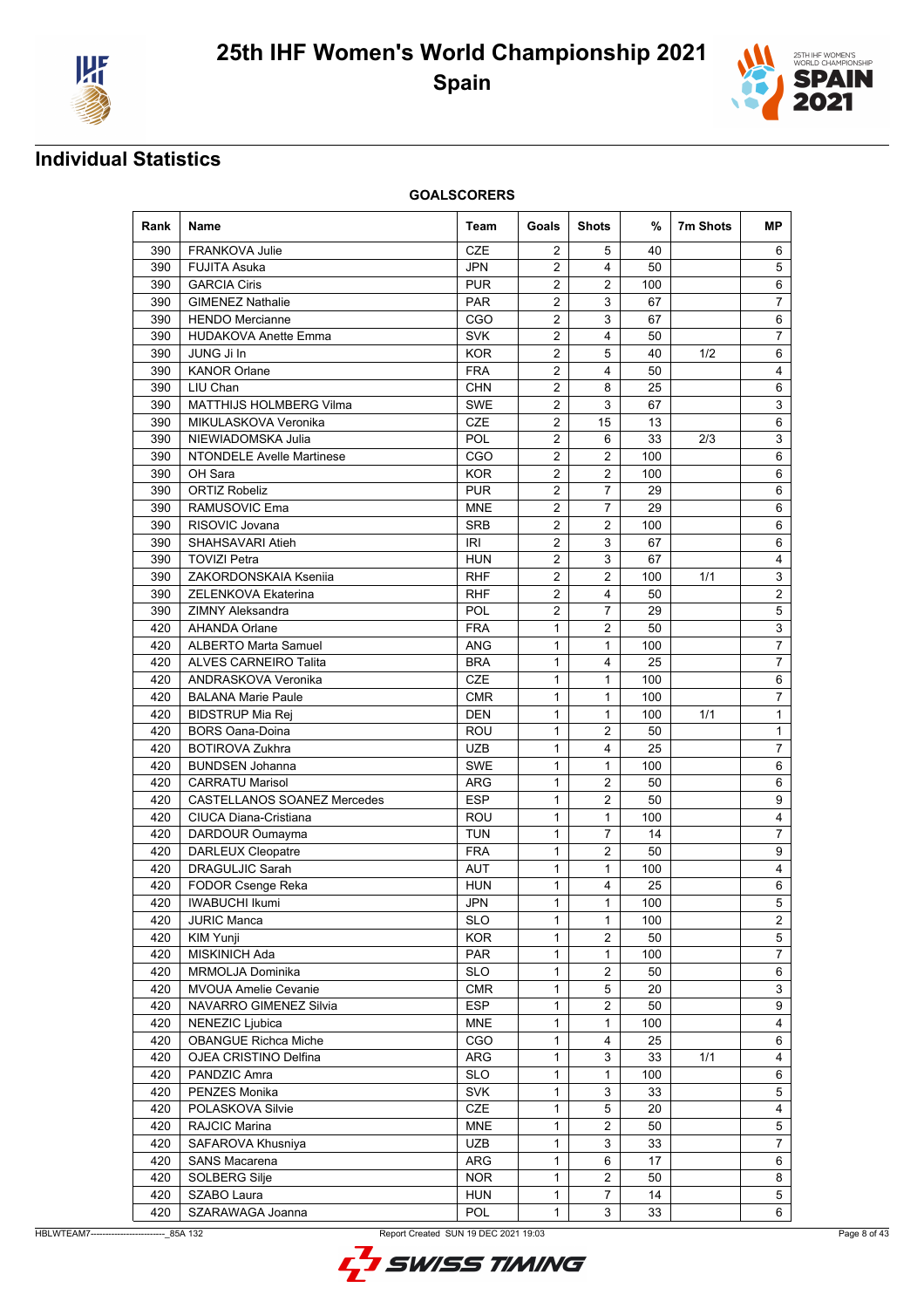



| Rank | <b>Name</b>        | Team       | Goals | <b>Shots</b> | %  | 7m Shots | <b>MP</b> |
|------|--------------------|------------|-------|--------------|----|----------|-----------|
| 420  | VILLALBA Sofia     | <b>PAR</b> |       |              | 13 |          |           |
| 420  | <b>WESTER Tess</b> | <b>NED</b> |       | ົ            | 33 |          |           |
| 420  | YAACOUB Ons        | <b>TUN</b> |       |              | 50 |          |           |

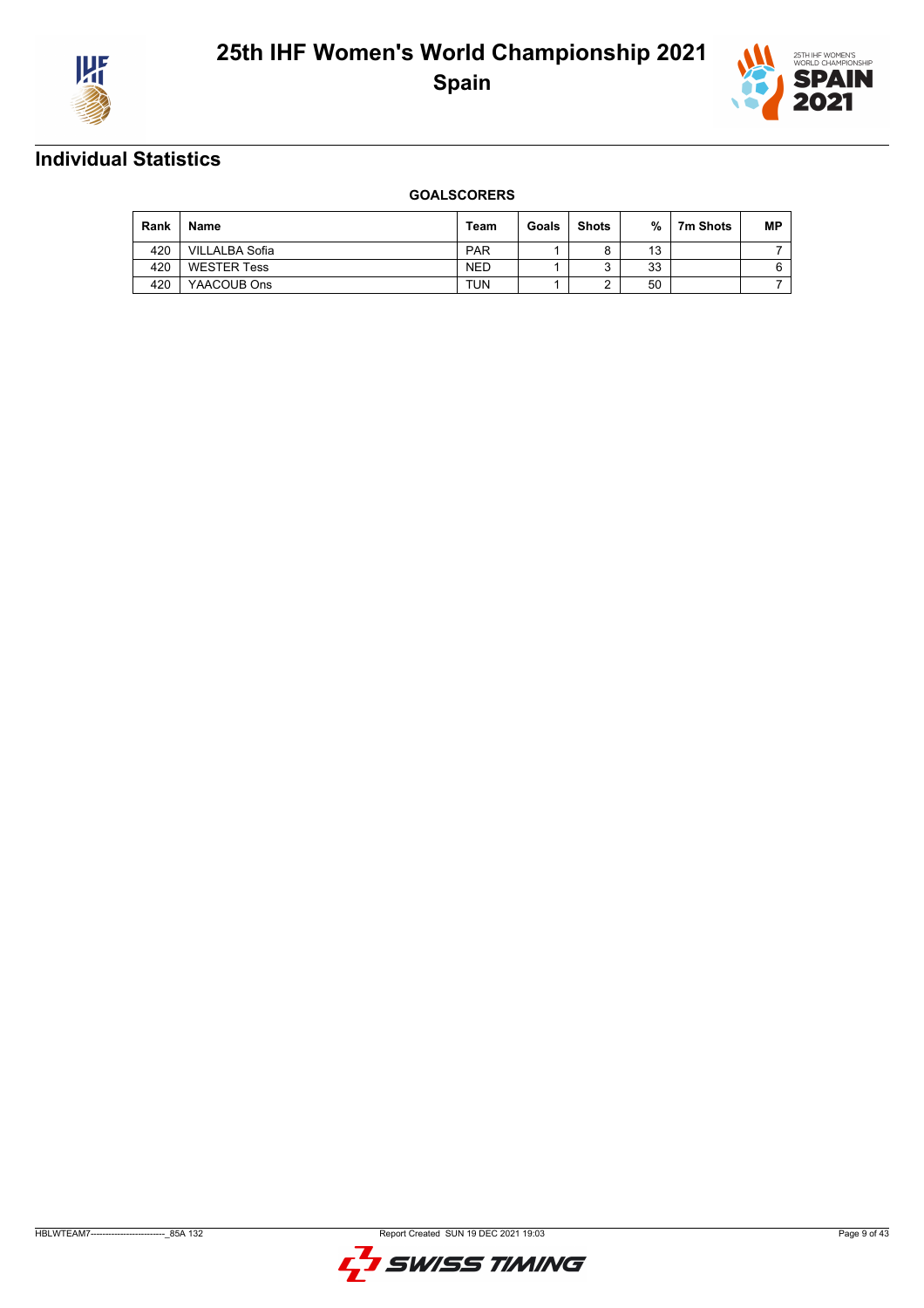



### **As of SUN 19 DEC 2021**

| Rank           | <b>Name</b>                       | Team       | Assists | MР             |
|----------------|-----------------------------------|------------|---------|----------------|
| 1              | <b>KOVACS Patricia</b>            | AUT        | 46      | 6              |
| $\overline{2}$ | <b>NUSSER Larissa</b>             | <b>NED</b> | 45      | 6              |
| $\overline{2}$ | ROBERTS Jamina                    | <b>SWE</b> | 45      | $\overline{7}$ |
| 4              | <b>MORK Nora</b>                  | <b>NOR</b> | 44      | 9              |
| 5              | <b>AIZAWA Natsuki</b>             | <b>JPN</b> | 42      | 6              |
| 5              | <b>BREDAL OFTEDAL Stine</b>       | <b>NOR</b> | 42      | 9              |
| 5              | <b>LEE Migyeong</b>               | <b>KOR</b> | 42      | 6              |
| 8              | ZAADI DEUNA Grace                 | <b>FRA</b> | 41      | 9              |
| 9              | <b>GRBIC Itana</b>                | <b>MNE</b> | 39      | 6              |
| 10             | <b>FARIA Marizza</b>              | <b>PAR</b> | 36      | $\overline{7}$ |
| 10             | <b>JORGENSEN Kristina</b>         | <b>DEN</b> | 36      | 9              |
| 10             | NGOUOKO NGUESSEU Adjani Celeste   | <b>CMR</b> | 36      | 7              |
| 13             | <b>LASLO Cristina</b>             | ROU        | 34      | 6              |
| 14             | <b>GRIJSEELS Alina</b>            | <b>GER</b> | 33      | $\overline{7}$ |
| 14             | <b>HANSEN Anne Mette</b>          | <b>DEN</b> | 33      | 9              |
| 16             | <b>HOUSHEER Dione</b>             | <b>NED</b> | 32      | 6              |
| 17             | de PAULA Bruna                    | <b>BRA</b> | 31      | $\overline{7}$ |
| 17             | <b>LINDQVIST Emma</b>             | <b>SWE</b> | 31      | 7              |
| 19             | <b>FERNANDEZ Maria</b>            | PAR        | 30      | 7              |
| 19             | <b>FERNANDEZ FRAGA Alicia</b>     | <b>ESP</b> | 30      | $\overline{7}$ |
| 19             | <b>KALAUS Larissa</b>             | <b>CRO</b> | 30      | 6              |
| 19             | LISCEVIC Kristina                 | <b>SRB</b> | 30      | 6              |
| 19             | <b>MATIELI Patricia</b>           | <b>BRA</b> | 30      | 7              |
| 19             | <b>NZE MINKO Estelle</b>          | <b>FRA</b> | 30      | 9              |
| 25             | <b>ACHRUK Kinga</b>               | POL        | 28      | 6              |
| 25             | <b>KARSTEN Elke Josselinne</b>    | ARG        | 28      | 6              |
| 25             | <b>VAMOS Petra</b>                | <b>HUN</b> | 28      | 6              |
| 28             | <b>CABRAL BARBOSA Alexandrina</b> | <b>ESP</b> | 27      | 9              |
| 28             | GUIALO Isabel Evelize Wangimba    | ANG        | 27      | $\overline{7}$ |
| 28             | <b>HACHANA EP KERKENI Sondes</b>  | <b>TUN</b> | 27      | $\overline{7}$ |
| 28             | JANJUSEVIC Andela                 | <b>SRB</b> | 27      | 6              |
| 28             | RYU Eun Hee                       | <b>KOR</b> | 27      | 6              |
| 28             | STANKO Tjasa                      | <b>SLO</b> | 27      | 6              |
| 34             | <b>ABILDA Dana</b>                | <b>KAZ</b> | 26      | 6              |
| 34             | <b>BOLK Emily</b>                 | <b>GER</b> | 26      | 7              |
| 36             | <b>BLAZEVIC Valentina</b>         | <b>CRO</b> | 25      | 6              |
| 36             | <b>BURGAARD Louise</b>            | <b>DEN</b> | 25      | 9              |
| 36             | NENGANGA Vilma Pegado             | ANG        | 25      | 7              |
| 36             | <b>ZULIC Nina</b>                 | <b>SLO</b> | 25      | 6              |
| 40             | <b>HOJLUND Mie Enggrob</b>        | DEN        | 24      | 8              |
| 40             | <b>ILINA Ekaterina</b>            | <b>RHF</b> | 24      | $\overline{7}$ |
| 42             | CAVO Malena                       | ARG        | 23      | 6              |
| 42             | <b>CEBALLOS Nathalys</b>          | <b>PUR</b> | 23      | 6              |
| 42             | <b>DULFER Kelly</b>               | <b>NED</b> | 23      | 6              |
| 42             | <b>IVANCOK Ines</b>               | AUT        | 23      | 6              |
| 42             | <b>REISTAD Henny</b>              | <b>NOR</b> | 23      | 9              |
| 42             | SKOROBOGATCHENKO Antonina         | <b>RHF</b> | 23      | 7              |
| 42             | STROMBERG Carin                   | SWE        | 23      | 7              |
| 49             | <b>ABBINGH Lois</b>               | <b>NED</b> | 22      | 6              |
| 49             | <b>HIRALDO Sheila</b>             | <b>PUR</b> | 22      | 6              |
| 49             | <b>INSFRAN Fernanda</b>           | <b>PAR</b> | 22      | 7              |
| 49             | MACHADO Juliana Jose              | ANG        | 22      | $\overline{7}$ |
| 49             | PLETIKOSIC Matea                  | <b>MNE</b> | 22      | 6              |
| 49             | SMITS Xenia                       | GER        | 22      | 7              |
| 55             | EBANGA BABOGA Cyrielle            | <b>CMR</b> | 21      | 7              |

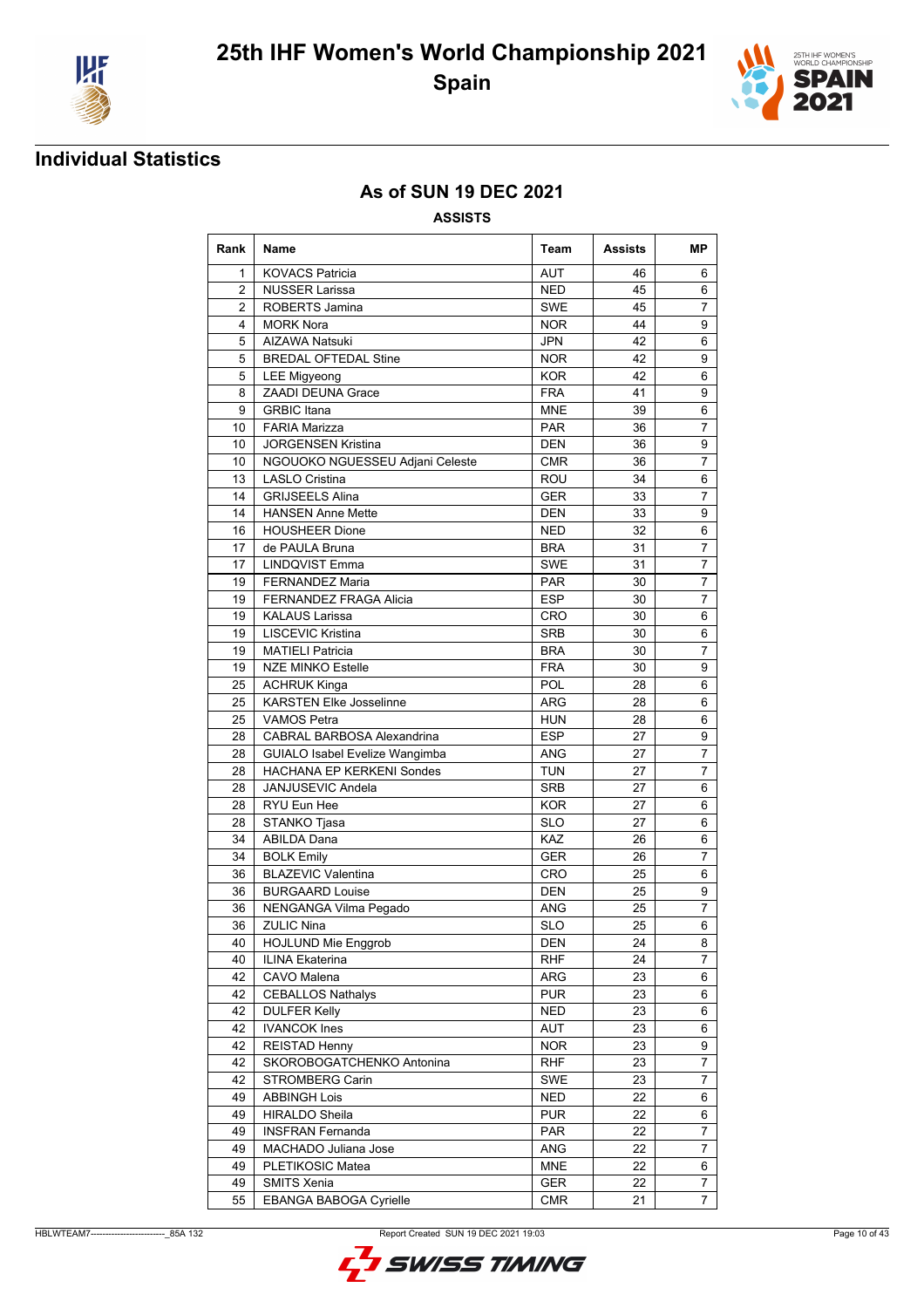



### **Individual Statistics**

| Rank       | Name                                    | Team                     | Assists         | MР             |
|------------|-----------------------------------------|--------------------------|-----------------|----------------|
| 55         | <b>KOBYLINSKA Monika</b>                | POL                      | 21              | 6              |
| 55         | OHYAMA Mana                             | <b>JPN</b>               | 21              | 6              |
| 55         | PANDZA Katarina                         | <b>AUT</b>               | 21              | 3              |
| 55         | VATANPARAST TOOTOONSIZ Mina             | <b>IRI</b>               | 21              | 6              |
| 60         | <b>BAJCIOVA Vladimira</b>               | <b>SVK</b>               | 20              | $\overline{7}$ |
| 60         | <b>LANCZ Barbora</b>                    | <b>SVK</b>               | 20              | $\overline{7}$ |
| 60         | RAZAKBERGENOVA Sevara                   | <b>UZB</b>               | 20              | 7              |
| 60         | <b>SNELDER Danick</b>                   | <b>NED</b>               | 20              | 6              |
| 64         | ATEBA ENGADI Laeticia Petronie          | <b>CMR</b>               | 19              | 7              |
| 64         | <b>GROS Ana</b>                         | <b>SLO</b>               | 19              | 6              |
| 64         | NAKAYAMA Kaho                           | JPN                      | 19              | 6              |
| 64         | POSAVEC Stela                           | <b>CRO</b>               | 19              | 6              |
| 64         | <b>SCHINDLER Johanna</b>                | AUT                      | 19              | 6              |
| 64         | <b>SERCIEN UGOLIN Oceane</b>            | <b>FRA</b>               | 19              | 9              |
| 70         | <b>ARDERIUS MARTIN Silvia</b>           | <b>ESP</b>               | 18              | 8              |
| 70         | <b>DIAGOURAGA Fanta</b>                 | CGO                      | 18              | 6              |
| 70         | <b>HAMROUNI Amal</b>                    | <b>TUN</b>               | 18              | 7              |
| 70         | <b>MASRI Aya</b>                        | TUN                      | 18              | 7              |
| 70         | RADOJEVIC Tamara                        | <b>SRB</b>               | 18              | 6              |
| 75         | <b>JIN Mengqing</b>                     | <b>CHN</b>               | 17              | 6              |
| 75         | <b>KACSOR Greta</b>                     | <b>HUN</b>               | 17              | 5              |
| 75         | KORDOVSKA Kamila                        | <b>CZE</b>               | 17              | 6              |
| 75         | MIKHAYLICHENKO Elena                    | RHF                      | 17              | $\overline{7}$ |
| 75         | STOILJKOVIC Jovana                      | <b>SRB</b>               | 17              | 6              |
| 80         | <b>HARABAGIU Bianca Elena</b>           | ROU                      | 16              | 6              |
| 80         | <b>HEGH ARNTZEN Emilie</b>              | <b>NOR</b>               | 16              | 9              |
| 80         | <b>HOLEJOVA Adriana</b>                 | <b>SVK</b>               | 16              | 7              |
| 80         | VOSILJONOVA Maftunakhon                 | <b>UZB</b>               | 16              | $\overline{7}$ |
| 80         | YOUSEFI Maryam                          | IRI                      | 16              | 6              |
| 85         | <b>BAZALIU Bianca-Maria</b>             | ROU                      | 15              | 6              |
| 85         | <b>CAMPOS COSTA Carmen</b>              | <b>ESP</b>               | 15              | 8              |
| 85         | <b>ESSAM Anne Michelle</b>              | <b>CMR</b>               | 15              | $\overline{7}$ |
| 85         | <b>FLIPPES Laura</b>                    | <b>FRA</b>               | 15              | 6              |
| 85         | <b>HAFRA Noemi</b>                      | <b>HUN</b>               | 15              | 6              |
| 85         | KHUDOYKULOVA Madina                     | <b>UZB</b>               | 15              | $\overline{7}$ |
| 85         | <b>KONDO Maharu</b>                     | <b>JPN</b>               | 15              | 4              |
| 85         | <b>KRISTIANSEN Veronica</b>             | <b>NOR</b>               | 15              | 9              |
| 85         | <b>MAIDHOF Julia</b>                    | <b>GER</b>               | 15              | $\overline{7}$ |
| 85         | PAULO Helena Gilda Simao                | <b>ANG</b>               | $\overline{15}$ | $\overline{7}$ |
| 85         | REBICOVA Marianna                       | <b>SVK</b>               | 15              | 7              |
| 85         | ROSZAK Romana                           | POL                      | 15              | 6              |
| 85         | ROTARU Dana-Andreea                     | ROU                      | 15              | 6              |
| 85         | <b>RUTIL Kimberley</b>                  | CGO                      | 15              | 6              |
| 99         | ARCOS POVEDA Paula                      | <b>ESP</b>               | 14              | 9              |
| 99         | <b>BRNOVIC Tatjana</b>                  | MNE                      | 14              | 6              |
| 99         | DANO Nina                               | SWE                      | 14              | 7              |
| 99         | MENDOZA Luciana                         | ARG                      | 14              | 6              |
|            | PASCOAL Stelvia de Jesus                | ANG                      | 14              |                |
| 99<br>99   | RODRIGUES BELO Ana Paula                | BRA                      | 14              | 7<br>7         |
|            |                                         |                          |                 |                |
| 99<br>106  | SMITS Inger<br><b>IVERSEN Rikke</b>     | <b>NED</b><br><b>DEN</b> | 14<br>13        | 6<br>9         |
|            |                                         |                          |                 |                |
| 106        | JERABKOVA Marketa                       | CZE                      | 13              | 6              |
| 106        | JUMADILOVA Tansholpan                   | KAZ                      | 13              | 6              |
| 106        | RODRIGUEZ RODRIGUEZ Almudena Maria      | <b>ESP</b><br>POL        | 13              | 8              |
| 106        | ROSIAK Aleksandra                       |                          | 13              | 6              |
| 106<br>112 | ZHOU Mengxue<br><b>BUJNOCHOVA Karin</b> | <b>CHN</b><br><b>SVK</b> | 13<br>12        | 6              |
|            |                                         |                          |                 | 7              |

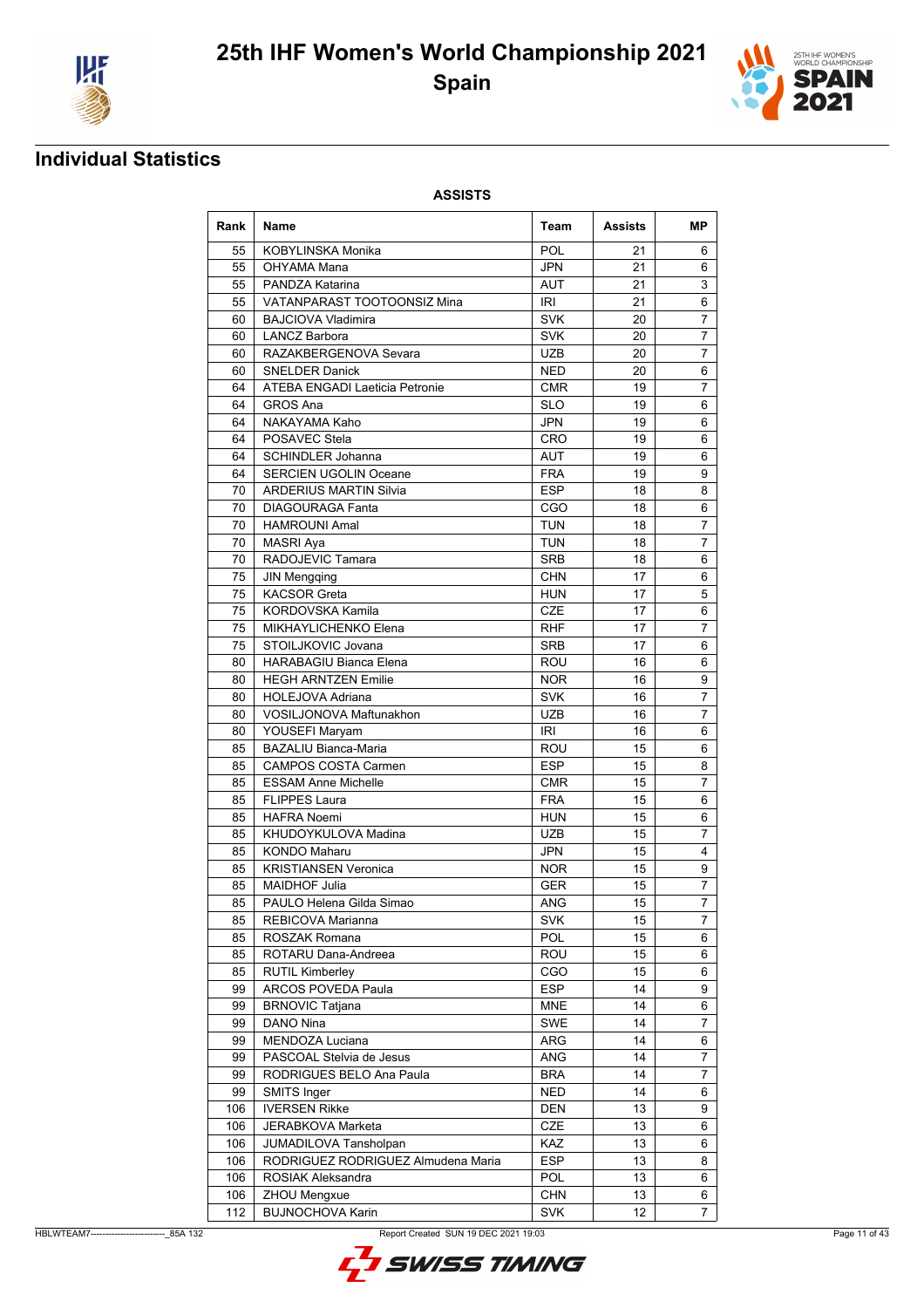



### **Individual Statistics**

| Rank       | <b>Name</b>                            | Team                     | Assists    | MР             |
|------------|----------------------------------------|--------------------------|------------|----------------|
| 112        | de JONG Daniela                        | <b>SWE</b>               | 12         | $\overline{7}$ |
| 112        | <b>HOGDAHL Moa</b>                     | <b>NOR</b>               | 12         | 9              |
| 112        | <b>HURYCHOVA Marketa</b>               | <b>CZE</b>               | 12         | 6              |
| 112        | PEMBA Tchieza Teresa de Assuncao       | ANG                      | 12         | 7              |
| 112        | <b>SONG Hyesoo</b>                     | <b>KOR</b>               | 12         | 6              |
| 112        | SZOLLOSI-ZACSIK Szandra                | <b>HUN</b>               | 12         | 4              |
| 119        | <b>BAHROMOVA Dilbarhon</b>             | UZB                      | 11         | 5              |
| 119        | <b>BIZIK Boglarka</b>                  | <b>SVK</b>               | 11         | 7              |
| 119        | DOMBAXE Wuta Waco Bige                 | <b>ANG</b>               | 11         | 7              |
| 119        | EYENGA DJONG Claudia Jossy             | CMR                      | 11         | 7              |
| 119        | <b>GASSAMA CISSOKHO Kaba</b>           | <b>ESP</b>               | 11         | 9              |
| 119        | <b>GRANLUND Rikke</b>                  | <b>NOR</b>               | 11         | 3              |
| 119        | <b>GUARIEIRO Giulia</b>                | <b>BRA</b>               | 11         | 6              |
| 119        | <b>JEZIC Katarina</b>                  | <b>CRO</b>               | 11         | 6              |
| 119        | <b>PETERSEN Simone Catherine</b>       | <b>DEN</b>               | 11         | 9              |
| 119        | PREMOVIC Sanja                         | <b>MNE</b>               | 11         | 6              |
| 119        | <b>SHCHERBAK Olga</b>                  | <b>RHF</b>               | 11         | 7              |
| 119        | ZAMFIRESCU Maria-Madalina              | ROU                      | 11         | 6              |
| 131        | <b>AARDAHL Maren</b>                   | <b>NOR</b>               | 10         | 9              |
| 131        | ALEXANDROVA Irina                      | <b>KAZ</b>               | 10         | 6              |
| 131        | <b>BONT Debbie</b>                     | NED                      | 10         | 6              |
| 131        | <b>BRATTSET DALE Kari</b>              | <b>NOR</b>               | 10         | 9              |
| 131        | <b>BREISTOL Kristine</b>               | NOR.                     | 10         | 9              |
| 131        | <b>CARLSON Jenny</b>                   | <b>SWE</b>               | 10         | $\overline{7}$ |
| 131        | de ARAUJO Tamires                      | <b>BRA</b>               | 10         | $\overline{7}$ |
| 131        | <b>DEBELIC Ana</b>                     | <b>CRO</b>               | 10         | 6              |
| 131        | <b>DORSON Sharon Lea</b>               | CGO                      | 10         | 5              |
| 131        | <b>ESPINOLA PEREZ Irene</b>            | <b>ESP</b>               | 10         | 9              |
| 131        | <b>FOPPA Pauletta</b>                  | <b>FRA</b>               | 10         | 9              |
| 131        | <b>HAGMAN Nathalie</b>                 | <b>SWE</b>               | 10         | 7              |
| 131        | <b>HOLANOVA Michaela</b>               | <b>CZE</b>               | 10         | 6              |
| 131        | <b>KLUJBER Katrin Gitta</b>            | <b>HUN</b>               | 10         | 4              |
| 131        | KOVAROVA Sara                          | <b>CZE</b>               | 10         | 6              |
| 131        | NIKITINA Veronika                      | RHF                      | 10         | 7              |
| 131        | <b>STOLLE Alicia</b>                   | <b>GER</b>               | 10         | 7              |
| 131        | <b>TRUNKOVA Nikoleta</b>               | <b>SVK</b>               | 10         | 7              |
| 131        | <b>WESTER Tess</b>                     | <b>NED</b>               | 10         | 6              |
| 150        | CASASOLA Micaela                       | ARG                      | 9<br>$9\,$ | 6<br>4         |
| 150        | <b>EKOH Karichma Kaltoume</b>          | CMR                      | 9          | 9              |
| 150        | HERNANDEZ SERRADOR Ainhoa<br>KIM Jinyi | <b>ESP</b><br><b>KOR</b> | 9          |                |
| 150<br>150 | KIYANIARA Arezou                       |                          | 9          | 6              |
| 150        | KOVACEVIC Jovana                       | IRI<br><b>SRB</b>        | 9          | 6<br>4         |
| 150        | MIKULASKOVA Veronika                   | CZE                      | 9          | 6              |
| 150        | <b>NOCANDY Meline</b>                  | FRA                      | 9          | 9              |
| 150        | OBIDJONOVA Charos                      | <b>UZB</b>               | 9          | 7              |
| 150        | PINEAU Allison                         | <b>FRA</b>               | 9          | 9              |
| 150        | POLOCOSER Anca Georgiana               | ROU                      | 9          | 6              |
| 150        | SZARKOVA Simona                        | <b>SVK</b>               | 9          | 5              |
| 150        | <b>TRANBORG Mette</b>                  | DEN                      | 9          | 9              |
| 150        | van WETERING Bo                        | <b>NED</b>               | 9          | 6              |
| 164        | ABDUMANNONOVA Oyazimkhon               | <b>UZB</b>               | 8          | 7              |
| 164        | FROLOVA Yaroslava                      | <b>RHF</b>               | 8          | 5              |
| 164        | <b>HANSSON Elin</b>                    | <b>SWE</b>               | 8          | 6              |
| 164        | <b>HERREM Camilla</b>                  | <b>NOR</b>               | 8          | 9              |
| 164        | ILIE Alina                             | ROU                      | 8          | 6              |
| 164        | <b>JOUINI Chaima</b>                   | <b>TUN</b>               | 8          | 7              |

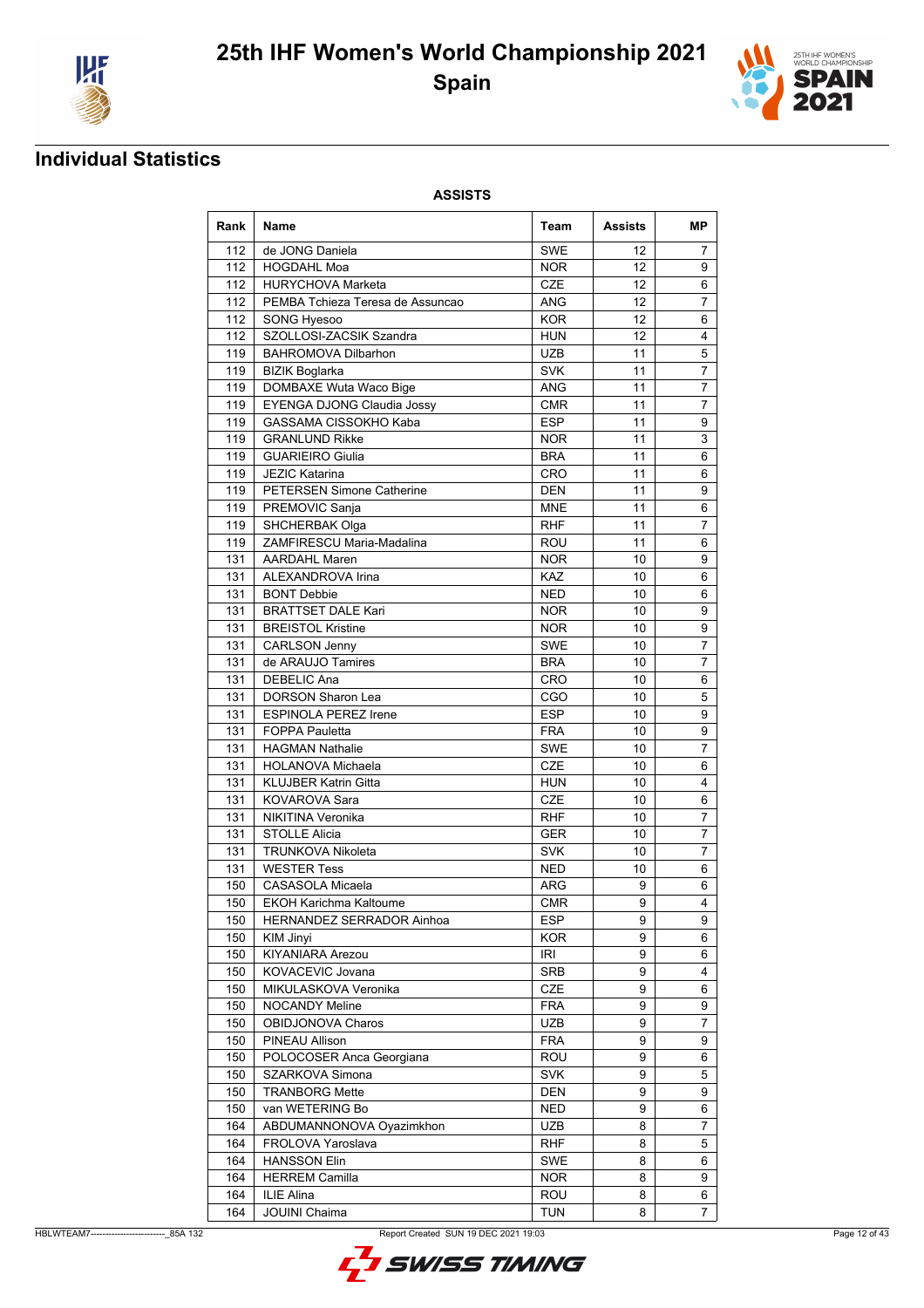



### **Individual Statistics**

| Rank | <b>Name</b>                            | Team       | <b>Assists</b> | MР             |
|------|----------------------------------------|------------|----------------|----------------|
| 164  | JOVOVIC Jovana                         | <b>SRB</b> | 8              | 6              |
| 164  | <b>KIM Sora</b>                        | <b>KOR</b> | 8              | 6              |
| 164  | <b>LUNDE Katrine</b>                   | <b>NOR</b> | 8              | 7              |
| 164  | <b>MARTIN BERENGUER Carmen Dolores</b> | <b>ESP</b> | 8              | 9              |
| 164  | <b>MELLEGARD Olivia</b>                | <b>SWE</b> | 8              | 6              |
| 164  | MICIJEVIC Camila                       | <b>CRO</b> | 8              | 2              |
| 164  | <b>NOSEK Natalia</b>                   | <b>POL</b> | 8              | 6              |
| 164  | <b>OMOREGIE Elizabeth</b>              | <b>SLO</b> | 8              | 6              |
| 164  | PIZZO Manuela                          | <b>ARG</b> | 8              | 6              |
| 164  | POLMAN Estavana                        | <b>NED</b> | 8              | 6              |
| 164  | QUIZELETE Marilia Jacita Jose          | ANG        | 8              | 7              |
| 164  | SABIROVA Karina                        | <b>RHF</b> | 8              | $\overline{7}$ |
| 164  | <b>SCHMELZER Meike</b>                 | GER        | 8              | $\overline{7}$ |
| 164  | <b>TAZHENOVA Milana</b>                | RHF        | 8              | 7              |
| 164  | van der HEIJDEN Laura                  | <b>NED</b> | 8              | 6              |
| 164  | <b>YIMGA Diane Gaelle</b>              | CGO        | 8              | 6              |
| 164  | YUSUPOVA Nargiza                       | <b>UZB</b> | 8              | 7              |
| 187  | <b>BUNDSEN Johanna</b>                 | <b>SWE</b> | 7              | 6              |
| 187  | <b>CHOLEVOVA Charlotte</b>             | <b>CZE</b> | 7              | 6              |
| 187  | <b>DARLEUX Cleopatre</b>               | <b>FRA</b> | $\overline{7}$ | 9              |
| 187  | <b>FUENTES Zuleika</b>                 | <b>PUR</b> | $\overline{7}$ | 6              |
| 187  | <b>GHASEMI Elnaz</b>                   | IRI        | 7              | 6              |
| 187  | <b>GLAUSER Laura</b>                   | <b>FRA</b> | 7              | 9              |
| 187  | <b>HAUGSTED Line</b>                   | DEN        | 7              | 9              |
| 187  | <b>KUDLACKOVA Petra</b>                | <b>CZE</b> | 7              | 6              |
| 187  | <b>LEIVA Delyne</b>                    | <b>PAR</b> | 7              | $\overline{7}$ |
| 187  | MANAGAROVA Iuliia                      | <b>RHF</b> | $\overline{7}$ | 7              |
| 187  | NKOLO Gisele Valentine Annie           | <b>CMR</b> | $\overline{7}$ | $\overline{7}$ |
| 187  | <b>PETREN Melissa</b>                  | <b>SWE</b> | 7              | $\overline{7}$ |
| 187  | <b>REZGUI Rakia</b>                    | <b>TUN</b> | 7              | 7              |
| 187  | <b>ROLON Kamila</b>                    | <b>PAR</b> | 7              | 7              |
| 187  | <b>SANS Macarena</b>                   | <b>ARG</b> | $\overline{7}$ | 6              |
| 187  | <b>TEN HOLTE Yara</b>                  | <b>NED</b> | 7              | 6              |
| 187  | <b>TIAN Xiuxiu</b>                     | <b>CHN</b> | 7              | 6              |
| 187  | <b>TOFT Sandra</b>                     | <b>DEN</b> | 7              | 9              |
| 187  | <b>VARAGIC Alja</b>                    | <b>SLO</b> | 7              | 6              |
| 187  | <b>ZELFANI Nada</b>                    | <b>TUN</b> | 7              | 7              |
| 207  | <b>ALLAYAROVA Zakhro</b>               | UZB        | 6              | 7              |
|      | 207 da ROCHA Francielle                | <b>BRA</b> | $\overline{6}$ | $\overline{7}$ |
| 207  | <b>ECKERLE Dinah</b>                   | GER        | 6              | $\overline{7}$ |
| 207  | <b>FERNANDES Mariane</b>               | <b>BRA</b> | 6              | 7              |
| 207  | FONSECA Natalia Mafiela Kamalandua     | <b>ANG</b> | 6              | 7              |
| 207  | GUTIERREZ BERMEJO Jennifer Maria       | <b>ESP</b> | 6              | 9              |
| 207  | JO Harang                              | <b>KOR</b> | 6              | 6              |
| 207  | KNEDLIKOVA Jana                        | CZE        | 6              | 6              |
| 207  | LAGERQUIST Anna                        | <b>SWE</b> | 6              | 7              |
| 207  | <b>LUKACS Viktoria</b>                 | <b>HUN</b> | 6              | 6              |
| 207  | MALDONADO Jailene                      | <b>PUR</b> | 6              | 6              |
| 207  | MENDOZA Jazmin                         | <b>PAR</b> | 6              | 7              |
| 207  | <b>NGOMBELE Betchaidelle</b>           | CGO        | 6              | 6              |
| 207  | OSTASE Lorena-Gabriela                 | ROU        | 6              | 6              |
| 207  | PINTEA Crina-Elena                     | ROU        | 6              | 6              |
| 207  | <b>SCHLEGEL Klara</b>                  | AUT        | 6              | 3              |
| 223  | AGBABA Jelena                          | <b>SRB</b> | 5              | 6              |
| 223  | <b>BORDAS Reka</b>                     | <b>HUN</b> | 5              | 6              |
| 223  | <b>CESAREO ROMERO Elisabet</b>         | <b>ESP</b> | 5              | 7              |
| 223  | DINCA Elena-Nicoleta                   | <b>ROU</b> | 5              | 6              |

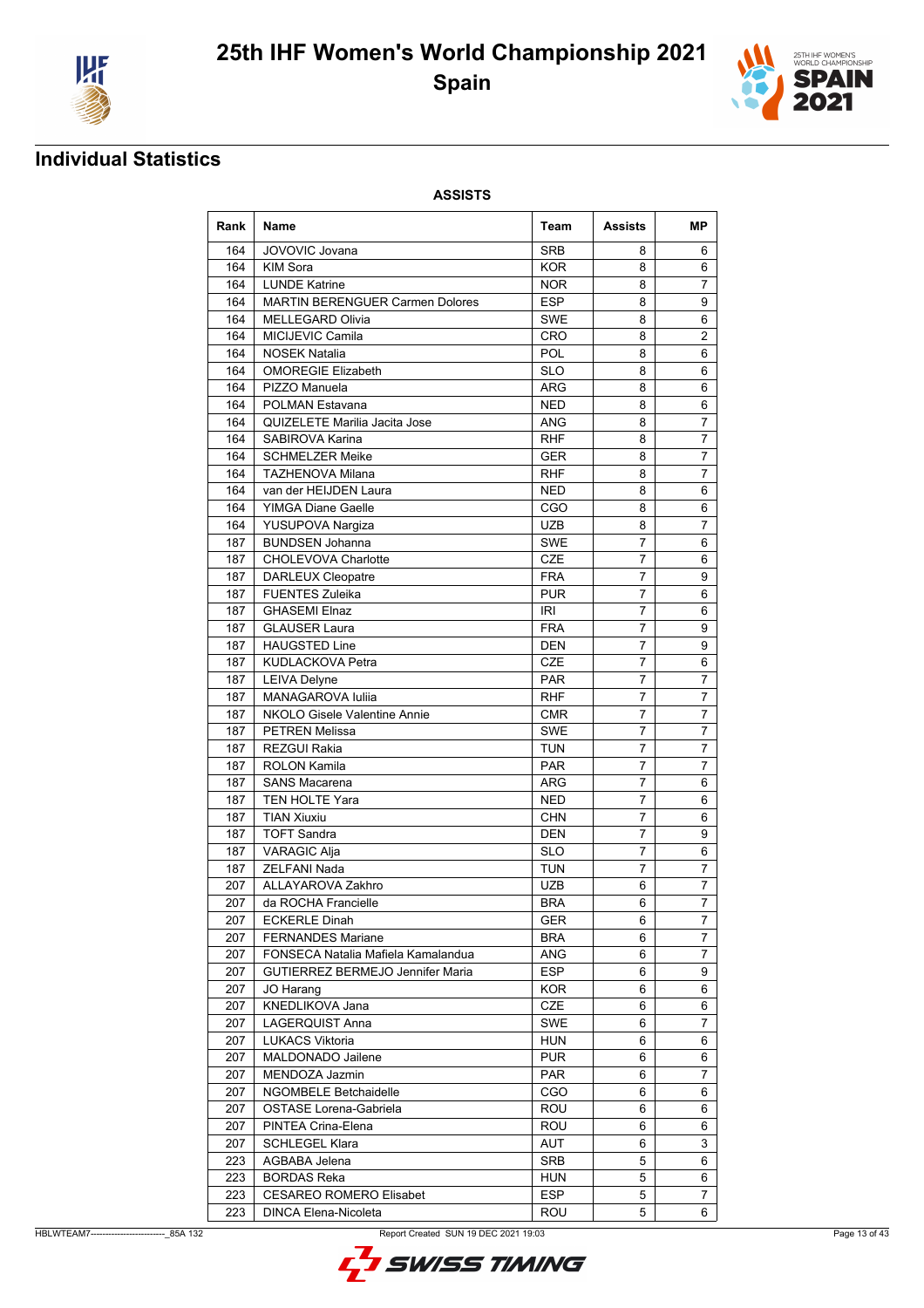



### **Individual Statistics**

| Rank       | <b>Name</b>                                  | Team                     | Assists | MР             |
|------------|----------------------------------------------|--------------------------|---------|----------------|
| 223        | ECHEVERRIA MARTINEZ Maitane                  | <b>ESP</b>               | 5       | 9              |
| 223        | <b>FRERIKS Merel</b>                         | <b>NED</b>               | 5       | 5              |
| 223        | <b>HENDO</b> Mercianne                       | CGO                      | 5       | 6              |
| 223        | <b>HERNANDEZ SELVA Laura</b>                 | <b>ESP</b>               | 5       | 4              |
| 223        | <b>ILLARIONOVA Anastasiia</b>                | RHF                      | 5       | 7              |
| 223        | JAPPONT Kassandra                            | CGO                      | 5       | 6              |
| 223        | JLEZI Mouna                                  | TUN                      | 5       | 7              |
| 223        | KASSOMA Albertina da Cruz                    | ANG                      | 5       | 7              |
| 223        | KIRDIASHEVA Valeriia                         | <b>RHF</b>               | 5       | 2              |
| 223        | <b>KITAHARA Yumi</b>                         | <b>JPN</b>               | 5       | 6              |
| 223        | LAGINA Anastasiia                            | <b>RHF</b>               | 5       | 7              |
| 223        | <b>LEE Hansol</b>                            | <b>KOR</b>               | 5       | 6              |
| 223        | <b>LEITNER Nora</b>                          | AUT                      | 5       | 5              |
| 223        | <b>MALA Veronika</b>                         | <b>CZE</b>               | 5       | 6              |
| 223        | MBOUCHOU MANDOP Anne Florette                | <b>CMR</b>               | 5       | 7              |
| 223        | <b>NIAKATE Kalidiatou</b>                    | <b>FRA</b>               | 5       | 5              |
| 223        | PETIKA Tena                                  | CRO                      | 5       | 3              |
| 223        | POCSIKOVA Katarina                           | <b>SVK</b>               | 5       | $\overline{7}$ |
| 223        | RODRIGUEZ Lizabeth                           | <b>PUR</b>               | 5       | 6              |
| 223        | SOLBERG Silje                                | <b>NOR</b>               | 5       | 8              |
| 223        | <b>YU Yuanyuan</b>                           | <b>CHN</b>               | 5       | 6              |
| 248        | <b>ACUNA Fatima</b>                          | <b>PAR</b>               | 4       | $\overline{7}$ |
| 248        | <b>ALBEK Anna</b>                            | <b>HUN</b>               | 4       | 6              |
| 248        | <b>BELHADJ Soumaya</b>                       | TUN                      | 4       | 7              |
| 248        | <b>BIZIKOVA Reka</b>                         | <b>SVK</b>               | 4       | $\overline{7}$ |
| 248        | <b>BLOHM Linn</b>                            | <b>SWE</b>               | 4       | $\overline{7}$ |
| 248        | <b>CASTELLANOS SOANEZ Mercedes</b>           | <b>ESP</b>               | 4       | 9              |
| 248        | <b>DEDIC Mirela</b>                          | AUT                      | 4       | 6              |
| 248        | <b>DEGENHARDT Lena</b>                       | <b>GER</b>               | 4       | 3              |
| 248        | <b>FIORE Sabrina</b>                         | <b>PAR</b>               | 4       | $\overline{7}$ |
| 248        | <b>GEGA Marta</b>                            | <b>POL</b>               | 4       | 6              |
| 248        | <b>GORSHKOVA Polina</b>                      | <b>RHF</b>               | 4       | 7              |
| 248        | <b>HEINDAHL Kathrine</b>                     | <b>DEN</b>               | 4       | 9              |
| 248        |                                              |                          | 4       | 9              |
| 248        | <b>JACOBSEN Marit</b><br><b>KANOR Orlane</b> | <b>NOR</b><br><b>FRA</b> | 4       | 4              |
|            |                                              |                          |         |                |
| 248<br>248 | <b>KNIPPENBORG Lynn</b>                      | <b>NED</b>               | 4<br>4  | 5              |
|            | LJEPOJA Natasa                               | <b>SLO</b>               | 4       | 6              |
| 248        | MALOVIC Durdina                              | <b>MNE</b>               |         | 6              |
| 248        | <b>MARIO Liliane Martines</b>                | ANG                      | 4       | $\overline{7}$ |
| 248        | <b>MARTON Greta</b>                          | HUN                      | 4       | 6              |
| 248        | MATUSZCZYK Sylwia                            | POL                      | 4       | 6              |
| 248        | MIRZAEVA Zilola                              | <b>UZB</b>               | 4       | 7              |
| 248        | MITROVIC Ivana                               | SRB                      | 4       | 2              |
| 248        | <b>MO Mengmeng</b>                           | <b>CHN</b>               | 4       | 6              |
| 248        | MOISA Laura                                  | <b>ROU</b>               | 4       | 5              |
| 248        | MUSTAFAEVA Anastasiya                        | <b>UZB</b>               | 4       | $\overline{7}$ |
| 248        | NAGATA Mika                                  | JPN                      | 4       | 6              |
| 248        | NAVARRO GIMENEZ Silvia                       | <b>ESP</b>               | 4       | 9              |
| 248        | <b>NTONDELE Avelle Martinese</b>             | CGO                      | 4       | 6              |
| 248        | PETERSEN Silje Brons                         | GER                      | 4       | 7              |
| 248        | PIJEVIC Tea                                  | CRO                      | 4       | 6              |
| 248        | PLACZEK Adrianna                             | <b>POL</b>               | 4       | 6              |
| 248        | RADICEVIC Jovanka                            | <b>MNE</b>               | 4       | 6              |
| 248        | RAMUSOVIC Ema                                | <b>MNE</b>               | 4       | 6              |
| 248        | REICHERT Johanna                             | AUT                      | 4       | 6              |
| 248        | SAFAROVA Khusniya                            | UZB                      | 4       | 7              |
| 248        | SAHARA Naoko                                 | JPN                      | 4       | 6              |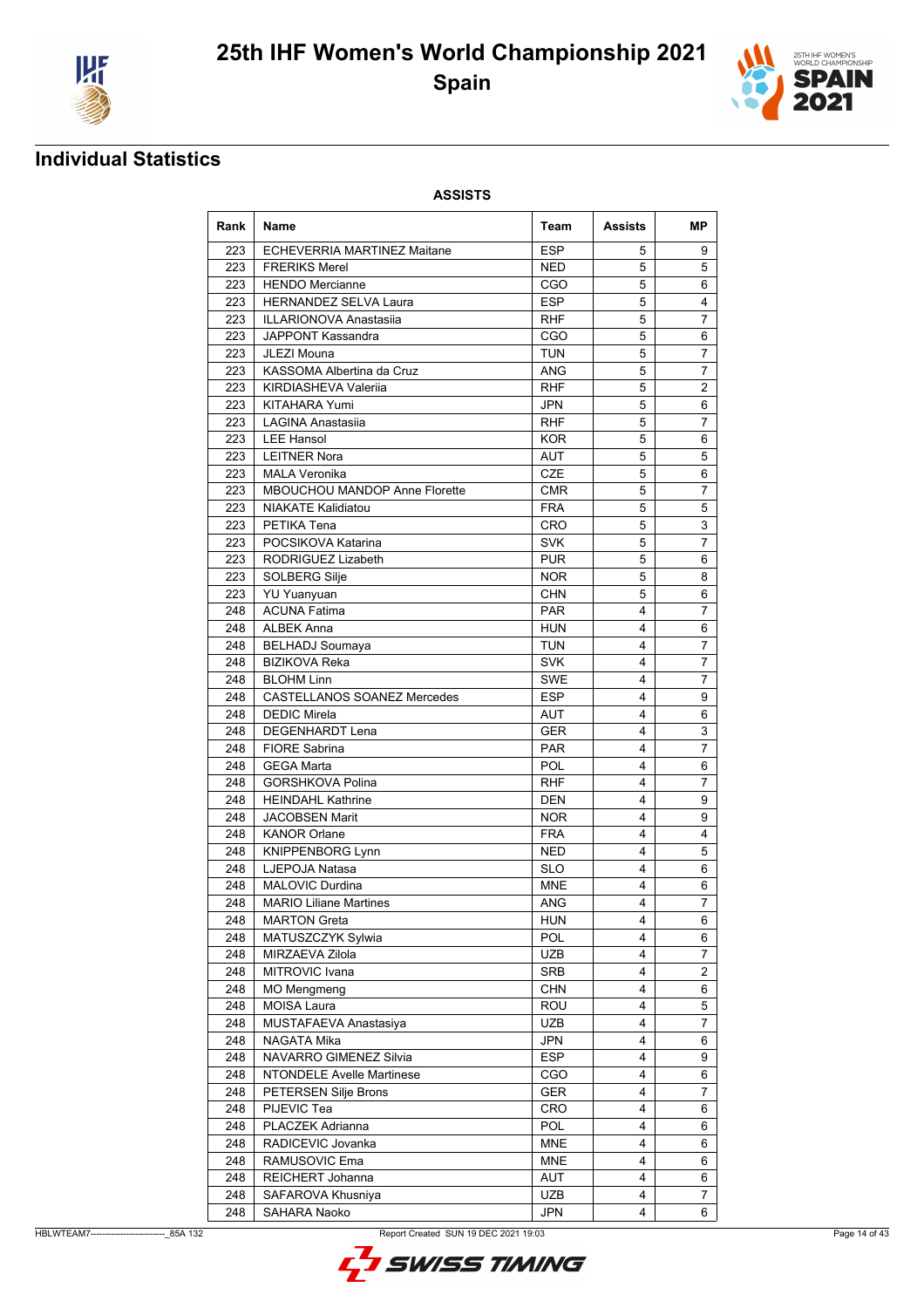



## **Individual Statistics**

| Rank | Name                                             | Team       | Assists        | MР             |
|------|--------------------------------------------------|------------|----------------|----------------|
| 248  | SIMARA Andrea                                    | <b>CRO</b> | 4              | 6              |
| 248  | SOLBERG-ISAKSEN Sanna                            | <b>NOR</b> | 4              | 9              |
| 248  | <b>SPRENGERS Zoe</b>                             | <b>NED</b> | 4              | 6              |
| 248  | STOCKSCHLADER Johanna                            | <b>GER</b> | 4              | 7              |
| 248  | SUN Jiao                                         | <b>CHN</b> | 4              | 6              |
| 248  | SZARAWAGA Joanna                                 | <b>POL</b> | 4              | 6              |
| 248  | VENANCIO Liliana da Silva                        | ANG        | 4              | 7              |
| 248  | <b>WANG Shuhui</b>                               | <b>CHN</b> | 4              | 6              |
| 248  | <b>ZSCHOCKE Mia</b>                              | <b>GER</b> | 4              | 5              |
| 293  | <b>ALVES CARNEIRO Talita</b>                     | <b>BRA</b> | 3              | 7              |
| 293  | <b>AOUIJ Fadwa</b>                               | <b>TUN</b> | 3              | 7              |
| 293  | <b>ARAUJO Larissa</b>                            | <b>BRA</b> | 3              | $\overline{7}$ |
| 293  | <b>ARENHART Barbara</b>                          | <b>BRA</b> | 3              | $\overline{7}$ |
| 293  | <b>BEN ABDALAH Aya</b>                           | <b>TUN</b> | 3              | 7              |
| 293  | <b>BOTIROVA Zukhra</b>                           | <b>UZB</b> | 3              | 7              |
| 293  | <b>BOURI Fatma</b>                               | TUN        | 3              | 7              |
| 293  | <b>BOUTHEINA Amiche</b>                          | <b>TUN</b> | 3              | 7              |
| 293  | <b>DALLE CRODE Lucia</b>                         | ARG        | 3              | 6              |
| 293  | DIVOKO KANGOU Neida Klenn                        | CGO        | 3              | 6              |
| 293  | <b>GANDULFO Macarena</b>                         | ARG        | 3              | 6              |
| 293  | <b>GARCIA Graciela Ayelen</b>                    | ARG        | 3              | 6              |
| 293  | <b>GONZALEZ Gisela</b>                           | <b>PAR</b> | 3              | 7              |
| 293  | <b>GONZALEZ ALVAREZ Mireya</b>                   | <b>ESP</b> | 3              | 3              |
| 293  | <b>HORACEK Tamara</b>                            | <b>FRA</b> | 3              | 9              |
| 293  | <b>HUBER Josephine</b>                           | AUT        | 3              | 1              |
| 293  |                                                  | <b>KOR</b> | 3              | 6              |
| 293  | JO Suyeon<br>JUNG Ji In                          | <b>KOR</b> | 3              | 6              |
| 293  | <b>KRAMAR</b> Petra                              | <b>SLO</b> | 3              | 5              |
| 293  |                                                  | NED        | 3              | 3              |
| 293  | <b>MALESTEIN Angela</b><br><b>MARKOVA Iuliia</b> | <b>RHF</b> | 3              | 7              |
| 293  | <b>MOUYAMBA Belvina</b>                          | CGO        | 3              |                |
|      |                                                  |            | 3              | 6              |
| 293  | NIEWIADOMSKA Julia                               | POL        |                | 3              |
| 293  | OH Sara                                          | <b>KOR</b> | 3              | 6              |
| 293  | <b>PAULO Eliane Mota</b>                         | <b>ANG</b> | 3              | 7              |
| 293  | PLANETA Szimonetta Regina                        | HUN        | 3              | 6              |
| 293  | POILOVA Iuliaa                                   | KAZ        | 3              | 6              |
| 293  | STEPANOVA Kristina                               | KAZ        | 3              | 6              |
| 293  | SULTANOVA Dilnoza                                | UZB        | 3              | 7              |
| 293  | SVETIK Maja                                      | <b>SLO</b> | 3              | 6              |
| 293  | SZIKORA Melinda                                  | <b>HUN</b> | 3              | 6              |
| 293  | <b>TOMASINI Fabienne</b>                         | AUT        | 3              | 6              |
| 293  | <b>TOTH Eszter</b>                               | <b>HUN</b> | 3              | 6              |
| 293  | VALENTINI Chloe                                  | <b>FRA</b> | 3              | 9              |
| 293  | <b>VENTURA Livia</b>                             | <b>BRA</b> | 3              | $\overline{7}$ |
| 293  | <b>VIEIRA Samara</b>                             | <b>BRA</b> | 3              | 7              |
| 293  | <b>VUKAJLOVIC Aleksandra</b>                     | <b>SRB</b> | 3              | 4              |
| 330  | <b>ABBASI Nouriyeh</b>                           | IRI        | $\overline{2}$ | 6              |
| 330  | <b>ASANIN Tanja</b>                              | <b>MNE</b> | 2              | 6              |
| 330  | <b>AUNE Malin</b>                                | <b>NOR</b> | $\overline{2}$ | 6              |
| 330  | <b>BAPIRI Shaghayegh</b>                         | IRI        | 2              | 6              |
| 330  | <b>BEGANOVIC Aneja</b>                           | <b>SLO</b> | $\overline{2}$ | 6              |
| 330  | BIDADABDEGAH Soona                               | IRI        | 2              | 6              |
| 330  | <b>CARRATU Marisol</b>                           | ARG        | 2              | 6              |
| 330  | DINDILIGAN Alexandra                             | ROU        | 2              | 6              |
| 330  | dos SANTOS Karina                                | <b>PAR</b> | $\overline{2}$ | 7              |
| 330  | <b>EDWIGE Beatrice</b>                           | <b>FRA</b> | $\overline{2}$ | 9              |
| 330  | FODOR Csenge Reka                                | <b>HUN</b> | 2              | 6              |

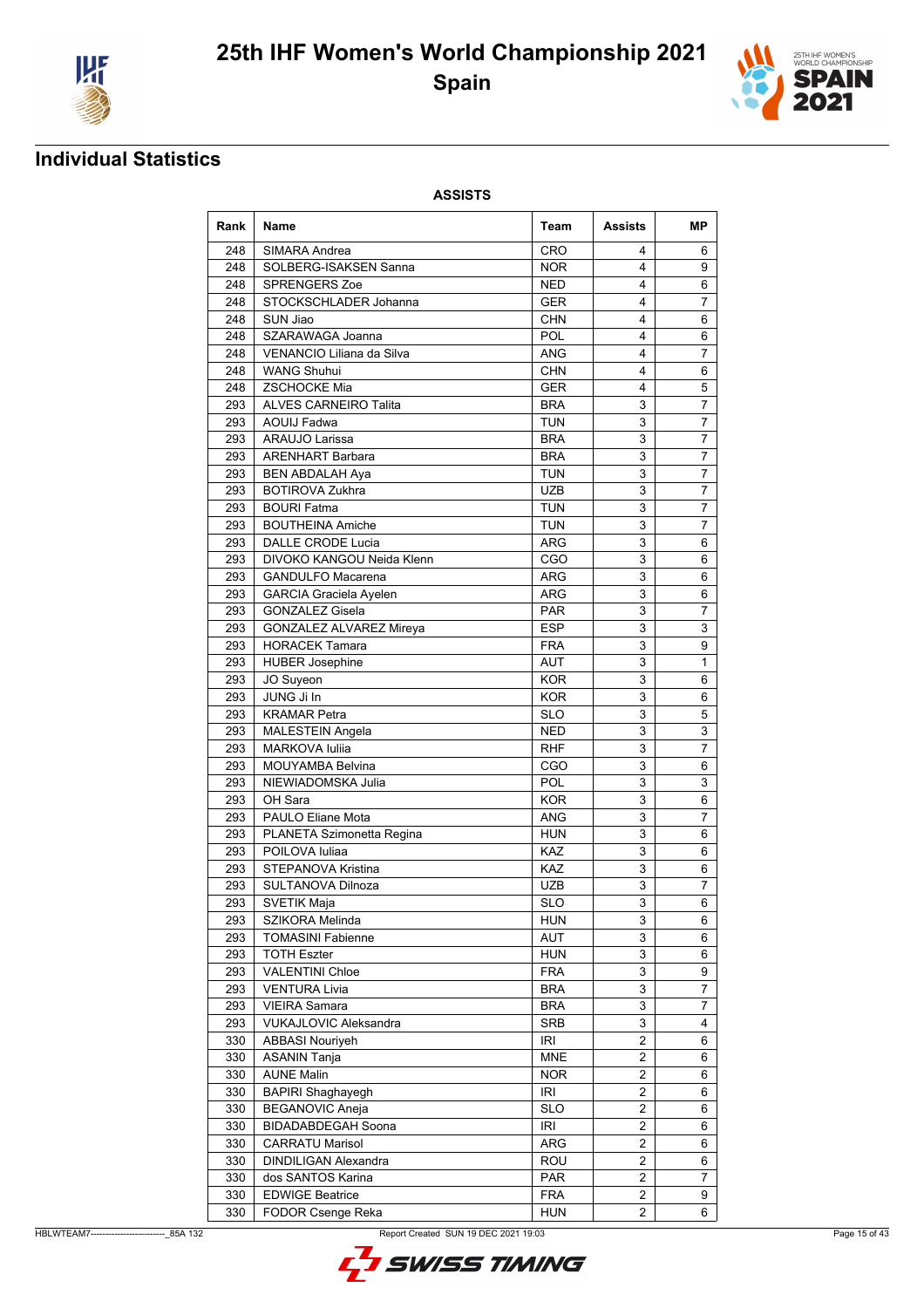



### **Individual Statistics**

| Rank | Name                                | Team       | Assists             | MР             |
|------|-------------------------------------|------------|---------------------|----------------|
| 330  | <b>GAVILAN Giuliana</b>             | ARG        | 2                   | 6              |
| 330  | <b>GONG Lei</b>                     | <b>CHN</b> | $\overline{2}$      | 5              |
| 330  | <b>GRACIANI Ericka</b>              | <b>PUR</b> | 2                   | 6              |
| 330  | <b>HAJGATO Anna</b>                 | AUT        | $\overline{2}$      | 6              |
| 330  | <b>JENSEN Trine Ostergaard</b>      | DEN        | 2                   | 9              |
| 330  | JEONG Hyunhui                       | <b>KOR</b> | $\overline{2}$      | $\overline{2}$ |
| 330  | KHALILI BEHFAR Fatemeh              | IRI        | $\overline{2}$      | 6              |
| 330  | <b>LASSOURCE Coralie</b>            | <b>FRA</b> | $\overline{2}$      | 9              |
| 330  | <b>LAUENROTH Antie</b>              | <b>GER</b> | 2                   | 7              |
| 330  | LIU Chan                            | <b>CHN</b> | $\overline{2}$      | 6              |
| 330  | <b>LOVRIC Natasa</b>                | <b>SRB</b> | $\overline{2}$      | 6              |
| 330  | <b>MAMIC Josipa</b>                 | CRO        | 2                   | 6              |
| 330  | <b>MAMIROVA Turoyim</b>             | <b>UZB</b> | 2                   | 7              |
| 330  | MASSEU Mbongo Madalena              | <b>ANG</b> | $\overline{2}$      | 7              |
| 330  | <b>MATSUMOTO Hikaru</b>             | JPN        | 2                   | 4              |
| 330  | <b>MATTHIJS HOLMBERG Vilma</b>      | SWE        | 2                   | 3              |
| 330  | <b>MBEN BEDIANG Isabelle Noelle</b> | CMR        | 2                   | 7              |
| 330  | <b>MENA Antonela Lucia</b>          | ARG        | $\overline{2}$      | 6              |
| 330  | <b>MOLLER Michala Elsberg</b>       | DEN        | 2                   | 8              |
| 330  | <b>MVOUA Amelie Cevanie</b>         | <b>CMR</b> | 2                   | 3              |
| 330  | NKOU Josephine Line Maxime          | CGO        | $\overline{2}$      | 6              |
| 330  | NOROUZI KHORZOUGHO Hadiseh          | IRI        | $\overline{2}$      | 6              |
| 330  | OKABANDE IKOBO Patience             | CGO        | $\overline{2}$      |                |
|      |                                     |            |                     | 6              |
| 330  | <b>ORTIZ Robeliz</b>                | <b>PUR</b> | 2<br>$\overline{2}$ | 6              |
| 330  | PEDERSEN Laerke Nolsoe              | <b>DEN</b> |                     | 9              |
| 330  | PETROVIC Marija                     | <b>SRB</b> | $\overline{2}$      | 6              |
| 330  | POLASKOVA Silvie                    | <b>CZE</b> | $\overline{2}$      | 4              |
| 330  | POSAVEC Paula                       | CRO        | $\overline{2}$      | 6              |
| 330  | <b>REINHARDT Althea Rebecca</b>     | DEN        | 2                   | 9              |
| 330  | RIBEIRO QUINTINO Jessica            | BRA        | $\overline{2}$      | $\overline{7}$ |
| 330  | <b>SCHULZE Luisa</b>                | GER        | $\overline{2}$      | $\overline{7}$ |
| 330  | SERIKBAYEVA Kamila                  | <b>KAZ</b> | 2                   | 6              |
| 330  | <b>STAMENIC Aleksandra</b>          | <b>SRB</b> | $\overline{2}$      | 6              |
| 330  | STEFANIKOVA Bibiana                 | <b>SVK</b> | $\overline{2}$      | 7              |
| 330  | SUBTIRICA-IOVANESCU Alexandra-Georg | ROU        | 2                   | 6              |
| 330  | <b>TURK Ana</b>                     | CRO        | 2                   | 6              |
| 330  | <b>URBAN MEDEL Rosario Victoria</b> | ARG        | $\overline{2}$      | 6              |
| 330  | <b>VERGARA Joane</b>                | <b>PUR</b> | 2                   | 6              |
|      | 330   VOLLEBREGT Kelly              | <b>NED</b> | $\overline{2}$      | $\overline{5}$ |
| 330  | <b>WANG Jiayi</b>                   | <b>CHN</b> | $\overline{2}$      | 6              |
| 330  | <b>YUOH Yvette</b>                  | <b>CMR</b> | 2                   | 7              |
| 330  | <b>ZHANG Haixia</b>                 | <b>CHN</b> | $\overline{2}$      | 6              |
| 330  | ZIMNY Aleksandra                    | POL        | $\overline{2}$      | 5              |
| 330  | ZVYAGINA Zlata                      | KAZ        | $\overline{2}$      | 6              |
| 385  | ABIANBAKON ONOUKOU Berthe           | <b>CMR</b> | 1                   | $\overline{7}$ |
| 385  | AGBABA Marija                       | SRB        | 1                   | 6              |
| 385  | <b>ANTL Lisa</b>                    | <b>GER</b> | 1                   | 6              |
| 385  | <b>BALANA Marie Paule</b>           | CMR        | 1                   | 7              |
| 385  | <b>BENITEZ Alanis</b>               | <b>PUR</b> | 1                   | 6              |
| 385  | <b>BERGER Amelie</b>                | GER        | 1                   | $\overline{7}$ |
| 385  | <b>BIDSTRUP Mia Rej</b>             | <b>DEN</b> | 1                   | 1              |
| 385  | <b>BIRO Blanka</b>                  | <b>HUN</b> | 1                   | 6              |
| 385  | <b>BURIC Lara</b>                   | CRO        | 1                   | 6              |
| 385  | CABRERA Adriana                     | <b>PUR</b> | 1                   | 6              |
| 385  | CARDOSO Adriana                     | <b>BRA</b> | 1                   | 7              |
| 385  | CIUCA Diana-Cristiana               | ROU        | 1                   | 4              |
| 385  | COPI Ziva                           | <b>SLO</b> | $\mathbf{1}$        | $\overline{2}$ |

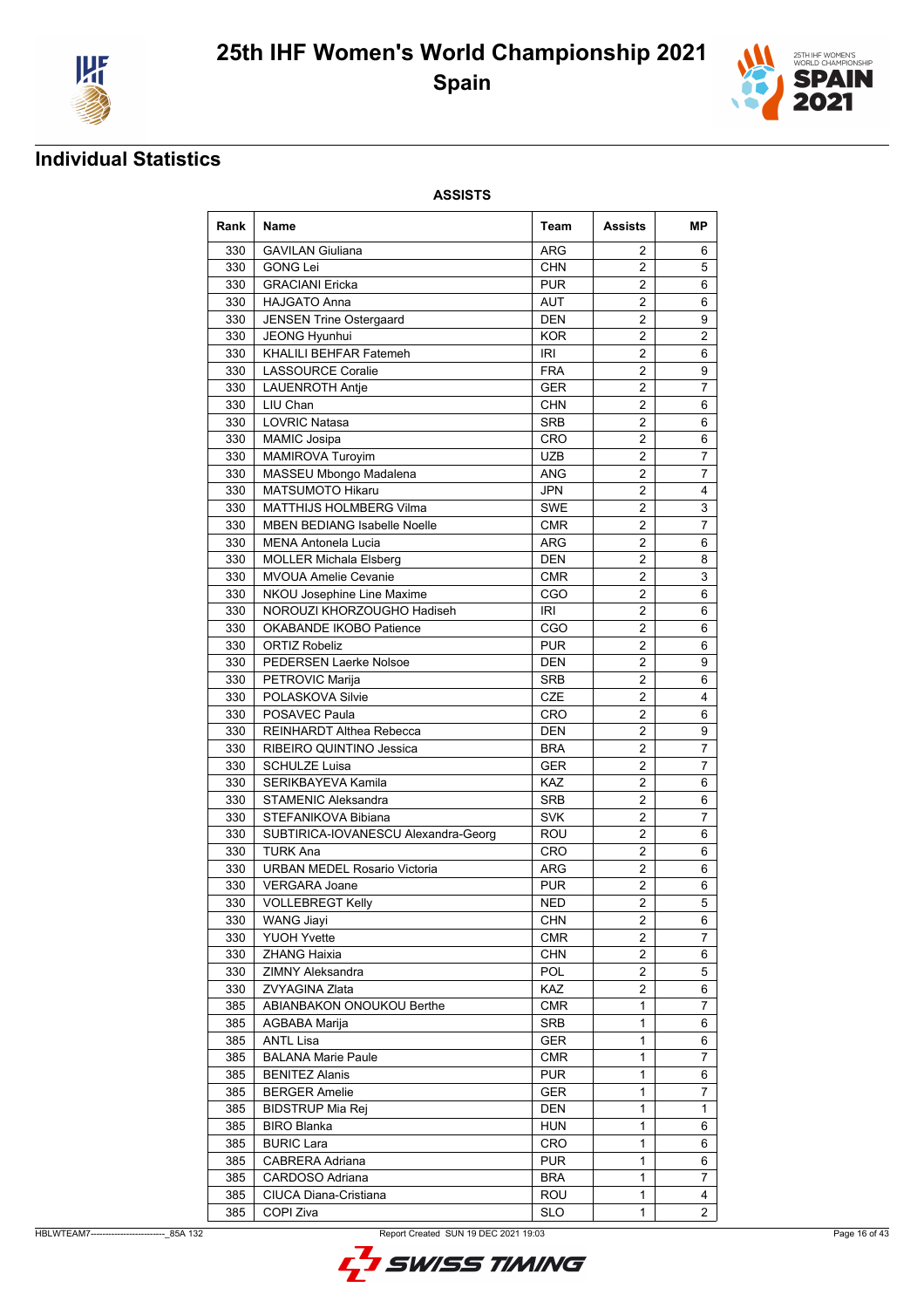



## **Individual Statistics**

| Rank | <b>Name</b>                        | Team       | Assists | МP             |
|------|------------------------------------|------------|---------|----------------|
| 385  | de ARRUDA Renata                   | <b>BRA</b> | 1       | 7              |
| 385  | <b>DRAMAC Kristina</b>             | <b>AUT</b> | 1       | 3              |
| 385  | <b>DUMANSKA Yuliya</b>             | <b>ROU</b> | 1       | 5              |
| 385  | EIZADGASHT Bahar                   | IRI        | 1       | 6              |
| 385  | <b>ESCOBAR Kitsa</b>               | <b>PUR</b> | 1       | 6              |
| 385  | <b>FILTER Katharina</b>            | <b>GER</b> | 1       | $\overline{7}$ |
| 385  | <b>FOMINA Olga</b>                 | <b>RHF</b> | 1       | $\overline{7}$ |
| 385  | FRANKOVA Julie                     | <b>CZE</b> | 1       | 6              |
| 385  | <b>FRIIS Emma Cecilie</b>          | <b>DEN</b> | 1       | 9              |
| 385  | <b>FUJITA Asuka</b>                | JPN        | 1       | 5              |
| 385  | <b>GARCIA Ciris</b>                | <b>PUR</b> | 1       | 6              |
| 385  | <b>GIMENEZ Nathalie</b>            | <b>PAR</b> | 1       | 7              |
| 385  | <b>GOMILAR ZICKERO Tija</b>        | <b>SLO</b> | 1       | 6              |
| 385  | <b>GORNA Adrianna</b>              | <b>POL</b> | 1       | 6              |
| 385  | <b>GRANIER Lucie</b>               | <b>FRA</b> | 1       | 9              |
| 385  | <b>HOVDEN Emilie</b>               | <b>NOR</b> | 1       | 3              |
| 385  | <b>HUDAKOVA Anette Emma</b>        | <b>SVK</b> | 1       | 7              |
| 385  | <b>IWABUCHI Ikumi</b>              | JPN        | 1       | 5              |
| 385  | <b>JEONG Jinhui</b>                | <b>KOR</b> | 1       | 6              |
| 385  | <b>KAISER Stefanie</b>             | <b>AUT</b> | 1       | 2              |
| 385  | <b>KALF Marlene</b>                | <b>GER</b> | 1       | 7              |
| 385  | <b>KALLHAGE Evelina</b>            | <b>SWE</b> | 1       | $\overline{7}$ |
| 385  | <b>KAPITANOVIC Ivana</b>           | CRO        | 1       | 6              |
| 385  | <b>KAPLINA Polina</b>              | <b>RHF</b> | 1       | 7              |
| 385  | <b>KARIMI Haniyeh</b>              | IRI        | 1       | 6              |
| 385  | KIM Yunji                          | <b>KOR</b> | 1       | 5              |
| 385  | <b>KODIA Ruth</b>                  | CGO        | 1       | 6              |
| 385  | <b>KOJIC Ana</b>                   | <b>SRB</b> | 1       | 5              |
| 385  | <b>LERBY Clara</b>                 | <b>SWE</b> | 1       | 3              |
| 385  | <b>MADJOUFANG Jodelle Clarisse</b> | <b>CMR</b> | 1       | 3              |
| 385  | MALICZKIEWICZ Monika               | POL        | 1       | 6              |
| 385  | MALYSHEVA Alessya                  | KAZ        | 1       | 6              |
| 385  | MEDVEDOVA Adriana                  | <b>SVK</b> | 1       | 5              |
| 385  | MRMOLJA Dominika                   | <b>SLO</b> | 1       | 6              |
| 385  | <b>NEIDHART Nina</b>               | AUT        | 1       | 1              |
| 385  | <b>OBANGUE Richca Miche</b>        | CGO        | 1       | 6              |
| 385  | <b>OCAMPOS Fatima</b>              | <b>PAR</b> | 1       | 7              |
| 385  | OHMATSUZAWA Ayaka                  | JPN        | 1       | 4              |
| 385  | PANDZIC Amra                       | <b>SLO</b> | 1       | 6              |
| 385  | PAVICEVIC Ivona                    | <b>MNE</b> | 1       | 6              |
| 385  | PLOMINSKA Oktawia                  | <b>POL</b> | 1       | 6              |
| 385  | POPOVIC Andrijana                  | <b>MNE</b> | 1       | 5              |
| 385  | QU Wenna                           | <b>CHN</b> | 1       | 6              |
| 385  | RAJCIC Marina                      | <b>MNE</b> | 1       | 5              |
| 385  | ROSALEZ Fatima Ayelen              | ARG        | 1       | 6              |
| 385  | RYDE Jessica                       | SWE        | 1       | 6              |
| 385  | SEITKASSYM Zhanerke                | KAZ        | 1       | 6              |
| 385  | SHAHSAVARI Atieh                   | IRI        | 1       | 6              |
| 385  | SHIN Eunjoo                        | <b>KOR</b> | 1       | 6              |
| 385  | SOTO Zugeily                       | <b>PUR</b> | 1       | 6              |
| 385  | SOUSA Helena Chidi Cawela de       | <b>ANG</b> | 1       | 7              |
| 385  | SULTONOVA Sarvinoz                 | <b>UZB</b> | 1       | 7              |
| 385  | SZABO Laura                        | <b>HUN</b> | 1       | 5              |
| 385  | <b>THORN Martina</b>               | <b>SWE</b> | 1       | 2              |
| 385  | <b>TOVIZI Petra</b>                | <b>HUN</b> | 1       | 4              |
| 385  | <b>WANG Keke</b>                   | <b>CHN</b> | 1       | 4              |
| 385  | YAMAMOTO Mana                      | <b>JPN</b> | 1       | 6              |

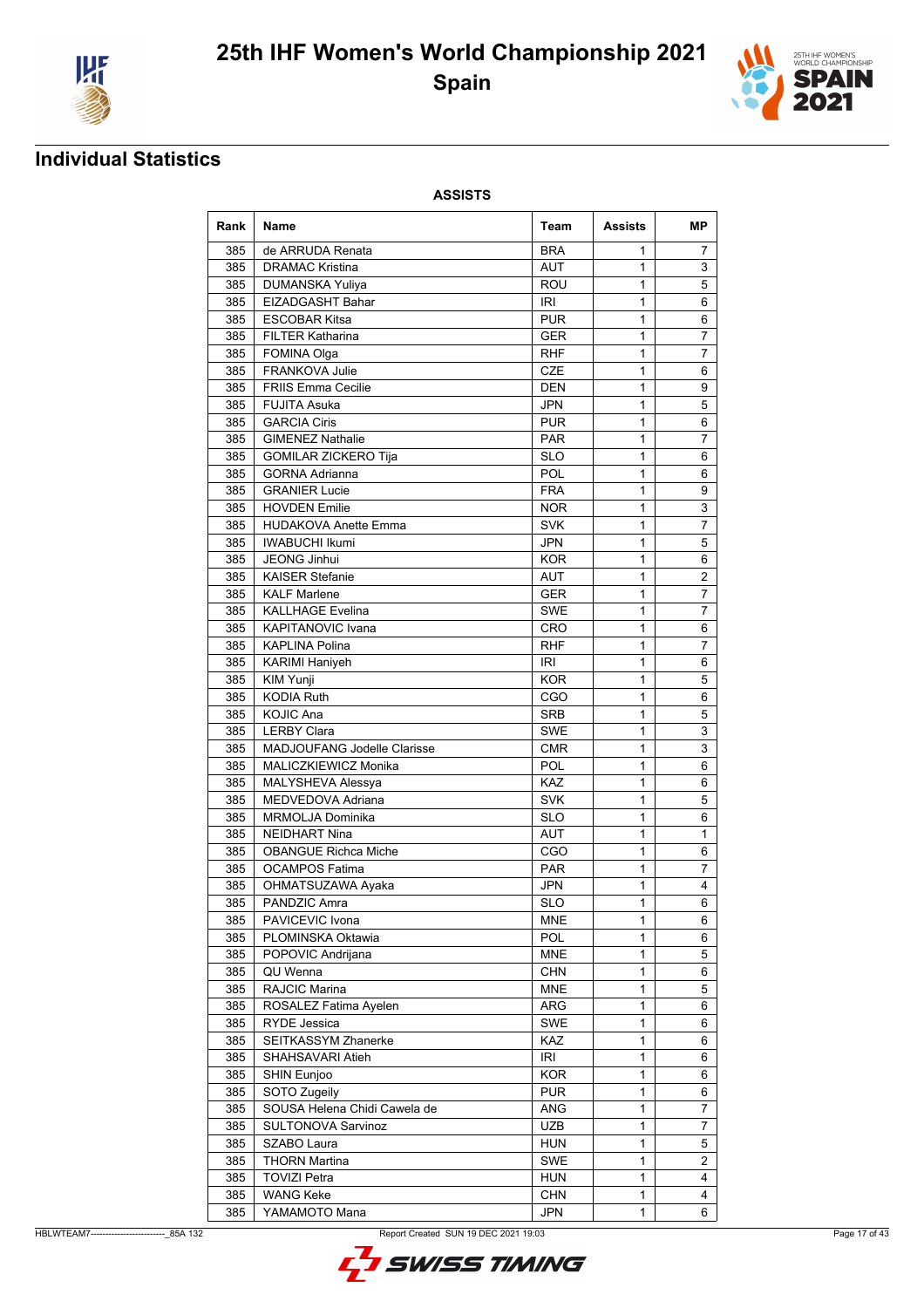



## **Individual Statistics**

| Rank | <b>Name</b>         | Team       | <b>Assists</b> | МP |
|------|---------------------|------------|----------------|----|
| 385  | YOSHIDOME Yuki      | <b>JPN</b> |                | 6  |
| 385  | YOTCHOUM Jasmine    | <b>CMR</b> |                | 3  |
| 385  | ZABJEK Nina         | <b>SLO</b> |                | 6  |
| 385  | ZARE Shima          | IRI        |                | 6  |
| 385  | ZELENKOVA Ekaterina | <b>RHF</b> |                | 2  |
| 385  | ZIMA Barbara        | POL        |                | 4  |

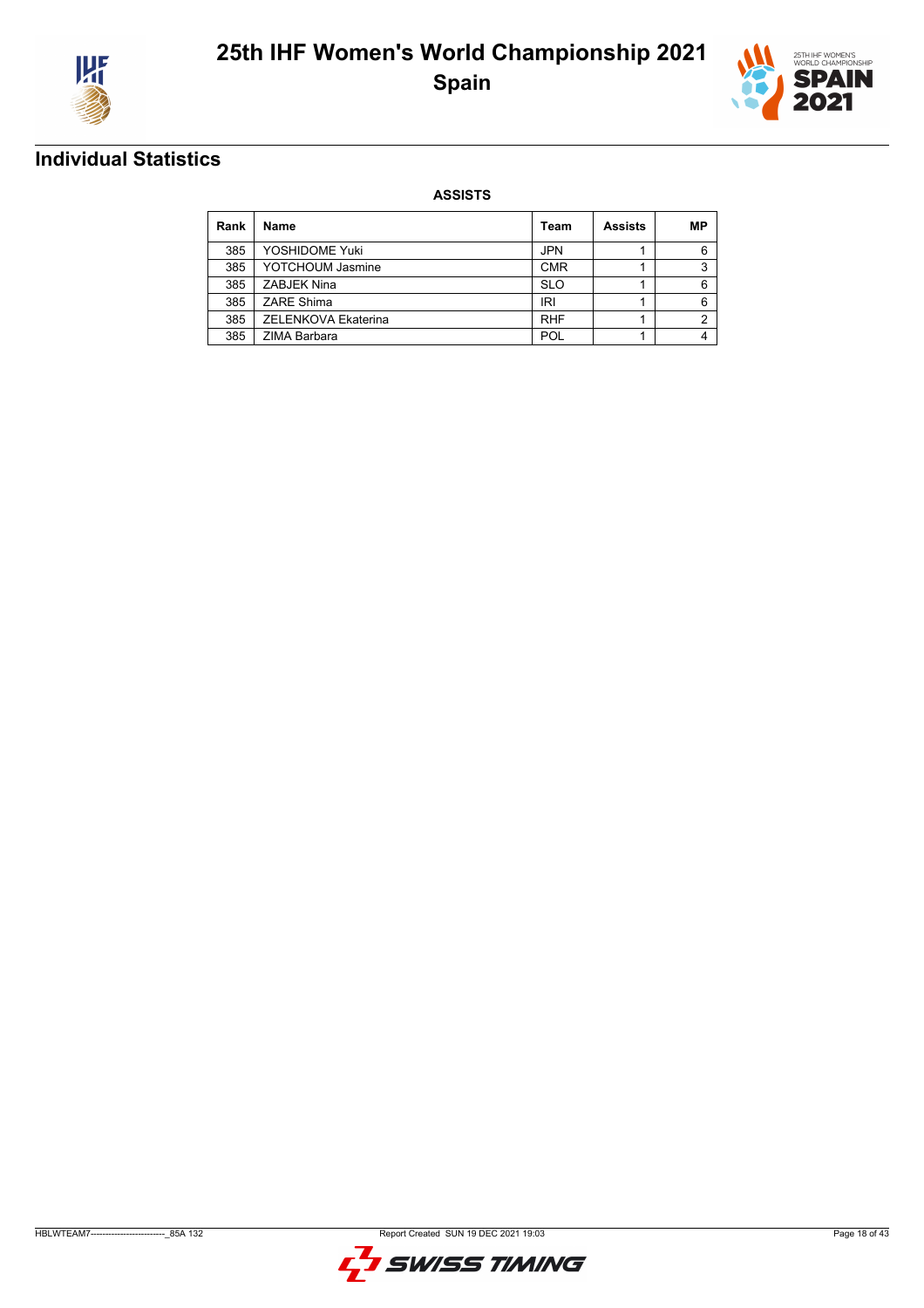



### **As of SUN 19 DEC 2021**

**GOALS AND ASSISTS**

| Rank           | Name                            | Team       | Goals +<br><b>Assists</b> | Goals | <b>Assists</b> | MР               |
|----------------|---------------------------------|------------|---------------------------|-------|----------------|------------------|
| 1              | <b>KOVACS Patricia</b>          | AUT        | 89                        | 43    | 46             | 6                |
| $\overline{2}$ | <b>MORK Nora</b>                | <b>NOR</b> | 87                        | 43    | 44             | 9                |
| 3              | <b>HAGMAN Nathalie</b>          | SWE        | 81                        | 71    | 10             | $\overline{7}$   |
| 4              | ROBERTS Jamina                  | SWE        | 75                        | 30    | 45             | $\overline{7}$   |
| 5              | AIZAWA Natsuki                  | <b>JPN</b> | 74                        | 32    | 42             | 6                |
| 5              | <b>LEE Migyeong</b>             | <b>KOR</b> | 74                        | 32    | 42             | 6                |
| $\overline{7}$ | CABRAL BARBOSA Alexandrina      | <b>ESP</b> | 71                        | 44    | 27             | $9\,$            |
| $\overline{7}$ | <b>KARSTEN Elke Josselinne</b>  | ARG        | 71                        | 43    | 28             | $\,6\,$          |
| 9              | <b>GRIJSEELS Alina</b>          | <b>GER</b> | 68                        | 35    | 33             | $\overline{7}$   |
| 9              | <b>JORGENSEN Kristina</b>       | <b>DEN</b> | 68                        | 32    | 36             | 9                |
| 9              | <b>LASLO Cristina</b>           | ROU        | 68                        | 34    | 34             | 6                |
| 9              | <b>ZAADI DEUNA Grace</b>        | <b>FRA</b> | 68                        | 27    | 41             | 9                |
| 13             | <b>HOUSHEER Dione</b>           | <b>NED</b> | 67                        | 35    | 32             | 6                |
| 14             | <b>BREDAL OFTEDAL Stine</b>     | <b>NOR</b> | 66                        | 24    | 42             | $9\,$            |
| 15             | <b>FERNANDEZ Maria</b>          | <b>PAR</b> | 65                        | 35    | 30             | $\overline{7}$   |
| 16             | <b>HANSEN Anne Mette</b>        | <b>DEN</b> | 64                        | 31    | 33             | $\boldsymbol{9}$ |
| 17             | EBANGA BABOGA Cyrielle          | <b>CMR</b> | 62                        | 41    | 21             | $\overline{7}$   |
| 18             | <b>NUSSER Larissa</b>           | <b>NED</b> | 61                        | 16    | 45             | 6                |
| 18             | <b>REISTAD Henny</b>            | <b>NOR</b> | 61                        | 38    | 23             | 9                |
| 20             | <b>GRBIC Itana</b>              | <b>MNE</b> | 60                        | 21    | 39             | $6\phantom{1}$   |
| 20             | HACHANA EP KERKENI Sondes       | <b>TUN</b> | 60                        | 33    | 27             | $\overline{7}$   |
| 22             | <b>CEBALLOS Nathalys</b>        | <b>PUR</b> | 59                        | 36    | 23             | 6                |
| 23             | de PAULA Bruna                  | <b>BRA</b> | 58                        | 27    | 31             | $\overline{7}$   |
| 24             | <b>LINDQVIST Emma</b>           | SWE        | 57                        | 26    | 31             | $\overline{7}$   |
| 24             | RYU Eun Hee                     | <b>KOR</b> | 57                        | 30    | 27             | 6                |
| 26             | <b>GROS Ana</b>                 | <b>SLO</b> | 54                        | 35    | 19             | 6                |
| 26             | GUIALO Isabel Evelize Wangimba  | ANG        | 54                        | 27    | 27             | $\overline{7}$   |
| 28             | <b>ABILDA Dana</b>              | KAZ        | 53                        | 27    | 26             | 6                |
| 28             | ALEXANDROVA Irina               | <b>KAZ</b> | 53                        | 43    | 10             | 6                |
| 28             | <b>IVANCOK</b> Ines             | <b>AUT</b> | 53                        | 30    | 23             | 6                |
| 31             | NAKAYAMA Kaho                   | <b>JPN</b> | 52                        | 33    | 19             | 6                |
| 31             | SKOROBOGATCHENKO Antonina       | <b>RHF</b> | 52                        | 29    | 23             | 7                |
| 31             | <b>VAMOS Petra</b>              | <b>HUN</b> | 52                        | 24    | 28             | $6\phantom{1}$   |
| 34             | <b>BLAZEVIC Valentina</b>       | CRO        | 51                        | 26    | 25             | 6                |
| 35             | KHUDOYKULOVA Madina             | <b>UZB</b> | 50                        | 35    | 15             | $\overline{7}$   |
| 35             | <b>MATIELI Patricia</b>         | <b>BRA</b> | 50                        | 20    | 30             | $\overline{7}$   |
| 37             | <b>ILINA Ekaterina</b>          | <b>RHF</b> | 49                        | 25    | 24             | $\overline{7}$   |
| 37             | <b>KALAUS Larissa</b>           | <b>CRO</b> | 49                        | 19    | 30             | 6                |
| 37             | van WETERING Bo                 | <b>NED</b> | 49                        | 40    | 9              | $6\phantom{1}6$  |
| 40             | <b>BRATTSET DALE Kari</b>       | <b>NOR</b> | 48                        | 38    | 10             | 9                |
| 40             | <b>LANCZ Barbora</b>            | <b>SVK</b> | 48                        | 28    | 20             | $\overline{7}$   |
| 40             | <b>SNELDER Danick</b>           | <b>NED</b> | 48                        | 28    | 20             | 6                |
| 43             | ATEBA ENGADI Laeticia Petronie  | CMR        | 47                        | 28    | 19             | $\overline{7}$   |
| 43             | <b>HOJLUND Mie Enggrob</b>      | <b>DEN</b> | 47                        | 23    | 24             | 8                |
| 43             | STANKO Tjasa                    | <b>SLO</b> | 47                        | 20    | 27             | 6                |
| 43             | STOILJKOVIC Jovana              | SRB        | 47                        | 30    | 17             | $\,6$            |
| 47             | <b>BURGAARD Louise</b>          | DEN        | 46                        | 21    | 25             | $\boldsymbol{9}$ |
| 47             | JANJUSEVIC Andela               | SRB        | 46                        | 19    | 27             | 6                |
| 47             | NGOUOKO NGUESSEU Adjani Celeste | CMR        | 46                        | 10    | 36             | $\overline{7}$   |
| 47             | <b>NZE MINKO Estelle</b>        | <b>FRA</b> | 46                        | 16    | 30             | 9                |
| 51             | RADICEVIC Jovanka               | <b>MNE</b> | 45                        | 41    | 4              | 6                |
| 52             | CAVO Malena                     | ARG        | 44                        | 21    | 23             | $\,6$            |
| 52             | PANDZA Katarina                 | AUT        | 44                        | 23    | 21             | $\mathsf 3$      |
| 54             | HAMROUNI Amal                   | <b>TUN</b> | 43                        | 25    | 18             | $\overline{7}$   |
| 54             | <b>JIN Mengqing</b>             | <b>CHN</b> | 43                        | 26    | 17             | 6                |

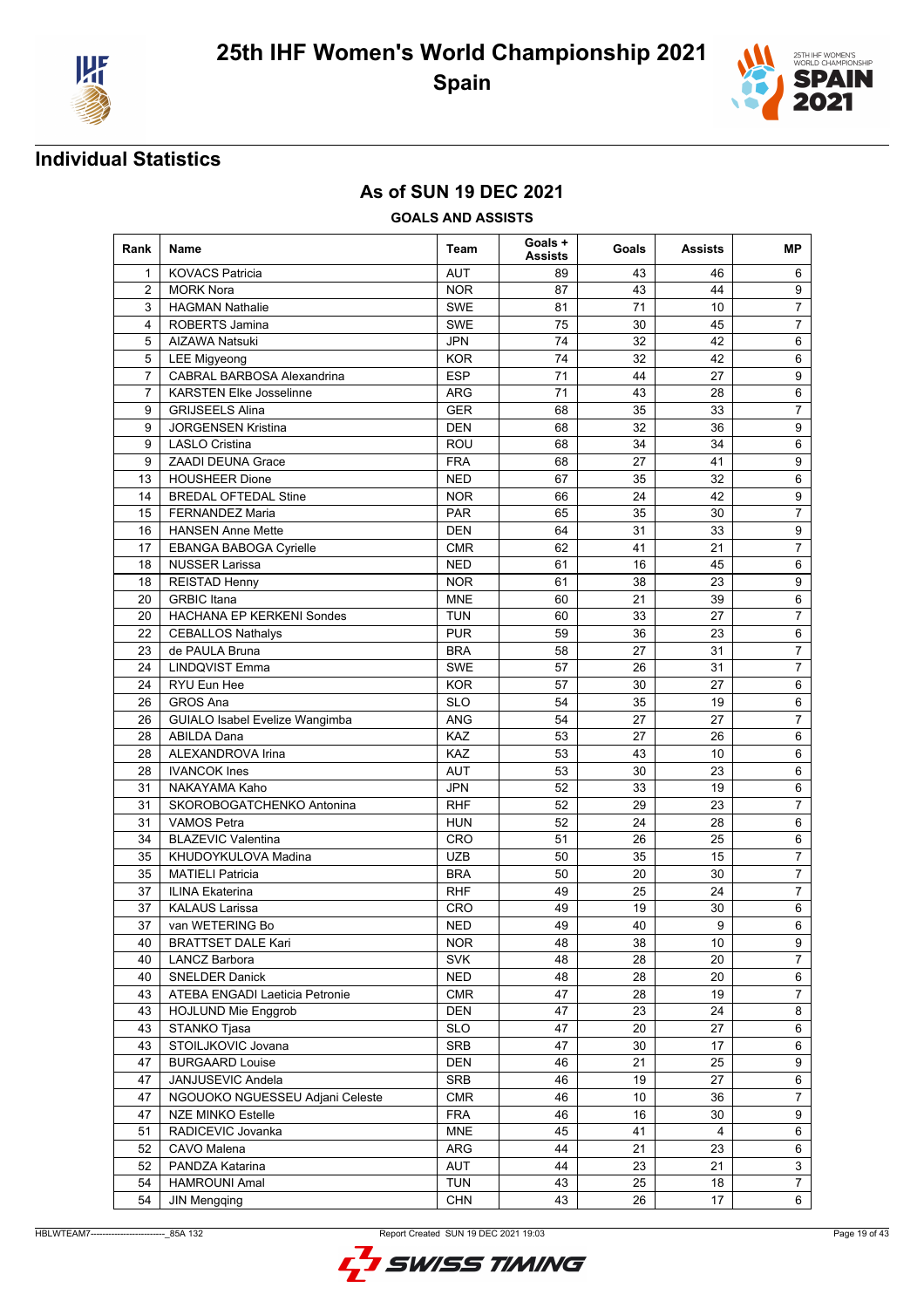



| Rank | Name                                   | Team       | Goals +<br><b>Assists</b> | Goals | <b>Assists</b>          | MР               |
|------|----------------------------------------|------------|---------------------------|-------|-------------------------|------------------|
| 54   | KASSOMA Albertina da Cruz              | ANG        | 43                        | 38    | 5                       | 7                |
| 54   | <b>MARTIN BERENGUER Carmen Dolores</b> | <b>ESP</b> | 43                        | 35    | 8                       | 9                |
| 54   | RADOJEVIC Tamara                       | <b>SRB</b> | 43                        | 25    | 18                      | 6                |
| 59   | <b>FARIA Marizza</b>                   | <b>PAR</b> | 42                        | 6     | 36                      | $\overline{7}$   |
| 59   | FERNANDEZ FRAGA Alicia                 | <b>ESP</b> | 42                        | 12    | 30                      | $\overline{7}$   |
| 61   | <b>BOLK Emily</b>                      | <b>GER</b> | 41                        | 15    | 26                      | $\overline{7}$   |
| 61   | <b>CAMPOS COSTA Carmen</b>             | <b>ESP</b> | 41                        | 26    | 15                      | 8                |
| 61   | <b>DULFER Kelly</b>                    | <b>NED</b> | 41                        | 18    | 23                      | 6                |
| 61   | <b>INSFRAN Fernanda</b>                | <b>PAR</b> | 41                        | 19    | 22                      | $\overline{7}$   |
| 61   | <b>ZULIC Nina</b>                      | <b>SLO</b> | 41                        | 16    | 25                      | $6\phantom{1}$   |
| 66   | <b>BIZIKOVA Reka</b>                   | <b>SVK</b> | 40                        | 36    | 4                       | $\overline{7}$   |
| 66   | <b>KRISTIANSEN Veronica</b>            | <b>NOR</b> | 40                        | 25    | 15                      | 9                |
| 66   | <b>LISCEVIC Kristina</b>               | <b>SRB</b> | 40                        | 10    | 30                      | 6                |
| 66   | <b>MAIDHOF Julia</b>                   | <b>GER</b> | 40                        | 25    | 15                      | $\overline{7}$   |
| 66   | NENGANGA Vilma Pegado                  | <b>ANG</b> | 40                        | 15    | 25                      | $\overline{7}$   |
| 66   | ROSZAK Romana                          | POL        | 40                        | 25    | 15                      | 6                |
| 72   | <b>ABBINGH Lois</b>                    | <b>NED</b> | 39                        | 17    | 22                      | 6                |
| 72   | <b>FOPPA Pauletta</b>                  | <b>FRA</b> | 39                        | 29    | 10                      | 9                |
| 72   | <b>HAFRA Noemi</b>                     | <b>HUN</b> | 39                        | 24    | 15                      | 6                |
| 72   | <b>HERREM Camilla</b>                  | <b>NOR</b> | 39                        | 31    | 8                       | 9                |
| 76   | <b>ACUNA Fatima</b>                    | <b>PAR</b> | 38                        | 34    | 4                       | $\overline{7}$   |
| 76   | <b>TRUNKOVA Nikoleta</b>               | <b>SVK</b> | 38                        | 28    | 10                      | $\overline{7}$   |
| 78   | <b>ACHRUK Kinga</b>                    | POL        | 37                        | 9     | 28                      | $6\phantom{1}$   |
| 78   | <b>DIAGOURAGA Fanta</b>                | CGO        | 37                        | 19    | 18                      | 6                |
| 78   | <b>ESSAM Anne Michelle</b>             | <b>CMR</b> | 37                        | 22    | 15                      | 7                |
| 78   | <b>FIORE Sabrina</b>                   | <b>PAR</b> | 37                        | 33    | $\overline{\mathbf{4}}$ | $\overline{7}$   |
| 78   | JERABKOVA Marketa                      | <b>CZE</b> | 37                        | 24    | 13                      | 6                |
| 78   | MACHADO Juliana Jose                   | <b>ANG</b> | 37                        | 15    | 22                      | $\overline{7}$   |
| 78   | RAZAKBERGENOVA Sevara                  | <b>UZB</b> | 37                        | 17    | 20                      | $\overline{7}$   |
| 78   | SOLBERG-ISAKSEN Sanna                  | <b>NOR</b> | 37                        | 33    | 4                       | 9                |
| 86   | <b>EKOH Karichma Kaltoume</b>          | <b>CMR</b> | 36                        | 27    | 9                       | $\overline{4}$   |
| 86   | <b>HIRALDO Sheila</b>                  | <b>PUR</b> | 36                        | 14    | 22                      | 6                |
| 86   | KIM Jinyi                              | <b>KOR</b> | 36                        | 27    | 9                       | 6                |
| 86   | POSAVEC Stela                          | CRO        | 36                        | 17    | 19                      | 6                |
| 90   | <b>BRNOVIC Tatjana</b>                 | <b>MNE</b> | 35                        | 21    | 14                      | 6                |
| 90   | <b>KACSOR Greta</b>                    | <b>HUN</b> | 35                        | 18    | 17                      | 5                |
| 90   | ROSIAK Aleksandra                      | POL        | 35                        | 22    | 13                      | 6                |
| 90   | ROTARU Dana-Andreea                    | ROU        | 35                        | 20    | 15                      | 6                |
| 90   | STROMBERG Carin                        | SWE        | 35                        | 12    | 23                      | $\overline{7}$   |
| 95   | <b>BAJCIOVA Vladimira</b>              | <b>SVK</b> | 34                        | 14    | 20                      | 7                |
| 95   | de ARAUJO Tamires                      | <b>BRA</b> | 34                        | 24    | 10                      | $\overline{7}$   |
| 95   | KOBYLINSKA Monika                      | POL        | 34                        | 13    | 21                      | 6                |
|      | MIKHAYLICHENKO Elena                   | <b>RHF</b> | 34                        |       |                         | $\overline{7}$   |
| 95   |                                        |            |                           | 17    | 17                      |                  |
| 95   | RODRIGUES BELO Ana Paula               | <b>BRA</b> | 34                        | 20    | 14                      | $\overline{7}$   |
| 100  | MANAGAROVA Iuliia                      | <b>RHF</b> | 33                        | 26    | $\overline{7}$          | $\overline{7}$   |
| 100  | OHYAMA Mana                            | <b>JPN</b> | 33                        | 12    | 21                      | 6                |
| 100  | SCHINDLER Johanna                      | AUT        | 33                        | 14    | 19                      | 6                |
| 100  | <b>SERCIEN UGOLIN Oceane</b>           | <b>FRA</b> | 33                        | 14    | 19                      | 9                |
| 100  | <b>SMITS Inger</b>                     | <b>NED</b> | 33                        | 19    | 14                      | 6                |
| 100  | VATANPARAST TOOTOONSIZ Mina            | IRI        | 33                        | 12    | 21                      | 6                |
| 106  | ABDUMANNONOVA Oyazimkhon               | <b>UZB</b> | 32                        | 24    | 8                       | $\overline{7}$   |
| 106  | <b>BAHROMOVA Dilbarhon</b>             | UZB        | 32                        | 21    | 11                      | $\mathbf 5$      |
| 106  | <b>HEINDAHL Kathrine</b>               | <b>DEN</b> | 32                        | 28    | 4                       | $\boldsymbol{9}$ |
| 106  | PAULO Helena Gilda Simao               | ANG        | 32                        | 17    | 15                      | $\overline{7}$   |
| 106  | PEDERSEN Laerke Nolsoe                 | <b>DEN</b> | 32                        | 30    | $\mathbf{2}$            | 9                |
| 106  | PINEAU Allison                         | <b>FRA</b> | 32                        | 23    | 9                       | 9                |
| 106  | PLETIKOSIC Matea                       | <b>MNE</b> | 32                        | 10    | 22                      | 6                |



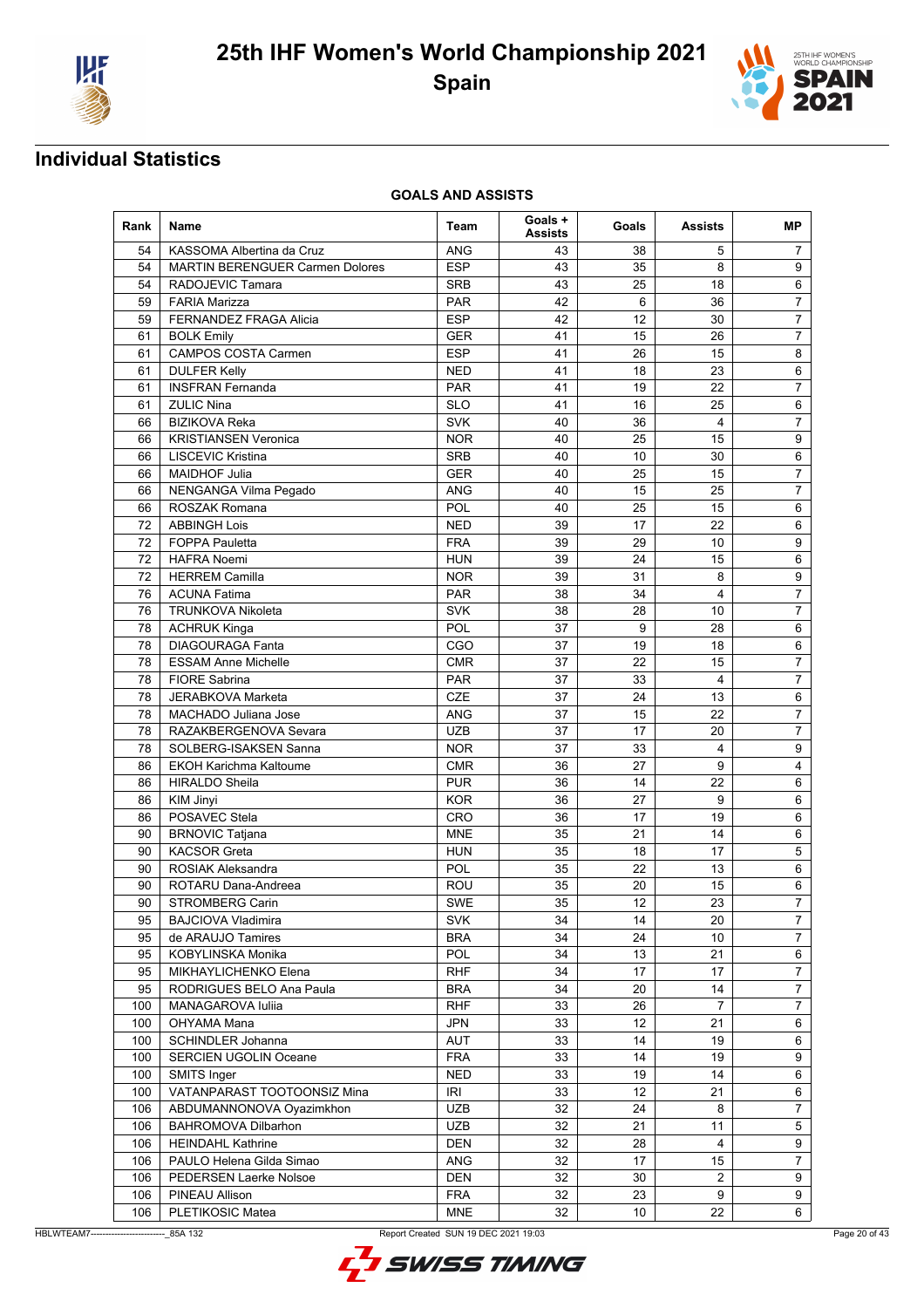



| Rank | <b>Name</b>                        | Team       | Goals+<br><b>Assists</b> | Goals          | <b>Assists</b> | MР                      |
|------|------------------------------------|------------|--------------------------|----------------|----------------|-------------------------|
| 106  | <b>SMITS Xenia</b>                 | GER        | 32                       | 10             | 22             | 7                       |
| 106  | <b>YIMGA Diane Gaelle</b>          | CGO        | 32                       | 24             | 8              | 6                       |
| 115  | ARCOS POVEDA Paula                 | <b>ESP</b> | 31                       | 17             | 14             | 9                       |
| 115  | <b>BLOHM Linn</b>                  | <b>SWE</b> | 31                       | 27             | 4              | $\overline{7}$          |
| 115  | CARDOSO Adriana                    | <b>BRA</b> | 31                       | 30             | 1              | $\overline{7}$          |
| 115  | <b>IVERSEN Rikke</b>               | <b>DEN</b> | 31                       | 18             | 13             | $\boldsymbol{9}$        |
| 115  | <b>JEZIC Katarina</b>              | CRO        | 31                       | 20             | 11             | $\,6\,$                 |
| 115  | PASCOAL Stelvia de Jesus           | <b>ANG</b> | 31                       | 17             | 14             | $\overline{7}$          |
| 115  | VOSILJONOVA Maftunakhon            | <b>UZB</b> | 31                       | 15             | 16             | $\overline{7}$          |
| 115  | YOUSEFI Maryam                     | <b>IRI</b> | 31                       | 15             | 16             | $6\phantom{1}$          |
| 123  | FONSECA Natalia Mafiela Kamalandua | <b>ANG</b> | 30                       | 24             | 6              | $\overline{7}$          |
| 123  | <b>HANSSON Elin</b>                | SWE        | 30                       | 22             | 8              | 6                       |
| 123  | <b>KIYANIARA Arezou</b>            | IRI        | 30                       | 21             | 9              | 6                       |
| 123  | <b>KLUJBER Katrin Gitta</b>        | <b>HUN</b> | 30                       | 20             | 10             | $\overline{\mathbf{4}}$ |
| 123  | MASRI Aya                          | <b>TUN</b> | 30                       | 12             | 18             | $\overline{7}$          |
| 123  | MENDOZA Luciana                    | ARG        | 30                       | 16             | 14             | 6                       |
| 123  | <b>NOCANDY Meline</b>              | <b>FRA</b> | 30                       | 21             | 9              | 9                       |
| 123  | PINTEA Crina-Elena                 | ROU        | 30                       | 24             | 6              | 6                       |
| 131  | <b>BAZALIU Bianca-Maria</b>        | ROU        | 29                       | 14             | 15             | 6                       |
| 131  | <b>DEBELIC Ana</b>                 | CRO        | 29                       | 19             | 10             | 6                       |
| 131  | <b>GUARIEIRO Giulia</b>            | <b>BRA</b> | 29                       | 18             | 11             | 6                       |
| 131  | <b>HAUGSTED Line</b>               | <b>DEN</b> | 29                       | 22             | $\overline{7}$ | $9\,$                   |
| 131  | <b>KOVAROVA Sara</b>               | <b>CZE</b> | 29                       | 19             | 10             | 6                       |
| 136  | <b>BONT Debbie</b>                 | <b>NED</b> | 28                       | 18             | 10             | 6                       |
| 136  | <b>DANO Nina</b>                   | <b>SWE</b> | 28                       | 14             | 14             | 7                       |
| 136  | <b>EYENGA DJONG Claudia Jossy</b>  | <b>CMR</b> | 28                       | 17             | 11             | $\overline{7}$          |
| 136  | <b>FLIPPES Laura</b>               | <b>FRA</b> | 28                       | 13             | 15             | 6                       |
| 136  | <b>HARABAGIU Bianca Elena</b>      | ROU        | 28                       | 12             | 16             | 6                       |
| 136  | <b>HATTORI Saki</b>                | JPN        | 28                       | 28             |                | 6                       |
| 136  | <b>JACOBSEN Marit</b>              | <b>NOR</b> | 28                       | 24             | 4              | 9                       |
| 136  | <b>SCHMELZER Meike</b>             | <b>GER</b> | 28                       | 20             | 8              | $\overline{7}$          |
| 136  | <b>VARAGIC Alja</b>                | <b>SLO</b> | 28                       | 21             | 7              | 6                       |
| 145  | <b>DORSON Sharon Lea</b>           | CGO        | 27                       | 17             | 10             | 5                       |
| 145  | <b>KONDO Maharu</b>                | <b>JPN</b> | 27                       | 12             | 15             | $\overline{4}$          |
| 145  | KORDOVSKA Kamila                   | <b>CZE</b> | 27                       | 10             | 17             | 6                       |
| 145  | <b>PETERSEN Simone Catherine</b>   | <b>DEN</b> | 27                       | 16             | 11             | 9                       |
| 149  | <b>ARDERIUS MARTIN Silvia</b>      | <b>ESP</b> | 26                       | 8              | 18             | 8                       |
| 149  | GASSAMA CISSOKHO Kaba              | <b>ESP</b> | 26                       | 15             | 11             | 9                       |
| 149  | <b>LASSOURCE Coralie</b>           | <b>FRA</b> | 26                       | 24             | $\overline{2}$ | 9                       |
| 149  | OSTASE Lorena-Gabriela             | ROU        | 26                       | 20             | 6              | 6                       |
| 153  | <b>GHASEMI Elnaz</b>               | <b>IRI</b> | 25                       | 18             | $\overline{7}$ | 6                       |
| 153  | <b>KIM Sora</b>                    | <b>KOR</b> | 25                       | 17             | 8              | $6\phantom{1}$          |
| 153  | <b>LUKACS Viktoria</b>             | <b>HUN</b> | 25                       | 19             | 6              | 6                       |
| 153  | <b>MALA Veronika</b>               | CZE        | 25                       | 20             | 5              | 6                       |
| 153  | NGOMBELE Betchaidelle              | CGO        | 25                       | 19             | 6              | 6                       |
| 153  | RIBEIRO QUINTINO Jessica           | <b>BRA</b> | 25                       | 23             | $\overline{2}$ | $\overline{7}$          |
| 153  | <b>RUTIL Kimberley</b>             | CGO        | 25                       | 10             | 15             | 6                       |
| 160  | ECHEVERRIA MARTINEZ Maitane        | <b>ESP</b> | 24                       | 19             | 5              | $\boldsymbol{9}$        |
| 160  | <b>FUENTES Zuleika</b>             | <b>PUR</b> | 24                       | 17             | 7              | 6                       |
| 160  | <b>MARTON Greta</b>                | <b>HUN</b> | 24                       | 20             | 4              | 6                       |
| 160  | SONG Hyesoo                        | <b>KOR</b> | 24                       | 12             | 12             | 6                       |
| 160  | ZHOU Mengxue                       | <b>CHN</b> | 24                       | 11             | 13             | 6                       |
| 165  | de JONG Daniela                    | SWE        | 23                       | 11             | 12             | $\overline{7}$          |
| 165  | <b>HEGH ARNTZEN Emilie</b>         | <b>NOR</b> | 23                       | $\overline{7}$ | 16             | 9                       |
| 165  | <b>NOSEK Natalia</b>               | POL        | 23                       | 15             | 8              | 6                       |
| 165  | REZGUI Rakia                       | <b>TUN</b> | 23                       | 16             | 7              | 7                       |
| 165  | SABIROVA Karina                    | <b>RHF</b> | 23                       | 15             | 8              | $\overline{7}$          |
|      |                                    |            |                          |                |                |                         |

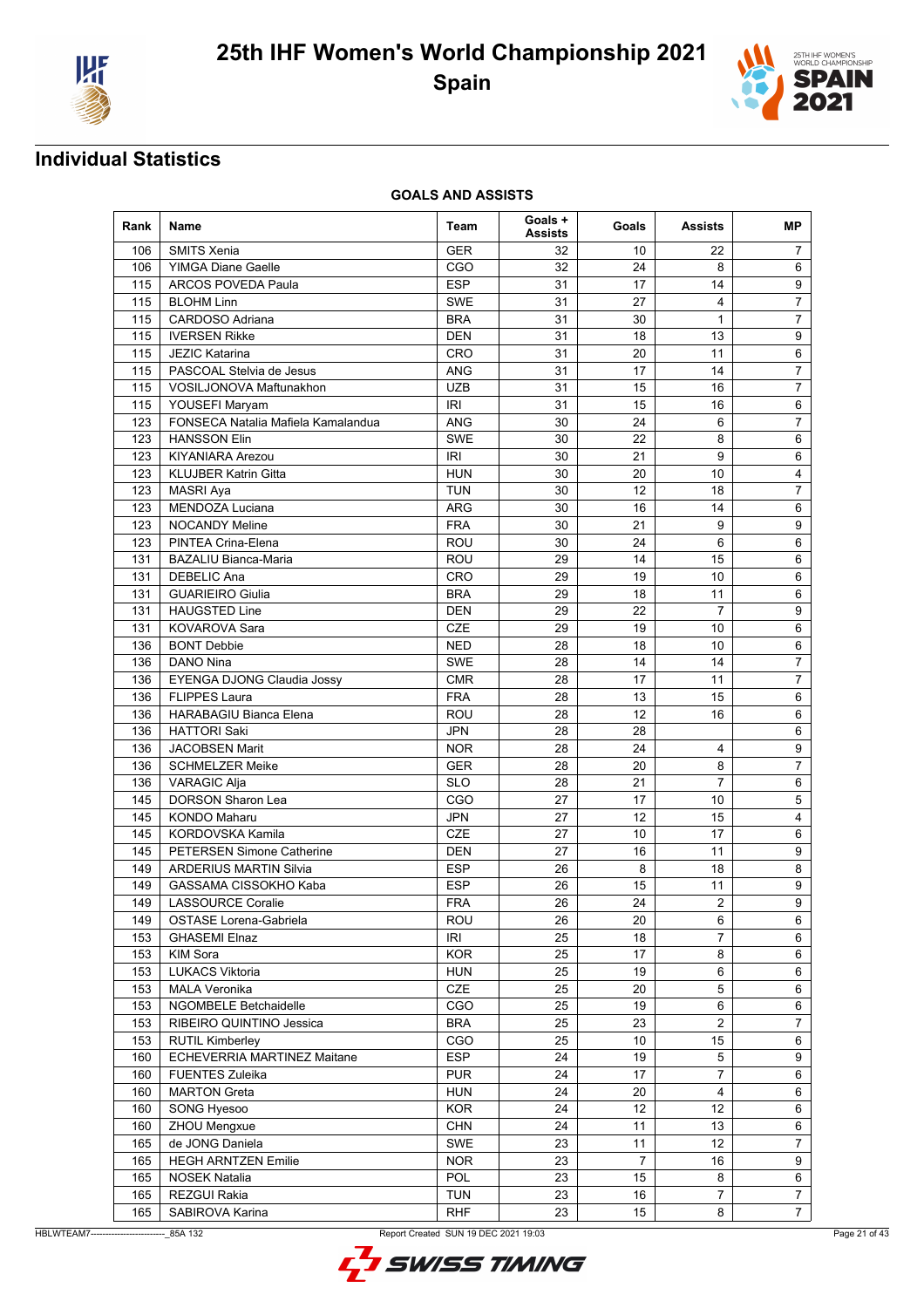



| Rank | Name                                          | Team       | Goals +<br><b>Assists</b> | Goals          | <b>Assists</b>          | MР                      |
|------|-----------------------------------------------|------------|---------------------------|----------------|-------------------------|-------------------------|
| 165  | YUSUPOVA Nargiza                              | <b>UZB</b> | 23                        | 15             | 8                       | 7                       |
| 171  | <b>AARDAHL Maren</b>                          | <b>NOR</b> | 22                        | 12             | 10                      | 9                       |
| 171  | <b>BOUTHEINA Amiche</b>                       | <b>TUN</b> | 22                        | 19             | 3                       | $\overline{7}$          |
| 171  | <b>BUJNOCHOVA Karin</b>                       | <b>SVK</b> | 22                        | 10             | 12                      | $\overline{7}$          |
| 171  | <b>DINCA Elena-Nicoleta</b>                   | ROU        | 22                        | 17             | 5                       | $\,6$                   |
| 171  | DOMBAXE Wuta Waco Bige                        | <b>ANG</b> | 22                        | 11             | 11                      | 7                       |
| 171  | HERNANDEZ SERRADOR Ainhoa                     | <b>ESP</b> | 22                        | 13             | 9                       | 9                       |
| 171  | <b>HOLEJOVA Adriana</b>                       | <b>SVK</b> | 22                        | 6              | 16                      | $\overline{7}$          |
| 171  | <b>MELLEGARD Olivia</b>                       | <b>SWE</b> | 22                        | 14             | 8                       | $\,6\,$                 |
| 171  | MENDOZA Jazmin                                | <b>PAR</b> | 22                        | 16             | 6                       | 7                       |
| 171  | NIKITINA Veronika                             | <b>RHF</b> | 22                        | 12             | 10                      | $\overline{7}$          |
| 171  | <b>TRANBORG Mette</b>                         | DEN        | 22                        | 13             | 9                       | 9                       |
| 171  | van der HEIJDEN Laura                         | NED        | 22                        | 14             | 8                       | 6                       |
| 171  | VENANCIO Liliana da Silva                     | ANG        | 22                        | 18             | 4                       | $\overline{7}$          |
| 184  | <b>CARLSON Jenny</b>                          | <b>SWE</b> | 21                        | 11             | 10                      | $\overline{7}$          |
| 184  | CASASOLA Micaela                              | ARG        | 21                        | 12             | 9                       | 6                       |
| 184  | FOMINA Olga                                   | <b>RHF</b> | 21                        | 20             | $\mathbf{1}$            | $\overline{7}$          |
| 184  | <b>JENSEN Trine Ostergaard</b>                | DEN        | 21                        | 19             | $\overline{2}$          | 9                       |
| 184  | <b>NOCUN Dagmara</b>                          | <b>POL</b> | 21                        | 21             |                         | 6                       |
| 184  | PEMBA Tchieza Teresa de Assuncao              | <b>ANG</b> | 21                        | 9              | 12                      | $\overline{7}$          |
| 184  | RODRIGUEZ RODRIGUEZ Almudena Maria            | <b>ESP</b> | 21                        | 8              | 13                      | $\bf 8$                 |
| 184  | STOCKSCHLADER Johanna                         | <b>GER</b> | 21                        | 17             | 4                       | $\overline{7}$          |
| 184  | <b>TOUBLANC Alicia</b>                        | <b>FRA</b> | 21                        | 21             |                         | 9                       |
| 184  | ZACHOVA Dominika                              | <b>CZE</b> | 21                        | 21             |                         | $6\phantom{1}$          |
| 194  | <b>DEDIC Mirela</b>                           | <b>AUT</b> | 20                        | 16             | 4                       | 6                       |
| 194  | <b>GUTIERREZ BERMEJO Jennifer Maria</b>       | <b>ESP</b> | 20                        | 14             | 6                       | 9                       |
| 196  | <b>BEN ABDALAH Aya</b>                        | <b>TUN</b> | 19                        | 16             | 3                       | $\overline{7}$          |
| 196  | <b>GORSHKOVA Polina</b>                       | RHF        | 19                        | 15             | 4                       | $\overline{7}$          |
| 196  | <b>JOUINI Chaima</b>                          | TUN        | 19                        | 11             | 8                       | $\overline{7}$          |
| 196  | KOVACEVIC Jovana                              | <b>SRB</b> | 19                        | 10             | 9                       | $\overline{\mathbf{4}}$ |
| 196  | MARKOVA Iuliia                                | <b>RHF</b> | 19                        | 16             | 3                       | $\overline{7}$          |
| 196  | PREMOVIC Sanja                                | <b>MNE</b> | 19                        | 8              | 11                      | 6                       |
| 196  | REBICOVA Marianna                             | <b>SVK</b> | 19                        | 4              | 15                      | $\overline{7}$          |
| 196  |                                               | <b>RHF</b> | 19                        | 8              | 11                      | $\overline{7}$          |
| 196  | SHCHERBAK Olga<br><b>STOLLE Alicia</b>        | <b>GER</b> | 19                        | 9              | 10                      | $\overline{7}$          |
|      |                                               |            |                           |                |                         |                         |
| 196  | <b>VOLLEBREGT Kelly</b><br><b>BORDAS Reka</b> | <b>NED</b> | 19                        | 17             | $\overline{2}$<br>5     | 5                       |
| 206  |                                               | <b>HUN</b> | 18                        | 13             |                         | 6                       |
| 206  | CHOLEVOVA Charlotte                           | <b>CZE</b> | 18                        | 11             | 7                       | 6                       |
| 206  | ESPINOLA PEREZ Irene                          | <b>ESP</b> | 18                        | 8              | 10 <sup>1</sup>         | 9                       |
| 206  | ILIE Alina                                    | ROU        | 18                        | 10             | 8                       | 6                       |
| 206  | <b>LAUENROTH Antje</b>                        | <b>GER</b> | 18                        | 16             | $\overline{2}$          | $\overline{7}$          |
| 206  | <b>MATSUMOTO Hikaru</b>                       | JPN        | 18                        | 16             | $\overline{2}$          | 4                       |
| 206  | MOISA Laura                                   | ROU        | 18                        | 14             | $\overline{\mathbf{4}}$ | 5                       |
| 206  | PAVICEVIC Ivona                               | <b>MNE</b> | 18                        | 17             | $\mathbf{1}$            | 6                       |
| 206  | SPRENGERS Zoe                                 | <b>NED</b> | 18                        | 14             | 4                       | 6                       |
| 206  | SZOLLOSI-ZACSIK Szandra                       | <b>HUN</b> | 18                        | 6              | 12                      | $\overline{4}$          |
| 206  | <b>TOMASINI Fabienne</b>                      | AUT        | 18                        | 15             | 3                       | 6                       |
| 206  | ZELFANI Nada                                  | <b>TUN</b> | 18                        | 11             | $\overline{7}$          | $\overline{7}$          |
| 218  | FRIIS Emma Cecilie                            | DEN        | 17                        | 16             | $\mathbf{1}$            | 9                       |
| 218  | <b>HOGDAHL Moa</b>                            | <b>NOR</b> | 17                        | 5              | 12                      | 9                       |
| 218  | HOLANOVA Michaela                             | <b>CZE</b> | 17                        | $\overline{7}$ | 10                      | 6                       |
| 218  | JO Harang                                     | <b>KOR</b> | 17                        | 11             | 6                       | 6                       |
| 218  | JUMADILOVA Tansholpan                         | KAZ        | 17                        | 4              | 13                      | 6                       |
| 218  | KNEDLIKOVA Jana                               | CZE        | 17                        | 11             | 6                       | 6                       |
| 218  | LJEPOJA Natasa                                | <b>SLO</b> | 17                        | 13             | 4                       | 6                       |
| 218  | PIZZO Manuela                                 | ARG        | 17                        | 9              | 8                       | 6                       |
| 218  | SZARKOVA Simona                               | <b>SVK</b> | 17                        | 8              | 9                       | 5                       |



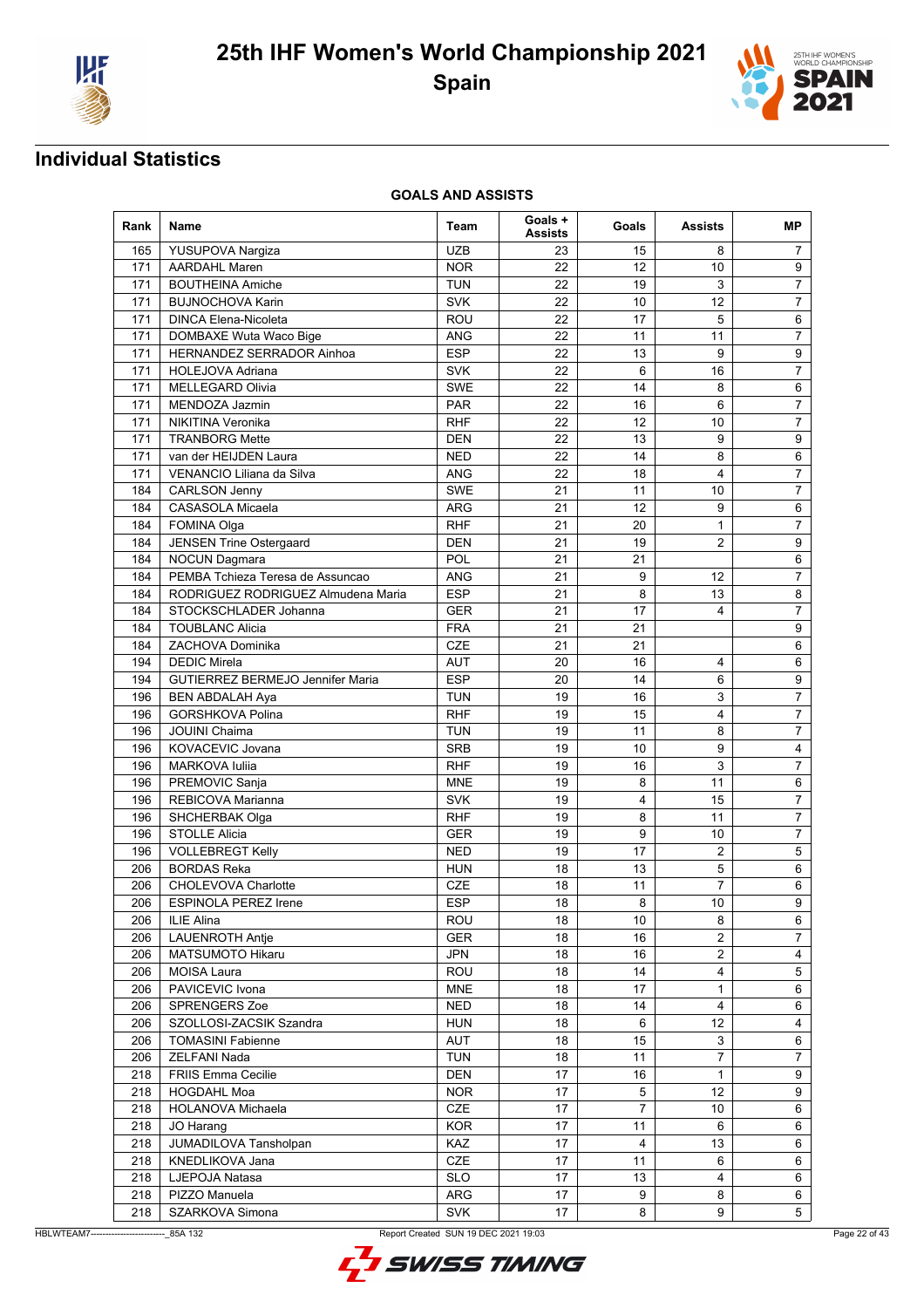



| Rank | <b>Name</b>                         | Team       | Goals +<br><b>Assists</b> | Goals                     | Assists                 | MР                        |
|------|-------------------------------------|------------|---------------------------|---------------------------|-------------------------|---------------------------|
| 218  | <b>TURK Ana</b>                     | <b>CRO</b> | 17                        | 15                        | 2                       | 6                         |
| 218  | <b>VALENTINI Chloe</b>              | <b>FRA</b> | 17                        | 14                        | 3                       | 9                         |
| 229  | <b>ARAUJO Larissa</b>               | <b>BRA</b> | 16                        | 13                        | 3                       | $\overline{7}$            |
| 229  | <b>GRANIER Lucie</b>                | <b>FRA</b> | 16                        | 15                        | $\mathbf{1}$            | $9\,$                     |
| 229  | <b>HOVDEN Emilie</b>                | <b>NOR</b> | 16                        | 15                        | 1                       | 3                         |
| 229  | MALDONADO Jailene                   | <b>PUR</b> | 16                        | 10                        | 6                       | 6                         |
| 229  | <b>OBIDJONOVA Charos</b>            | <b>UZB</b> | 16                        | $\overline{7}$            | 9                       | $\overline{7}$            |
| 229  | QUIZELETE Marilia Jacita Jose       | <b>ANG</b> | 16                        | 8                         | 8                       | $\overline{7}$            |
| 229  | RODRIGUEZ Lizabeth                  | <b>PUR</b> | 16                        | 11                        | 5                       | 6                         |
| 229  | SAHARA Naoko                        | <b>JPN</b> | 16                        | 12                        | 4                       | 6                         |
| 229  | SHIN Eunjoo                         | <b>KOR</b> | 16                        | 15                        | $\mathbf{1}$            | $6\phantom{1}$            |
| 229  | STEFANIKOVA Bibiana                 | <b>SVK</b> | 16                        | 14                        | 2                       | 7                         |
| 229  | <b>YUOH Yvette</b>                  | <b>CMR</b> | 16                        | 14                        | $\overline{2}$          | $\overline{7}$            |
| 229  | ZAMFIRESCU Maria-Madalina           | <b>ROU</b> | 16                        | 5                         | 11                      | $6\phantom{1}$            |
| 241  | ALLAYAROVA Zakhro                   | <b>UZB</b> | 15                        | 9                         | 6                       | $\overline{7}$            |
| 241  | <b>BALSAM Magda</b>                 | POL        | 15                        | 15                        |                         | 6                         |
| 241  | <b>DINDILIGAN Alexandra</b>         | ROU        | 15                        | 13                        | 2                       | 6                         |
| 241  | <b>FRERIKS Merel</b>                | <b>NED</b> | 15                        | 10                        | 5                       | 5                         |
| 241  | <b>HURYCHOVA Marketa</b>            | <b>CZE</b> | 15                        | 3                         | 12                      | 6                         |
| 241  | <b>ILLARIONOVA Anastasiia</b>       | <b>RHF</b> | 15                        | 10                        | 5                       | $\overline{7}$            |
| 241  | <b>KRAMAR Petra</b>                 | <b>SLO</b> | 15                        | 12                        | 3                       | 5                         |
| 241  | MATUSZCZYK Sylwia                   | POL        | 15                        | 11                        | 4                       | $6\phantom{1}$            |
| 241  | <b>POLMAN Estavana</b>              | <b>NED</b> | 15                        | $\overline{7}$            | 8                       | 6                         |
| 241  | SIMARA Andrea                       | <b>CRO</b> | 15                        | 11                        | 4                       | 6                         |
| 241  | STEPANOVA Kristina                  | KAZ        | 15                        | 12                        | 3                       | 6                         |
| 241  | <b>TIAN Xiuxiu</b>                  | <b>CHN</b> | 15                        | 8                         | $\overline{7}$          | $6\phantom{1}$            |
| 241  | <b>ZHANG Haixia</b>                 | <b>CHN</b> | 15                        | 13                        | $\overline{2}$          | 6                         |
| 254  | AGBABA Jelena                       | <b>SRB</b> | 14                        | 9                         | 5                       | 6                         |
| 254  | <b>BIZIK Boglarka</b>               | <b>SVK</b> | 14                        | 3                         | 11                      | $\overline{7}$            |
| 254  | <b>CESAREO ROMERO Elisabet</b>      | <b>ESP</b> | 14                        | 9                         | 5                       | $\overline{7}$            |
| 254  | FROLOVA Yaroslava                   | <b>RHF</b> | 14                        | 6                         | 8                       | 5                         |
| 254  | JOVOVIC Jovana                      | <b>SRB</b> | 14                        | 6                         | 8                       | 6                         |
| 254  | <b>LEIVA Delyne</b>                 | <b>PAR</b> | 14                        | $\overline{7}$            | $\overline{7}$          | $\overline{7}$            |
| 254  | LOVRIC Natasa                       | <b>SRB</b> | 14                        | 12                        | $\overline{2}$          | 6                         |
| 254  | MICIJEVIC Camila                    | <b>CRO</b> | 14                        | 6                         | 8                       | $\sqrt{2}$                |
| 254  | <b>MOUYAMBA Belvina</b>             | CGO        | 14                        | 11                        | 3                       | $6\phantom{1}$            |
| 254  | <b>NKOLO Gisele Valentine Annie</b> | <b>CMR</b> | 14                        | $\overline{7}$            | 7                       | $\overline{7}$            |
| 254  | <b>OMOREGIE Elizabeth</b>           | <b>SLO</b> | 14                        | 6                         | 8                       | 6                         |
| 254  | <b>PETREN Melissa</b>               | SWE        | 14                        | $\overline{7}$            | $\overline{7}$          | $\overline{7}$            |
| 254  | PLANETA Szimonetta Regina           | <b>HUN</b> | 14                        | 11                        | 3                       | 6                         |
| 254  | ROLON Kamila                        | <b>PAR</b> | 14                        | $\overline{7}$            | $\overline{7}$          | $\overline{7}$            |
| 254  | SERIKBAYEVA Kamila                  | KAZ        | 14                        | 12                        | $\overline{c}$          | 6                         |
| 254  | <b>YU Yuanyuan</b>                  | <b>CHN</b> | 14                        | 9                         | 5                       | 6                         |
| 270  | <b>AUNE Malin</b>                   | <b>NOR</b> | 13                        | 11                        | $\overline{\mathbf{c}}$ | 6                         |
| 270  | <b>BERGER Amelie</b>                | <b>GER</b> | 13                        | 12                        | $\mathbf{1}$            | $\overline{7}$            |
| 270  | <b>BREISTOL Kristine</b>            | <b>NOR</b> | 13                        | $\ensuremath{\mathsf{3}}$ | 10                      | $\boldsymbol{9}$          |
| 270  | <b>FERNANDES Mariane</b>            | <b>BRA</b> | 13                        | $\overline{7}$            | 6                       | $\overline{7}$            |
|      |                                     |            |                           |                           |                         |                           |
| 270  | <b>KALF Marlene</b>                 | <b>GER</b> | 13                        | 12                        | $\mathbf{1}$            | $\overline{7}$            |
| 270  | <b>LERBY Clara</b>                  | SWE        | 13                        | 12                        | 1                       | $\ensuremath{\mathsf{3}}$ |
| 270  | LOPEZ JIMENEZ Soledad               | <b>ESP</b> | 13                        | 13                        |                         | 9                         |
| 270  | <b>MALESTEIN Angela</b>             | <b>NED</b> | 13                        | 10                        | 3                       | $\mathbf{3}$              |
| 270  | <b>MARIO Liliane Martines</b>       | ANG        | 13                        | 9                         | $\overline{\mathbf{4}}$ | $\overline{7}$            |
| 270  | <b>URBAN MEDEL Rosario Victoria</b> | ARG        | 13                        | 11                        | $\overline{2}$          | 6                         |
| 270  | ZVYAGINA Zlata                      | KAZ        | 13                        | 11                        | $\overline{2}$          | 6                         |
| 281  | DALLE CRODE Lucia                   | ARG        | 12                        | 9                         | 3                       | 6                         |
| 281  | <b>GONZALEZ Gisela</b>              | <b>PAR</b> | 12                        | 9                         | 3                       | 7                         |
| 281  | LAGERQUIST Anna                     | SWE        | 12 <sup>2</sup>           | 6                         | 6                       | $\overline{7}$            |



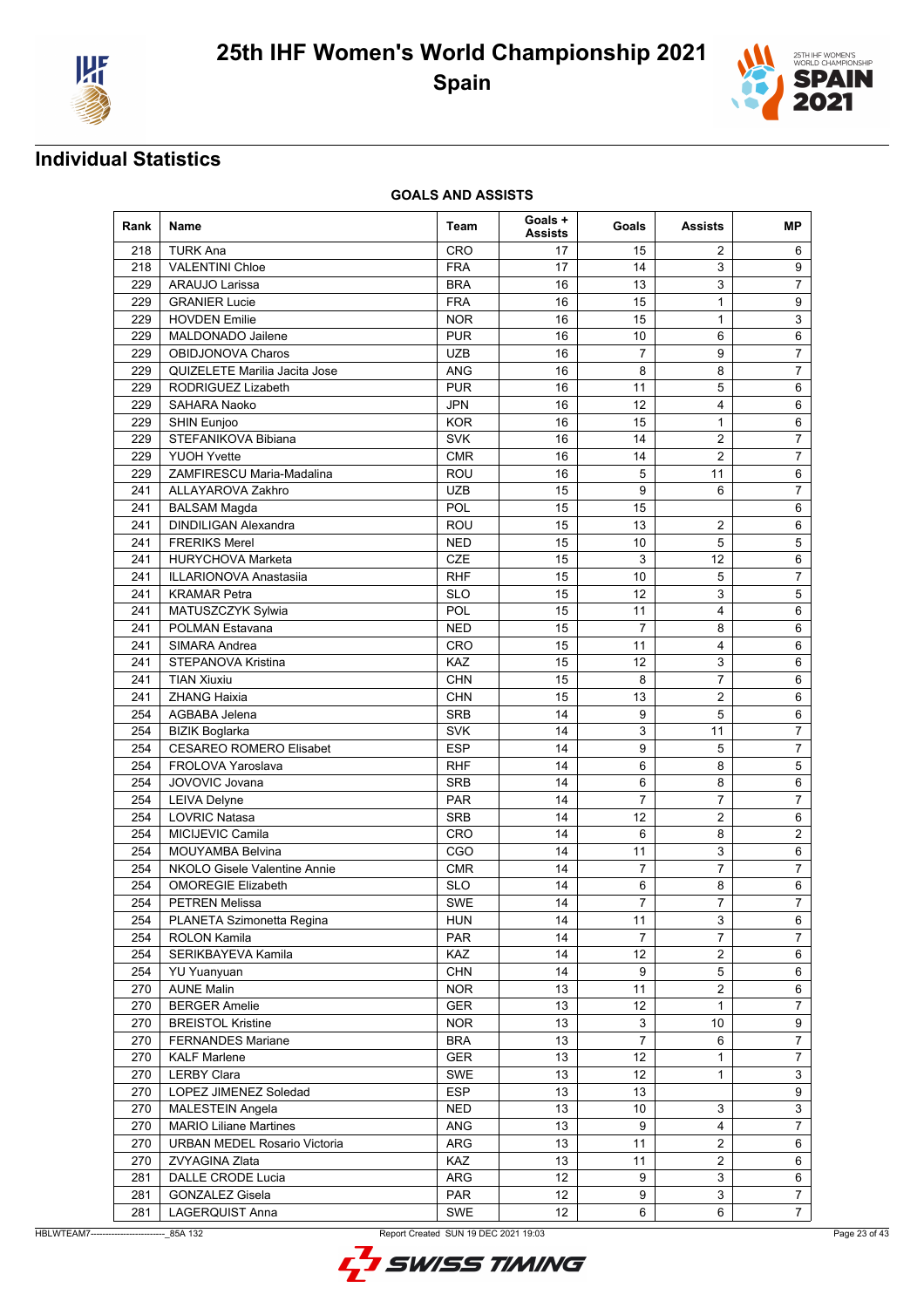



| Rank | Name                                | Team       | Goals +<br><b>Assists</b> | Goals               | Assists               | MΡ                        |
|------|-------------------------------------|------------|---------------------------|---------------------|-----------------------|---------------------------|
| 281  | <b>MALOVIC Durdina</b>              | <b>MNE</b> | 12                        | 8                   | 4                     | 6                         |
| 281  | MBOUCHOU MANDOP Anne Florette       | <b>CMR</b> | 12                        | $\overline{7}$      | 5                     | $\overline{7}$            |
| 281  | <b>SCHULZE Luisa</b>                | <b>GER</b> | 12                        | 10                  | 2                     | $\overline{7}$            |
| 281  | <b>STAMENIC Aleksandra</b>          | <b>SRB</b> | 12                        | 10                  | $\overline{2}$        | 6                         |
| 281  | <b>TAZHENOVA Milana</b>             | <b>RHF</b> | 12                        | $\overline{4}$      | 8                     | 7                         |
| 289  | <b>AOUIJ Fadwa</b>                  | <b>TUN</b> | 11                        | 8                   | 3                     | $\overline{7}$            |
| 289  | EIZADGASHT Bahar                    | <b>IRI</b> | 11                        | 10                  | $\mathbf{1}$          | $6\phantom{1}$            |
| 289  | <b>GRANLUND Rikke</b>               | <b>NOR</b> | 11                        |                     | 11                    | 3                         |
| 289  | <b>HORACEK Tamara</b>               | <b>FRA</b> | 11                        | 8                   | 3                     | 9                         |
| 289  | JLEZI Mouna                         | <b>TUN</b> | 11                        | 6                   | 5                     | $\overline{7}$            |
| 289  | <b>LEITNER Nora</b>                 | <b>AUT</b> | 11                        | 6                   | 5                     | 5                         |
| 289  | MIKULASKOVA Veronika                | <b>CZE</b> | 11                        | 2                   | 9                     | 6                         |
| 289  | NAGATA Mika                         | <b>JPN</b> | 11                        | 7                   | 4                     | $6\phantom{1}$            |
| 289  | PETROVIC Marija                     | <b>SRB</b> | 11                        | 9                   | $\overline{2}$        | 6                         |
| 289  | PLOMINSKA Oktawia                   | POL        | 11                        | 10                  | $\mathbf{1}$          | 6                         |
| 289  | SVETIK Maja                         | <b>SLO</b> | 11                        | 8                   | 3                     | 6                         |
| 289  | <b>TOTH Eszter</b>                  | <b>HUN</b> | 11                        | 8                   | 3                     | 6                         |
| 289  | <b>WANG Shuhui</b>                  | <b>CHN</b> | 11                        | 7                   | 4                     | 6                         |
| 289  | <b>WESTER Tess</b>                  | <b>NED</b> | 11                        | $\mathbf{1}$        | 10                    | 6                         |
| 289  | YOSHIDOME Yuki                      | <b>JPN</b> | 11                        | 10                  | 1                     | 6                         |
| 304  | <b>INGSTAD Vilde</b>                | <b>NOR</b> | 10                        | 10                  |                       | $9\,$                     |
| 304  | JAPPONT Kassandra                   | CGO        | 10                        | 5                   | 5                     | $6\phantom{1}$            |
| 304  | <b>KITAHARA Yumi</b>                | <b>JPN</b> | 10                        | 5                   | 5                     | 6                         |
| 304  | <b>KNIPPENBORG Lynn</b>             | <b>NED</b> | 10                        | 6                   | 4                     | 5                         |
| 304  | <b>MIRZAEVA Zilola</b>              | <b>UZB</b> | 10                        | 6                   | 4                     | $\overline{7}$            |
| 304  | MUSTAFAEVA Anastasiya               | <b>UZB</b> | 10                        | 6                   | 4                     | $\overline{7}$            |
| 304  | PETIKA Tena                         | CRO        | 10                        | 5                   | 5                     | $\mathsf 3$               |
| 304  | POCSIKOVA Katarina                  | <b>SVK</b> | 10                        | 5                   | 5                     | $\overline{7}$            |
| 304  | <b>SCHLEGEL Klara</b>               | <b>AUT</b> | 10                        | 4                   | 6                     | $\ensuremath{\mathsf{3}}$ |
| 304  | <b>VENTURA Livia</b>                | <b>BRA</b> | 10                        | 7                   | 3                     | $\overline{7}$            |
| 304  | <b>ZSCHOCKE Mia</b>                 | <b>GER</b> | 10                        | 6                   | 4                     | 5                         |
| 315  | <b>ABBASI Nouriyeh</b>              | IRI        | 9                         | 7                   | 2                     | 6                         |
| 315  | AGBABA Marija                       | <b>SRB</b> | 9                         | 8                   | $\mathbf{1}$          | 6                         |
| 315  | DIVOKO KANGOU Neida Klenn           | CGO        | 9                         |                     | 3                     | $6\phantom{1}$            |
|      |                                     |            |                           | 6<br>$\overline{7}$ |                       |                           |
| 315  | <b>EDWIGE Beatrice</b>              | <b>FRA</b> | 9                         |                     | 2                     | 9                         |
| 315  | GARCIA Graciela Ayelen              | <b>ARG</b> | 9                         | 6                   | 3                     | 6                         |
| 315  | <b>GOMILAR ZICKERO Tija</b>         | <b>SLO</b> | 9                         | 8                   | $\mathbf{1}$          | 6                         |
| 315  | <b>GONG Lei</b>                     | <b>CHN</b> | 9                         | 7                   | 2                     | $\sqrt{5}$                |
| 315  | <b>GRACIANI Ericka</b>              | <b>PUR</b> | 9                         | $\overline{7}$      | $\overline{2}$        | 6                         |
| 315  | HERNANDEZ SELVA Laura               | <b>ESP</b> | 9                         | 4                   | 5                     | 4                         |
| 315  | KIRDIASHEVA Valeriia                | <b>RHF</b> | 9                         | 4                   | 5                     | $\overline{2}$            |
| 315  | MASSEU Mbongo Madalena              | ANG        | 9                         | 7                   | $\overline{2}$        | $\overline{7}$            |
| 315  | NIAKATE Kalidiatou                  | <b>FRA</b> | 9                         | 4                   | 5                     | 5                         |
| 315  | OH Yedam                            | <b>KOR</b> | 9                         | 9                   |                       | 6                         |
| 315  | POLOCOSER Anca Georgiana            | ROU        | 9                         | 0                   | 9                     | $\,6$                     |
| 315  | POLUYANKO Natalya                   | KAZ        | 9                         | 9                   |                       | 6                         |
| 315  | POSAVEC Paula                       | CRO        | 9                         | 7                   | 2                     | 6                         |
| 315  | REICHERT Johanna                    | AUT        | 9                         | 5                   | 4                     | 6                         |
| 315  | SUBTIRICA-IOVANESCU Alexandra-Georg | ROU        | 9                         | 7                   | $\mathbf{2}^{\prime}$ | 6                         |
| 315  | SUN Jiao                            | <b>CHN</b> | 9                         | 5                   | 4                     | 6                         |
| 334  | <b>BOURI Fatma</b>                  | <b>TUN</b> | 8                         | 5                   | 3                     | $\overline{7}$            |
| 334  | <b>BUNDSEN Johanna</b>              | SWE        | 8                         | 1                   | $\overline{7}$        | 6                         |
| 334  | da ROCHA Francielle                 | <b>BRA</b> | 8                         | $\overline{2}$      | 6                     | $\overline{7}$            |
| 334  | <b>DARLEUX Cleopatre</b>            | <b>FRA</b> | 8                         | 1                   | $\overline{7}$        | 9                         |
| 334  | <b>GORNA Adrianna</b>               | POL        | 8                         | 7                   | 1                     | 6                         |
| 334  | <b>LEE Hansol</b>                   | <b>KOR</b> | 8                         | 3                   | 5                     | 6                         |
| 334  | <b>LUNDE Katrine</b>                | <b>NOR</b> | 8                         |                     | 8                     | $\overline{7}$            |

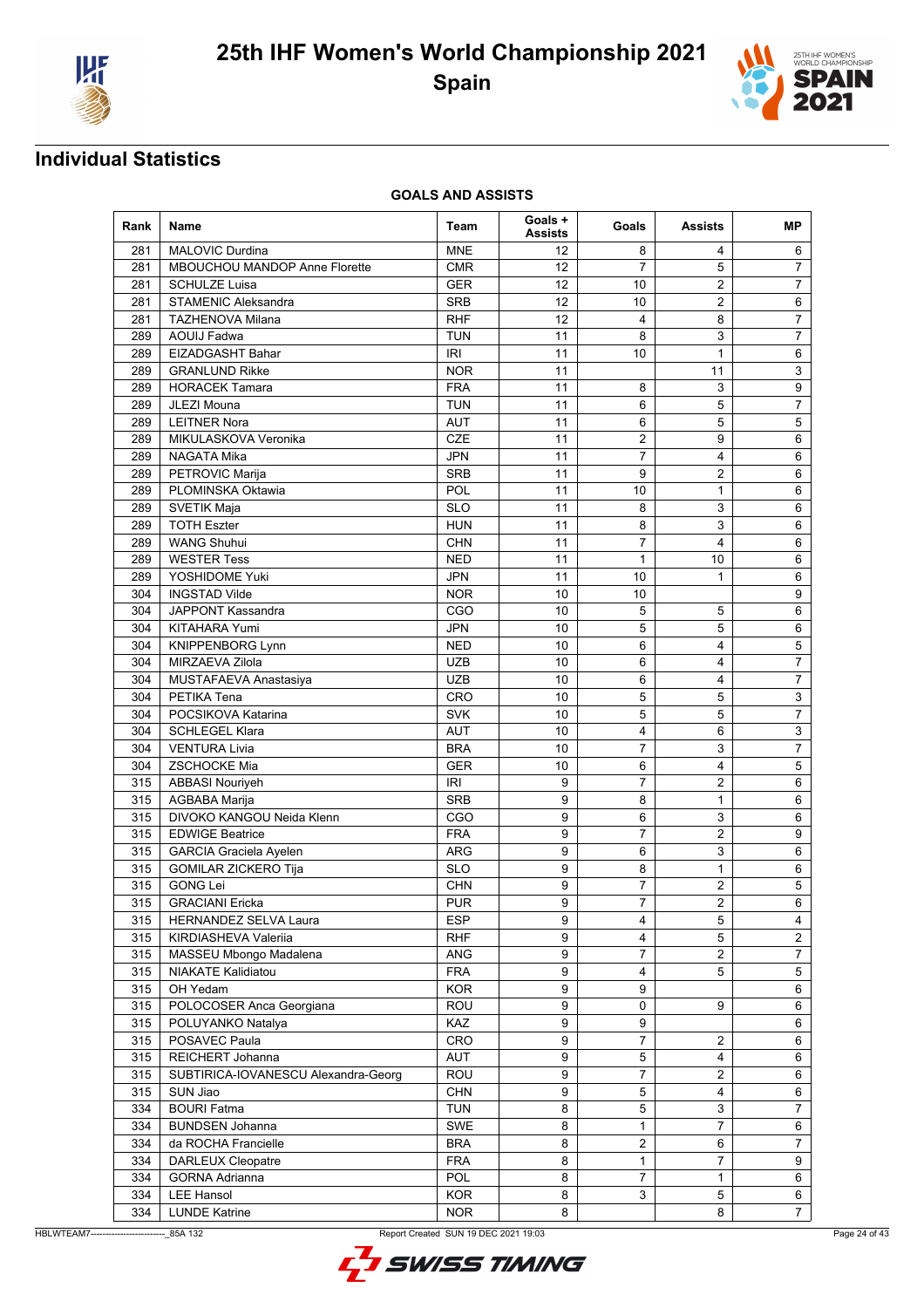



| Rank | Name                               | Team       | Goals +<br><b>Assists</b> | Goals          | <b>Assists</b> | MР                      |
|------|------------------------------------|------------|---------------------------|----------------|----------------|-------------------------|
| 334  | <b>MAMIC Josipa</b>                | CRO        | 8                         | 6              | 2              | 6                       |
| 334  | <b>MITROVIC Ivana</b>              | <b>SRB</b> | 8                         | 4              | 4              | $\overline{2}$          |
| 334  | NOROUZI KHORZOUGHO Hadiseh         | <b>IRI</b> | 8                         | 6              | $\overline{2}$ | $6\phantom{1}$          |
| 334  | OKABANDE IKOBO Patience            | CGO        | 8                         | 6              | 2              | 6                       |
| 334  | <b>PETERSEN Silje Brons</b>        | <b>GER</b> | 8                         | 4              | 4              | $\overline{7}$          |
| 334  | <b>SANS Macarena</b>               | ARG        | 8                         | 1              | 7              | 6                       |
| 334  | SARAIVA Rita Luana                 | CGO        | 8                         | 8              |                | $6\phantom{1}$          |
| 334  | SONG Jiyoung                       | <b>KOR</b> | 8                         | 8              |                | $6\phantom{1}$          |
| 349  | <b>BADEA Alexandra-Diana</b>       | <b>ROU</b> | $\overline{7}$            | 7              |                | 3                       |
| 349  | <b>CAMPIGLI Rocio</b>              | <b>ARG</b> | $\overline{7}$            | $\overline{7}$ |                | $6\phantom{1}$          |
| 349  | <b>GAVILAN Giuliana</b>            | ARG        | 7                         | 5              | 2              | $\,6$                   |
| 349  | <b>GLAUSER Laura</b>               | <b>FRA</b> | 7                         | 0              | 7              | 9                       |
| 349  | <b>HENDO Mercianne</b>             | CGO        | 7                         | 2              | 5              | 6                       |
| 349  | <b>HUBER Josephine</b>             | <b>AUT</b> | $\overline{7}$            | 4              | 3              | $\mathbf{1}$            |
| 349  | JO Suyeon                          | <b>KOR</b> | $\overline{7}$            | 4              | 3              | 6                       |
| 349  | KUDLACKOVA Petra                   | <b>CZE</b> | $\overline{7}$            |                | $\overline{7}$ | 6                       |
| 349  | <b>MOLLER Michala Elsberg</b>      | <b>DEN</b> | 7                         | 5              | $\overline{2}$ | 8                       |
| 349  | NKOU Josephine Line Maxime         | CGO        | $\overline{7}$            | 5              | $\overline{2}$ | 6                       |
| 349  | TEN HOLTE Yara                     | <b>NED</b> | 7                         |                | 7              | 6                       |
| 349  | <b>TOFT Sandra</b>                 | DEN        | $\overline{7}$            |                | $\overline{7}$ | 9                       |
| 349  | <b>VERGARA Joane</b>               | <b>PUR</b> | $\overline{7}$            | 5              | $\overline{2}$ | 6                       |
| 349  | VUKAJLOVIC Aleksandra              | <b>SRB</b> | $\overline{7}$            | 4              | 3              | 4                       |
| 349  | <b>WANG Jiayi</b>                  | <b>CHN</b> | $\overline{7}$            | 5              | 2              | $6\phantom{1}$          |
| 364  | <b>ALBEK Anna</b>                  | <b>HUN</b> | 6                         | 2              | 4              | 6                       |
| 364  | <b>ARENHART Barbara</b>            | <b>BRA</b> | 6                         | 3              | 3              | 7                       |
| 364  | <b>BAPIRI Shaghayegh</b>           | IRI        | 6                         | 4              | 2              | $6\phantom{1}$          |
| 364  | <b>BEGANOVIC Aneja</b>             | <b>SLO</b> | 6                         | 4              | $\overline{2}$ | $\,6$                   |
| 364  | <b>BELHADJ Soumaya</b>             | <b>TUN</b> | 6                         | 2              | 4              | $\overline{7}$          |
| 364  | <b>BIDADABDEGAH Soona</b>          | IRI        | 6                         | 4              | $\overline{2}$ | 6                       |
| 364  | <b>BOHME Simone</b>                | <b>DEN</b> | 6                         | 6              |                | 9                       |
| 364  | <b>CABRERA Adriana</b>             | <b>PUR</b> | 6                         | 5              | 1              | 6                       |
|      |                                    |            |                           |                | 4              |                         |
| 364  | <b>DEGENHARDT Lena</b>             | <b>GER</b> | 6                         | 2              | 6              | 3<br>$\overline{7}$     |
| 364  | <b>ECKERLE Dinah</b>               | <b>GER</b> | 6                         |                |                |                         |
| 364  | <b>GANDULFO Macarena</b>           | ARG        | 6                         | 3              | 3              | 6                       |
| 364  | <b>GONZALEZ ALVAREZ Mireya</b>     | <b>ESP</b> | 6                         | 3              | 3              | 3                       |
| 364  | <b>KANOR Orlane</b>                | <b>FRA</b> | 6                         | 2              | 4              | $\overline{\mathbf{4}}$ |
| 364  | <b>KOCIC Tamara</b>                | <b>SRB</b> | 6                         | 6              |                | 6                       |
| 364  | <b>KOVACS Anett</b>                | <b>HUN</b> | 6                         | 6              |                | 6                       |
| 364  | <b>NEIDHART Nina</b>               | <b>AUT</b> | 6                         | 5              | 1              | $\mathbf{1}$            |
| 364  | NTONDELE Avelle Martinese          | CGO        | 6                         | 2              | 4              | 6                       |
| 364  | RAMUSOVIC Ema                      | <b>MNE</b> | 6                         | $\overline{2}$ | 4              | 6                       |
| 364  | <b>SHIN Darae</b>                  | <b>KOR</b> | 6                         | 6              |                | 5                       |
| 364  | SOLBERG Silje                      | <b>NOR</b> | 6                         | 1              | 5              | 8                       |
| 364  | STRISKOVA Adela                    | CZE        | 6                         | 6              |                | 6                       |
| 364  | <b>VIEIRA Samara</b>               | <b>BRA</b> | 6                         | 3              | 3              | $\overline{7}$          |
| 386  | <b>AKIYAMA Natsumi</b>             | <b>JPN</b> | $\mathbf 5$               | 5              |                | $\overline{4}$          |
| 386  | <b>ASANIN Tanja</b>                | <b>MNE</b> | 5                         | 3              | $\overline{2}$ | 6                       |
| 386  | <b>BURIC Lara</b>                  | <b>CRO</b> | 5                         | 4              | $\mathbf{1}$   | 6                       |
| 386  | <b>CASTELLANOS SOANEZ Mercedes</b> | <b>ESP</b> | 5                         | 1              | 4              | 9                       |
| 386  | <b>DEZIC</b> Ivana                 | CRO        | 5                         | 5              |                | $\overline{c}$          |
| 386  | <b>DRAMAC Kristina</b>             | AUT        | 5                         | 4              | 1              | 3                       |
| 386  | JUNG Ji In                         | <b>KOR</b> | $\,$ 5 $\,$               | $\overline{c}$ | 3              | 6                       |
| 386  | <b>KALLHAGE Evelina</b>            | SWE        | 5                         | $\overline{4}$ | $\mathbf{1}$   | $\overline{7}$          |
| 386  | LAGINA Anastasiia                  | <b>RHF</b> | 5                         |                | 5              | $\overline{7}$          |
| 386  | MALYSHEVA Alessya                  | KAZ        | 5                         | 4              | $\mathbf{1}$   | 6                       |
| 386  | MENA Antonela Lucia                | ARG        | 5                         | 3              | 2              | 6                       |
| 386  | NAVARRO GIMENEZ Silvia             | <b>ESP</b> | 5                         | 1              | 4              | 9                       |



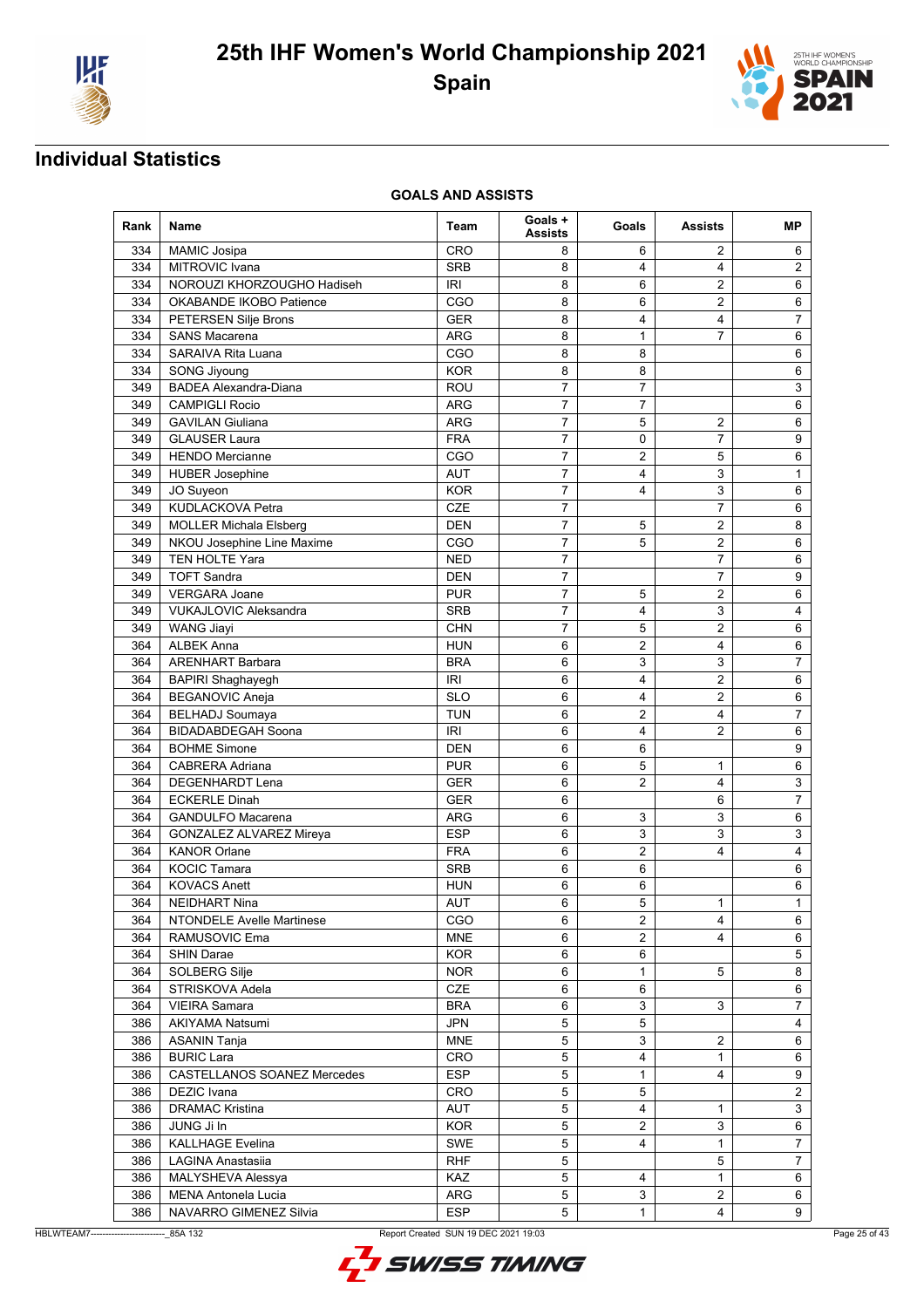



| Rank | Name                        | Team       | Goals +<br><b>Assists</b> | Goals               | <b>Assists</b> | MР                      |
|------|-----------------------------|------------|---------------------------|---------------------|----------------|-------------------------|
| 386  | NIEWIADOMSKA Julia          | POL        | 5                         | 2                   | 3              | 3                       |
| 386  | OH Sara                     | <b>KOR</b> | 5                         | $\overline{2}$      | 3              | 6                       |
| 386  | SAFAROVA Khusniya           | <b>UZB</b> | 5                         | 1                   | 4              | $\overline{7}$          |
| 386  | SZARAWAGA Joanna            | POL        | 5                         | $\mathbf{1}$        | 4              | 6                       |
| 386  | UJKIC Dijana                | <b>MNE</b> | 5                         | 5                   |                | 6                       |
| 386  | YOTCHOUM Jasmine            | <b>CMR</b> | 5                         | 4                   | 1              | 3                       |
| 404  | ALVES CARNEIRO Talita       | <b>BRA</b> | 4                         | $\mathbf{1}$        | 3              | $\overline{7}$          |
| 404  | <b>BENITEZ Alanis</b>       | <b>PUR</b> | $\overline{4}$            | 3                   | $\mathbf{1}$   | $\,6$                   |
| 404  | <b>BOTIROVA Zukhra</b>      | <b>UZB</b> | 4                         | 1                   | 3              | $\overline{7}$          |
| 404  | dos SANTOS Karina           | <b>PAR</b> | 4                         | 2                   | $\overline{2}$ | $\overline{7}$          |
| 404  | <b>FLEITAS Jessica</b>      | <b>PAR</b> | 4                         | 4                   |                | $\overline{7}$          |
| 404  | <b>GEGA Marta</b>           | POL        | 4                         | 0                   | 4              | 6                       |
| 404  | <b>GRAY Clare Francis</b>   | JPN        | 4                         | 4                   |                | 3                       |
| 404  | <b>KAISER Stefanie</b>      | AUT        | 4                         | 3                   | 1              | $\overline{2}$          |
| 404  | <b>KARIMI Haniyeh</b>       | <b>IRI</b> | 4                         | 3                   | $\mathbf{1}$   | 6                       |
| 404  | <b>KOJIC Ana</b>            | <b>SRB</b> | 4                         | 3                   | 1              | 5                       |
| 404  | LIU Chan                    | <b>CHN</b> | 4                         | $\overline{2}$      | 2              | 6                       |
| 404  | MADJOUFANG Jodelle Clarisse | <b>CMR</b> | 4                         | 3                   | $\mathbf{1}$   | 3                       |
| 404  | MATTHIJS HOLMBERG Vilma     | <b>SWE</b> | 4                         | 2                   | 2              | 3                       |
| 404  | <b>MO</b> Mengmeng          | <b>CHN</b> | 4                         | $\pmb{0}$           | 4              | $6\phantom{1}$          |
| 404  | MUGOSA Dijana               | <b>MNE</b> | $\overline{4}$            | 4                   |                | $6\phantom{1}$          |
| 404  | OHMATSUZAWA Ayaka           | <b>JPN</b> | 4                         | 3                   | $\mathbf{1}$   | 4                       |
| 404  | <b>ORTIZ Robeliz</b>        | <b>PUR</b> | 4                         | $\overline{2}$      | 2              | $6\phantom{1}$          |
| 404  | PIJEVIC Tea                 | <b>CRO</b> | 4                         |                     | 4              | 6                       |
| 404  | PLACZEK Adrianna            | POL        | 4                         |                     | 4              | 6                       |
| 404  | SEITKASSYM Zhanerke         | <b>KAZ</b> | 4                         | 3                   | 1              | 6                       |
| 404  | <b>ZIMNY Aleksandra</b>     | POL        | $\overline{4}$            | $\overline{c}$      | $\overline{2}$ | 5                       |
| 425  | <b>ANTL Lisa</b>            | <b>GER</b> | 3                         | 2                   | $\mathbf{1}$   | 6                       |
| 425  | <b>CARRATU Marisol</b>      | ARG        | 3                         | 1                   | 2              | 6                       |
| 425  | COPI Ziva                   | <b>SLO</b> | 3                         |                     |                | $\overline{2}$          |
|      | <b>COROVIC Natasa</b>       |            | 3                         | $\overline{2}$<br>3 | 1              |                         |
| 425  |                             | <b>MNE</b> |                           |                     |                | 6                       |
| 425  | de ARRUDA Renata            | <b>BRA</b> | 3                         | 2                   | 1              | 7                       |
| 425  | <b>FERMO Thais</b>          | <b>BRA</b> | 3                         | 3                   |                | $\overline{7}$          |
| 425  | FODOR Csenge Reka           | <b>HUN</b> | 3                         | $\mathbf{1}$        | 2              | $6\phantom{1}$          |
| 425  | <b>FRANKOVA Julie</b>       | <b>CZE</b> | 3                         | $\overline{2}$      | $\mathbf{1}$   | 6                       |
| 425  | <b>FUJITA Asuka</b>         | <b>JPN</b> | 3                         | $\overline{2}$      | $\mathbf{1}$   | 5                       |
| 425  | <b>GARCIA Ciris</b>         | PUR        | 3                         | $\overline{2}$      | 1              | 6                       |
| 425  | <b>GIMENEZ Nathalie</b>     | <b>PAR</b> | 3                         | 2                   | 1              | $\overline{7}$          |
| 425  | <b>HUDAKOVA Anette Emma</b> | <b>SVK</b> | 3                         | $\overline{2}$      | $\mathbf{1}$   | $\overline{7}$          |
| 425  | KHASSANOVA Luiza            | KAZ        | 3                         | 3                   |                | 6                       |
| 425  | <b>KRSNIK Dora</b>          | CRO        | 3                         | 3                   |                | $\overline{2}$          |
| 425  | MUKHAMADOVA Mekhriniso      | <b>UZB</b> | 3                         | 3                   |                | $\overline{7}$          |
| 425  | <b>MVOUA Amelie Cevanie</b> | <b>CMR</b> | 3                         | 1                   | 2              | $\mathbf{3}$            |
| 425  | PAULO Eliane Mota           | ANG        | 3                         |                     | 3              | 7                       |
| 425  | POILOVA Iuliaa              | KAZ        | 3                         | 0                   | 3              | 6                       |
| 425  | POLASKOVA Silvie            | CZE        | $\mathbf{3}$              | 1                   | $\overline{2}$ | $\overline{\mathbf{4}}$ |
| 425  | SHAHSAVARI Atieh            | <b>IRI</b> | $\mathbf{3}$              | $\overline{2}$      | $\mathbf{1}$   | 6                       |
| 425  | SULTANOVA Dilnoza           | UZB        | 3                         | 0                   | 3              | $\overline{7}$          |
| 425  | SZIKORA Melinda             | <b>HUN</b> | 3                         |                     | 3              | 6                       |
| 425  | <b>TANASIE Ana Maria</b>    | ROU        | $\ensuremath{\mathsf{3}}$ | 3                   |                | 3                       |
| 425  | <b>TOVIZI Petra</b>         | HUN        | 3                         | 2                   | $\mathbf{1}$   | 4                       |
| 425  | ZELENKOVA Ekaterina         | <b>RHF</b> | 3                         | $\overline{c}$      | $\mathbf{1}$   | $\sqrt{2}$              |
| 450  | <b>BALANA Marie Paule</b>   | <b>CMR</b> | $\overline{2}$            | $\mathbf{1}$        | $\mathbf{1}$   | $\overline{7}$          |
| 450  | <b>BIDSTRUP Mia Rej</b>     | DEN        | $\overline{2}$            | 1                   | $\mathbf{1}$   | $\mathbf{1}$            |
| 450  | CIUCA Diana-Cristiana       | ROU        | $\overline{2}$            | $\mathbf{1}$        | 1              | $\overline{4}$          |
| 450  | <b>HAJGATO Anna</b>         | AUT        | $\overline{2}$            |                     | $\overline{c}$ | 6                       |
| 450  | <b>IWABUCHI Ikumi</b>       | JPN        | $\overline{2}$            | 1                   | 1              | $5\phantom{.0}$         |



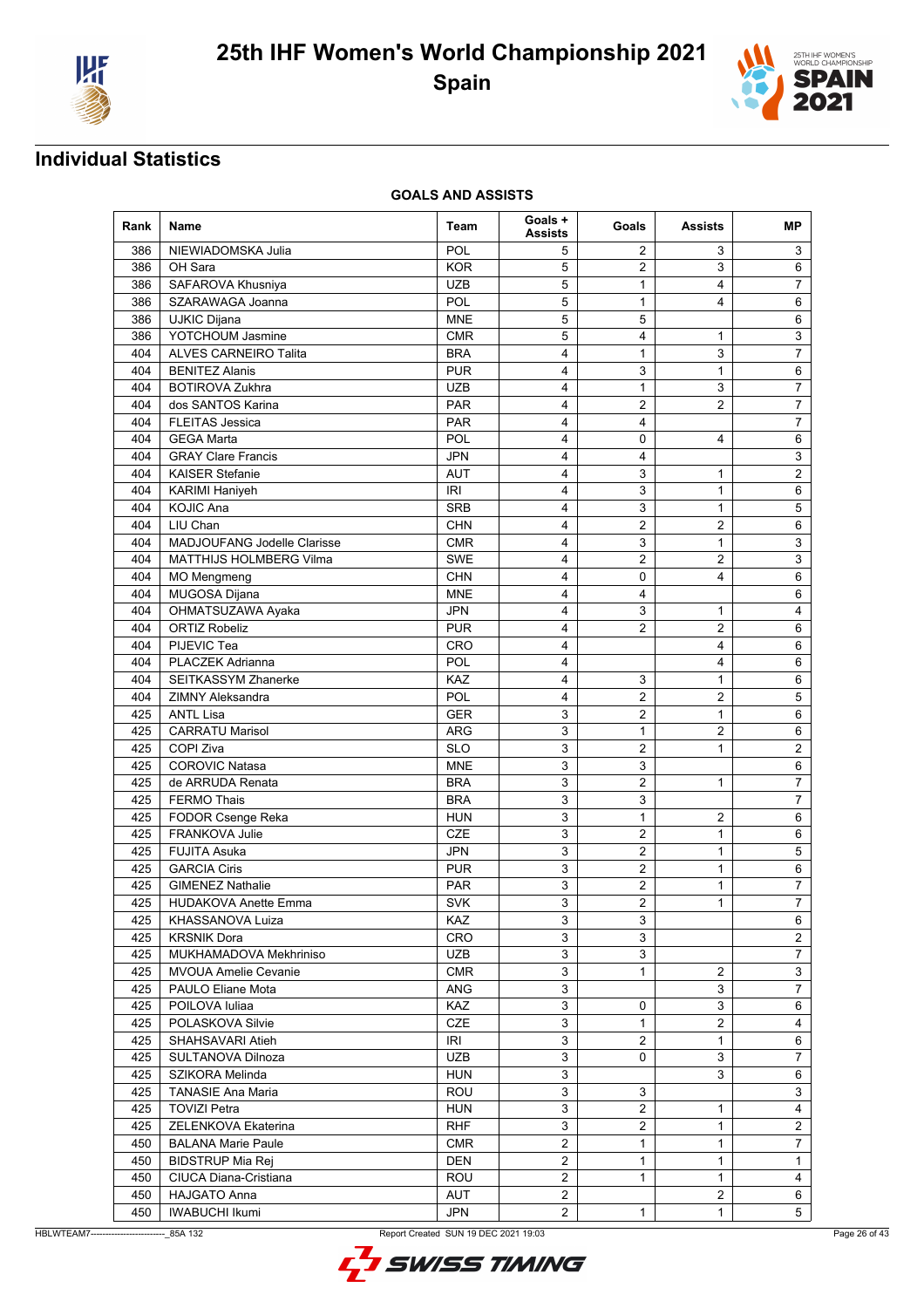



| 450<br>JEONG Hyunhui<br><b>KOR</b><br>2<br>2<br>$\overline{2}$<br>KHALILI BEHFAR Fatemeh<br><b>IRI</b><br>$\overline{2}$<br>450<br><b>KOR</b><br>$\overline{2}$<br>$\mathbf{1}$<br>450<br><b>KIM Yunji</b><br>1<br>MAMIROVA Turoyim<br><b>UZB</b><br>$\overline{2}$<br>450<br>$\overline{c}$<br>MBEN BEDIANG Isabelle Noelle<br>450<br>CMR<br>2<br>$\overline{2}$<br>MRMOLJA Dominika<br><b>SLO</b><br>450<br>$\overline{c}$<br>1<br>$\mathbf{1}$<br>$\overline{2}$<br>$\mathbf{1}$<br>CGO<br>$\mathbf{1}$<br>450<br><b>OBANGUE Richca Miche</b><br>$\overline{2}$<br>$\mathbf{1}$<br>$\mathbf{1}$<br>450<br>PANDZIC Amra<br><b>SLO</b><br><b>RAJCIC Marina</b><br>$\overline{2}$<br>450<br><b>MNE</b><br>1<br>$\mathbf{1}$<br>REINHARDT Althea Rebecca<br><b>DEN</b><br>$\overline{2}$<br>2<br>450<br>$\overline{2}$<br>$\overline{2}$<br>RISOVIC Jovana<br>450<br><b>SRB</b><br>450<br>SZABO Laura<br><b>HUN</b><br>2<br>$\mathbf{1}$<br>$\mathbf{1}$<br>ZAKORDONSKAIA Kseniia<br>$\overline{2}$<br>$\overline{2}$<br>450<br><b>RHF</b><br>$\mathbf{1}$<br>468<br>ABIANBAKON ONOUKOU Berthe<br><b>CMR</b><br>1<br>$\mathbf{1}$<br>468<br><b>AHANDA Orlane</b><br><b>FRA</b><br>1<br><b>ANG</b><br>$\mathbf{1}$<br>$\mathbf{1}$<br><b>ALBERTO Marta Samuel</b><br>468<br>ANDRASKOVA Veronika<br>CZE<br>$\mathbf{1}$<br>468<br>1 | MР                        |
|----------------------------------------------------------------------------------------------------------------------------------------------------------------------------------------------------------------------------------------------------------------------------------------------------------------------------------------------------------------------------------------------------------------------------------------------------------------------------------------------------------------------------------------------------------------------------------------------------------------------------------------------------------------------------------------------------------------------------------------------------------------------------------------------------------------------------------------------------------------------------------------------------------------------------------------------------------------------------------------------------------------------------------------------------------------------------------------------------------------------------------------------------------------------------------------------------------------------------------------------------------------------------------------------------------------------------------|---------------------------|
|                                                                                                                                                                                                                                                                                                                                                                                                                                                                                                                                                                                                                                                                                                                                                                                                                                                                                                                                                                                                                                                                                                                                                                                                                                                                                                                                  | 2                         |
|                                                                                                                                                                                                                                                                                                                                                                                                                                                                                                                                                                                                                                                                                                                                                                                                                                                                                                                                                                                                                                                                                                                                                                                                                                                                                                                                  | 6                         |
|                                                                                                                                                                                                                                                                                                                                                                                                                                                                                                                                                                                                                                                                                                                                                                                                                                                                                                                                                                                                                                                                                                                                                                                                                                                                                                                                  | 5                         |
|                                                                                                                                                                                                                                                                                                                                                                                                                                                                                                                                                                                                                                                                                                                                                                                                                                                                                                                                                                                                                                                                                                                                                                                                                                                                                                                                  | 7                         |
|                                                                                                                                                                                                                                                                                                                                                                                                                                                                                                                                                                                                                                                                                                                                                                                                                                                                                                                                                                                                                                                                                                                                                                                                                                                                                                                                  | 7                         |
|                                                                                                                                                                                                                                                                                                                                                                                                                                                                                                                                                                                                                                                                                                                                                                                                                                                                                                                                                                                                                                                                                                                                                                                                                                                                                                                                  | 6                         |
|                                                                                                                                                                                                                                                                                                                                                                                                                                                                                                                                                                                                                                                                                                                                                                                                                                                                                                                                                                                                                                                                                                                                                                                                                                                                                                                                  | 6                         |
|                                                                                                                                                                                                                                                                                                                                                                                                                                                                                                                                                                                                                                                                                                                                                                                                                                                                                                                                                                                                                                                                                                                                                                                                                                                                                                                                  | 6                         |
|                                                                                                                                                                                                                                                                                                                                                                                                                                                                                                                                                                                                                                                                                                                                                                                                                                                                                                                                                                                                                                                                                                                                                                                                                                                                                                                                  | 5                         |
|                                                                                                                                                                                                                                                                                                                                                                                                                                                                                                                                                                                                                                                                                                                                                                                                                                                                                                                                                                                                                                                                                                                                                                                                                                                                                                                                  | 9                         |
|                                                                                                                                                                                                                                                                                                                                                                                                                                                                                                                                                                                                                                                                                                                                                                                                                                                                                                                                                                                                                                                                                                                                                                                                                                                                                                                                  | 6                         |
|                                                                                                                                                                                                                                                                                                                                                                                                                                                                                                                                                                                                                                                                                                                                                                                                                                                                                                                                                                                                                                                                                                                                                                                                                                                                                                                                  | 5                         |
|                                                                                                                                                                                                                                                                                                                                                                                                                                                                                                                                                                                                                                                                                                                                                                                                                                                                                                                                                                                                                                                                                                                                                                                                                                                                                                                                  | $\ensuremath{\mathsf{3}}$ |
|                                                                                                                                                                                                                                                                                                                                                                                                                                                                                                                                                                                                                                                                                                                                                                                                                                                                                                                                                                                                                                                                                                                                                                                                                                                                                                                                  | $\overline{7}$            |
|                                                                                                                                                                                                                                                                                                                                                                                                                                                                                                                                                                                                                                                                                                                                                                                                                                                                                                                                                                                                                                                                                                                                                                                                                                                                                                                                  | 3                         |
|                                                                                                                                                                                                                                                                                                                                                                                                                                                                                                                                                                                                                                                                                                                                                                                                                                                                                                                                                                                                                                                                                                                                                                                                                                                                                                                                  | $\overline{7}$            |
|                                                                                                                                                                                                                                                                                                                                                                                                                                                                                                                                                                                                                                                                                                                                                                                                                                                                                                                                                                                                                                                                                                                                                                                                                                                                                                                                  | 6                         |
| <b>BIRO Blanka</b><br>468<br><b>HUN</b><br>1<br>1                                                                                                                                                                                                                                                                                                                                                                                                                                                                                                                                                                                                                                                                                                                                                                                                                                                                                                                                                                                                                                                                                                                                                                                                                                                                                | 6                         |
| ROU<br>$\mathbf{1}$<br>468<br><b>BORS Oana-Doina</b><br>1                                                                                                                                                                                                                                                                                                                                                                                                                                                                                                                                                                                                                                                                                                                                                                                                                                                                                                                                                                                                                                                                                                                                                                                                                                                                        | $\mathbf{1}$              |
| <b>TUN</b><br>$\mathbf{1}$<br>468<br>DARDOUR Oumayma<br>1                                                                                                                                                                                                                                                                                                                                                                                                                                                                                                                                                                                                                                                                                                                                                                                                                                                                                                                                                                                                                                                                                                                                                                                                                                                                        | $\overline{7}$            |
| <b>DRAGULJIC Sarah</b><br>$\mathbf{1}$<br><b>AUT</b><br>$\mathbf{1}$<br>468                                                                                                                                                                                                                                                                                                                                                                                                                                                                                                                                                                                                                                                                                                                                                                                                                                                                                                                                                                                                                                                                                                                                                                                                                                                      | 4                         |
| $\mathbf{1}$<br>ROU<br>$\mathbf{1}$<br>468<br><b>DUMANSKA Yuliya</b>                                                                                                                                                                                                                                                                                                                                                                                                                                                                                                                                                                                                                                                                                                                                                                                                                                                                                                                                                                                                                                                                                                                                                                                                                                                             | 5                         |
| <b>ESCOBAR Kitsa</b><br>$\mathbf{1}$<br>468<br><b>PUR</b><br>1                                                                                                                                                                                                                                                                                                                                                                                                                                                                                                                                                                                                                                                                                                                                                                                                                                                                                                                                                                                                                                                                                                                                                                                                                                                                   | 6                         |
| <b>FILTER Katharina</b><br>468<br><b>GER</b><br>1<br>0<br>1                                                                                                                                                                                                                                                                                                                                                                                                                                                                                                                                                                                                                                                                                                                                                                                                                                                                                                                                                                                                                                                                                                                                                                                                                                                                      | 7                         |
| 468<br><b>JEONG Jinhui</b><br><b>KOR</b><br>$\mathbf{1}$<br>$\mathbf{1}$                                                                                                                                                                                                                                                                                                                                                                                                                                                                                                                                                                                                                                                                                                                                                                                                                                                                                                                                                                                                                                                                                                                                                                                                                                                         | 6                         |
| <b>SLO</b><br>$\mathbf{1}$<br>468<br><b>JURIC Manca</b><br>1                                                                                                                                                                                                                                                                                                                                                                                                                                                                                                                                                                                                                                                                                                                                                                                                                                                                                                                                                                                                                                                                                                                                                                                                                                                                     | 2                         |
| <b>KAPITANOVIC Ivana</b><br>$\mathbf{1}$<br>0<br>$\mathbf{1}$<br>468<br>CRO                                                                                                                                                                                                                                                                                                                                                                                                                                                                                                                                                                                                                                                                                                                                                                                                                                                                                                                                                                                                                                                                                                                                                                                                                                                      | 6                         |
| <b>KAPLINA Polina</b><br><b>RHF</b><br>$\mathbf{1}$<br>0<br>$\mathbf{1}$<br>468                                                                                                                                                                                                                                                                                                                                                                                                                                                                                                                                                                                                                                                                                                                                                                                                                                                                                                                                                                                                                                                                                                                                                                                                                                                  | 7                         |
| CGO<br>468<br><b>KODIA Ruth</b><br>1<br>1                                                                                                                                                                                                                                                                                                                                                                                                                                                                                                                                                                                                                                                                                                                                                                                                                                                                                                                                                                                                                                                                                                                                                                                                                                                                                        | 6                         |
| MALICZKIEWICZ Monika<br>POL<br>0<br>$\mathbf{1}$<br>468<br>1                                                                                                                                                                                                                                                                                                                                                                                                                                                                                                                                                                                                                                                                                                                                                                                                                                                                                                                                                                                                                                                                                                                                                                                                                                                                     | 6                         |
| <b>SVK</b><br>468<br>MEDVEDOVA Adriana<br>1<br>$\mathbf{1}$                                                                                                                                                                                                                                                                                                                                                                                                                                                                                                                                                                                                                                                                                                                                                                                                                                                                                                                                                                                                                                                                                                                                                                                                                                                                      | 5                         |
| $\mathbf{1}$<br>468<br>MISKINICH Ada<br><b>PAR</b><br>1                                                                                                                                                                                                                                                                                                                                                                                                                                                                                                                                                                                                                                                                                                                                                                                                                                                                                                                                                                                                                                                                                                                                                                                                                                                                          | $\overline{7}$            |
| $\mathbf{1}$<br>$\mathbf{1}$<br><b>MNE</b><br>468<br>NENEZIC Ljubica                                                                                                                                                                                                                                                                                                                                                                                                                                                                                                                                                                                                                                                                                                                                                                                                                                                                                                                                                                                                                                                                                                                                                                                                                                                             | $\overline{4}$            |
| $\mathbf{1}$<br><b>OCAMPOS Fatima</b><br><b>PAR</b><br>$\mathbf{1}$<br>468                                                                                                                                                                                                                                                                                                                                                                                                                                                                                                                                                                                                                                                                                                                                                                                                                                                                                                                                                                                                                                                                                                                                                                                                                                                       | 7                         |
| <b>OJEA CRISTINO Delfina</b><br>ARG<br>$\mathbf{1}$<br>468<br>1                                                                                                                                                                                                                                                                                                                                                                                                                                                                                                                                                                                                                                                                                                                                                                                                                                                                                                                                                                                                                                                                                                                                                                                                                                                                  | 4                         |
| PENZES Monika<br><b>SVK</b><br>468<br>1<br>1                                                                                                                                                                                                                                                                                                                                                                                                                                                                                                                                                                                                                                                                                                                                                                                                                                                                                                                                                                                                                                                                                                                                                                                                                                                                                     | 5                         |
| POPOVIC Andrijana<br><b>MNE</b><br>$\mathbf{1}$<br>468<br>1                                                                                                                                                                                                                                                                                                                                                                                                                                                                                                                                                                                                                                                                                                                                                                                                                                                                                                                                                                                                                                                                                                                                                                                                                                                                      | 5                         |
| QU Wenna<br>$\mathbf{1}$<br>468<br><b>CHN</b><br>0<br>1                                                                                                                                                                                                                                                                                                                                                                                                                                                                                                                                                                                                                                                                                                                                                                                                                                                                                                                                                                                                                                                                                                                                                                                                                                                                          | 6                         |
| $\mathbf{1}$<br>$\mathbf{1}$<br>468<br>ARG<br>ROSALEZ Fatima Ayelen                                                                                                                                                                                                                                                                                                                                                                                                                                                                                                                                                                                                                                                                                                                                                                                                                                                                                                                                                                                                                                                                                                                                                                                                                                                              | 6                         |
| RYDE Jessica<br><b>SWE</b><br>468<br>1<br>1                                                                                                                                                                                                                                                                                                                                                                                                                                                                                                                                                                                                                                                                                                                                                                                                                                                                                                                                                                                                                                                                                                                                                                                                                                                                                      | 6                         |
| <b>PUR</b><br>$\mathbf{1}$<br>$\mathbf{1}$<br>468<br>SOTO Zugeily                                                                                                                                                                                                                                                                                                                                                                                                                                                                                                                                                                                                                                                                                                                                                                                                                                                                                                                                                                                                                                                                                                                                                                                                                                                                | 6                         |
| SOUSA Helena Chidi Cawela de<br>ANG<br>468<br>1<br>1                                                                                                                                                                                                                                                                                                                                                                                                                                                                                                                                                                                                                                                                                                                                                                                                                                                                                                                                                                                                                                                                                                                                                                                                                                                                             | $\overline{7}$            |
| UZB<br>468<br>SULTONOVA Sarvinoz<br>1<br>$\mathbf{1}$                                                                                                                                                                                                                                                                                                                                                                                                                                                                                                                                                                                                                                                                                                                                                                                                                                                                                                                                                                                                                                                                                                                                                                                                                                                                            | 7                         |
| 468<br><b>THORN Martina</b><br><b>SWE</b><br>1<br>1                                                                                                                                                                                                                                                                                                                                                                                                                                                                                                                                                                                                                                                                                                                                                                                                                                                                                                                                                                                                                                                                                                                                                                                                                                                                              | $\overline{c}$            |
| <b>PAR</b><br>$\mathbf{1}$<br>468<br>VILLALBA Sofia<br>1                                                                                                                                                                                                                                                                                                                                                                                                                                                                                                                                                                                                                                                                                                                                                                                                                                                                                                                                                                                                                                                                                                                                                                                                                                                                         | $\overline{7}$            |
| $\mathbf{1}$<br>$\mathbf{1}$<br>468<br><b>WANG Keke</b><br><b>CHN</b>                                                                                                                                                                                                                                                                                                                                                                                                                                                                                                                                                                                                                                                                                                                                                                                                                                                                                                                                                                                                                                                                                                                                                                                                                                                            | $\overline{\mathbf{4}}$   |
| 468<br>YAACOUB Ons<br><b>TUN</b><br>1<br>1                                                                                                                                                                                                                                                                                                                                                                                                                                                                                                                                                                                                                                                                                                                                                                                                                                                                                                                                                                                                                                                                                                                                                                                                                                                                                       | $\overline{7}$            |
| $\mathbf{1}$<br>YAMAMOTO Mana<br><b>JPN</b><br>1<br>468                                                                                                                                                                                                                                                                                                                                                                                                                                                                                                                                                                                                                                                                                                                                                                                                                                                                                                                                                                                                                                                                                                                                                                                                                                                                          | 6                         |
| <b>SLO</b><br>468<br>ZABJEK Nina<br>1<br>$\mathbf{1}$                                                                                                                                                                                                                                                                                                                                                                                                                                                                                                                                                                                                                                                                                                                                                                                                                                                                                                                                                                                                                                                                                                                                                                                                                                                                            | 6                         |
| ZARE Shima<br>468<br><b>IRI</b><br>1<br>1<br>0                                                                                                                                                                                                                                                                                                                                                                                                                                                                                                                                                                                                                                                                                                                                                                                                                                                                                                                                                                                                                                                                                                                                                                                                                                                                                   | 6                         |
| $\mathbf{1}$<br>468<br>POL<br>$\mathbf{1}$<br>ZIMA Barbara                                                                                                                                                                                                                                                                                                                                                                                                                                                                                                                                                                                                                                                                                                                                                                                                                                                                                                                                                                                                                                                                                                                                                                                                                                                                       | 4                         |

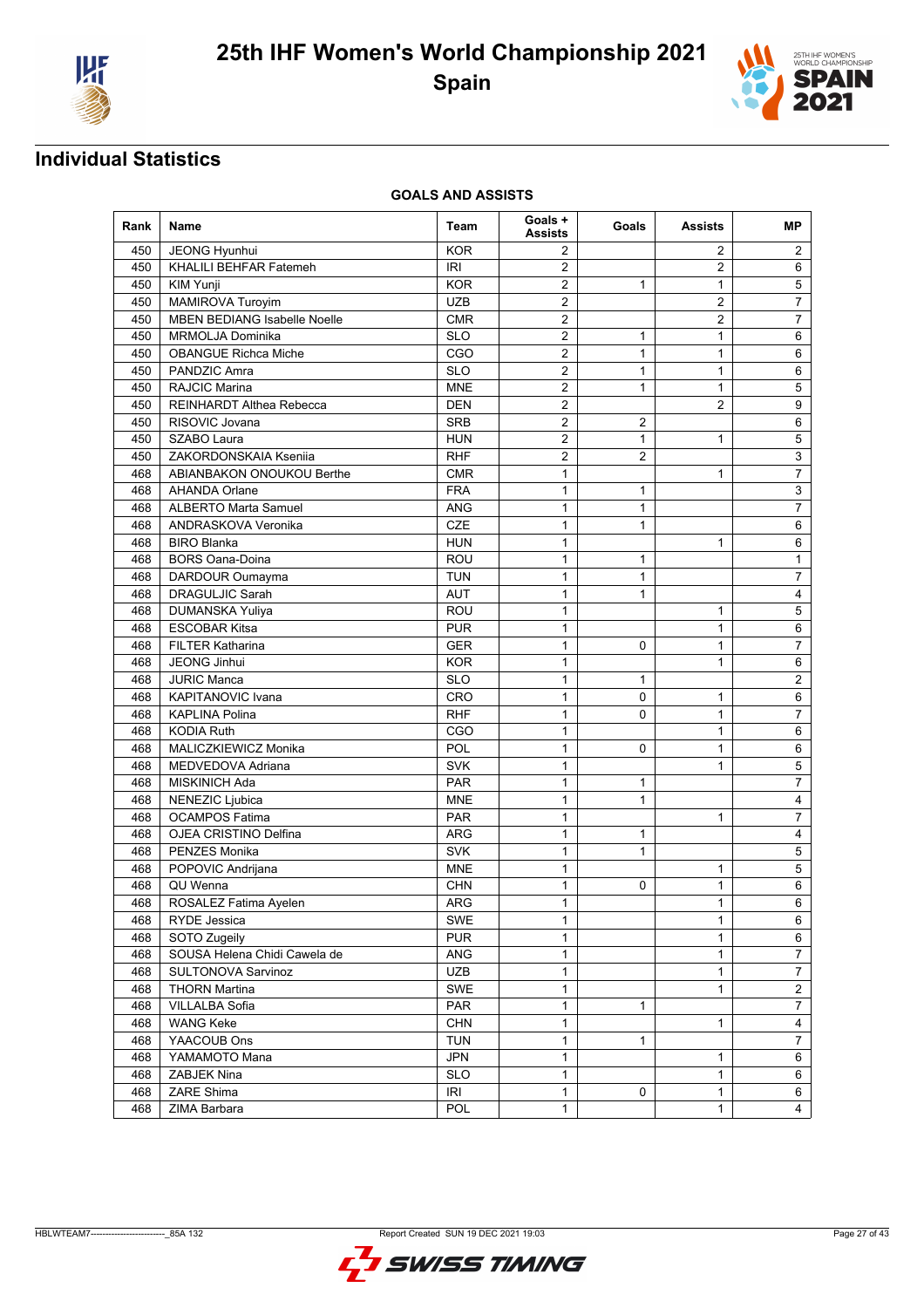



### **As of SUN 19 DEC 2021**

| Rank            | <b>Name</b>                             | Team       | Total          | Avg. | <b>MP</b>      |
|-----------------|-----------------------------------------|------------|----------------|------|----------------|
| 1               | CABRAL BARBOSA Alexandrina              | <b>ESP</b> | 11             | 1.2  | 9              |
| $\overline{2}$  | <b>HOUSHEER Dione</b>                   | <b>NED</b> | 10             | 1.7  | 6              |
| $\overline{2}$  | ROBERTS Jamina                          | <b>SWE</b> | 10             | 1.4  | $\overline{7}$ |
| 4               | <b>DULFER Kelly</b>                     | <b>NED</b> | 9              | 1.5  | 6              |
| 4               | <b>GUTIERREZ BERMEJO Jennifer Maria</b> | <b>ESP</b> | 9              | 1.0  | 9              |
| 4               | KASSOMA Albertina da Cruz               | <b>ANG</b> | 9              | 1.3  | 7              |
| 4               | <b>KRISTIANSEN Veronica</b>             | <b>NOR</b> | 9              | 1.0  | 9              |
| 4               | <b>MELLEGARD Olivia</b>                 | <b>SWE</b> | 9              | 1.5  | 6              |
| 4               | <b>NZE MINKO Estelle</b>                | <b>FRA</b> | 9              | 1.0  | 9              |
| 4               | <b>SMITS Xenia</b>                      | <b>GER</b> | 9              | 1.3  | $\overline{7}$ |
| 11              | <b>AARDAHL Maren</b>                    | <b>NOR</b> | 8              | 0.9  | 9              |
| 11              | <b>BLOHM Linn</b>                       | <b>SWE</b> | 8              | 1.1  | $\overline{7}$ |
| 11              | <b>FOPPA Pauletta</b>                   | <b>FRA</b> | 8              | 0.9  | 9              |
| 11              | <b>HAUGSTED Line</b>                    | <b>DEN</b> | 8              | 0.9  | 9              |
| 15              | ALEXANDROVA Irina                       | KAZ        | $\overline{7}$ | 1.2  | 6              |
| 15              | <b>BAHROMOVA Dilbarhon</b>              | <b>UZB</b> | 7              | 1.4  | 5              |
| 15              | <b>FERNANDEZ Maria</b>                  | <b>PAR</b> | $\overline{7}$ | 1.0  | $\overline{7}$ |
| 15              | <b>MALA Veronika</b>                    | <b>CZE</b> | 7              | 1.2  | 6              |
| 15              | <b>MATIELI Patricia</b>                 | <b>BRA</b> | 7              | 1.0  | 7              |
| 15              | RADICEVIC Jovanka                       | <b>MNE</b> | $\overline{7}$ | 1.2  | 6              |
| 15              | SMITS Inger                             | <b>NED</b> | 7              | 1.2  | 6              |
| 15              | van WETERING Bo                         | <b>NED</b> | $\overline{7}$ | 1.2  | 6              |
| 23              | <b>ABBASI Nouriyeh</b>                  | IRI        | 6              | 1.0  | 6              |
| 23              | ARCOS POVEDA Paula                      | <b>ESP</b> | 6              | 0.7  | 9              |
| 23              | <b>BRATTSET DALE Kari</b>               | <b>NOR</b> | 6              | 0.7  | 9              |
| 23              | <b>JACOBSEN Marit</b>                   | <b>NOR</b> | 6              | 0.7  | 9              |
| 23              | <b>LASSOURCE Coralie</b>                | <b>FRA</b> | 6              | 0.7  | 9              |
| 23              | PAULO Helena Gilda Simao                | <b>ANG</b> | 6              | 0.9  | $\overline{7}$ |
| 23              | ROTARU Dana-Andreea                     | <b>ROU</b> | 6              | 1.0  | 6              |
| 23              | SHIN Eunjoo                             | <b>KOR</b> | 6              | 1.0  | 6              |
| 23              | <b>ZAADI DEUNA Grace</b>                | <b>FRA</b> | 6              | 0.7  | 9              |
| 32              | <b>BIZIKOVA Reka</b>                    | <b>SVK</b> | 5              | 0.7  | $\overline{7}$ |
| 32              | <b>CAMPOS COSTA Carmen</b>              | <b>ESP</b> | 5              | 0.6  | 8              |
| 32              | <b>DEDIC Mirela</b>                     | <b>AUT</b> | 5              | 0.8  | 6              |
| 32              | <b>DINCA Elena-Nicoleta</b>             | ROU        | 5              | 0.8  | 6              |
| 32              | <b>EDWIGE Beatrice</b>                  | <b>FRA</b> | 5              | 0.6  | 9              |
| 32              | <b>ESPINOLA PEREZ Irene</b>             | <b>ESP</b> | 5              | 0.6  | 9              |
| 32              | <b>FIORE Sabrina</b>                    | <b>PAR</b> | 5              | 0.7  | $\overline{7}$ |
| $\overline{32}$ | <b>GLAUSER Laura</b>                    | <b>FRA</b> | 5              | 0.6  | 9              |
| 32              | <b>GONZALEZ Gisela</b>                  | <b>PAR</b> | 5              | 0.7  | $\overline{7}$ |
| 32              | <b>GUARIEIRO Giulia</b>                 | <b>BRA</b> | 5              | 0.8  | 6              |
| 32              | HAMROUNI Amal                           | <b>TUN</b> | 5              | 0.7  | $\overline{7}$ |
| 32              | <b>HEINDAHL Kathrine</b>                | <b>DEN</b> | 5              | 0.6  | 9              |
| 32              | <b>HERREM Camilla</b>                   | <b>NOR</b> | 5              | 0.6  | 9              |
| 32              | <b>JEZIC Katarina</b>                   | CRO        | 5              | 0.8  | 6              |
| 32              | KIM Sora                                | KOR        | 5              | 0.8  | 6              |
| 32              | KORDOVSKA Kamila                        | CZE        | 5              | 0.8  | 6              |
| 32              | LAGERQUIST Anna                         | SWE        | 5              | 0.7  | $\overline{7}$ |
| 32              | <b>MARTON Greta</b>                     | <b>HUN</b> | 5              | 0.8  | 6              |
| 32              | PASCOAL Stelvia de Jesus                | ANG        | 5              | 0.7  | $\overline{7}$ |
| 32              | PEDERSEN Laerke Nolsoe                  | <b>DEN</b> | 5              | 0.6  | 9              |
| 32              | PLANETA Szimonetta Regina               | <b>HUN</b> | 5              | 0.8  | 6              |
| 32              | QUIZELETE Marilia Jacita Jose           | ANG        | 5              | 0.7  | 7              |
| 32              | REISTAD Henny                           | <b>NOR</b> | 5              | 0.6  | 9              |
| 32              | SZOLLOSI-ZACSIK Szandra                 | <b>HUN</b> | 5              | 1.3  | $\overline{4}$ |

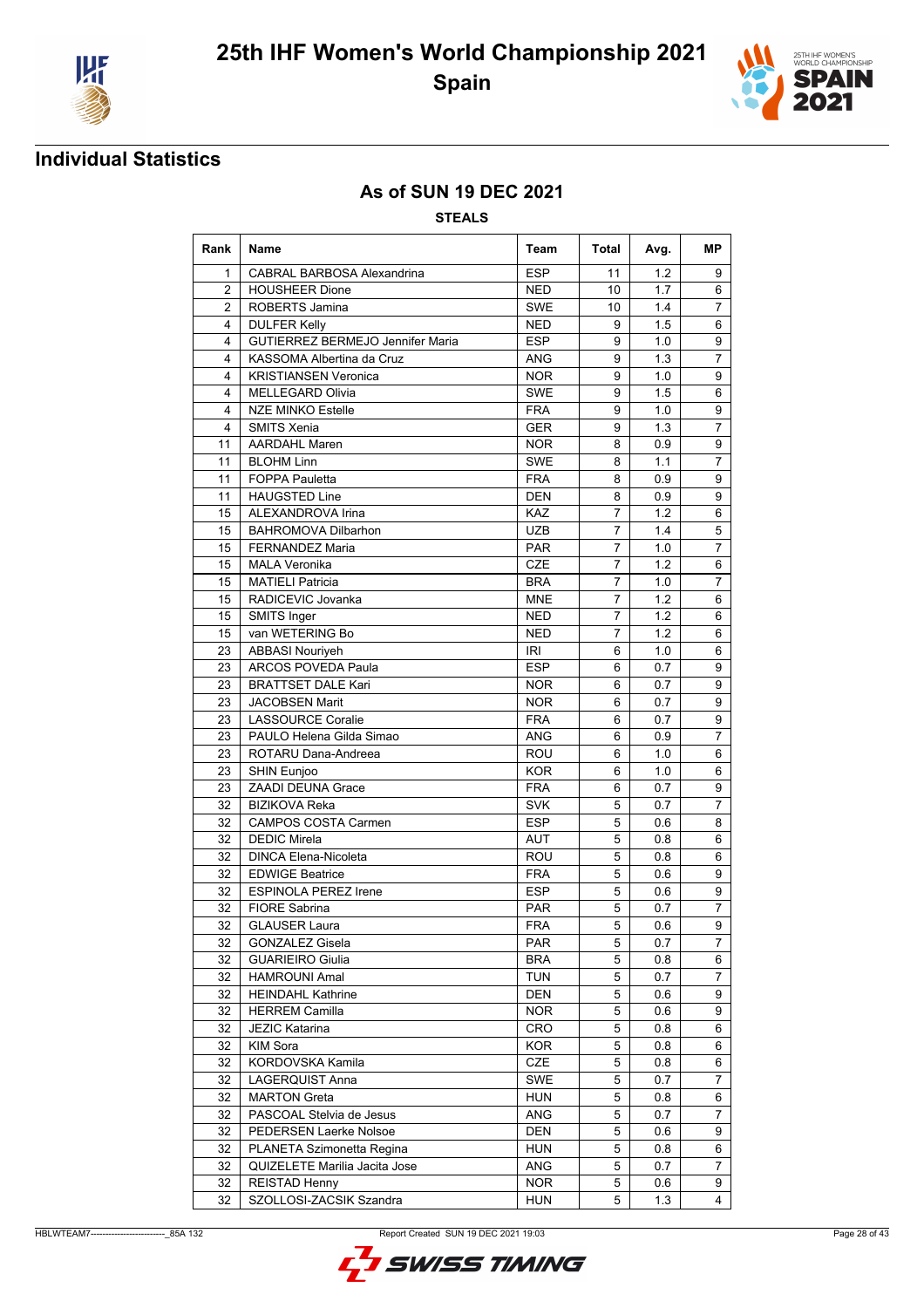



### **Individual Statistics**

| POL<br><b>BALSAM Magda</b><br>0.7<br>56<br>4<br>6<br><b>BUJNOCHOVA Karin</b><br><b>SVK</b><br>7<br>56<br>4<br>0.6<br>de PAULA Bruna<br><b>BRA</b><br>56<br>4<br>7<br>0.6<br>CRO<br>56<br><b>DEBELIC Ana</b><br>0.7<br>6<br>4<br>$\overline{7}$<br>56<br>DOMBAXE Wuta Waco Bige<br>ANG<br>4<br>0.6<br>ECHEVERRIA MARTINEZ Maitane<br><b>ESP</b><br>4<br>56<br>0.4<br>9<br>56<br>FONSECA Natalia Mafiela Kamalandua<br>7<br>ANG<br>4<br>0.6<br><b>GER</b><br>$\overline{7}$<br>56<br><b>GRIJSEELS Alina</b><br>4<br>0.6<br><b>HACHANA EP KERKENI Sondes</b><br><b>TUN</b><br>$\overline{7}$<br>56<br>4<br>0.6<br>56<br><b>HANSEN Anne Mette</b><br><b>DEN</b><br>4<br>0.4<br>9<br>56<br><b>HATTORI Saki</b><br>JPN<br>4<br>6<br>0.7<br>56<br><b>DEN</b><br>4<br>0.4<br>9<br><b>IVERSEN Rikke</b><br>56<br>JANJUSEVIC Andela<br><b>SRB</b><br>4<br>0.7<br>6<br>4<br>56<br><b>KARSTEN Elke Josselinne</b><br><b>ARG</b><br>0.7<br>6<br><b>KOVAROVA Sara</b><br><b>CZE</b><br>56<br>4<br>0.7<br>6<br><b>KOR</b><br>56<br><b>LEE Migyeong</b><br>4<br>0.7<br>6<br><b>LINDQVIST Emma</b><br><b>SWE</b><br>$\overline{7}$<br>56<br>4<br>0.6<br><b>SLO</b><br>56<br>LJEPOJA Natasa<br>4<br>6<br>0.7<br><b>MAIDHOF Julia</b><br><b>GER</b><br>$\overline{7}$<br>56<br>4<br>0.6<br>$\overline{7}$<br>56<br>MAMIROVA Turoyim<br><b>UZB</b><br>4<br>0.6<br><b>ESP</b><br>56<br><b>MARTIN BERENGUER Carmen Dolores</b><br>4<br>0.4<br>9<br><b>MORK Nora</b><br>56<br><b>NOR</b><br>4<br>0.4<br>9<br>NKOLO Gisele Valentine Annie<br>56<br><b>CMR</b><br>7<br>4<br>0.6<br>$\overline{7}$<br>RODRIGUES BELO Ana Paula<br>56<br><b>BRA</b><br>4<br>0.6<br>RYU Eun Hee<br><b>KOR</b><br>4<br>56<br>0.7<br>6<br>56<br>SABIROVA Karina<br><b>RHF</b><br>7<br>4<br>0.6<br><b>JPN</b><br>56<br>SAHARA Naoko<br>4<br>0.7<br>6<br><b>NED</b><br>4<br>56<br><b>SNELDER Danick</b><br>0.7<br>6<br>56<br><b>SPRENGERS Zoe</b><br>NED<br>0.7<br>4<br>6<br>56<br><b>TAZHENOVA Milana</b><br>RHF<br>4<br>7<br>0.6<br>56<br><b>FRA</b><br>4<br>9<br><b>VALENTINI Chloe</b><br>0.4<br>$\overline{7}$<br><b>BRA</b><br>56<br><b>VENTURA Livia</b><br>4<br>0.6<br><b>ZELFANI Nada</b><br><b>TUN</b><br>7<br>56<br>4<br>0.6<br>89<br><b>AIZAWA Natsuki</b><br>JPN<br>0.5<br>6<br>3<br><b>BRA</b><br>3<br>89<br><b>ARENHART Barbara</b><br>0.4<br>7<br>$\overline{7}$<br>89<br><b>BERGER Amelie</b><br><b>GER</b><br>3<br>0.4<br>3<br>89<br><b>BONT Debbie</b><br><b>NED</b><br>0.5<br>6<br>3<br><b>BREDAL OFTEDAL Stine</b><br>9<br><b>NOR</b><br>0.3<br>89<br>$\overline{3}$<br>$\overline{7}$<br>89<br>CARDOSO Adriana<br><b>BRA</b><br>0.4<br>DARLEUX Cleopatre<br><b>FRA</b><br>3<br>0.3<br>9<br>89<br>de ARAUJO Tamires<br><b>BRA</b><br>3<br>7<br>89<br>0.4<br>de JONG Daniela<br>SWE<br>89<br>3<br>0.4<br>7<br>3<br>$\overline{7}$<br>89<br><b>ESSAM Anne Michelle</b><br><b>CMR</b><br>0.4<br>3<br><b>ESP</b><br>$\overline{7}$<br>89<br><b>FERNANDEZ FRAGA Alicia</b><br>0.4<br>FODOR Csenge Reka<br><b>HUN</b><br>3<br>0.5<br>6<br>89<br><b>FUENTES Zuleika</b><br><b>PUR</b><br>3<br>0.5<br>6<br>89<br>GASSAMA CISSOKHO Kaba<br><b>ESP</b><br>3<br>89<br>0.3<br>9<br>POL<br>89<br><b>GEGA Marta</b><br>3<br>0.5<br>6<br>3<br><b>MNE</b><br>89<br><b>GRBIC Itana</b><br>0.5<br>6<br>89<br><b>HAGMAN Nathalie</b><br><b>SWE</b><br>3<br>7<br>0.4<br><b>SWE</b><br>3<br>89<br><b>HANSSON Elin</b><br>0.5<br>6<br>3<br><b>HOJLUND Mie Enggrob</b><br>DEN<br>0.4<br>8<br>89<br>89<br>HOLANOVA Michaela<br>CZE<br>3<br>0.5<br>6<br><b>HOVDEN Emilie</b><br><b>NOR</b><br>3<br>3<br>89<br>1.0<br>89<br><b>INSFRAN Fernanda</b><br>PAR<br>3<br>7<br>0.4 | Rank | <b>Name</b>                    | Team | Total | Avg. | МP |
|-------------------------------------------------------------------------------------------------------------------------------------------------------------------------------------------------------------------------------------------------------------------------------------------------------------------------------------------------------------------------------------------------------------------------------------------------------------------------------------------------------------------------------------------------------------------------------------------------------------------------------------------------------------------------------------------------------------------------------------------------------------------------------------------------------------------------------------------------------------------------------------------------------------------------------------------------------------------------------------------------------------------------------------------------------------------------------------------------------------------------------------------------------------------------------------------------------------------------------------------------------------------------------------------------------------------------------------------------------------------------------------------------------------------------------------------------------------------------------------------------------------------------------------------------------------------------------------------------------------------------------------------------------------------------------------------------------------------------------------------------------------------------------------------------------------------------------------------------------------------------------------------------------------------------------------------------------------------------------------------------------------------------------------------------------------------------------------------------------------------------------------------------------------------------------------------------------------------------------------------------------------------------------------------------------------------------------------------------------------------------------------------------------------------------------------------------------------------------------------------------------------------------------------------------------------------------------------------------------------------------------------------------------------------------------------------------------------------------------------------------------------------------------------------------------------------------------------------------------------------------------------------------------------------------------------------------------------------------------------------------------------------------------------------------------------------------------------------------------------------------------------------------------------------------------------------------------------------------------------------------------------------------------------------------------------------------------------------------------------------------------------------------------------------------------------------------------------------------------------------------------------------------------------------------------------------------------------------------------------------------|------|--------------------------------|------|-------|------|----|
|                                                                                                                                                                                                                                                                                                                                                                                                                                                                                                                                                                                                                                                                                                                                                                                                                                                                                                                                                                                                                                                                                                                                                                                                                                                                                                                                                                                                                                                                                                                                                                                                                                                                                                                                                                                                                                                                                                                                                                                                                                                                                                                                                                                                                                                                                                                                                                                                                                                                                                                                                                                                                                                                                                                                                                                                                                                                                                                                                                                                                                                                                                                                                                                                                                                                                                                                                                                                                                                                                                                                                                                                                         |      |                                |      |       |      |    |
|                                                                                                                                                                                                                                                                                                                                                                                                                                                                                                                                                                                                                                                                                                                                                                                                                                                                                                                                                                                                                                                                                                                                                                                                                                                                                                                                                                                                                                                                                                                                                                                                                                                                                                                                                                                                                                                                                                                                                                                                                                                                                                                                                                                                                                                                                                                                                                                                                                                                                                                                                                                                                                                                                                                                                                                                                                                                                                                                                                                                                                                                                                                                                                                                                                                                                                                                                                                                                                                                                                                                                                                                                         |      |                                |      |       |      |    |
|                                                                                                                                                                                                                                                                                                                                                                                                                                                                                                                                                                                                                                                                                                                                                                                                                                                                                                                                                                                                                                                                                                                                                                                                                                                                                                                                                                                                                                                                                                                                                                                                                                                                                                                                                                                                                                                                                                                                                                                                                                                                                                                                                                                                                                                                                                                                                                                                                                                                                                                                                                                                                                                                                                                                                                                                                                                                                                                                                                                                                                                                                                                                                                                                                                                                                                                                                                                                                                                                                                                                                                                                                         |      |                                |      |       |      |    |
|                                                                                                                                                                                                                                                                                                                                                                                                                                                                                                                                                                                                                                                                                                                                                                                                                                                                                                                                                                                                                                                                                                                                                                                                                                                                                                                                                                                                                                                                                                                                                                                                                                                                                                                                                                                                                                                                                                                                                                                                                                                                                                                                                                                                                                                                                                                                                                                                                                                                                                                                                                                                                                                                                                                                                                                                                                                                                                                                                                                                                                                                                                                                                                                                                                                                                                                                                                                                                                                                                                                                                                                                                         |      |                                |      |       |      |    |
|                                                                                                                                                                                                                                                                                                                                                                                                                                                                                                                                                                                                                                                                                                                                                                                                                                                                                                                                                                                                                                                                                                                                                                                                                                                                                                                                                                                                                                                                                                                                                                                                                                                                                                                                                                                                                                                                                                                                                                                                                                                                                                                                                                                                                                                                                                                                                                                                                                                                                                                                                                                                                                                                                                                                                                                                                                                                                                                                                                                                                                                                                                                                                                                                                                                                                                                                                                                                                                                                                                                                                                                                                         |      |                                |      |       |      |    |
|                                                                                                                                                                                                                                                                                                                                                                                                                                                                                                                                                                                                                                                                                                                                                                                                                                                                                                                                                                                                                                                                                                                                                                                                                                                                                                                                                                                                                                                                                                                                                                                                                                                                                                                                                                                                                                                                                                                                                                                                                                                                                                                                                                                                                                                                                                                                                                                                                                                                                                                                                                                                                                                                                                                                                                                                                                                                                                                                                                                                                                                                                                                                                                                                                                                                                                                                                                                                                                                                                                                                                                                                                         |      |                                |      |       |      |    |
|                                                                                                                                                                                                                                                                                                                                                                                                                                                                                                                                                                                                                                                                                                                                                                                                                                                                                                                                                                                                                                                                                                                                                                                                                                                                                                                                                                                                                                                                                                                                                                                                                                                                                                                                                                                                                                                                                                                                                                                                                                                                                                                                                                                                                                                                                                                                                                                                                                                                                                                                                                                                                                                                                                                                                                                                                                                                                                                                                                                                                                                                                                                                                                                                                                                                                                                                                                                                                                                                                                                                                                                                                         |      |                                |      |       |      |    |
|                                                                                                                                                                                                                                                                                                                                                                                                                                                                                                                                                                                                                                                                                                                                                                                                                                                                                                                                                                                                                                                                                                                                                                                                                                                                                                                                                                                                                                                                                                                                                                                                                                                                                                                                                                                                                                                                                                                                                                                                                                                                                                                                                                                                                                                                                                                                                                                                                                                                                                                                                                                                                                                                                                                                                                                                                                                                                                                                                                                                                                                                                                                                                                                                                                                                                                                                                                                                                                                                                                                                                                                                                         |      |                                |      |       |      |    |
|                                                                                                                                                                                                                                                                                                                                                                                                                                                                                                                                                                                                                                                                                                                                                                                                                                                                                                                                                                                                                                                                                                                                                                                                                                                                                                                                                                                                                                                                                                                                                                                                                                                                                                                                                                                                                                                                                                                                                                                                                                                                                                                                                                                                                                                                                                                                                                                                                                                                                                                                                                                                                                                                                                                                                                                                                                                                                                                                                                                                                                                                                                                                                                                                                                                                                                                                                                                                                                                                                                                                                                                                                         |      |                                |      |       |      |    |
|                                                                                                                                                                                                                                                                                                                                                                                                                                                                                                                                                                                                                                                                                                                                                                                                                                                                                                                                                                                                                                                                                                                                                                                                                                                                                                                                                                                                                                                                                                                                                                                                                                                                                                                                                                                                                                                                                                                                                                                                                                                                                                                                                                                                                                                                                                                                                                                                                                                                                                                                                                                                                                                                                                                                                                                                                                                                                                                                                                                                                                                                                                                                                                                                                                                                                                                                                                                                                                                                                                                                                                                                                         |      |                                |      |       |      |    |
|                                                                                                                                                                                                                                                                                                                                                                                                                                                                                                                                                                                                                                                                                                                                                                                                                                                                                                                                                                                                                                                                                                                                                                                                                                                                                                                                                                                                                                                                                                                                                                                                                                                                                                                                                                                                                                                                                                                                                                                                                                                                                                                                                                                                                                                                                                                                                                                                                                                                                                                                                                                                                                                                                                                                                                                                                                                                                                                                                                                                                                                                                                                                                                                                                                                                                                                                                                                                                                                                                                                                                                                                                         |      |                                |      |       |      |    |
|                                                                                                                                                                                                                                                                                                                                                                                                                                                                                                                                                                                                                                                                                                                                                                                                                                                                                                                                                                                                                                                                                                                                                                                                                                                                                                                                                                                                                                                                                                                                                                                                                                                                                                                                                                                                                                                                                                                                                                                                                                                                                                                                                                                                                                                                                                                                                                                                                                                                                                                                                                                                                                                                                                                                                                                                                                                                                                                                                                                                                                                                                                                                                                                                                                                                                                                                                                                                                                                                                                                                                                                                                         |      |                                |      |       |      |    |
|                                                                                                                                                                                                                                                                                                                                                                                                                                                                                                                                                                                                                                                                                                                                                                                                                                                                                                                                                                                                                                                                                                                                                                                                                                                                                                                                                                                                                                                                                                                                                                                                                                                                                                                                                                                                                                                                                                                                                                                                                                                                                                                                                                                                                                                                                                                                                                                                                                                                                                                                                                                                                                                                                                                                                                                                                                                                                                                                                                                                                                                                                                                                                                                                                                                                                                                                                                                                                                                                                                                                                                                                                         |      |                                |      |       |      |    |
|                                                                                                                                                                                                                                                                                                                                                                                                                                                                                                                                                                                                                                                                                                                                                                                                                                                                                                                                                                                                                                                                                                                                                                                                                                                                                                                                                                                                                                                                                                                                                                                                                                                                                                                                                                                                                                                                                                                                                                                                                                                                                                                                                                                                                                                                                                                                                                                                                                                                                                                                                                                                                                                                                                                                                                                                                                                                                                                                                                                                                                                                                                                                                                                                                                                                                                                                                                                                                                                                                                                                                                                                                         |      |                                |      |       |      |    |
|                                                                                                                                                                                                                                                                                                                                                                                                                                                                                                                                                                                                                                                                                                                                                                                                                                                                                                                                                                                                                                                                                                                                                                                                                                                                                                                                                                                                                                                                                                                                                                                                                                                                                                                                                                                                                                                                                                                                                                                                                                                                                                                                                                                                                                                                                                                                                                                                                                                                                                                                                                                                                                                                                                                                                                                                                                                                                                                                                                                                                                                                                                                                                                                                                                                                                                                                                                                                                                                                                                                                                                                                                         |      |                                |      |       |      |    |
|                                                                                                                                                                                                                                                                                                                                                                                                                                                                                                                                                                                                                                                                                                                                                                                                                                                                                                                                                                                                                                                                                                                                                                                                                                                                                                                                                                                                                                                                                                                                                                                                                                                                                                                                                                                                                                                                                                                                                                                                                                                                                                                                                                                                                                                                                                                                                                                                                                                                                                                                                                                                                                                                                                                                                                                                                                                                                                                                                                                                                                                                                                                                                                                                                                                                                                                                                                                                                                                                                                                                                                                                                         |      |                                |      |       |      |    |
|                                                                                                                                                                                                                                                                                                                                                                                                                                                                                                                                                                                                                                                                                                                                                                                                                                                                                                                                                                                                                                                                                                                                                                                                                                                                                                                                                                                                                                                                                                                                                                                                                                                                                                                                                                                                                                                                                                                                                                                                                                                                                                                                                                                                                                                                                                                                                                                                                                                                                                                                                                                                                                                                                                                                                                                                                                                                                                                                                                                                                                                                                                                                                                                                                                                                                                                                                                                                                                                                                                                                                                                                                         |      |                                |      |       |      |    |
|                                                                                                                                                                                                                                                                                                                                                                                                                                                                                                                                                                                                                                                                                                                                                                                                                                                                                                                                                                                                                                                                                                                                                                                                                                                                                                                                                                                                                                                                                                                                                                                                                                                                                                                                                                                                                                                                                                                                                                                                                                                                                                                                                                                                                                                                                                                                                                                                                                                                                                                                                                                                                                                                                                                                                                                                                                                                                                                                                                                                                                                                                                                                                                                                                                                                                                                                                                                                                                                                                                                                                                                                                         |      |                                |      |       |      |    |
|                                                                                                                                                                                                                                                                                                                                                                                                                                                                                                                                                                                                                                                                                                                                                                                                                                                                                                                                                                                                                                                                                                                                                                                                                                                                                                                                                                                                                                                                                                                                                                                                                                                                                                                                                                                                                                                                                                                                                                                                                                                                                                                                                                                                                                                                                                                                                                                                                                                                                                                                                                                                                                                                                                                                                                                                                                                                                                                                                                                                                                                                                                                                                                                                                                                                                                                                                                                                                                                                                                                                                                                                                         |      |                                |      |       |      |    |
|                                                                                                                                                                                                                                                                                                                                                                                                                                                                                                                                                                                                                                                                                                                                                                                                                                                                                                                                                                                                                                                                                                                                                                                                                                                                                                                                                                                                                                                                                                                                                                                                                                                                                                                                                                                                                                                                                                                                                                                                                                                                                                                                                                                                                                                                                                                                                                                                                                                                                                                                                                                                                                                                                                                                                                                                                                                                                                                                                                                                                                                                                                                                                                                                                                                                                                                                                                                                                                                                                                                                                                                                                         |      |                                |      |       |      |    |
|                                                                                                                                                                                                                                                                                                                                                                                                                                                                                                                                                                                                                                                                                                                                                                                                                                                                                                                                                                                                                                                                                                                                                                                                                                                                                                                                                                                                                                                                                                                                                                                                                                                                                                                                                                                                                                                                                                                                                                                                                                                                                                                                                                                                                                                                                                                                                                                                                                                                                                                                                                                                                                                                                                                                                                                                                                                                                                                                                                                                                                                                                                                                                                                                                                                                                                                                                                                                                                                                                                                                                                                                                         |      |                                |      |       |      |    |
|                                                                                                                                                                                                                                                                                                                                                                                                                                                                                                                                                                                                                                                                                                                                                                                                                                                                                                                                                                                                                                                                                                                                                                                                                                                                                                                                                                                                                                                                                                                                                                                                                                                                                                                                                                                                                                                                                                                                                                                                                                                                                                                                                                                                                                                                                                                                                                                                                                                                                                                                                                                                                                                                                                                                                                                                                                                                                                                                                                                                                                                                                                                                                                                                                                                                                                                                                                                                                                                                                                                                                                                                                         |      |                                |      |       |      |    |
|                                                                                                                                                                                                                                                                                                                                                                                                                                                                                                                                                                                                                                                                                                                                                                                                                                                                                                                                                                                                                                                                                                                                                                                                                                                                                                                                                                                                                                                                                                                                                                                                                                                                                                                                                                                                                                                                                                                                                                                                                                                                                                                                                                                                                                                                                                                                                                                                                                                                                                                                                                                                                                                                                                                                                                                                                                                                                                                                                                                                                                                                                                                                                                                                                                                                                                                                                                                                                                                                                                                                                                                                                         |      |                                |      |       |      |    |
|                                                                                                                                                                                                                                                                                                                                                                                                                                                                                                                                                                                                                                                                                                                                                                                                                                                                                                                                                                                                                                                                                                                                                                                                                                                                                                                                                                                                                                                                                                                                                                                                                                                                                                                                                                                                                                                                                                                                                                                                                                                                                                                                                                                                                                                                                                                                                                                                                                                                                                                                                                                                                                                                                                                                                                                                                                                                                                                                                                                                                                                                                                                                                                                                                                                                                                                                                                                                                                                                                                                                                                                                                         |      |                                |      |       |      |    |
|                                                                                                                                                                                                                                                                                                                                                                                                                                                                                                                                                                                                                                                                                                                                                                                                                                                                                                                                                                                                                                                                                                                                                                                                                                                                                                                                                                                                                                                                                                                                                                                                                                                                                                                                                                                                                                                                                                                                                                                                                                                                                                                                                                                                                                                                                                                                                                                                                                                                                                                                                                                                                                                                                                                                                                                                                                                                                                                                                                                                                                                                                                                                                                                                                                                                                                                                                                                                                                                                                                                                                                                                                         |      |                                |      |       |      |    |
|                                                                                                                                                                                                                                                                                                                                                                                                                                                                                                                                                                                                                                                                                                                                                                                                                                                                                                                                                                                                                                                                                                                                                                                                                                                                                                                                                                                                                                                                                                                                                                                                                                                                                                                                                                                                                                                                                                                                                                                                                                                                                                                                                                                                                                                                                                                                                                                                                                                                                                                                                                                                                                                                                                                                                                                                                                                                                                                                                                                                                                                                                                                                                                                                                                                                                                                                                                                                                                                                                                                                                                                                                         |      |                                |      |       |      |    |
|                                                                                                                                                                                                                                                                                                                                                                                                                                                                                                                                                                                                                                                                                                                                                                                                                                                                                                                                                                                                                                                                                                                                                                                                                                                                                                                                                                                                                                                                                                                                                                                                                                                                                                                                                                                                                                                                                                                                                                                                                                                                                                                                                                                                                                                                                                                                                                                                                                                                                                                                                                                                                                                                                                                                                                                                                                                                                                                                                                                                                                                                                                                                                                                                                                                                                                                                                                                                                                                                                                                                                                                                                         |      |                                |      |       |      |    |
|                                                                                                                                                                                                                                                                                                                                                                                                                                                                                                                                                                                                                                                                                                                                                                                                                                                                                                                                                                                                                                                                                                                                                                                                                                                                                                                                                                                                                                                                                                                                                                                                                                                                                                                                                                                                                                                                                                                                                                                                                                                                                                                                                                                                                                                                                                                                                                                                                                                                                                                                                                                                                                                                                                                                                                                                                                                                                                                                                                                                                                                                                                                                                                                                                                                                                                                                                                                                                                                                                                                                                                                                                         |      |                                |      |       |      |    |
|                                                                                                                                                                                                                                                                                                                                                                                                                                                                                                                                                                                                                                                                                                                                                                                                                                                                                                                                                                                                                                                                                                                                                                                                                                                                                                                                                                                                                                                                                                                                                                                                                                                                                                                                                                                                                                                                                                                                                                                                                                                                                                                                                                                                                                                                                                                                                                                                                                                                                                                                                                                                                                                                                                                                                                                                                                                                                                                                                                                                                                                                                                                                                                                                                                                                                                                                                                                                                                                                                                                                                                                                                         |      |                                |      |       |      |    |
|                                                                                                                                                                                                                                                                                                                                                                                                                                                                                                                                                                                                                                                                                                                                                                                                                                                                                                                                                                                                                                                                                                                                                                                                                                                                                                                                                                                                                                                                                                                                                                                                                                                                                                                                                                                                                                                                                                                                                                                                                                                                                                                                                                                                                                                                                                                                                                                                                                                                                                                                                                                                                                                                                                                                                                                                                                                                                                                                                                                                                                                                                                                                                                                                                                                                                                                                                                                                                                                                                                                                                                                                                         |      |                                |      |       |      |    |
|                                                                                                                                                                                                                                                                                                                                                                                                                                                                                                                                                                                                                                                                                                                                                                                                                                                                                                                                                                                                                                                                                                                                                                                                                                                                                                                                                                                                                                                                                                                                                                                                                                                                                                                                                                                                                                                                                                                                                                                                                                                                                                                                                                                                                                                                                                                                                                                                                                                                                                                                                                                                                                                                                                                                                                                                                                                                                                                                                                                                                                                                                                                                                                                                                                                                                                                                                                                                                                                                                                                                                                                                                         |      |                                |      |       |      |    |
|                                                                                                                                                                                                                                                                                                                                                                                                                                                                                                                                                                                                                                                                                                                                                                                                                                                                                                                                                                                                                                                                                                                                                                                                                                                                                                                                                                                                                                                                                                                                                                                                                                                                                                                                                                                                                                                                                                                                                                                                                                                                                                                                                                                                                                                                                                                                                                                                                                                                                                                                                                                                                                                                                                                                                                                                                                                                                                                                                                                                                                                                                                                                                                                                                                                                                                                                                                                                                                                                                                                                                                                                                         |      |                                |      |       |      |    |
|                                                                                                                                                                                                                                                                                                                                                                                                                                                                                                                                                                                                                                                                                                                                                                                                                                                                                                                                                                                                                                                                                                                                                                                                                                                                                                                                                                                                                                                                                                                                                                                                                                                                                                                                                                                                                                                                                                                                                                                                                                                                                                                                                                                                                                                                                                                                                                                                                                                                                                                                                                                                                                                                                                                                                                                                                                                                                                                                                                                                                                                                                                                                                                                                                                                                                                                                                                                                                                                                                                                                                                                                                         |      |                                |      |       |      |    |
|                                                                                                                                                                                                                                                                                                                                                                                                                                                                                                                                                                                                                                                                                                                                                                                                                                                                                                                                                                                                                                                                                                                                                                                                                                                                                                                                                                                                                                                                                                                                                                                                                                                                                                                                                                                                                                                                                                                                                                                                                                                                                                                                                                                                                                                                                                                                                                                                                                                                                                                                                                                                                                                                                                                                                                                                                                                                                                                                                                                                                                                                                                                                                                                                                                                                                                                                                                                                                                                                                                                                                                                                                         |      |                                |      |       |      |    |
|                                                                                                                                                                                                                                                                                                                                                                                                                                                                                                                                                                                                                                                                                                                                                                                                                                                                                                                                                                                                                                                                                                                                                                                                                                                                                                                                                                                                                                                                                                                                                                                                                                                                                                                                                                                                                                                                                                                                                                                                                                                                                                                                                                                                                                                                                                                                                                                                                                                                                                                                                                                                                                                                                                                                                                                                                                                                                                                                                                                                                                                                                                                                                                                                                                                                                                                                                                                                                                                                                                                                                                                                                         |      |                                |      |       |      |    |
|                                                                                                                                                                                                                                                                                                                                                                                                                                                                                                                                                                                                                                                                                                                                                                                                                                                                                                                                                                                                                                                                                                                                                                                                                                                                                                                                                                                                                                                                                                                                                                                                                                                                                                                                                                                                                                                                                                                                                                                                                                                                                                                                                                                                                                                                                                                                                                                                                                                                                                                                                                                                                                                                                                                                                                                                                                                                                                                                                                                                                                                                                                                                                                                                                                                                                                                                                                                                                                                                                                                                                                                                                         |      |                                |      |       |      |    |
|                                                                                                                                                                                                                                                                                                                                                                                                                                                                                                                                                                                                                                                                                                                                                                                                                                                                                                                                                                                                                                                                                                                                                                                                                                                                                                                                                                                                                                                                                                                                                                                                                                                                                                                                                                                                                                                                                                                                                                                                                                                                                                                                                                                                                                                                                                                                                                                                                                                                                                                                                                                                                                                                                                                                                                                                                                                                                                                                                                                                                                                                                                                                                                                                                                                                                                                                                                                                                                                                                                                                                                                                                         |      |                                |      |       |      |    |
|                                                                                                                                                                                                                                                                                                                                                                                                                                                                                                                                                                                                                                                                                                                                                                                                                                                                                                                                                                                                                                                                                                                                                                                                                                                                                                                                                                                                                                                                                                                                                                                                                                                                                                                                                                                                                                                                                                                                                                                                                                                                                                                                                                                                                                                                                                                                                                                                                                                                                                                                                                                                                                                                                                                                                                                                                                                                                                                                                                                                                                                                                                                                                                                                                                                                                                                                                                                                                                                                                                                                                                                                                         |      |                                |      |       |      |    |
|                                                                                                                                                                                                                                                                                                                                                                                                                                                                                                                                                                                                                                                                                                                                                                                                                                                                                                                                                                                                                                                                                                                                                                                                                                                                                                                                                                                                                                                                                                                                                                                                                                                                                                                                                                                                                                                                                                                                                                                                                                                                                                                                                                                                                                                                                                                                                                                                                                                                                                                                                                                                                                                                                                                                                                                                                                                                                                                                                                                                                                                                                                                                                                                                                                                                                                                                                                                                                                                                                                                                                                                                                         |      |                                |      |       |      |    |
|                                                                                                                                                                                                                                                                                                                                                                                                                                                                                                                                                                                                                                                                                                                                                                                                                                                                                                                                                                                                                                                                                                                                                                                                                                                                                                                                                                                                                                                                                                                                                                                                                                                                                                                                                                                                                                                                                                                                                                                                                                                                                                                                                                                                                                                                                                                                                                                                                                                                                                                                                                                                                                                                                                                                                                                                                                                                                                                                                                                                                                                                                                                                                                                                                                                                                                                                                                                                                                                                                                                                                                                                                         |      |                                |      |       |      |    |
|                                                                                                                                                                                                                                                                                                                                                                                                                                                                                                                                                                                                                                                                                                                                                                                                                                                                                                                                                                                                                                                                                                                                                                                                                                                                                                                                                                                                                                                                                                                                                                                                                                                                                                                                                                                                                                                                                                                                                                                                                                                                                                                                                                                                                                                                                                                                                                                                                                                                                                                                                                                                                                                                                                                                                                                                                                                                                                                                                                                                                                                                                                                                                                                                                                                                                                                                                                                                                                                                                                                                                                                                                         |      |                                |      |       |      |    |
|                                                                                                                                                                                                                                                                                                                                                                                                                                                                                                                                                                                                                                                                                                                                                                                                                                                                                                                                                                                                                                                                                                                                                                                                                                                                                                                                                                                                                                                                                                                                                                                                                                                                                                                                                                                                                                                                                                                                                                                                                                                                                                                                                                                                                                                                                                                                                                                                                                                                                                                                                                                                                                                                                                                                                                                                                                                                                                                                                                                                                                                                                                                                                                                                                                                                                                                                                                                                                                                                                                                                                                                                                         |      |                                |      |       |      |    |
|                                                                                                                                                                                                                                                                                                                                                                                                                                                                                                                                                                                                                                                                                                                                                                                                                                                                                                                                                                                                                                                                                                                                                                                                                                                                                                                                                                                                                                                                                                                                                                                                                                                                                                                                                                                                                                                                                                                                                                                                                                                                                                                                                                                                                                                                                                                                                                                                                                                                                                                                                                                                                                                                                                                                                                                                                                                                                                                                                                                                                                                                                                                                                                                                                                                                                                                                                                                                                                                                                                                                                                                                                         |      |                                |      |       |      |    |
|                                                                                                                                                                                                                                                                                                                                                                                                                                                                                                                                                                                                                                                                                                                                                                                                                                                                                                                                                                                                                                                                                                                                                                                                                                                                                                                                                                                                                                                                                                                                                                                                                                                                                                                                                                                                                                                                                                                                                                                                                                                                                                                                                                                                                                                                                                                                                                                                                                                                                                                                                                                                                                                                                                                                                                                                                                                                                                                                                                                                                                                                                                                                                                                                                                                                                                                                                                                                                                                                                                                                                                                                                         |      |                                |      |       |      |    |
|                                                                                                                                                                                                                                                                                                                                                                                                                                                                                                                                                                                                                                                                                                                                                                                                                                                                                                                                                                                                                                                                                                                                                                                                                                                                                                                                                                                                                                                                                                                                                                                                                                                                                                                                                                                                                                                                                                                                                                                                                                                                                                                                                                                                                                                                                                                                                                                                                                                                                                                                                                                                                                                                                                                                                                                                                                                                                                                                                                                                                                                                                                                                                                                                                                                                                                                                                                                                                                                                                                                                                                                                                         |      |                                |      |       |      |    |
|                                                                                                                                                                                                                                                                                                                                                                                                                                                                                                                                                                                                                                                                                                                                                                                                                                                                                                                                                                                                                                                                                                                                                                                                                                                                                                                                                                                                                                                                                                                                                                                                                                                                                                                                                                                                                                                                                                                                                                                                                                                                                                                                                                                                                                                                                                                                                                                                                                                                                                                                                                                                                                                                                                                                                                                                                                                                                                                                                                                                                                                                                                                                                                                                                                                                                                                                                                                                                                                                                                                                                                                                                         |      |                                |      |       |      |    |
|                                                                                                                                                                                                                                                                                                                                                                                                                                                                                                                                                                                                                                                                                                                                                                                                                                                                                                                                                                                                                                                                                                                                                                                                                                                                                                                                                                                                                                                                                                                                                                                                                                                                                                                                                                                                                                                                                                                                                                                                                                                                                                                                                                                                                                                                                                                                                                                                                                                                                                                                                                                                                                                                                                                                                                                                                                                                                                                                                                                                                                                                                                                                                                                                                                                                                                                                                                                                                                                                                                                                                                                                                         |      |                                |      |       |      |    |
|                                                                                                                                                                                                                                                                                                                                                                                                                                                                                                                                                                                                                                                                                                                                                                                                                                                                                                                                                                                                                                                                                                                                                                                                                                                                                                                                                                                                                                                                                                                                                                                                                                                                                                                                                                                                                                                                                                                                                                                                                                                                                                                                                                                                                                                                                                                                                                                                                                                                                                                                                                                                                                                                                                                                                                                                                                                                                                                                                                                                                                                                                                                                                                                                                                                                                                                                                                                                                                                                                                                                                                                                                         |      |                                |      |       |      |    |
|                                                                                                                                                                                                                                                                                                                                                                                                                                                                                                                                                                                                                                                                                                                                                                                                                                                                                                                                                                                                                                                                                                                                                                                                                                                                                                                                                                                                                                                                                                                                                                                                                                                                                                                                                                                                                                                                                                                                                                                                                                                                                                                                                                                                                                                                                                                                                                                                                                                                                                                                                                                                                                                                                                                                                                                                                                                                                                                                                                                                                                                                                                                                                                                                                                                                                                                                                                                                                                                                                                                                                                                                                         |      |                                |      |       |      |    |
|                                                                                                                                                                                                                                                                                                                                                                                                                                                                                                                                                                                                                                                                                                                                                                                                                                                                                                                                                                                                                                                                                                                                                                                                                                                                                                                                                                                                                                                                                                                                                                                                                                                                                                                                                                                                                                                                                                                                                                                                                                                                                                                                                                                                                                                                                                                                                                                                                                                                                                                                                                                                                                                                                                                                                                                                                                                                                                                                                                                                                                                                                                                                                                                                                                                                                                                                                                                                                                                                                                                                                                                                                         |      |                                |      |       |      |    |
|                                                                                                                                                                                                                                                                                                                                                                                                                                                                                                                                                                                                                                                                                                                                                                                                                                                                                                                                                                                                                                                                                                                                                                                                                                                                                                                                                                                                                                                                                                                                                                                                                                                                                                                                                                                                                                                                                                                                                                                                                                                                                                                                                                                                                                                                                                                                                                                                                                                                                                                                                                                                                                                                                                                                                                                                                                                                                                                                                                                                                                                                                                                                                                                                                                                                                                                                                                                                                                                                                                                                                                                                                         |      |                                |      |       |      |    |
|                                                                                                                                                                                                                                                                                                                                                                                                                                                                                                                                                                                                                                                                                                                                                                                                                                                                                                                                                                                                                                                                                                                                                                                                                                                                                                                                                                                                                                                                                                                                                                                                                                                                                                                                                                                                                                                                                                                                                                                                                                                                                                                                                                                                                                                                                                                                                                                                                                                                                                                                                                                                                                                                                                                                                                                                                                                                                                                                                                                                                                                                                                                                                                                                                                                                                                                                                                                                                                                                                                                                                                                                                         |      |                                |      |       |      |    |
|                                                                                                                                                                                                                                                                                                                                                                                                                                                                                                                                                                                                                                                                                                                                                                                                                                                                                                                                                                                                                                                                                                                                                                                                                                                                                                                                                                                                                                                                                                                                                                                                                                                                                                                                                                                                                                                                                                                                                                                                                                                                                                                                                                                                                                                                                                                                                                                                                                                                                                                                                                                                                                                                                                                                                                                                                                                                                                                                                                                                                                                                                                                                                                                                                                                                                                                                                                                                                                                                                                                                                                                                                         |      |                                |      |       |      |    |
|                                                                                                                                                                                                                                                                                                                                                                                                                                                                                                                                                                                                                                                                                                                                                                                                                                                                                                                                                                                                                                                                                                                                                                                                                                                                                                                                                                                                                                                                                                                                                                                                                                                                                                                                                                                                                                                                                                                                                                                                                                                                                                                                                                                                                                                                                                                                                                                                                                                                                                                                                                                                                                                                                                                                                                                                                                                                                                                                                                                                                                                                                                                                                                                                                                                                                                                                                                                                                                                                                                                                                                                                                         |      |                                |      |       |      |    |
|                                                                                                                                                                                                                                                                                                                                                                                                                                                                                                                                                                                                                                                                                                                                                                                                                                                                                                                                                                                                                                                                                                                                                                                                                                                                                                                                                                                                                                                                                                                                                                                                                                                                                                                                                                                                                                                                                                                                                                                                                                                                                                                                                                                                                                                                                                                                                                                                                                                                                                                                                                                                                                                                                                                                                                                                                                                                                                                                                                                                                                                                                                                                                                                                                                                                                                                                                                                                                                                                                                                                                                                                                         |      |                                |      |       |      |    |
|                                                                                                                                                                                                                                                                                                                                                                                                                                                                                                                                                                                                                                                                                                                                                                                                                                                                                                                                                                                                                                                                                                                                                                                                                                                                                                                                                                                                                                                                                                                                                                                                                                                                                                                                                                                                                                                                                                                                                                                                                                                                                                                                                                                                                                                                                                                                                                                                                                                                                                                                                                                                                                                                                                                                                                                                                                                                                                                                                                                                                                                                                                                                                                                                                                                                                                                                                                                                                                                                                                                                                                                                                         | 89   | <b>JENSEN Trine Ostergaard</b> | DEN  | 3     | 0.3  | 9  |
| <b>JORGENSEN Kristina</b><br>3<br>89<br><b>DEN</b><br>9<br>0.3                                                                                                                                                                                                                                                                                                                                                                                                                                                                                                                                                                                                                                                                                                                                                                                                                                                                                                                                                                                                                                                                                                                                                                                                                                                                                                                                                                                                                                                                                                                                                                                                                                                                                                                                                                                                                                                                                                                                                                                                                                                                                                                                                                                                                                                                                                                                                                                                                                                                                                                                                                                                                                                                                                                                                                                                                                                                                                                                                                                                                                                                                                                                                                                                                                                                                                                                                                                                                                                                                                                                                          |      |                                |      |       |      |    |

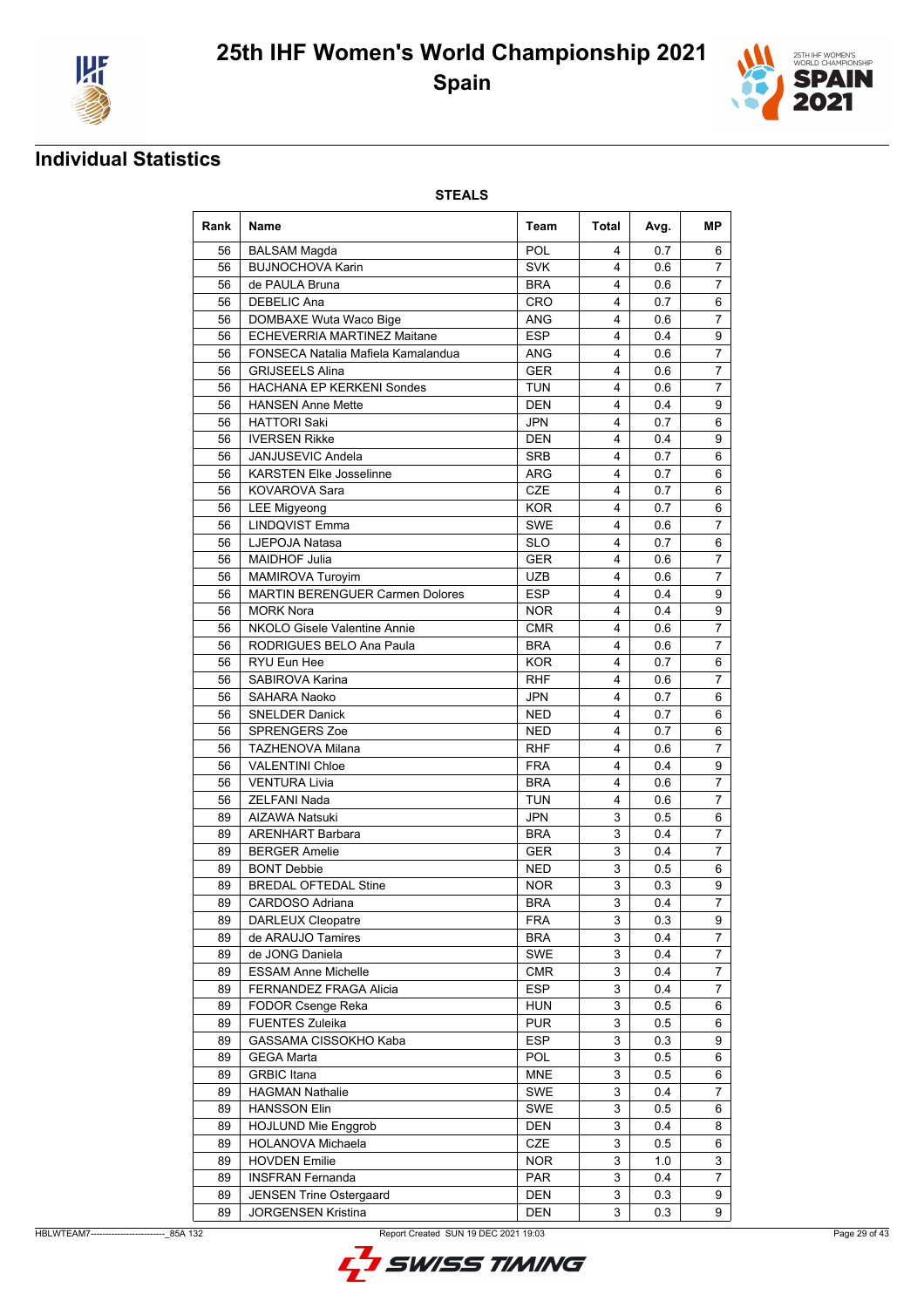



## **Individual Statistics**

| Rank       | <b>Name</b>                           | Team       | Total          | Avg. | MР             |
|------------|---------------------------------------|------------|----------------|------|----------------|
| 89         | <b>KLUJBER Katrin Gitta</b>           | <b>HUN</b> | 3              | 0.8  | 4              |
| 89         | <b>LASLO Cristina</b>                 | <b>ROU</b> | 3              | 0.5  | 6              |
| 89         | <b>LUKACS Viktoria</b>                | <b>HUN</b> | 3              | 0.5  | 6              |
| 89         | <b>MAMIC Josipa</b>                   | CRO        | 3              | 0.5  | 6              |
| 89         | MANAGAROVA Iuliia                     | <b>RHF</b> | 3              | 0.4  | $\overline{7}$ |
| 89         | <b>MATSUMOTO Hikaru</b>               | JPN        | 3              | 0.8  | 4              |
| 89         | MIKHAYLICHENKO Elena                  | <b>RHF</b> | 3              | 0.4  | 7              |
| 89         | NGOUOKO NGUESSEU Adjani Celeste       | <b>CMR</b> | 3              | 0.4  | $\overline{7}$ |
| 89         | OBIDJONOVA Charos                     | <b>UZB</b> | 3              | 0.4  | $\overline{7}$ |
| 89         | POLOCOSER Anca Georgiana              | ROU        | 3              | 0.5  | 6              |
| 89         | REZGUI Rakia                          | <b>TUN</b> | 3              | 0.4  | 7              |
| 89         | RIBEIRO QUINTINO Jessica              | <b>BRA</b> | 3              | 0.4  | $\overline{7}$ |
| 89         | <b>SCHMELZER Meike</b>                | <b>GER</b> | 3              | 0.4  | $\overline{7}$ |
| 89         | SOLBERG-ISAKSEN Sanna                 | <b>NOR</b> | 3              | 0.3  | 9              |
| 89         | STOILJKOVIC Jovana                    | <b>SRB</b> | 3              | 0.5  | 6              |
| 89         | <b>VOLLEBREGT Kelly</b>               | <b>NED</b> | 3              | 0.6  | 5              |
| 89         | <b>ZULIC Nina</b>                     | <b>SLO</b> | 3              | 0.5  | 6              |
| 130        | <b>ABILDA Dana</b>                    | KAZ        | $\overline{2}$ | 0.3  | 6              |
| 130        | <b>AOUIJ Fadwa</b>                    | TUN        | $\overline{2}$ | 0.3  | $\overline{7}$ |
| 130        | <b>ARDERIUS MARTIN Silvia</b>         | <b>ESP</b> | 2              | 0.3  | 8              |
| 130        | <b>ATEBA ENGADI Laeticia Petronie</b> | <b>CMR</b> | $\overline{2}$ | 0.3  | $\overline{7}$ |
| 130        | <b>BABOVIC Anastasija</b>             | <b>MNE</b> | $\overline{2}$ | 0.5  | 4              |
| 130        | <b>BAZEKENE Magalie Scopheline</b>    | CGO        | 2              | 0.3  | 6              |
| 130        | <b>BEN ABDALAH Aya</b>                | <b>TUN</b> | $\overline{2}$ | 0.3  | $\overline{7}$ |
| 130        | <b>BURGAARD Louise</b>                | <b>DEN</b> | $\overline{2}$ | 0.2  | 9              |
| 130        | <b>CEBALLOS Nathalys</b>              | <b>PUR</b> | 2              | 0.3  | 6              |
| 130        | COPI Ziva                             | <b>SLO</b> | $\overline{2}$ | 1.0  | 2              |
| 130        | <b>DIAGOURAGA Fanta</b>               | CGO        | $\overline{2}$ | 0.3  | 6              |
| 130        | <b>DORSON Sharon Lea</b>              | CGO        | 2              | 0.4  | 5              |
| 130        | dos SANTOS Karina                     | PAR        | 2              | 0.3  | 7              |
| 130        | <b>EBANGA BABOGA Cyrielle</b>         | <b>CMR</b> | $\overline{2}$ | 0.3  | $\overline{7}$ |
| 130        | EIZADGASHT Bahar                      | IRI        | $\overline{2}$ | 0.3  | 6              |
| 130        | <b>FARIA Marizza</b>                  | <b>PAR</b> | $\overline{2}$ | 0.3  | $\overline{7}$ |
| 130        | <b>FLIPPES Laura</b>                  | <b>FRA</b> | $\overline{2}$ | 0.3  | 6              |
| 130        | FOMINA Olga                           | RHF        | 2              | 0.3  | 7              |
| 130        | <b>FRERIKS Merel</b>                  | <b>NED</b> | 2              | 0.4  | 5              |
| 130        | <b>GHASEMI Elnaz</b>                  | <b>IRI</b> | $\overline{2}$ | 0.3  | 6              |
| 130        | <b>GOMILAR ZICKERO Tija</b>           | <b>SLO</b> | $\overline{2}$ | 0.3  | 6              |
|            | 130 GONG Lei                          | <b>CHN</b> | $\overline{2}$ | 0.4  | $\overline{5}$ |
| 130        | <b>GRANIER Lucie</b>                  | <b>FRA</b> | $\overline{2}$ | 0.2  | 9              |
| 130        | GUIALO Isabel Evelize Wangimba        | ANG        | 2              | 0.3  | 7              |
| 130        | HARABAGIU Bianca Elena                | ROU        | 2              | 0.3  | 6              |
| 130        | <b>HEGH ARNTZEN Emilie</b>            | <b>NOR</b> | $\overline{2}$ | 0.2  | 9              |
| 130        | <b>HOGDAHL Moa</b>                    | <b>NOR</b> | $\overline{2}$ | 0.2  | 9              |
| 130        | HOLEJOVA Adriana                      | <b>SVK</b> | $\overline{2}$ | 0.3  | 7              |
| 130        | <b>INGSTAD Vilde</b>                  | <b>NOR</b> | $\overline{2}$ | 0.2  | 9              |
| 130        | <b>IVANCOK Lena</b>                   | <b>AUT</b> | $\overline{2}$ | 0.3  | 6              |
| 130        | JEONG Jinhui                          | <b>KOR</b> | $\overline{2}$ | 0.3  | 6              |
| 130        | JERABKOVA Marketa                     | CZE        | $\overline{c}$ | 0.3  | 6              |
| 130        | JLEZI Mouna                           | <b>TUN</b> | $\overline{2}$ | 0.3  | 7              |
| 130        | JO Harang                             | <b>KOR</b> | $\overline{2}$ | 0.3  | 6              |
| 130        | <b>KALAUS Larissa</b>                 | CRO        | $\overline{c}$ | 0.3  | 6              |
| 130        | <b>KALF Marlene</b>                   | <b>GER</b> | $\overline{2}$ | 0.3  | 7              |
| 130        | KHUDOYKULOVA Madina                   | UZB        | 2              | 0.3  | 7              |
| 130        | KIM Jinyi                             | <b>KOR</b> | 2              | 0.3  | 6              |
|            | KITAHARA Yumi                         |            | $\overline{2}$ | 0.3  |                |
| 130<br>130 | KNEDLIKOVA Jana                       | JPN<br>CZE | $\overline{2}$ | 0.3  | 6<br>6         |
|            |                                       |            |                |      |                |

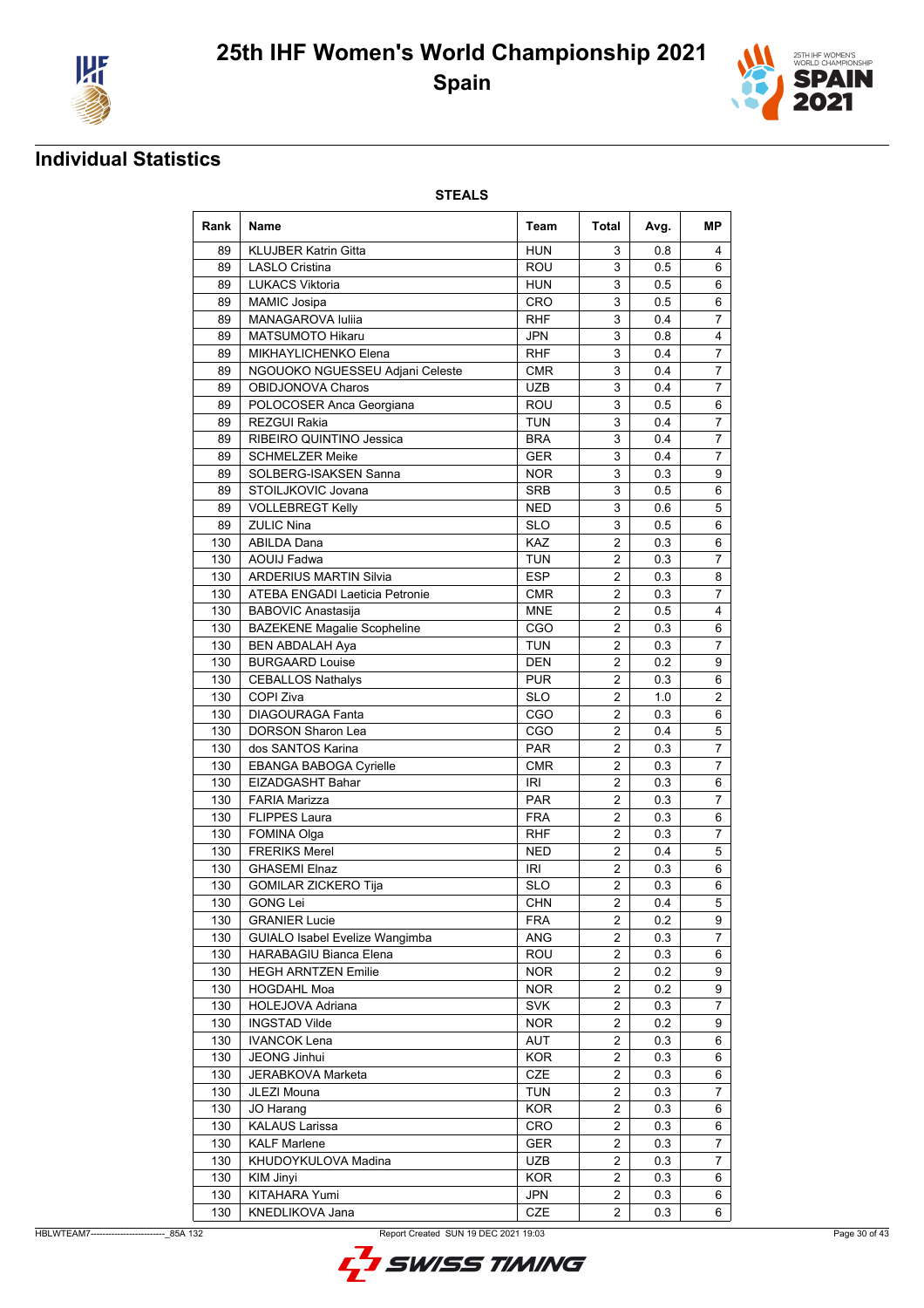



### **Individual Statistics**

| Rank | Name                          | Team       | Total                   | Avg. | МP             |
|------|-------------------------------|------------|-------------------------|------|----------------|
| 130  | <b>KNIPPENBORG Lynn</b>       | <b>NED</b> | 2                       | 0.4  | 5              |
| 130  | KOVACEVIC Jovana              | <b>SRB</b> | 2                       | 0.5  | 4              |
| 130  | <b>KOVACS Patricia</b>        | <b>AUT</b> | 2                       | 0.3  | 6              |
| 130  | <b>KRAMAR Petra</b>           | <b>SLO</b> | 2                       | 0.4  | 5              |
| 130  | <b>LEIVA Delyne</b>           | <b>PAR</b> | $\overline{2}$          | 0.3  | $\overline{7}$ |
| 130  | <b>LERBY Clara</b>            | <b>SWE</b> | $\overline{2}$          | 0.7  | 3              |
| 130  | MACHADO Juliana Jose          | ANG        | 2                       | 0.3  | 7              |
| 130  | <b>MALOVIC Durdina</b>        | <b>MNE</b> | $\overline{2}$          | 0.3  | 6              |
| 130  | <b>MALYSHEVA Alessya</b>      | <b>KAZ</b> | 2                       | 0.3  | 6              |
| 130  | <b>MARIO Liliane Martines</b> | <b>ANG</b> | 2                       | 0.3  | 7              |
| 130  | <b>MARKOVA Iuliia</b>         | <b>RHF</b> | 2                       | 0.3  | 7              |
| 130  | <b>MASRI Aya</b>              | <b>TUN</b> | $\overline{2}$          | 0.3  | $\overline{7}$ |
| 130  | MENDOZA Luciana               | <b>ARG</b> | $\overline{2}$          | 0.3  | 6              |
| 130  | NAGATA Mika                   | <b>JPN</b> | $\overline{2}$          | 0.3  | 6              |
| 130  | NAKAYAMA Kaho                 | <b>JPN</b> | $\overline{2}$          | 0.3  | 6              |
| 130  | NENGANGA Vilma Pegado         | <b>ANG</b> | $\overline{2}$          | 0.3  | $\overline{7}$ |
| 130  | <b>NUSSER Larissa</b>         | <b>NED</b> | $\overline{2}$          | 0.3  | 6              |
| 130  | OHYAMA Mana                   | JPN        | 2                       | 0.3  | 6              |
| 130  | <b>OMOREGIE Elizabeth</b>     | <b>SLO</b> | 2                       | 0.3  | 6              |
| 130  | <b>OSTASE Lorena-Gabriela</b> | <b>ROU</b> | $\overline{2}$          | 0.3  | 6              |
| 130  | PAVICEVIC Ivona               | <b>MNE</b> | $\overline{2}$          | 0.3  | 6              |
| 130  | <b>PINEAU Allison</b>         | <b>FRA</b> | 2                       | 0.2  | 9              |
| 130  | POLUYANKO Natalya             | KAZ        | 2                       | 0.3  | 6              |
| 130  | POSAVEC Paula                 | CRO        | $\overline{2}$          | 0.3  | 6              |
| 130  | POSAVEC Stela                 | CRO        | $\overline{2}$          | 0.3  | 6              |
| 130  | RADOJEVIC Tamara              | <b>SRB</b> | 2                       | 0.3  | 6              |
| 130  | RAMUSOVIC Ema                 | <b>MNE</b> | $\overline{2}$          | 0.3  | 6              |
| 130  | REBICOVA Marianna             | <b>SVK</b> | $\overline{2}$          | 0.3  | 7              |
| 130  | RODRIGUEZ Lizabeth            | <b>PUR</b> | 2                       | 0.3  | 6              |
| 130  | ROSZAK Romana                 | POL        | $\overline{\mathbf{c}}$ | 0.3  | 6              |
| 130  | <b>RUTIL Kimberley</b>        | CGO        | $\overline{2}$          | 0.3  | 6              |
| 130  | <b>SCHINDLER Johanna</b>      | AUT        | 2                       | 0.3  | 6              |
| 130  | STEFANIKOVA Bibiana           | <b>SVK</b> | 2                       | 0.3  | $\overline{7}$ |
| 130  | <b>STROMBERG Carin</b>        | <b>SWE</b> | 2                       | 0.3  | 7              |
| 130  | <b>TOMASINI Fabienne</b>      | <b>AUT</b> | $\overline{2}$          | 0.3  | 6              |
| 130  | <b>TOUBLANC Alicia</b>        | <b>FRA</b> | 2                       | 0.2  | 9              |
| 130  | <b>TRANBORG Mette</b>         | <b>DEN</b> | $\overline{2}$          | 0.2  | 9              |
| 130  | <b>TRUNKOVA Nikoleta</b>      | <b>SVK</b> | $\overline{2}$          | 0.3  | $\overline{7}$ |
| 130  | van der HEIJDEN Laura         | <b>NED</b> | $\overline{2}$          | 0.3  | $\overline{6}$ |
| 130  | <b>VERGARA Joane</b>          | <b>PUR</b> | $\overline{2}$          | 0.3  | 6              |
| 130  | <b>VIEIRA Samara</b>          | <b>BRA</b> | 2                       | 0.3  | 7              |
| 130  | <b>WANG Shuhui</b>            | <b>CHN</b> | 2                       | 0.3  | 6              |
| 130  | YIMGA Diane Gaelle            | CGO        | $\overline{2}$          | 0.3  | 6              |
| 130  | YOSHIDOME Yuki                | JPN        | $\overline{2}$          | 0.3  | 6              |
| 130  | YOUSEFI Maryam                | IRI        | 2                       | 0.3  | 6              |
| 130  | <b>YU Yuanyuan</b>            | <b>CHN</b> | 2                       | 0.3  | 6              |
| 130  | YUSUPOVA Nargiza              | UZB        | $\overline{2}$          | 0.3  | $\overline{7}$ |
| 130  | ZACHOVA Dominika              | CZE        | 2                       | 0.3  | 6              |
| 130  | <b>ZSCHOCKE Mia</b>           | GER        | 2                       | 0.4  | 5              |
| 219  | <b>ABBINGH Lois</b>           | <b>NED</b> | 1                       | 0.2  | 6              |
| 219  | <b>ACHRUK Kinga</b>           | POL        | $\mathbf{1}$            | 0.2  | 6              |
| 219  | <b>ACUNA Fatima</b>           | <b>PAR</b> | $\mathbf{1}$            | 0.1  | $\overline{7}$ |
| 219  | AGBABA Jelena                 | SRB        | 1                       | 0.2  | 6              |
| 219  | <b>ALBERTO Marta Samuel</b>   | ANG        | 1                       | 0.1  | 7              |
| 219  | ALLAYAROVA Zakhro             | <b>UZB</b> | 1                       | 0.1  | 7              |
| 219  | ALVES CARNEIRO Talita         | <b>BRA</b> | 1                       | 0.1  | 7              |
| 219  | ANDRASKOVA Veronika           | CZE        | $\mathbf{1}$            | 0.2  | 6              |

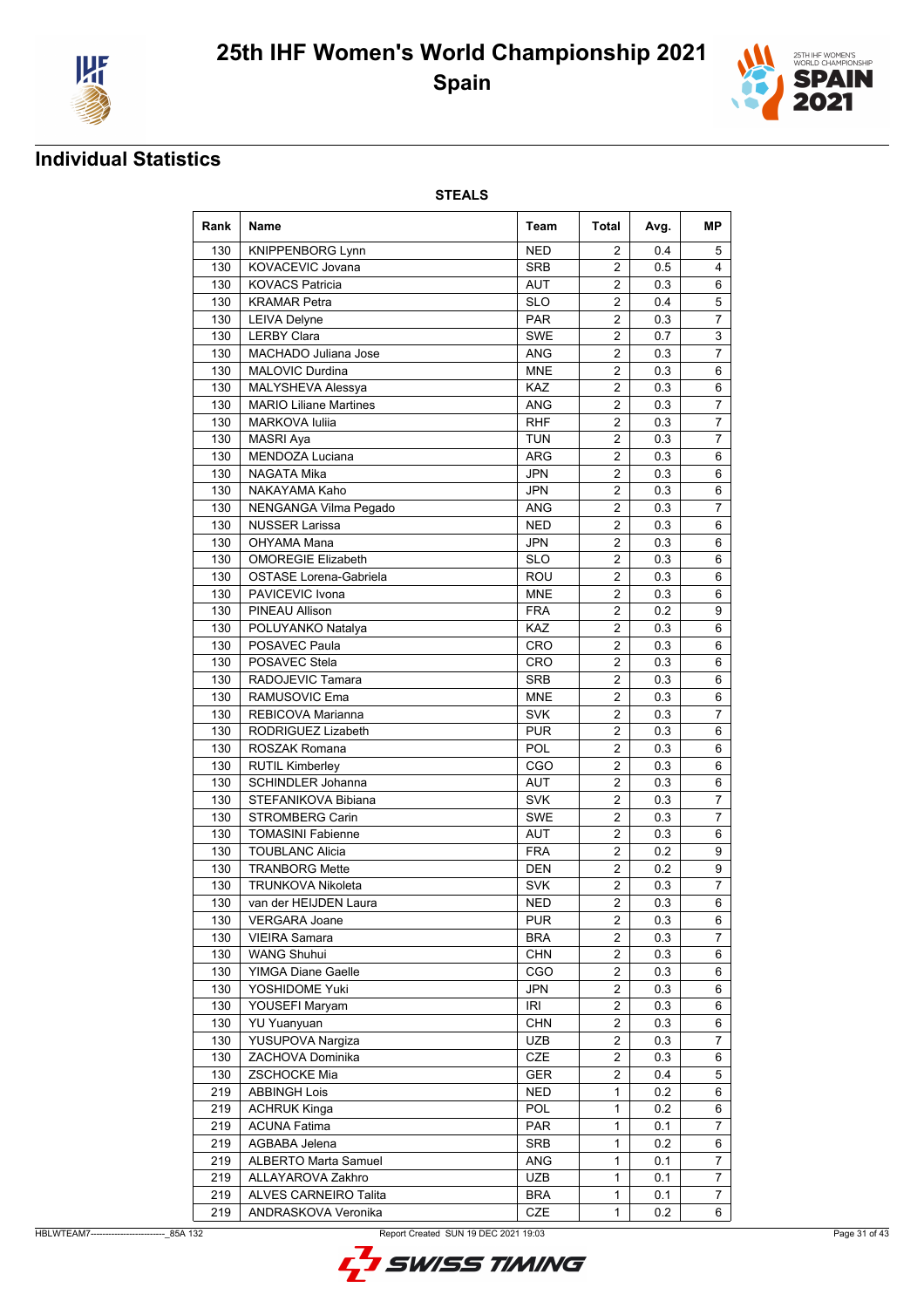



## **Individual Statistics**

| Rank             | <b>Name</b>                        | Team       | Total          | Avg. | МP             |
|------------------|------------------------------------|------------|----------------|------|----------------|
| 219              | <b>ANTL Lisa</b>                   | <b>GER</b> | 1              | 0.2  | 6              |
| 219              | <b>ASANIN Tanja</b>                | <b>MNE</b> | $\mathbf{1}$   | 0.2  | 6              |
| 219              | <b>AUNE Malin</b>                  | <b>NOR</b> | 1              | 0.2  | 6              |
| 219              | <b>BADEA Alexandra-Diana</b>       | <b>ROU</b> | $\mathbf{1}$   | 0.3  | 3              |
| 219              | <b>BAJCIOVA Vladimira</b>          | <b>SVK</b> | 1              | 0.1  | 7              |
| 219              | <b>BAZALIU Bianca-Maria</b>        | ROU        | $\mathbf{1}$   | 0.2  | 6              |
| 219              | <b>BELHADJ Soumaya</b>             | <b>TUN</b> | $\mathbf{1}$   | 0.1  | 7              |
| 219              | <b>BENITEZ Alanis</b>              | <b>PUR</b> | 1              | 0.2  | 6              |
| 219              | <b>BESEN Lucija</b>                | CRO        | 1              | 0.2  | 6              |
| 219              | <b>BIDADABDEGAH Soona</b>          | <b>IRI</b> | 1              | 0.2  | 6              |
| 219              | <b>BOHME Simone</b>                | <b>DEN</b> | 1              | 0.1  | 9              |
| 219              | <b>BOLK Emily</b>                  | <b>GER</b> | $\mathbf{1}$   | 0.1  | $\overline{7}$ |
| 219              | <b>BOURI Fatma</b>                 | <b>TUN</b> | 1              | 0.1  | $\overline{7}$ |
| 219              | <b>BOUTHEINA Amiche</b>            | <b>TUN</b> | 1              | 0.1  | 7              |
| 219              | <b>BREISTOL Kristine</b>           | <b>NOR</b> | 1              | 0.1  | 9              |
| 219              | <b>BUNDSEN Johanna</b>             | <b>SWE</b> | 1              | 0.2  | 6              |
| 219              | <b>CABRERA Adriana</b>             | <b>PUR</b> | 1              | 0.2  | 6              |
| 219              | <b>CAMPIGLI Rocio</b>              | ARG        | $\mathbf{1}$   | 0.2  | 6              |
| 219              | <b>CARRATU Marisol</b>             | ARG        | 1              | 0.2  | 6              |
| 219              | <b>CASASOLA Micaela</b>            | <b>ARG</b> | $\mathbf{1}$   | 0.2  | 6              |
| 219              | <b>CASTELLANOS SOANEZ Mercedes</b> | <b>ESP</b> | 1              | 0.1  | 9              |
| 219              | <b>CHOLEVOVA Charlotte</b>         | <b>CZE</b> | 1              | 0.2  | 6              |
| 219              | <b>CIUCA Diana-Cristiana</b>       | ROU        | $\mathbf{1}$   | 0.3  | 4              |
| 219              | da ROCHA Francielle                | <b>BRA</b> | 1              | 0.1  | 7              |
| 219              | <b>DANO Nina</b>                   | <b>SWE</b> | $\mathbf{1}$   | 0.1  | $\overline{7}$ |
| 219              | de ARRUDA Renata                   | <b>BRA</b> | $\mathbf{1}$   | 0.1  | $\overline{7}$ |
| 219              | DIVOKO KANGOU Neida Klenn          | CGO        | $\mathbf{1}$   | 0.2  | 6              |
| 219              | <b>EKOH Karichma Kaltoume</b>      | <b>CMR</b> | 1              | 0.3  | 4              |
| 219              | <b>ESCOBAR Kitsa</b>               | <b>PUR</b> | 1              | 0.2  | 6              |
| 219              | EYENGA DJONG Claudia Jossy         | <b>CMR</b> | 1              | 0.1  | $\overline{7}$ |
| 219              | <b>FERMO Thais</b>                 | <b>BRA</b> | $\mathbf{1}$   | 0.1  | $\overline{7}$ |
| 219              | <b>FERNANDES Mariane</b>           | <b>BRA</b> | $\mathbf{1}$   | 0.1  | 7              |
| 219              | <b>FLEITAS Jessica</b>             | <b>PAR</b> | 1              | 0.1  | 7              |
| 219              | <b>FRIIS Emma Cecilie</b>          | <b>DEN</b> | 1              | 0.1  | 9              |
| 219              | <b>GARCIA Graciela Ayelen</b>      | ARG        | 1              | 0.2  | 6              |
| 219              | <b>GAVILAN Giuliana</b>            | ARG        | 1              | 0.2  | 6              |
| $\overline{219}$ | <b>GORNA Adrianna</b>              | POL        | $\mathbf{1}$   | 0.2  | 6              |
| 219              | <b>GRAOVAC Kristina</b>            | <b>SRB</b> | 1              | 0.2  | 6              |
| 219              | <b>HAFRA</b> Noemi                 | <b>HUN</b> | $\overline{1}$ | 0.2  | $\overline{6}$ |
| 219              | <b>HAJGATO Anna</b>                | <b>AUT</b> | 1              | 0.2  | 6              |
| 219              | HERNANDEZ SERRADOR Ainhoa          | <b>ESP</b> | 1              | 0.1  | 9              |
| 219              | <b>HIRALDO Sheila</b>              | <b>PUR</b> | 1              | 0.2  | 6              |
| 219              | <b>HORACEK Tamara</b>              | <b>FRA</b> | 1              | 0.1  | 9              |
| 219              | HUDAKOVA Anette Emma               | <b>SVK</b> | $\mathbf{1}$   | 0.1  | 7              |
| 219              | <b>HURYCHOVA Marketa</b>           | CZE        | 1              | 0.2  | 6              |
| 219              | ILIE Alina                         | ROU        | 1              | 0.2  | 6              |
| 219              | <b>ILLARIONOVA Anastasija</b>      | <b>RHF</b> | 1              |      | 7              |
|                  |                                    |            |                | 0.1  |                |
| 219              | <b>JIN Mengqing</b>                | <b>CHN</b> | 1              | 0.2  | 6              |
| 219              | <b>JOUINI Chaima</b>               | <b>TUN</b> | 1              | 0.1  | 7              |
| 219              | <b>JUMADILOVA Tansholpan</b>       | KAZ        | 1              | 0.2  | 6              |
| 219              | <b>KALLHAGE Evelina</b>            | SWE        | 1              | 0.1  | 7              |
| 219              | KAMETANI Sakura                    | JPN        | 1              | 0.3  | 4              |
| 219              | KAPITANOVIC Ivana                  | <b>CRO</b> | 1              | 0.2  | 6              |
| 219              | KHASSANOVA Luiza                   | <b>KAZ</b> | 1              | 0.2  | 6              |
| 219              | KIM Yunji                          | <b>KOR</b> | 1              | 0.2  | 5              |
| 219              | <b>KOVACS Anett</b>                | <b>HUN</b> | 1              | 0.2  | 6              |
| 219              | <b>KRSNIK Dora</b>                 | CRO        | 1              | 0.5  | $\overline{2}$ |

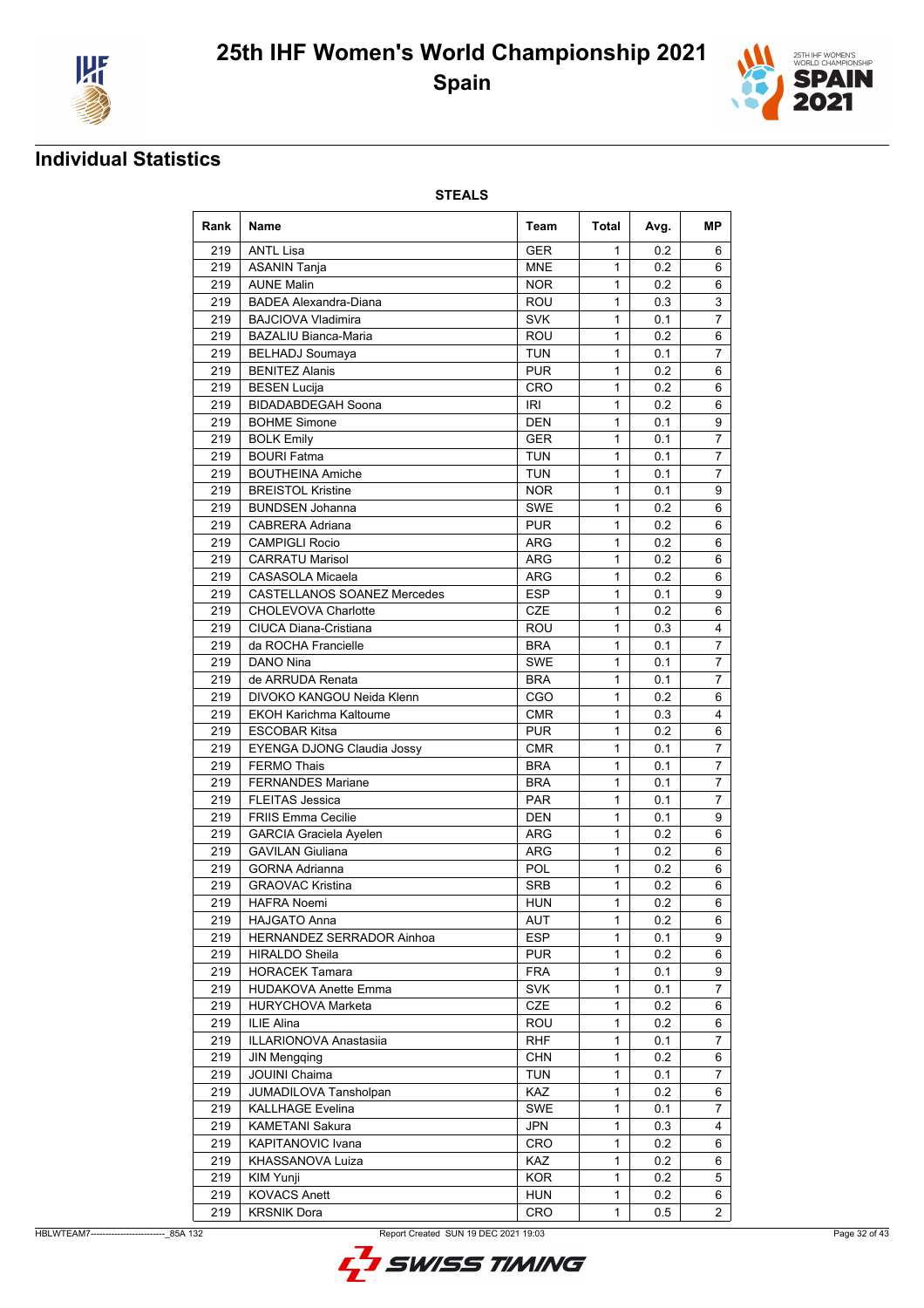



## **Individual Statistics**

| Rank | <b>Name</b>                        | Team       | Total          | Avg. | MР             |
|------|------------------------------------|------------|----------------|------|----------------|
| 219  | <b>KUDLACKOVA Petra</b>            | CZE        | 1              | 0.2  | 6              |
| 219  | <b>LANCZ Barbora</b>               | <b>SVK</b> | 1              | 0.1  | $\overline{7}$ |
| 219  | <b>LAUENROTH Antie</b>             | <b>GER</b> | 1              | 0.1  | 7              |
| 219  | <b>LEE Hansol</b>                  | <b>KOR</b> | 1              | 0.2  | 6              |
| 219  | <b>LEITNER Nora</b>                | <b>AUT</b> | 1              | 0.2  | 5              |
| 219  | LIU Chan                           | <b>CHN</b> | $\mathbf{1}$   | 0.2  | 6              |
| 219  | LOPEZ JIMENEZ Soledad              | <b>ESP</b> | 1              | 0.1  | 9              |
| 219  | <b>LOVRIC Natasa</b>               | <b>SRB</b> | 1              | 0.2  | 6              |
| 219  | LU Chang                           | <b>CHN</b> | 1              | 0.2  | 6              |
| 219  | <b>MADJOUFANG Jodelle Clarisse</b> | <b>CMR</b> | 1              | 0.3  | 3              |
| 219  | <b>MALESTEIN Angela</b>            | <b>NED</b> | 1              | 0.3  | $\mathbf{3}$   |
| 219  | MASSEU Mbongo Madalena             | <b>ANG</b> | 1              | 0.1  | $\overline{7}$ |
| 219  | MATUSZCZYK Sylwia                  | <b>POL</b> | 1              | 0.2  | 6              |
| 219  | MBOUCHOU MANDOP Anne Florette      | <b>CMR</b> | 1              | 0.1  | $\overline{7}$ |
| 219  | MENDOZA Jazmin                     | <b>PAR</b> | 1              | 0.1  | $\overline{7}$ |
| 219  | <b>MISKINICH Ada</b>               | <b>PAR</b> | 1              | 0.1  | 7              |
| 219  | <b>MKADEM Roa</b>                  | <b>TUN</b> | 1              | 0.1  | $\overline{7}$ |
| 219  | MUKHAMADOVA Mekhriniso             | <b>UZB</b> | 1              | 0.1  | $\overline{7}$ |
| 219  | MUSTAFAEVA Anastasiya              | <b>UZB</b> | 1              | 0.1  | $\overline{7}$ |
| 219  | NAVARRO GIMENEZ Silvia             | <b>ESP</b> | 1              | 0.1  | 9              |
| 219  | <b>NGOMBELE Betchaidelle</b>       | CGO        | 1              | 0.2  | 6              |
| 219  | <b>NIAKATE Kalidiatou</b>          | <b>FRA</b> | 1              | 0.2  | 5              |
| 219  | <b>NOCANDY Meline</b>              | <b>FRA</b> | 1              | 0.1  | 9              |
| 219  | <b>NOSEK Natalia</b>               | <b>POL</b> | 1              | 0.2  | 6              |
| 219  | <b>OBANGUE Richca Miche</b>        | CGO        | 1              | 0.2  | 6              |
| 219  | <b>OCAMPOS Fatima</b>              | <b>PAR</b> | 1              | 0.1  | $\overline{7}$ |
| 219  | OH Sara                            | <b>KOR</b> | 1              | 0.2  | 6              |
| 219  | PANDZA Katarina                    | <b>AUT</b> | 1              | 0.3  | 3              |
| 219  | PANDZIC Amra                       | <b>SLO</b> | 1              | 0.2  | 6              |
| 219  | PEMBA Tchieza Teresa de Assuncao   | <b>ANG</b> | 1              | 0.1  | $\overline{7}$ |
| 219  | <b>PETERSEN Simone Catherine</b>   | <b>DEN</b> | 1              | 0.1  | 9              |
| 219  | PETROVIC Marija                    | <b>SRB</b> | 1              | 0.2  | 6              |
| 219  | PINTEA Crina-Elena                 | ROU        | 1              | 0.2  | 6              |
| 219  | PIZZO Manuela                      | <b>ARG</b> | 1              | 0.2  | 6              |
| 219  | PLOMINSKA Oktawia                  | <b>POL</b> | 1              | 0.2  | 6              |
| 219  | POCSIKOVA Katarina                 | <b>SVK</b> | 1              | 0.1  | 7              |
| 219  | <b>RAJCIC Marina</b>               | <b>MNE</b> | 1              | 0.2  | 5              |
| 219  | RAZAKBERGENOVA Sevara              | <b>UZB</b> | 1              | 0.1  | $\overline{7}$ |
| 219  | REICHERT Johanna                   | AUT        | $\overline{1}$ | 0.2  | $\overline{6}$ |
| 219  | RISOVIC Jovana                     | SRB        | 1              | 0.2  | 6              |
| 219  | RODRIGUEZ RODRIGUEZ Almudena Maria | <b>ESP</b> | 1              | 0.1  | 8              |
| 219  | ROSALEZ Fatima Ayelen              | ARG        | 1              | 0.2  | 6              |
| 219  | SARAIVA Rita Luana                 | CGO        | 1              | 0.2  | 6              |
| 219  | <b>SCHLEGEL Klara</b>              | AUT        | 1              | 0.3  | 3              |
| 219  | <b>SCHULZE Luisa</b>               | <b>GER</b> | 1              | 0.1  | $\overline{7}$ |
| 219  | SEITKASSYM Zhanerke                | <b>KAZ</b> | 1              | 0.2  | 6              |
| 219  | <b>SERCIEN UGOLIN Oceane</b>       | <b>FRA</b> | 1              | 0.1  | 9              |
| 219  | SHAHSAVARI Atieh                   | IRI        | 1              | 0.2  | 6              |
| 219  | SHCHERBAK Olga                     | <b>RHF</b> | 1              | 0.1  | 7              |
| 219  | <b>SHIN Darae</b>                  | <b>KOR</b> | 1              | 0.2  | 5              |
| 219  | SOTO Zugeily                       | <b>PUR</b> | 1              | 0.2  | 6              |
| 219  | <b>STAMENIC Aleksandra</b>         | SRB        | 1              | 0.2  | 6              |
| 219  | STOCKSCHLADER Johanna              | <b>GER</b> | 1              | 0.1  | $\overline{7}$ |
| 219  | <b>STOLLE Alicia</b>               | <b>GER</b> | 1              | 0.1  | 7              |
| 219  | SULTANOVA Dilnoza                  | UZB        | 1              | 0.1  | 7              |
| 219  | SVETIK Maja                        | <b>SLO</b> | 1              | 0.2  | 6              |
| 219  | SZARAWAGA Joanna                   | POL        | 1              | 0.2  | 6              |
|      |                                    |            |                |      |                |

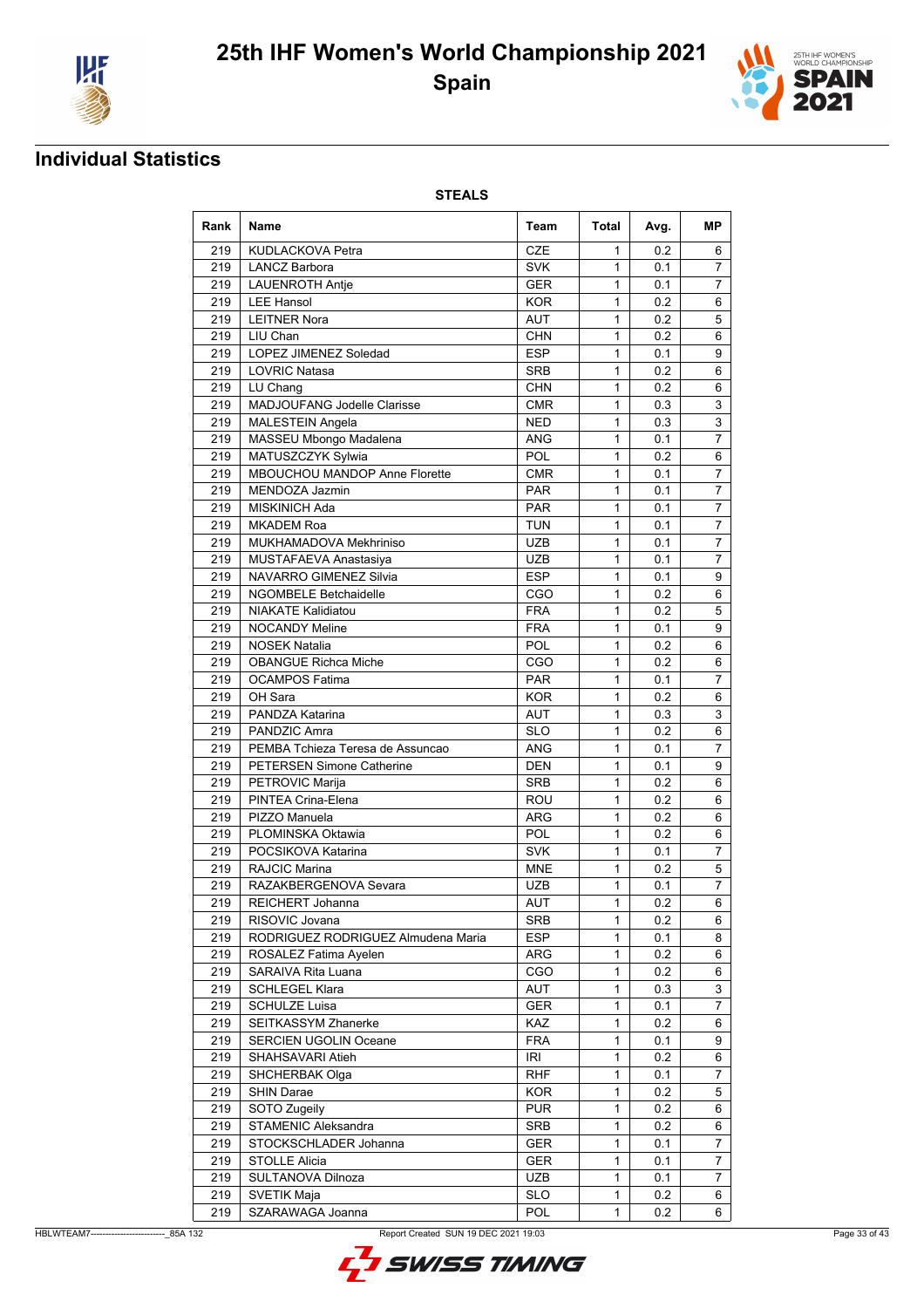



## **Individual Statistics**

| Rank | Name                           | Team       | Total | Avg. | МP             |
|------|--------------------------------|------------|-------|------|----------------|
| 219  | <b>TOFT Sandra</b>             | <b>DEN</b> | 1     | 0.1  | 9              |
| 219  | URBAN MEDEL Rosario Victoria   | <b>ARG</b> |       | 0.2  | 6              |
| 219  | VARAGIC Alja                   | <b>SLO</b> | 1     | 0.2  | 6              |
| 219  | VATANPARAST TOOTOONSIZ Mina    | IRI        | 1     | 0.2  | 6              |
| 219  | VILLALBA Sofia                 | <b>PAR</b> |       | 0.1  | 7              |
| 219  | <b>VOSILJONOVA Maftunakhon</b> | <b>UZB</b> | 1     | 0.1  | 7              |
| 219  | <b>VUKCEVIC Nikolina</b>       | <b>MNE</b> | 1     | 0.2  | 6              |
| 219  | <b>YOTCHOUM Jasmine</b>        | <b>CMR</b> |       | 0.3  | 3              |
| 219  | <b>YUOH Yvette</b>             | <b>CMR</b> | 1     | 0.1  | $\overline{7}$ |
| 219  | ZAMFIRESCU Maria-Madalina      | ROU        | 1     | 0.2  | 6              |
| 219  | <b>ZEC Branka</b>              | <b>SLO</b> | 1     | 0.3  | 3              |
| 219  | ZVYAGINA Zlata                 | <b>KAZ</b> |       | 0.2  | 6              |

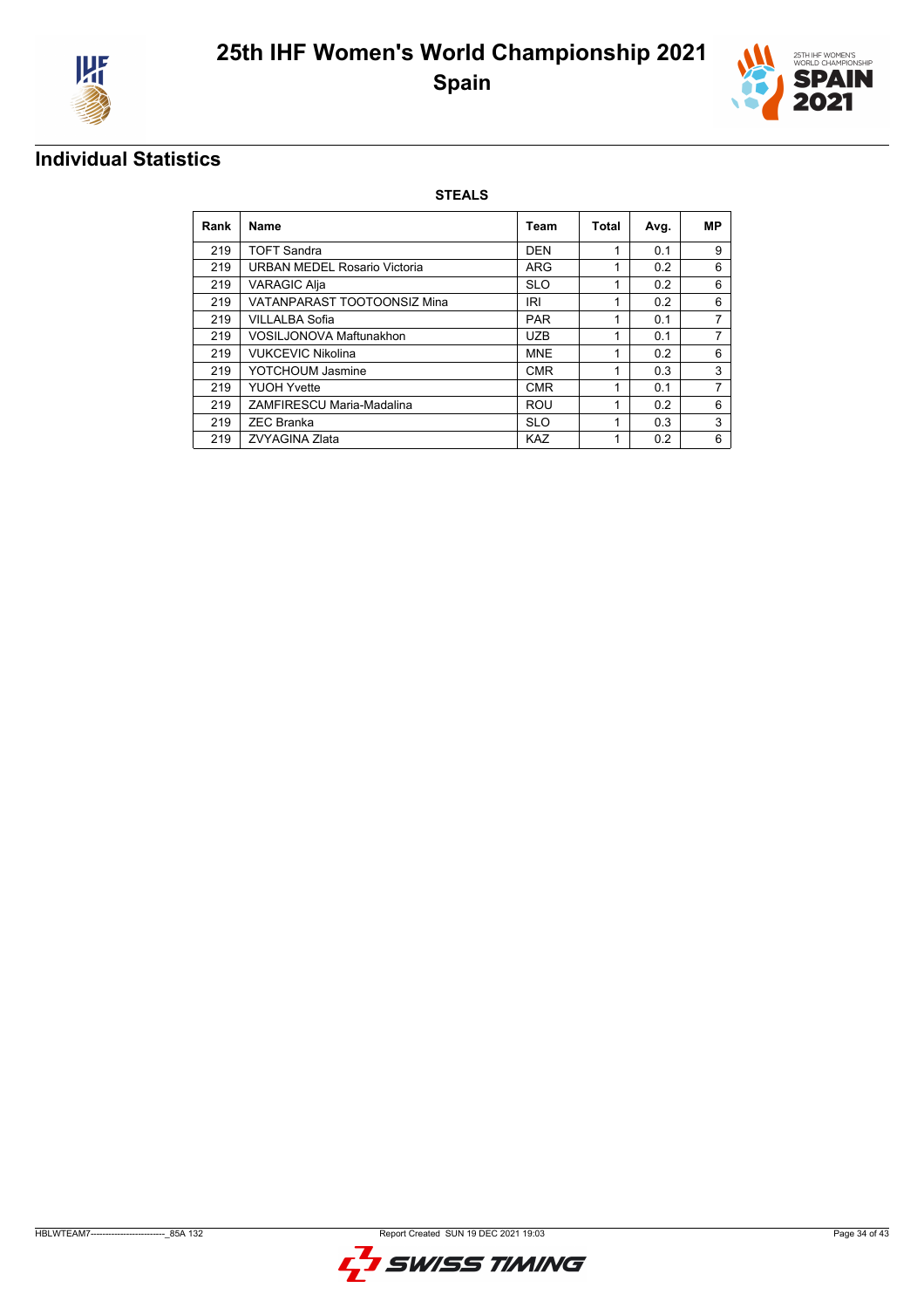



### **As of SUN 19 DEC 2021**

#### **BLOCKED SHOTS**

| Rank | Name                           | Team       | Total          | Avg. | МP             |
|------|--------------------------------|------------|----------------|------|----------------|
| 1    | <b>HAUGSTED Line</b>           | <b>DEN</b> | 19             | 2.1  | 9              |
| 2    | VENANCIO Liliana da Silva      | <b>ANG</b> | 15             | 2.1  | 7              |
| 3    | <b>DULFER Kelly</b>            | <b>NED</b> | 12             | 2.0  | 6              |
| 4    | de ARAUJO Tamires              | <b>BRA</b> | 10             | 1.4  | $\overline{7}$ |
| 5    | <b>BRATTSET DALE Kari</b>      | <b>NOR</b> | 9              | 1.0  | 9              |
| 5    | <b>BREISTOL Kristine</b>       | <b>NOR</b> | 9              | 1.0  | 9              |
| 7    | de JONG Daniela                | <b>SWE</b> | 8              | 1.1  | $\overline{7}$ |
| 7    | KASSOMA Albertina da Cruz      | <b>ANG</b> | 8              | 1.1  | $\overline{7}$ |
| 9    | dos SANTOS Karina              | <b>PAR</b> | 7              | 1.0  | 7              |
| 9    | <b>EDWIGE Beatrice</b>         | <b>FRA</b> | 7              | 0.8  | 9              |
| 9    | <b>ESPINOLA PEREZ Irene</b>    | <b>ESP</b> | $\overline{7}$ | 0.8  | 9              |
| 9    | PETROVIC Marija                | <b>SRB</b> | $\overline{7}$ | 1.2  | 6              |
| 9    | <b>SNELDER Danick</b>          | <b>NED</b> | 7              | 1.2  | 6              |
| 9    | <b>YUOH Yvette</b>             | <b>CMR</b> | 7              | 1.0  | 7              |
| 15   | <b>BLOHM Linn</b>              | SWE        | 6              | 0.9  | $\overline{7}$ |
| 15   | <b>LINDQVIST Emma</b>          | SWE        | 6              | 0.9  | $\overline{7}$ |
| 15   | PLANETA Szimonetta Regina      | <b>HUN</b> | 6              | 1.0  | 6              |
| 18   | <b>AARDAHL Maren</b>           | <b>NOR</b> | 5              | 0.6  | 9              |
| 18   | <b>ABBINGH Lois</b>            | <b>NED</b> | 5              | 0.8  | 6              |
| 18   | <b>DEBELIC Ana</b>             | <b>CRO</b> | 5              | 0.8  | 6              |
| 18   | <b>FIORE Sabrina</b>           | <b>PAR</b> | 5              | 0.7  | 7              |
| 18   | <b>HEINDAHL Kathrine</b>       | <b>DEN</b> | 5              | 0.6  | 9              |
| 18   | <b>ILLARIONOVA Anastasiia</b>  | RHF        | 5              | 0.7  | $\overline{7}$ |
| 18   | <b>IVERSEN Rikke</b>           | <b>DEN</b> | 5              | 0.6  | 9              |
| 18   | <b>NGOMBELE Betchaidelle</b>   | <b>CGO</b> | 5              | 0.8  | 6              |
| 18   | REBICOVA Marianna              | <b>SVK</b> | 5              | 0.7  | 7              |
| 18   | <b>SCHULZE Luisa</b>           | <b>GER</b> | 5              | 0.7  | $\overline{7}$ |
| 18   | <b>SMITS Xenia</b>             | <b>GER</b> | 5              | 0.7  | $\overline{7}$ |
| 18   | STOILJKOVIC Jovana             | <b>SRB</b> | 5              | 0.8  | 6              |
| 18   | YOUSEFI Maryam                 | <b>IRI</b> | 5              | 0.8  | 6              |
| 18   | <b>ZAADI DEUNA Grace</b>       | <b>FRA</b> | 5              | 0.6  | 9              |
| 32   | ALEXANDROVA Irina              | <b>KAZ</b> | 4              | 0.7  | 6              |
| 32   | <b>BOLK Emily</b>              | <b>GER</b> | 4              | 0.6  | 7              |
| 32   | <b>EBANGA BABOGA Cyrielle</b>  | <b>CMR</b> | 4              | 0.6  | 7              |
| 32   | <b>HEGH ARNTZEN Emilie</b>     | <b>NOR</b> | 4              | 0.4  | 9              |
| 32   | <b>JORGENSEN Kristina</b>      | <b>DEN</b> | 4              | 0.4  | 9              |
| 32   | MIKHAYLICHENKO Elena           | <b>RHF</b> | 4              | 0.6  | $\overline{7}$ |
| 32   | PINEAU Allison                 | <b>FRA</b> | 4              | 0.4  | 9              |
| 39   | ACHRUK Kinga                   | POL        | 3              | 0.5  | 6              |
| 39   | <b>BOURI Fatma</b>             | TUN        | 3              | 0.4  | 7              |
| 39   | <b>BURGAARD Louise</b>         | DEN        | 3              | 0.3  | 9              |
| 39   | DOMBAXE Wuta Waco Bige         | ANG        | 3              | 0.4  | $\overline{7}$ |
| 39   | GASSAMA CISSOKHO Kaba          | <b>ESP</b> | 3              | 0.3  | 9              |
| 39   | <b>HANSEN Anne Mette</b>       | DEN        | 3              | 0.3  | 9              |
| 39   | KIM Jinyi                      | <b>KOR</b> | 3              | 0.5  | 6              |
| 39   | <b>KOVACS Patricia</b>         | AUT        | 3              | 0.5  | 6              |
| 39   | <b>MENA Antonela Lucia</b>     | ARG        | 3              | 0.5  | 6              |
| 39   | SCHINDLER Johanna              | AUT        | 3              | 0.5  | 6              |
| 39   | <b>SCHMELZER Meike</b>         | GER        | 3              | 0.4  | 7              |
| 39   | STROMBERG Carin                | SWE        | 3              | 0.4  | $\overline{7}$ |
| 39   | <b>VIEIRA Samara</b>           | <b>BRA</b> | 3              | 0.4  | 7              |
| 39   | <b>ZSCHOCKE Mia</b>            | GER        | 3              | 0.6  | 5              |
| 53   | AGBABA Jelena                  | SRB        | 2              | 0.3  | 6              |
| 53   | <b>CESAREO ROMERO Elisabet</b> | <b>ESP</b> | $\overline{2}$ | 0.3  | 7              |
| 53   | DEGENHARDT Lena                | <b>GER</b> | 2              | 0.7  | 3              |

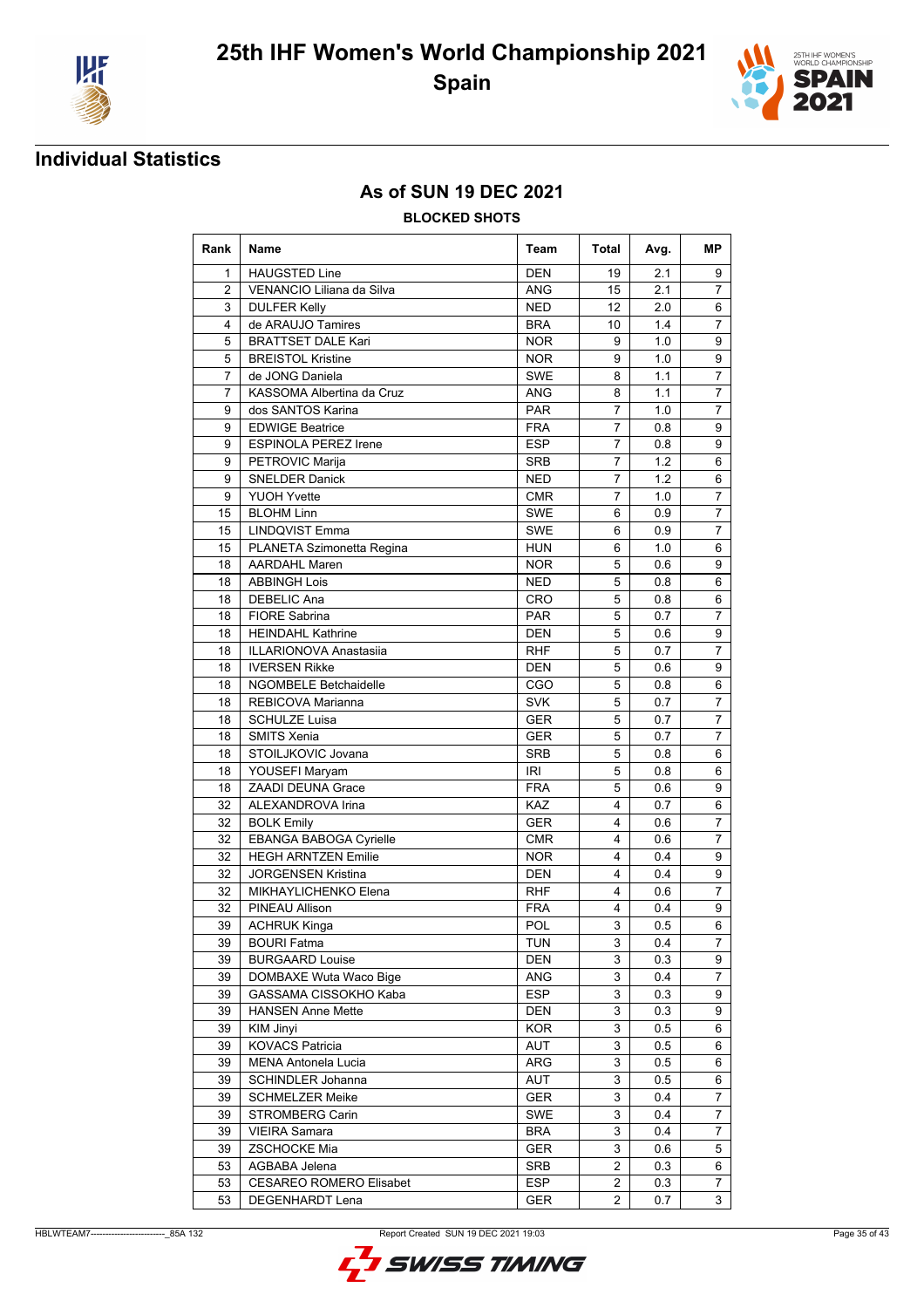



**BLOCKED SHOTS**

| Rank | Name                               | Team       | Total                   | Avg. | МP             |
|------|------------------------------------|------------|-------------------------|------|----------------|
| 53   | FOMINA Olga                        | <b>RHF</b> | 2                       | 0.3  | 7              |
| 53   | <b>GEGA Marta</b>                  | <b>POL</b> | $\overline{2}$          | 0.3  | 6              |
| 53   | <b>HARABAGIU Bianca Elena</b>      | ROU        | 2                       | 0.3  | 6              |
| 53   | <b>HOLANOVA Michaela</b>           | <b>CZE</b> | $\overline{2}$          | 0.3  | 6              |
| 53   | <b>HUBER Josephine</b>             | <b>AUT</b> | $\overline{2}$          | 2.0  | 1              |
| 53   | <b>INGSTAD Vilde</b>               | <b>NOR</b> | $\overline{2}$          | 0.2  | 9              |
| 53   | JERABKOVA Marketa                  | <b>CZE</b> | $\overline{2}$          | 0.3  | 6              |
| 53   | JOVOVIC Jovana                     | <b>SRB</b> | $\overline{2}$          | 0.3  | 6              |
| 53   | <b>KARSTEN Elke Josselinne</b>     | <b>ARG</b> | $\overline{c}$          | 0.3  | 6              |
| 53   | KIYANIARA Arezou                   | <b>IRI</b> | $\overline{2}$          | 0.3  | 6              |
| 53   | KORDOVSKA Kamila                   | CZE        | $\overline{2}$          | 0.3  | 6              |
| 53   | <b>KRISTIANSEN Veronica</b>        | <b>NOR</b> | 2                       | 0.2  | 9              |
| 53   | <b>LAGERQUIST Anna</b>             | <b>SWE</b> | $\overline{2}$          | 0.3  | $\overline{7}$ |
| 53   | <b>LASLO Cristina</b>              | ROU        | $\overline{2}$          | 0.3  | 6              |
| 53   | <b>LEITNER Nora</b>                | <b>AUT</b> | $\overline{c}$          | 0.4  | 5              |
| 53   | <b>NZE MINKO Estelle</b>           | <b>FRA</b> | $\overline{\mathbf{c}}$ | 0.2  | 9              |
| 53   | <b>OSTASE Lorena-Gabriela</b>      | ROU        | $\overline{2}$          | 0.3  | 6              |
| 53   | PINTEA Crina-Elena                 | ROU        | $\overline{2}$          | 0.3  | 6              |
| 53   | PIZZO Manuela                      | <b>ARG</b> | $\overline{2}$          | 0.3  | 6              |
| 53   | RAMUSOVIC Ema                      | <b>MNE</b> | $\overline{2}$          | 0.3  | 6              |
| 53   | ROBERTS Jamina                     | <b>SWE</b> | 2                       | 0.3  | 7              |
| 53   | RODRIGUEZ RODRIGUEZ Almudena Maria | <b>ESP</b> | 2                       | 0.3  | 8              |
| 53   | SULTANOVA Dilnoza                  | <b>UZB</b> | $\overline{2}$          | 0.3  | $\overline{7}$ |
| 53   | SZARAWAGA Joanna                   | POL        | $\overline{2}$          | 0.3  | 6              |
| 53   | <b>TAZHENOVA Milana</b>            | <b>RHF</b> | $\overline{2}$          | 0.3  | $\overline{7}$ |
| 81   | <b>ALBEK Anna</b>                  | <b>HUN</b> | $\mathbf{1}$            | 0.2  | 6              |
| 81   | ANDRASKOVA Veronika                | <b>CZE</b> | $\mathbf{1}$            | 0.2  | 6              |
| 81   | ATEBA ENGADI Laeticia Petronie     | <b>CMR</b> | 1                       | 0.1  | 7              |
| 81   | <b>BRNOVIC Tatjana</b>             | <b>MNE</b> | 1                       | 0.2  | 6              |
| 81   | CABRAL BARBOSA Alexandrina         | <b>ESP</b> | $\mathbf{1}$            | 0.1  | 9              |
| 81   | <b>CAMPIGLI Rocio</b>              | <b>ARG</b> | 1                       | 0.2  | 6              |
| 81   | <b>CAMPOS COSTA Carmen</b>         | <b>ESP</b> | $\mathbf{1}$            | 0.1  | 8              |
| 81   | <b>CARLSON Jenny</b>               | <b>SWE</b> | $\mathbf{1}$            | 0.1  | $\overline{7}$ |
| 81   | <b>FARIA Marizza</b>               | <b>PAR</b> | 1                       | 0.1  | $\overline{7}$ |
| 81   | <b>FODOR Csenge Reka</b>           | <b>HUN</b> | 1                       | 0.2  | 6              |
| 81   | <b>FRIIS Emma Cecilie</b>          | <b>DEN</b> | 1                       | 0.1  | 9              |
| 81   | <b>GAVILAN Giuliana</b>            | <b>ARG</b> | $\mathbf 1$             | 0.2  | 6              |
| 81   | <b>GHASEMI Elnaz</b>               | <b>IRI</b> | 1                       | 0.2  | 6              |
| 81   | GOMILAR ZICKERO Tija               | <b>SLO</b> | $\mathbf{1}$            | 0.2  | 6              |
| 81   | <b>GRACIANI Ericka</b>             | <b>PUR</b> | 1                       | 0.2  | 6              |
| 81   | GROS Ana                           | <b>SLO</b> | 1                       | 0.2  | 6              |
| 81   | <b>GUARIEIRO Giulia</b>            | <b>BRA</b> | 1                       | 0.2  | 6              |
| 81   | GUIALO Isabel Evelize Wangimba     | ANG        | $\mathbf{1}$            | 0.1  | $\overline{7}$ |
| 81   | HERNANDEZ SERRADOR Ainhoa          | <b>ESP</b> | 1                       | 0.1  | 9              |
| 81   | <b>HERREM Camilla</b>              | <b>NOR</b> | 1                       | 0.1  | 9              |
| 81   | <b>HOUSHEER Dione</b>              | <b>NED</b> | 1                       | 0.2  | 6              |
| 81   | <b>IVANCOK Ines</b>                | AUT        | 1                       | 0.2  | 6              |
| 81   | JANJUSEVIC Andela                  | SRB        | 1                       | 0.2  | 6              |
| 81   | JAPPONT Kassandra                  | CGO        | 1                       | 0.2  | 6              |
| 81   | <b>JEZIC Katarina</b>              | CRO        | 1                       | 0.2  | 6              |
| 81   | KALAUS Larissa                     | CRO        | 1                       | 0.2  | 6              |
| 81   | KIM Sora                           | <b>KOR</b> | 1                       | 0.2  | 6              |
| 81   | KIRDIASHEVA Valeriia               | <b>RHF</b> | 1                       | 0.5  | 2              |
| 81   | KITAHARA Yumi                      | JPN        | 1                       | 0.2  | 6              |
| 81   | KOVACEVIC Jovana                   | SRB        | 1                       | 0.3  | 4              |
| 81   | <b>MARIO Liliane Martines</b>      | ANG        | 1                       | 0.1  | 7              |
| 81   | <b>MARKOVA Iuliia</b>              | RHF        | 1                       | 0.1  | $\overline{7}$ |

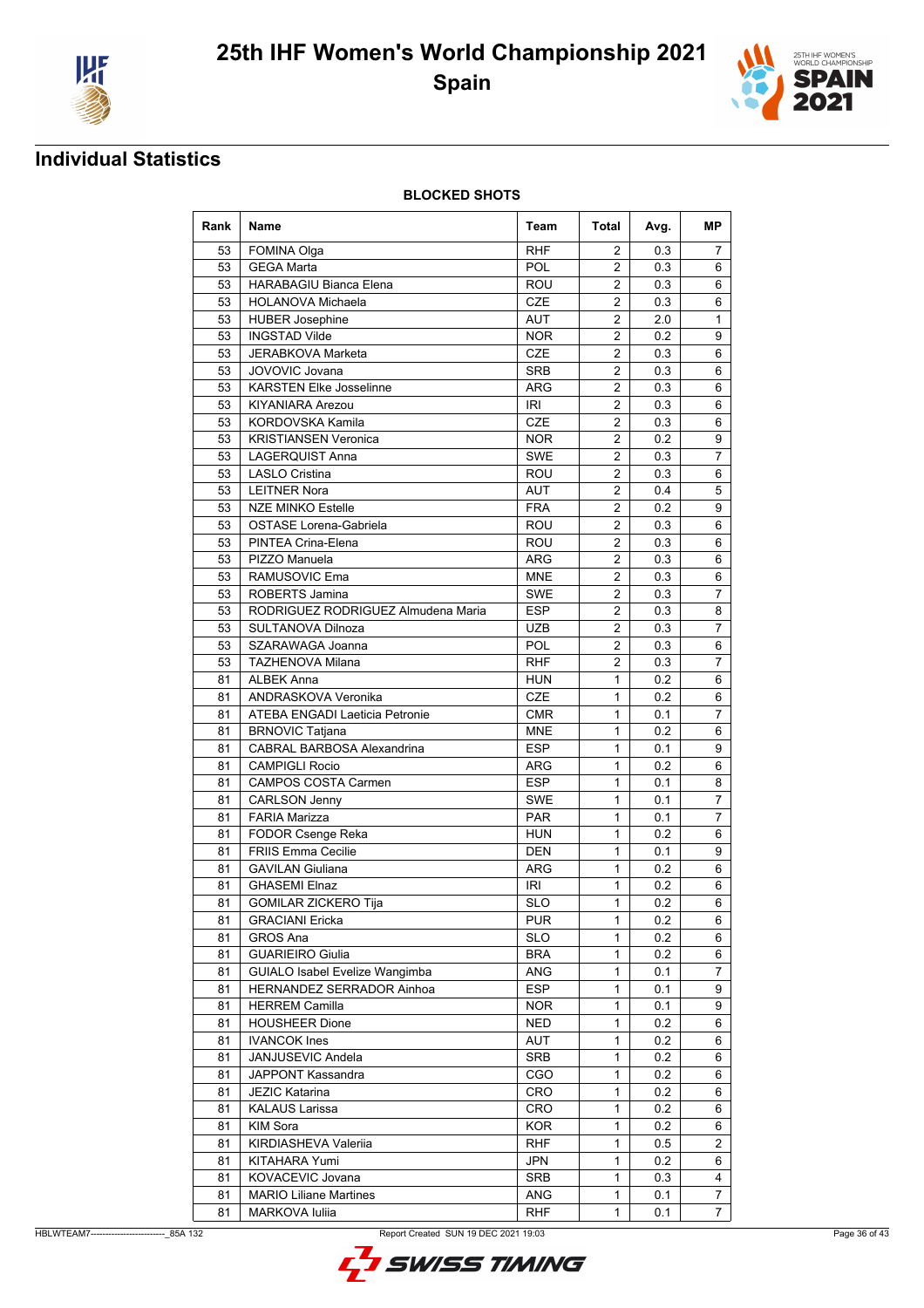



**BLOCKED SHOTS**

| Rank | Name                             | Team       | Total        | Avg. | <b>MP</b>      |
|------|----------------------------------|------------|--------------|------|----------------|
| 81   | MATUSZCZYK Sylwia                | POL        | 1            | 0.2  | 6              |
| 81   | <b>MENDOZA Luciana</b>           | <b>ARG</b> | $\mathbf{1}$ | 0.2  | 6              |
| 81   | MICIJEVIC Camila                 | CRO        | $\mathbf{1}$ | 0.5  | $\overline{2}$ |
| 81   | MIKULASKOVA Veronika             | <b>CZE</b> | $\mathbf{1}$ | 0.2  | 6              |
| 81   | <b>MOISA Laura</b>               | ROU        | $\mathbf{1}$ | 0.2  | 5              |
| 81   | <b>NAGATA Mika</b>               | <b>JPN</b> | $\mathbf{1}$ | 0.2  | 6              |
| 81   | <b>NIAKATE Kalidiatou</b>        | <b>FRA</b> | $\mathbf{1}$ | 0.2  | 5              |
| 81   | NIEWIADOMSKA Julia               | POL        | $\mathbf{1}$ | 0.3  | 3              |
| 81   | <b>NOSEK Natalia</b>             | POL        | $\mathbf{1}$ | 0.2  | 6              |
| 81   | <b>NUSSER Larissa</b>            | <b>NED</b> | $\mathbf{1}$ | 0.2  | 6              |
| 81   | PANDZA Katarina                  | <b>AUT</b> | $\mathbf{1}$ | 0.3  | 3              |
| 81   | PASCOAL Stelvia de Jesus         | <b>ANG</b> | $\mathbf{1}$ | 0.1  | 7              |
| 81   | PEMBA Tchieza Teresa de Assuncao | <b>ANG</b> | $\mathbf{1}$ | 0.1  | 7              |
| 81   | POLOCOSER Anca Georgiana         | ROU        | $\mathbf{1}$ | 0.2  | 6              |
| 81   | QU Wenna                         | <b>CHN</b> | $\mathbf{1}$ | 0.2  | 6              |
| 81   | RADOJEVIC Tamara                 | <b>SRB</b> | $\mathbf{1}$ | 0.2  | 6              |
| 81   | RAZAKBERGENOVA Sevara            | <b>UZB</b> | $\mathbf{1}$ | 0.1  | 7              |
| 81   | REICHERT Johanna                 | <b>AUT</b> | $\mathbf{1}$ | 0.2  | 6              |
| 81   | <b>REISTAD Henny</b>             | <b>NOR</b> | $\mathbf{1}$ | 0.1  | 9              |
| 81   | REZGUI Rakia                     | <b>TUN</b> | $\mathbf{1}$ | 0.1  | 7              |
| 81   | RODRIGUEZ Lizabeth               | <b>PUR</b> | $\mathbf{1}$ | 0.2  | 6              |
| 81   | <b>ROLON Kamila</b>              | <b>PAR</b> | $\mathbf{1}$ | 0.1  | $\overline{7}$ |
| 81   | <b>ROSZAK Romana</b>             | POL        | $\mathbf{1}$ | 0.2  | 6              |
| 81   | ROTARU Dana-Andreea              | ROU        | $\mathbf{1}$ | 0.2  | 6              |
| 81   | SABIROVA Karina                  | <b>RHF</b> | $\mathbf{1}$ | 0.1  | 7              |
| 81   | <b>SAHARA Naoko</b>              | <b>JPN</b> | $\mathbf{1}$ | 0.2  | 6              |
| 81   | <b>SARAIVA Rita Luana</b>        | CGO        | $\mathbf{1}$ | 0.2  | 6              |
| 81   | SHAHSAVARI Atieh                 | IRI        | $\mathbf{1}$ | 0.2  | 6              |
| 81   | SHCHERBAK Olga                   | <b>RHF</b> | $\mathbf{1}$ | 0.1  | 7              |
| 81   | SKOROBOGATCHENKO Antonina        | <b>RHF</b> | $\mathbf{1}$ | 0.1  | $\overline{7}$ |
| 81   | SMITS Inger                      | <b>NED</b> | $\mathbf{1}$ | 0.2  | 6              |
| 81   | SOLBERG-ISAKSEN Sanna            | <b>NOR</b> | $\mathbf{1}$ | 0.1  | 9              |
| 81   | <b>SPRENGERS Zoe</b>             | <b>NED</b> | $\mathbf{1}$ | 0.2  | 6              |
| 81   | <b>TRANBORG Mette</b>            | <b>DEN</b> | $\mathbf{1}$ | 0.1  | 9              |
| 81   | <b>TRUNKOVA Nikoleta</b>         | <b>SVK</b> | $\mathbf{1}$ | 0.1  | $\overline{7}$ |
| 81   | van WETERING Bo                  | <b>NED</b> | $\mathbf{1}$ | 0.2  | 6              |
| 81   | <b>VARAGIC Alja</b>              | <b>SLO</b> | $\mathbf{1}$ | 0.2  | 6              |
| 81   | <b>VENTURA Livia</b>             | <b>BRA</b> | $\mathbf{1}$ | 0.1  | $\overline{7}$ |
| 81   | YAACOUB Ons                      | <b>TUN</b> | $\mathbf{1}$ | 0.1  | $\overline{7}$ |
| 81   | YOTCHOUM Jasmine                 | <b>CMR</b> | $\mathbf{1}$ | 0.3  | 3              |
| 81   | ZAMFIRESCU Maria-Madalina        | <b>ROU</b> | $\mathbf{1}$ | 0.2  | 6              |

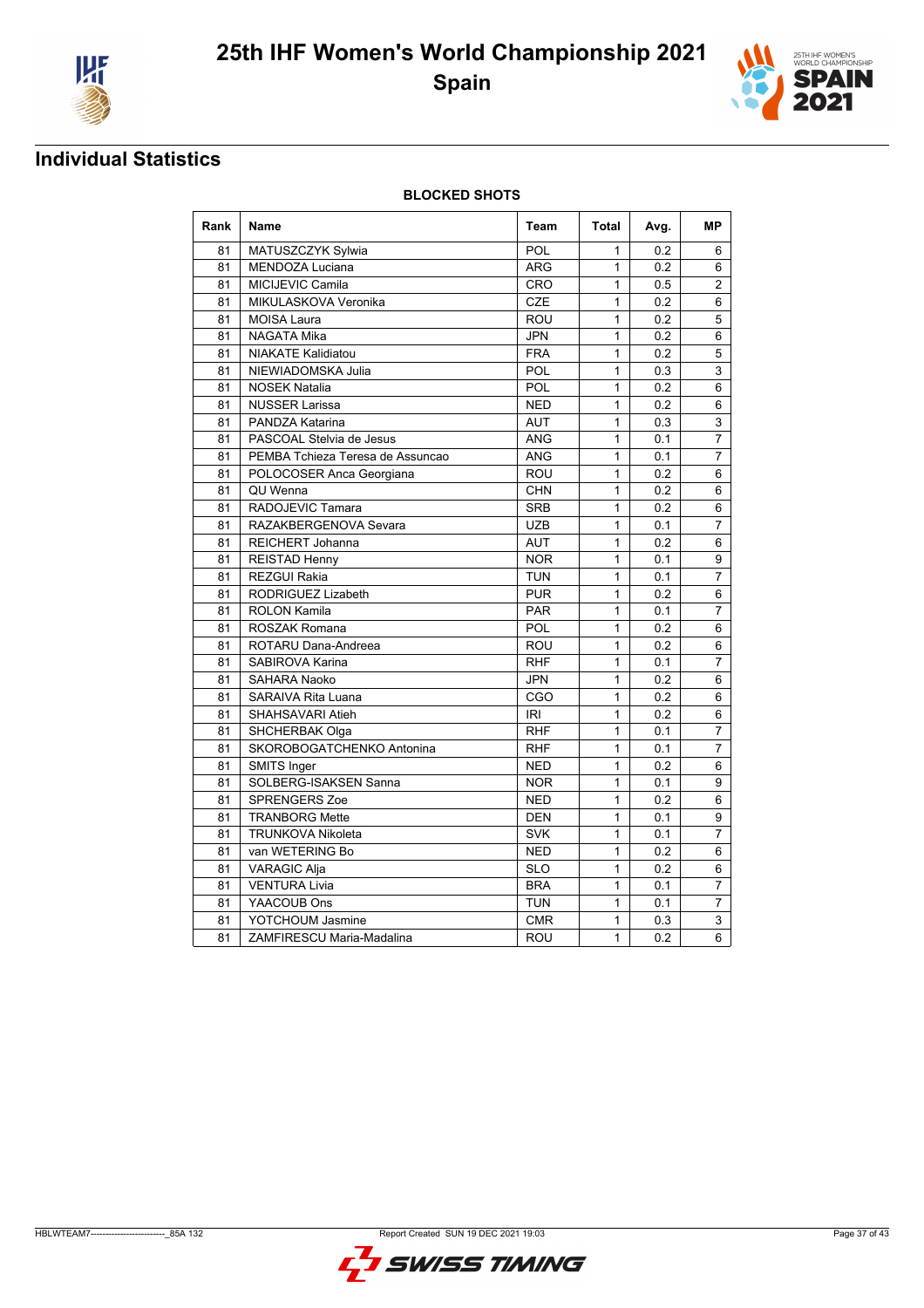



### **As of SUN 19 DEC 2021**

**PUNISHMENTS**

|                |                                  | Team       | Points |                | <b>BC</b> | RC |              | 2Min           | YC             | MР               |
|----------------|----------------------------------|------------|--------|----------------|-----------|----|--------------|----------------|----------------|------------------|
| Rank           | Name                             |            | Avg.   | <b>Total</b>   |           | D  | X            |                |                |                  |
| 1              | <b>NEIDHART Nina</b>             | <b>AUT</b> | 15.0   | 15             |           |    | 1            |                |                | $\mathbf{1}$     |
| $\overline{c}$ | <b>JOVANOVIC Marija</b>          | <b>SRB</b> | 5.0    | 15             |           |    | 1            |                |                | 3                |
| 3              | <b>YUOH Yvette</b>               | CMR        | 4.7    | 33             |           |    | 2            | $\mathbf{1}$   | $\mathbf{1}$   | $\overline{7}$   |
| $\overline{4}$ | <b>BRNOVIC Tatjana</b>           | <b>MNE</b> | 4.5    | 27             |           |    | 1            | 5              | $\overline{2}$ | 6                |
| 5              | <b>HUBER Josephine</b>           | <b>AUT</b> | 4.0    | 4              |           |    |              | $\overline{2}$ |                | 1                |
| 6              | ZSCHOCKE Mia                     | <b>GER</b> | 3.4    | 17             |           |    | 1            | $\mathbf{1}$   |                | $\sqrt{5}$       |
| $\overline{7}$ | PETROVIC Marija                  | <b>SRB</b> | 3.3    | 20             |           |    | 1            | $\overline{2}$ | $\mathbf{1}$   | 6                |
| $\overline{7}$ | <b>VENTURA Livia</b>             | <b>BRA</b> | 3.3    | 23             |           |    | 1            | 4              |                | $\overline{7}$   |
| 9              | <b>DEDIC Mirela</b>              | <b>AUT</b> | 3.2    | 19             |           |    | $\mathbf{1}$ | $\overline{7}$ | $\mathbf{1}$   | 6                |
| 10             | <b>HURYCHOVA Marketa</b>         | CZE        | 3.0    | 18             |           |    | 1            | $\mathbf{1}$   | $\mathbf{1}$   | 6                |
| 11             | <b>GONG Lei</b>                  | <b>CHN</b> | 2.8    | 14             |           |    | $\mathbf{1}$ | 5              |                | 5                |
| 11             | <b>HOLANOVA Michaela</b>         | CZE        | 2.8    | 17             |           |    | 1            | $\mathbf{1}$   |                | 6                |
| 13             | LJEPOJA Natasa                   | <b>SLO</b> | 2.7    | 16             |           |    |              | 8              |                | 6                |
| 13             | MACHADO Juliana Jose             | <b>ANG</b> | 2.7    | 19             |           |    | 1            | 2              |                | $\overline{7}$   |
| 13             | PASCOAL Stelvia de Jesus         | <b>ANG</b> | 2.7    | 19             |           |    | 1            | $\overline{2}$ |                | $\overline{7}$   |
| 13             | VOSILJONOVA Maftunakhon          | <b>UZB</b> | 2.7    | 19             |           |    | 1            | $\overline{2}$ |                | $\boldsymbol{7}$ |
| 17             | <b>BABA Atsuko</b>               | <b>JPN</b> | 2.5    | 15             |           |    | 1            |                |                | 6                |
| 17             | <b>DEBELIC Ana</b>               | CRO        | 2.5    | 15             |           |    |              | $\overline{7}$ | $\mathbf{1}$   | 6                |
| 17             | PUPCHENKOVA Xeniya               | KAZ        | 2.5    | 15             |           |    | 1            |                |                | 6                |
| 20             | <b>BUJNOCHOVA Karin</b>          | SVK        | 2.4    | 17             |           |    | 1            | $\mathbf{1}$   |                | $\overline{7}$   |
| 21             | KOVACEVIC Jovana                 | <b>SRB</b> | 2.3    | 9              |           |    |              | 4              | 1              | 4                |
| 21             | <b>SNELDER Danick</b>            | <b>NED</b> | 2.3    | 14             |           |    |              | 6              | $\overline{2}$ | 6                |
| 23             | <b>HANSEN Anne Mette</b>         | <b>DEN</b> | 2.2    | 20             |           |    | $\mathbf{1}$ | 8              |                | 9                |
| 23             | <b>KOVACS Patricia</b>           | <b>AUT</b> | 2.2    | 13             |           |    |              | 6              | $\mathbf{1}$   | 6                |
| 25             | <b>KALLHAGE Evelina</b>          | <b>SWE</b> | 2.1    | 15             |           |    | 1            |                |                | $\overline{7}$   |
| 26             | <b>BORDAS Reka</b>               | <b>HUN</b> | 2.0    | 12             |           |    |              | 5              | $\overline{2}$ | 6                |
| 26             | MICIJEVIC Camila                 | CRO        | 2.0    | 4              |           |    |              | 2              |                | $\sqrt{2}$       |
| 26             | YOTCHOUM Jasmine                 | <b>CMR</b> | 2.0    | 6              |           |    |              | 3              |                | $\mathbf{3}$     |
| 29             | <b>EKOH Karichma Kaltoume</b>    | <b>CMR</b> | 1.8    | $\overline{7}$ |           |    |              | 3              | $\mathbf{1}$   | 4                |
| 29             | SAHARA Naoko                     | <b>JPN</b> | 1.8    | 11             |           |    |              | 5              | $\mathbf{1}$   | 6                |
| 31             | JERABKOVA Marketa                | CZE        | 1.7    | 10             |           |    |              | 5              |                | 6                |
| 31             | <b>JEZIC Katarina</b>            | CRO        | 1.7    | 10             |           |    |              | 4              | $\overline{2}$ | 6                |
| 31             | KITAHARA Yumi                    | <b>JPN</b> | 1.7    | 10             |           |    |              | 5              |                | 6                |
| 31             | <b>TIAN Xiuxiu</b>               | <b>CHN</b> | 1.7    | 10             |           |    | $\mathbf{1}$ | 3              |                | 6                |
| 31             | <b>YU Yuanyuan</b>               | <b>CHN</b> | 1.7    | 10             |           |    |              | 5              |                | 6                |
| 36             | <b>BOLK Emily</b>                | <b>GER</b> | 1.6    | 11             |           |    |              | 5              | $\mathbf{1}$   | $\overline{7}$   |
| 36             | KASSOMA Albertina da Cruz        | <b>ANG</b> | 1.6    | 11             |           |    |              | 5              | $\mathbf{1}$   | $\boldsymbol{7}$ |
| 36             | <b>REZGUI Rakia</b>              | <b>TUN</b> | 1.6    | 11             |           |    |              | 5              | $\mathbf{1}$   | $\overline{7}$   |
| 39             | JO Suyeon                        | <b>KOR</b> | 1.5    | 9              |           |    |              | $\overline{4}$ | $\mathbf{1}$   | 6                |
| 39             | <b>KRSNIK Dora</b>               | <b>CRO</b> | 1.5    | 3              |           |    |              | $\mathbf{1}$   | $\mathbf{1}$   | $\overline{2}$   |
| 39             | MATSUMOTO Hikaru                 | <b>JPN</b> | 1.5    | 6              |           |    |              | 3              |                | 4                |
| 39             | <b>VUKCEVIC Nikolina</b>         | <b>MNE</b> | 1.5    | 9              |           |    |              | $\overline{4}$ | $\mathbf{1}$   | 6                |
| 43             | <b>CESAREO ROMERO Elisabet</b>   | <b>ESP</b> | 1.4    | 10             |           |    |              | 4              | $\overline{2}$ | 7                |
| 43             | <b>DORSON Sharon Lea</b>         | CGO        | 1.4    | $\overline{7}$ |           |    |              | 3              | $\mathbf{1}$   | $\sqrt{5}$       |
| 43             | dos SANTOS Karina                | <b>PAR</b> | 1.4    | 10             |           |    |              | 5              |                | 7                |
| 43             | MISKINICH Ada                    | PAR        | 1.4    | 10             |           |    |              | 5              |                | $\overline{7}$   |
| 43             | PEMBA Tchieza Teresa de Assuncao | ANG        | 1.4    | 10             |           |    |              | 5              |                | $\overline{7}$   |
| 43             | <b>SMITS Xenia</b>               | GER        | 1.4    | 10             |           |    |              | 5              |                | $\overline{7}$   |
| 43             | VENANCIO Liliana da Silva        | <b>ANG</b> | 1.4    | 10             |           |    |              | 4              | 2              | $\overline{7}$   |
| 50             | <b>AARDAHL Maren</b>             | NOR.       | 1.3    | 12             |           |    |              | 5              | $\overline{2}$ | 9                |
| 50             | ABILDA Dana                      | KAZ        | 1.3    | 8              |           |    |              | 4              |                | 6                |
| 50             | de ARAUJO Tamires                | <b>BRA</b> | 1.3    | 9              |           |    |              | 4              | $\mathbf{1}$   | 7                |
| 50             | <b>GRBIC</b> Itana               | <b>MNE</b> | 1.3    | 8              |           |    |              | 4              |                | 6                |
| 50             | <b>GRIJSEELS Alina</b>           | GER        | 1.3    | 9              |           |    |              | 3              | 3              | $\overline{7}$   |
| 50             | <b>GROS Ana</b>                  | <b>SLO</b> | 1.3    | 8              |           |    |              | 4              |                | 6                |
|                |                                  |            |        |                |           |    |              |                |                |                  |

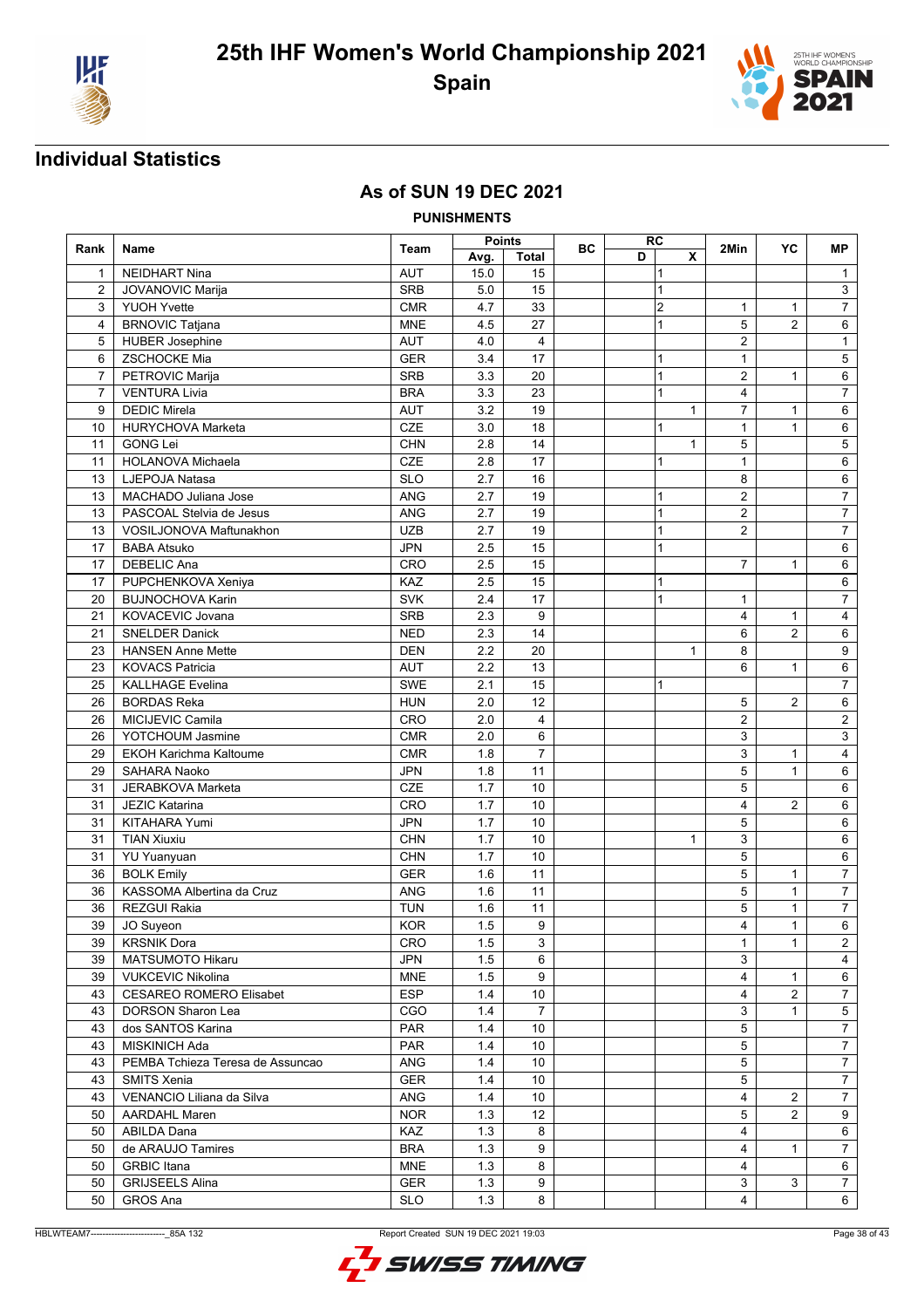



**PUNISHMENTS**

|      |                                |            | <b>Points</b> |                | ВC |   | RC |                | YC             | МP                      |
|------|--------------------------------|------------|---------------|----------------|----|---|----|----------------|----------------|-------------------------|
| Rank | <b>Name</b>                    | Team       | Avg.          | <b>Total</b>   |    | D | X  | 2Min           |                |                         |
| 50   | <b>KALAUS Larissa</b>          | CRO        | 1.3           | 8              |    |   |    | 4              |                | 6                       |
| 50   | <b>KARSTEN Elke Josselinne</b> | <b>ARG</b> | 1.3           | 8              |    |   |    | 4              |                | 6                       |
| 50   | KIM Sora                       | <b>KOR</b> | 1.3           | 8              |    |   |    | 4              |                | 6                       |
| 50   | OKABANDE IKOBO Patience        | CGO        | 1.3           | 8              |    |   |    | 4              |                | 6                       |
| 50   | PANDZA Katarina                | <b>AUT</b> | 1.3           | $\overline{4}$ |    |   |    | $\overline{2}$ |                | 3                       |
| 50   | PETIKA Tena                    | CRO        | 1.3           | 4              |    |   |    | $\overline{2}$ |                | 3                       |
| 50   | POLOCOSER Anca Georgiana       | ROU        | 1.3           | 8              |    |   |    | 3              | $\overline{2}$ | 6                       |
| 50   | RAMUSOVIC Ema                  | <b>MNE</b> | 1.3           | 8              |    |   |    | 4              |                | 6                       |
| 50   | STROMBERG Carin                | <b>SWE</b> | 1.3           | 9              |    |   |    | 4              | $\mathbf{1}$   | $\overline{7}$          |
| 50   | SUN Jiao                       | <b>CHN</b> | 1.3           | 8              |    |   |    | 4              |                | 6                       |
| 50   | <b>TOTH Eszter</b>             | <b>HUN</b> | 1.3           | 8              |    |   |    | 4              |                | 6                       |
| 50   | <b>YIMGA Diane Gaelle</b>      | CGO        | 1.3           | 8              |    |   |    | 4              |                | 6                       |
| 50   | ZAMFIRESCU Maria-Madalina      | ROU        | 1.3           | 8              |    |   |    | 4              |                | 6                       |
|      |                                |            |               |                |    |   |    |                |                |                         |
| 69   | <b>ACHRUK Kinga</b>            | POL        | 1.2<br>1.2    | $\overline{7}$ |    |   |    | 3              | $\mathbf{1}$   | 6                       |
| 69   | <b>CEBALLOS Nathalys</b>       | <b>PUR</b> |               | $\overline{7}$ |    |   |    | 3              | $\mathbf{1}$   | 6                       |
| 69   | <b>HAUGSTED Line</b>           | <b>DEN</b> | 1.2           | 11             |    |   |    | 5              | 1              | 9                       |
| 69   | <b>MO</b> Mengmeng             | <b>CHN</b> | 1.2           | $\overline{7}$ |    |   |    | 3              | $\mathbf{1}$   | 6                       |
| 69   | MOUYAMBA Belvina               | CGO        | 1.2           | $\overline{7}$ |    |   |    | 3              | $\mathbf{1}$   | 6                       |
| 69   | <b>OMOREGIE Elizabeth</b>      | <b>SLO</b> | 1.2           | $\overline{7}$ |    |   |    | 3              | $\mathbf{1}$   | 6                       |
| 69   | PINTEA Crina-Elena             | ROU        | 1.2           | $\overline{7}$ |    |   |    | 3              | $\mathbf{1}$   | 6                       |
| 69   | ROSZAK Romana                  | POL        | 1.2           | 7              |    |   |    | 3              | $\mathbf{1}$   | 6                       |
| 69   | SHAHSAVARI Atieh               | <b>IRI</b> | 1.2           | 7              |    |   |    | 3              | $\mathbf{1}$   | 6                       |
| 69   | <b>TOMASINI Fabienne</b>       | <b>AUT</b> | 1.2           | $\overline{7}$ |    |   |    | 3              | $\mathbf{1}$   | 6                       |
| 79   | <b>BRATTSET DALE Kari</b>      | <b>NOR</b> | 1.1           | 10             |    |   |    | 3              | 4              | $\boldsymbol{9}$        |
| 79   | DOMBAXE Wuta Waco Bige         | <b>ANG</b> | 1.1           | 8              |    |   |    | 3              | $\overline{2}$ | $\overline{7}$          |
| 79   | <b>ESSAM Anne Michelle</b>     | <b>CMR</b> | 1.1           | 8              |    |   |    | 4              |                | $\overline{7}$          |
| 79   | REBICOVA Marianna              | <b>SVK</b> | 1.1           | 8              |    |   |    | 3              | $\overline{2}$ | $\overline{7}$          |
| 79   | <b>SCHMELZER Meike</b>         | <b>GER</b> | 1.1           | 8              |    |   |    | 3              | $\overline{2}$ | $\overline{7}$          |
| 79   | <b>TRANBORG Mette</b>          | <b>DEN</b> | 1.1           | 10             |    |   |    | 5              |                | 9                       |
| 85   | <b>AIZAWA Natsuki</b>          | <b>JPN</b> | 1.0           | 6              |    |   |    | 3              |                | 6                       |
| 85   | ALEXANDROVA Irina              | KAZ        | 1.0           | 6              |    |   |    | 3              |                | 6                       |
| 85   | <b>BEGANOVIC Aneja</b>         | <b>SLO</b> | 1.0           | 6              |    |   |    | 3              |                | 6                       |
| 85   | <b>BEN ABDALAH Aya</b>         | <b>TUN</b> | 1.0           | $\overline{7}$ |    |   |    | 3              | $\mathbf{1}$   | $\overline{7}$          |
| 85   | <b>FUENTES Zuleika</b>         | <b>PUR</b> | 1.0           | 6              |    |   |    | 3              |                | 6                       |
| 85   | <b>GEGA Marta</b>              | POL        | 1.0           | 6              |    |   |    | 3              |                | 6                       |
| 85   | <b>HIRALDO Sheila</b>          | <b>PUR</b> | 1.0           | 6              |    |   |    | 3              |                | 6                       |
| 85   | <b>IVANCOK Ines</b>            | <b>AUT</b> | 1.0           | 6              |    |   |    | 3              |                | $6\,$                   |
| 85   | KIRDIASHEVA Valerija           | <b>RHF</b> | 1.0           | $\overline{2}$ |    |   |    | $\mathbf{1}$   |                | $\overline{\mathbf{c}}$ |
| 85   | MENA Antonela Lucia            | <b>ARG</b> | 1.0           | $\overline{6}$ |    |   |    | $\overline{3}$ |                | 6 <sup>7</sup>          |
|      | MITROVIC Ivana                 | <b>SRB</b> |               | $\overline{2}$ |    |   |    | $\mathbf{1}$   |                | $\overline{2}$          |
| 85   |                                |            | 1.0<br>1.0    |                |    |   |    | 3              |                |                         |
| 85   | <b>NOSEK Natalia</b>           | POL        |               | 6              |    |   |    |                |                | 6                       |
| 85   | OSTASE Lorena-Gabriela         | ROU        | 1.0           | 6              |    |   |    | 3              |                | $\,6\,$                 |
| 85   | POSAVEC Stela                  | CRO        | 1.0           | 6              |    |   |    | 3              |                | $\,6\,$                 |
| 85   | RAZAKBERGENOVA Sevara          | <b>UZB</b> | 1.0           | $\overline{7}$ |    |   |    | 3              | $\mathbf{1}$   | $\overline{7}$          |
| 85   | ROBERTS Jamina                 | SWE        | 1.0           | $\overline{7}$ |    |   |    | 3              | $\mathbf{1}$   | $\overline{7}$          |
| 85   | SKOROBOGATCHENKO Antonina      | <b>RHF</b> | 1.0           | $\overline{7}$ |    |   |    | 3              | $\mathbf{1}$   | $\boldsymbol{7}$        |
| 85   | YOUSEFI Maryam                 | IRI        | 1.0           | 6              |    |   |    | 3              |                | 6                       |
| 85   | ZELENKOVA Ekaterina            | <b>RHF</b> | 1.0           | $\overline{2}$ |    |   |    | $\mathbf{1}$   |                | $\overline{c}$          |
| 104  | ALLAYAROVA Zakhro              | <b>UZB</b> | 0.9           | 6              |    |   |    | $\mathbf{3}$   |                | $\overline{7}$          |
| 104  | DANO Nina                      | SWE        | 0.9           | 6              |    |   |    | $\overline{2}$ | 2              | $\overline{7}$          |
| 104  | <b>EDWIGE Beatrice</b>         | <b>FRA</b> | 0.9           | 8              |    |   |    | 3              | $\overline{2}$ | $\overline{9}$          |
| 104  | EYENGA DJONG Claudia Jossy     | <b>CMR</b> | 0.9           | 6              |    |   |    | 3              |                | $\boldsymbol{7}$        |
| 104  | <b>FERNANDEZ Maria</b>         | PAR        | 0.9           | 6              |    |   |    | 3              |                | $\overline{7}$          |
| 104  | GORSHKOVA Polina               | <b>RHF</b> | 0.9           | 6              |    |   |    | 3              |                | $\overline{7}$          |
| 104  | HUDAKOVA Anette Emma           | <b>SVK</b> | 0.9           | 6              |    |   |    | 3              |                | $\overline{7}$          |
| 104  | JLEZI Mouna                    | TUN        | 0.9           | 6              |    |   |    | 3              |                | $\overline{7}$          |
| 104  | MAIDHOF Julia                  | GER        | 0.9           | 6              |    |   |    | 3              |                | 7 <sup>7</sup>          |
|      |                                |            |               |                |    |   |    |                |                |                         |

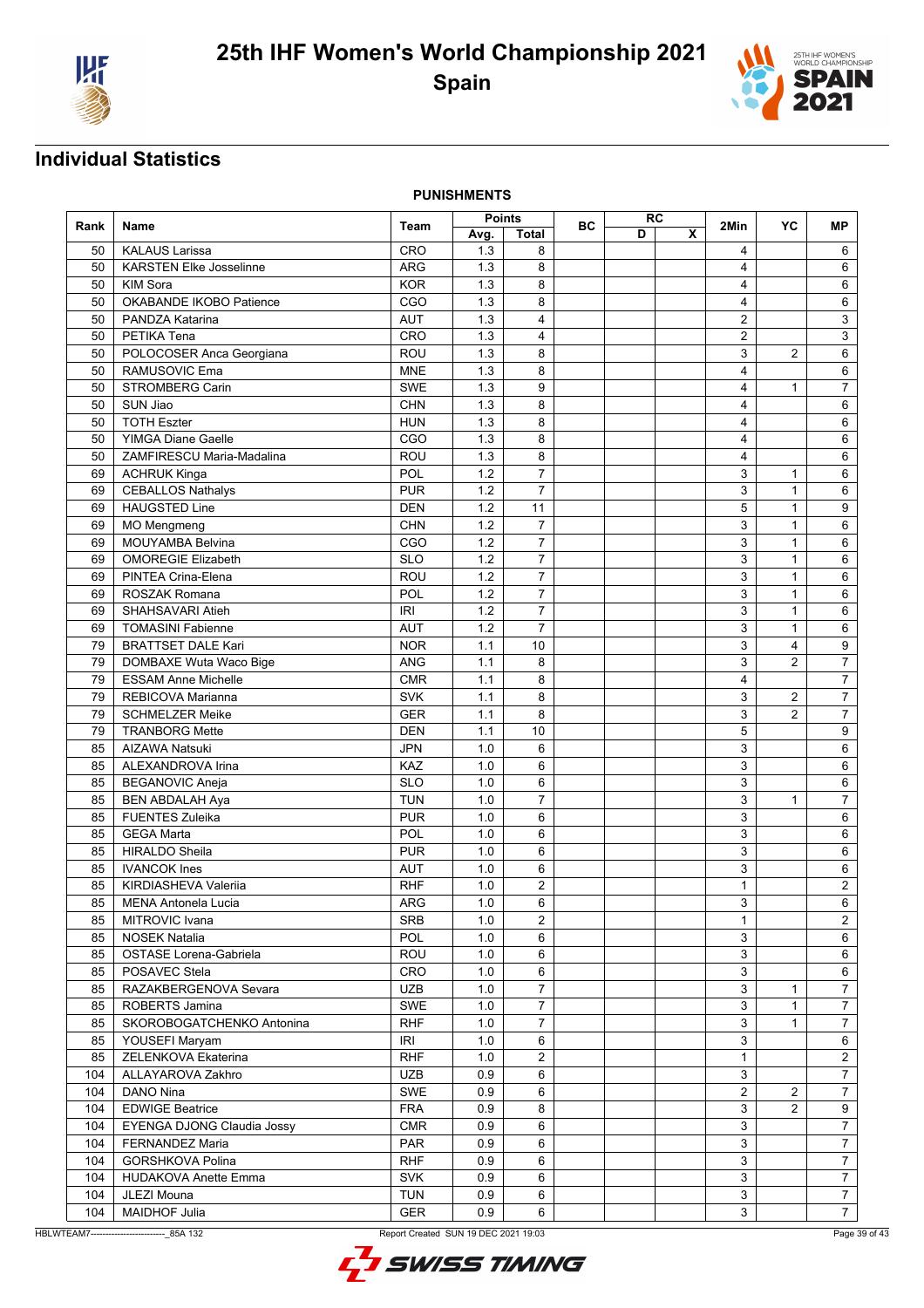



**PUNISHMENTS**

|      |                                |            | Points |                |           |   | RC                      |                |                |                           |
|------|--------------------------------|------------|--------|----------------|-----------|---|-------------------------|----------------|----------------|---------------------------|
| Rank | Name                           | Team       | Avg.   | Total          | <b>BC</b> | D | $\overline{\mathbf{x}}$ | 2Min           | YC             | МP                        |
| 104  | RODRIGUES BELO Ana Paula       | <b>BRA</b> | 0.9    | 6              |           |   |                         | 3              |                | $\boldsymbol{7}$          |
| 104  | <b>TOUBLANC Alicia</b>         | <b>FRA</b> | 0.9    | 8              |           |   |                         | $\overline{4}$ |                | 9                         |
| 104  | <b>TRUNKOVA Nikoleta</b>       | <b>SVK</b> | 0.9    | 6              |           |   |                         | 3              |                | $\overline{7}$            |
| 104  | <b>VIEIRA Samara</b>           | <b>BRA</b> | 0.9    | 6              |           |   |                         | 3              |                | $\overline{7}$            |
| 117  | <b>BAHROMOVA Dilbarhon</b>     | <b>UZB</b> | 0.8    | 4              |           |   |                         | $\overline{2}$ |                | $\,$ 5 $\,$               |
| 117  | ESPINOLA PEREZ Irene           | <b>ESP</b> | 0.8    | $\overline{7}$ |           |   |                         | 3              | $\mathbf{1}$   | 9                         |
| 117  | JO Harang                      | <b>KOR</b> | 0.8    | 5              |           |   |                         | $\overline{2}$ | $\mathbf{1}$   | 6                         |
| 117  | KORDOVSKA Kamila               | CZE        | 0.8    | 5              |           |   |                         | $\overline{2}$ | $\mathbf{1}$   | 6                         |
| 117  | <b>KRAMAR Petra</b>            | <b>SLO</b> | 0.8    | 4              |           |   |                         | $\overline{2}$ |                | $\sqrt{5}$                |
| 117  | PINEAU Allison                 | <b>FRA</b> | 0.8    | 7              |           |   |                         | 3              | $\mathbf{1}$   | 9                         |
|      | SZABO Laura                    | <b>HUN</b> | 0.8    |                |           |   |                         | $\overline{2}$ |                | $\overline{5}$            |
| 117  |                                |            |        | 4              |           |   |                         | $\mathbf{1}$   |                |                           |
| 124  | ABENA EKOBENA Appoline Michele | <b>CMR</b> | 0.7    | $\overline{2}$ |           |   |                         |                |                | 3                         |
| 124  | AGBABA Jelena                  | <b>SRB</b> | 0.7    | 4              |           |   |                         | $\overline{2}$ |                | 6                         |
| 124  | AGBABA Marija                  | <b>SRB</b> | 0.7    | 4              |           |   |                         | $\overline{2}$ |                | 6                         |
| 124  | <b>ALBEK Anna</b>              | <b>HUN</b> | 0.7    | 4              |           |   |                         | $\overline{2}$ |                | 6                         |
| 124  | ANDRASKOVA Veronika            | CZE        | 0.7    | 4              |           |   |                         | $\overline{2}$ |                | 6                         |
| 124  | <b>ARCOS POVEDA Paula</b>      | <b>ESP</b> | 0.7    | 6              |           |   |                         | 3              |                | 9                         |
| 124  | <b>BAZALIU Bianca-Maria</b>    | <b>ROU</b> | 0.7    | 4              |           |   |                         | $\mathbf{1}$   | 2              | 6                         |
| 124  | <b>BOHME Simone</b>            | <b>DEN</b> | 0.7    | 6              |           |   |                         | 3              |                | 9                         |
| 124  | <b>BURGAARD Louise</b>         | <b>DEN</b> | 0.7    | 6              |           |   |                         | 3              |                | 9                         |
| 124  | <b>DEGENHARDT Lena</b>         | <b>GER</b> | 0.7    | 2              |           |   |                         | $\mathbf{1}$   |                | $\ensuremath{\mathsf{3}}$ |
| 124  | <b>DRAMAC Kristina</b>         | <b>AUT</b> | 0.7    | 2              |           |   |                         | $\mathbf{1}$   |                | $\mathbf{3}$              |
| 124  | <b>DULFER Kelly</b>            | <b>NED</b> | 0.7    | 4              |           |   |                         | $\overline{2}$ |                | 6                         |
| 124  | FIORE Sabrina                  | PAR        | 0.7    | 5              |           |   |                         | $\overline{2}$ | $\mathbf{1}$   | $\overline{\mathcal{I}}$  |
| 124  | <b>FOPPA Pauletta</b>          | <b>FRA</b> | 0.7    | 6              |           |   |                         | 3              |                | 9                         |
| 124  | FRANKOVA Julie                 | CZE        | 0.7    | 4              |           |   |                         | $\overline{2}$ |                | 6                         |
| 124  | <b>GAVILAN Giuliana</b>        | <b>ARG</b> | 0.7    | 4              |           |   |                         | $\overline{2}$ |                | 6                         |
| 124  | <b>GRAY Clare Francis</b>      | <b>JPN</b> | 0.7    | 2              |           |   |                         | $\mathbf{1}$   |                | 3                         |
| 124  | <b>GUDELJ Gabriela</b>         | CRO        | 0.7    | 2              |           |   |                         | $\mathbf{1}$   |                | $\mathbf{3}$              |
| 124  | <b>HOUSHEER Dione</b>          | <b>NED</b> | 0.7    | 4              |           |   |                         | $\overline{2}$ |                | 6                         |
| 124  | <b>JIN Mengqing</b>            | <b>CHN</b> | 0.7    | 4              |           |   |                         | $\mathbf{1}$   | $\overline{2}$ | 6                         |
| 124  | JOVOVIC Jovana                 | <b>SRB</b> | 0.7    | 4              |           |   |                         | $\overline{2}$ |                | 6                         |
| 124  | KIM Jinyi                      | <b>KOR</b> | 0.7    | 4              |           |   |                         | $\overline{2}$ |                | 6                         |
| 124  | KOBYLINSKA Monika              | POL        | 0.7    | 4              |           |   |                         | 2              |                | 6                         |
| 124  | <b>KRISTIANSEN Veronica</b>    | <b>NOR</b> | 0.7    | 6              |           |   |                         | 3              |                | 9                         |
| 124  | <b>LAGERQUIST Anna</b>         | <b>SWE</b> | 0.7    | 5              |           |   |                         | $\overline{2}$ | $\mathbf{1}$   | $\overline{7}$            |
| 124  | <b>LEE Migyeong</b>            | <b>KOR</b> | 0.7    | 4              |           |   |                         | $\overline{2}$ |                | 6                         |
| 124  | MALYSHEVA Alessya              | KAZ        | 0.7    | 4              |           |   |                         | $\overline{2}$ |                | 6                         |
|      | 124 MARIO Liliane Martines     | ANG        | 0.7    | $\overline{5}$ |           |   |                         | $\overline{2}$ | $\mathbf{1}$   | $\overline{7}$            |
|      |                                |            |        |                |           |   |                         |                | $\mathbf{1}$   | $\overline{7}$            |
| 124  | MIKHAYLICHENKO Elena           | <b>RHF</b> | 0.7    | 5<br>4         |           |   |                         | $\overline{2}$ |                |                           |
| 124  | MIKULASKOVA Veronika           | CZE        | 0.7    |                |           |   |                         | $\overline{2}$ |                | 6                         |
| 124  | NAGATA Mika                    | <b>JPN</b> | 0.7    | 4              |           |   |                         | $\overline{2}$ |                | 6                         |
| 124  | NGOMBELE Betchaidelle          | CGO        | 0.7    | $\overline{4}$ |           |   |                         | $\overline{2}$ |                | 6                         |
| 124  | NIEWIADOMSKA Julia             | POL        | 0.7    | $\overline{2}$ |           |   |                         | $\mathbf{1}$   |                | $\mathbf{3}$              |
| 124  | <b>NOCANDY Meline</b>          | <b>FRA</b> | 0.7    | 6              |           |   |                         | 3              |                | 9                         |
| 124  | OHYAMA Mana                    | <b>JPN</b> | 0.7    | 4              |           |   |                         | $\overline{2}$ |                | 6                         |
| 124  | PIZZO Manuela                  | ARG        | 0.7    | 4              |           |   |                         | $\overline{a}$ |                | 6                         |
| 124  | PLANETA Szimonetta Regina      | <b>HUN</b> | 0.7    | 4              |           |   |                         | $\overline{a}$ |                | 6                         |
| 124  | POLUYANKO Natalya              | KAZ        | 0.7    | 4              |           |   |                         | $\overline{a}$ |                | 6                         |
| 124  | PREMOVIC Sanja                 | <b>MNE</b> | 0.7    | 4              |           |   |                         | $\overline{2}$ |                | 6                         |
| 124  | RYU Eun Hee                    | <b>KOR</b> | 0.7    | 4              |           |   |                         | $\overline{2}$ |                | 6                         |
| 124  | <b>SANS Macarena</b>           | <b>ARG</b> | 0.7    | 4              |           |   |                         | $\overline{2}$ |                | 6                         |
| 124  | <b>SCHLEGEL Klara</b>          | AUT        | 0.7    | 2              |           |   |                         | $\mathbf{1}$   |                | 3                         |
| 124  | SONG Jiyoung                   | <b>KOR</b> | 0.7    | 4              |           |   |                         | $\overline{2}$ |                | 6                         |
| 124  | STOILJKOVIC Jovana             | SRB        | 0.7    | 4              |           |   |                         | $\mathbf{1}$   | 2              | 6                         |
| 124  | <b>SVETIK Maja</b>             | <b>SLO</b> | 0.7    | 4              |           |   |                         | $\overline{2}$ |                | $\,6\,$                   |
| 124  | VATANPARAST TOOTOONSIZ Mina    | IRI        | 0.7    | $\overline{4}$ |           |   |                         | $\mathbf{1}$   | 2              | $6\overline{6}$           |

HBLWTEAM7-------------------------\_85A 132 Report Created SUN 19 DEC 2021 19:03

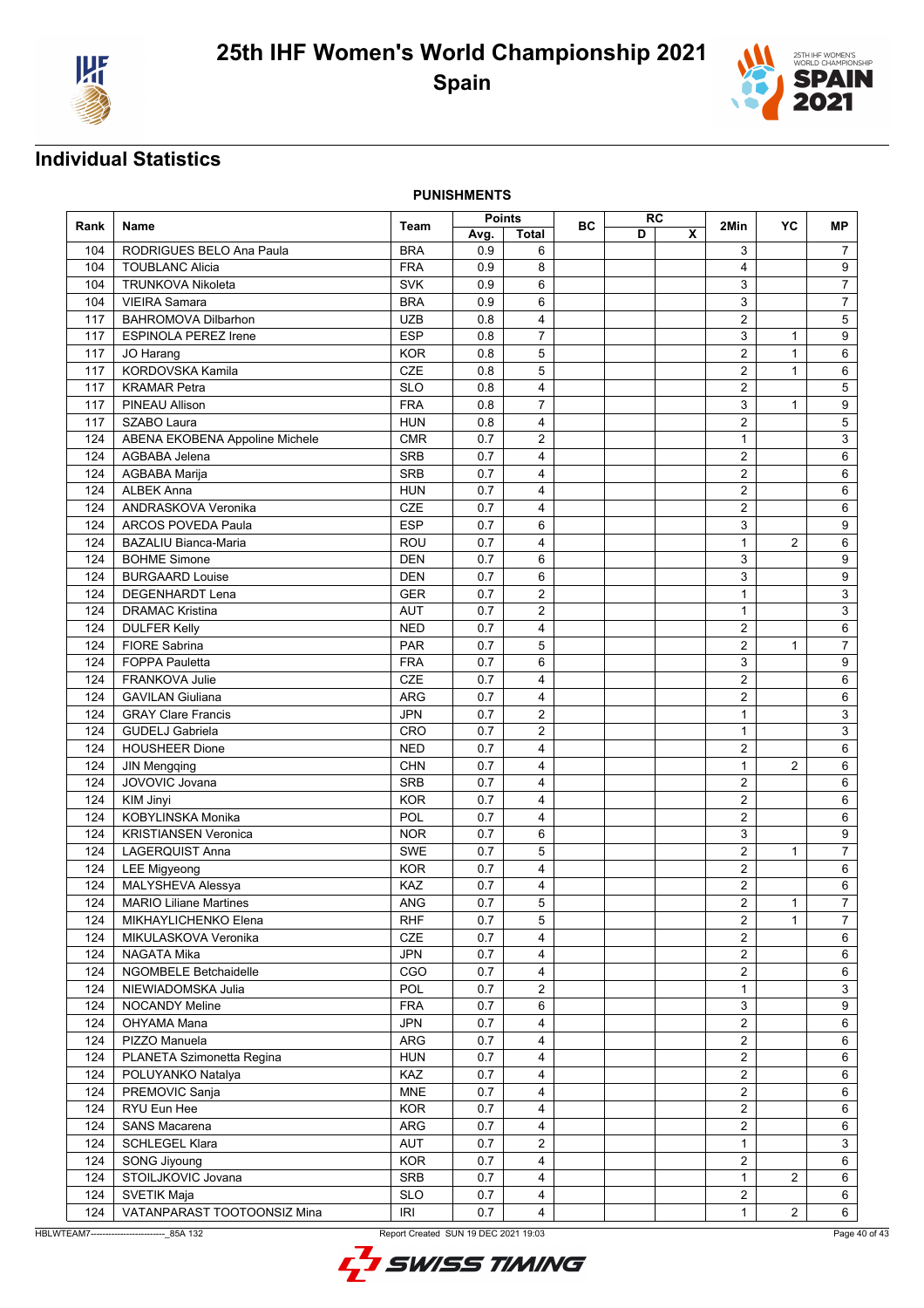



**PUNISHMENTS**

|      |                                  |            | <b>Points</b> |                |           | RC |   |                | YC             |                  |
|------|----------------------------------|------------|---------------|----------------|-----------|----|---|----------------|----------------|------------------|
| Rank | Name                             | Team       | Avg.          | <b>Total</b>   | <b>BC</b> | D  | X | 2Min           |                | МP               |
| 124  | <b>WANG Shuhui</b>               | <b>CHN</b> | 0.7           | 4              |           |    |   | $\overline{2}$ |                | 6                |
| 124  | YOSHIDOME Yuki                   | <b>JPN</b> | 0.7           | $\overline{4}$ |           |    |   | 2              |                | 6                |
| 124  | <b>ZABJEK Nina</b>               | <b>SLO</b> | 0.7           | 4              |           |    |   | $\overline{2}$ |                | 6                |
| 124  | <b>ZARE Shima</b>                | <b>IRI</b> | 0.7           | $\overline{4}$ |           |    |   | $\overline{2}$ |                | 6                |
| 124  | ZHOU Mengxue                     | <b>CHN</b> | 0.7           | $\overline{4}$ |           |    |   | $\overline{2}$ |                | 6                |
| 124  | <b>ZULIC Nina</b>                | <b>SLO</b> | 0.7           | 4              |           |    |   | $\overline{2}$ |                | 6                |
| 176  | da ROCHA Francielle              | <b>BRA</b> | 0.6           | 4              |           |    |   | $\overline{2}$ |                | $\overline{7}$   |
| 176  | GASSAMA CISSOKHO Kaba            | <b>ESP</b> | 0.6           | 5              |           |    |   | $\overline{2}$ | $\mathbf{1}$   | 9                |
| 176  | <b>GIMENEZ Nathalie</b>          | <b>PAR</b> | 0.6           | 4              |           |    |   | $\overline{2}$ |                | $\overline{7}$   |
|      | <b>HEINDAHL Kathrine</b>         | <b>DEN</b> | 0.6           | 5              |           |    |   | $\overline{2}$ |                |                  |
| 176  |                                  |            |               |                |           |    |   |                | $\mathbf{1}$   | 9                |
| 176  | <b>ILLARIONOVA Anastasiia</b>    | <b>RHF</b> | 0.6           | 4              |           |    |   | $\overline{2}$ |                | $\overline{7}$   |
| 176  | <b>INSFRAN Fernanda</b>          | <b>PAR</b> | 0.6           | 4              |           |    |   | $\overline{2}$ |                | $\overline{7}$   |
| 176  | <b>JORGENSEN Kristina</b>        | <b>DEN</b> | 0.6           | 5              |           |    |   | $\overline{2}$ | $\mathbf{1}$   | 9                |
| 176  | <b>LANCZ Barbora</b>             | <b>SVK</b> | 0.6           | 4              |           |    |   | $\overline{2}$ |                | $\overline{7}$   |
| 176  | MANAGAROVA Iuliia                | <b>RHF</b> | 0.6           | 4              |           |    |   | $\overline{2}$ |                | $\overline{7}$   |
| 176  | NKOLO Gisele Valentine Annie     | <b>CMR</b> | 0.6           | $\overline{4}$ |           |    |   | $\overline{2}$ |                | $\overline{7}$   |
| 176  | <b>NZE MINKO Estelle</b>         | <b>FRA</b> | 0.6           | 5              |           |    |   | $\overline{2}$ | $\mathbf{1}$   | $\overline{9}$   |
| 176  | PAULO Helena Gilda Simao         | <b>ANG</b> | 0.6           | 4              |           |    |   | $\overline{2}$ |                | $\overline{7}$   |
| 176  | SABIROVA Karina                  | <b>RHF</b> | 0.6           | $\overline{4}$ |           |    |   | $\overline{2}$ |                | $\overline{7}$   |
| 176  | SHCHERBAK Olga                   | <b>RHF</b> | 0.6           | 4              |           |    |   | $\overline{2}$ |                | $\overline{7}$   |
| 176  | STEFANIKOVA Bibiana              | SVK        | 0.6           | 4              |           |    |   | $\mathbf{1}$   | $\overline{2}$ | $\overline{7}$   |
| 176  | VILLALBA Sofia                   | <b>PAR</b> | 0.6           | 4              |           |    |   | 2              |                | $\overline{7}$   |
| 176  | YUSUPOVA Nargiza                 | <b>UZB</b> | 0.6           | 4              |           |    |   | $\overline{2}$ |                | $\overline{7}$   |
| 176  | <b>ZAADI DEUNA Grace</b>         | <b>FRA</b> | 0.6           | 5              |           |    |   | $\overline{2}$ | $\mathbf{1}$   | 9                |
| 194  | <b>AKIYAMA Natsumi</b>           | <b>JPN</b> | 0.5           | 2              |           |    |   | $\mathbf{1}$   |                | 4                |
| 194  | <b>CAMPOS COSTA Carmen</b>       | <b>ESP</b> | 0.5           | 4              |           |    |   | $\overline{2}$ |                | 8                |
| 194  | <b>GRACIANI</b> Ericka           | <b>PUR</b> | 0.5           | 3              |           |    |   | $\mathbf{1}$   | $\mathbf{1}$   | 6                |
| 194  | <b>HERNANDEZ SELVA Laura</b>     | <b>ESP</b> | 0.5           | 2              |           |    |   | $\mathbf{1}$   |                | 4                |
| 194  | <b>KLUJBER Katrin Gitta</b>      | <b>HUN</b> | 0.5           | $\overline{2}$ |           |    |   | $\mathbf{1}$   |                | 4                |
| 194  | <b>KONDO Maharu</b>              | <b>JPN</b> | 0.5           | $\overline{2}$ |           |    |   | $\mathbf{1}$   |                | 4                |
| 194  | MALOVIC Durdina                  | <b>MNE</b> | 0.5           | 3              |           |    |   | $\mathbf{1}$   | $\mathbf{1}$   | 6                |
|      | SARAIVA Rita Luana               | CGO        | 0.5           | 3              |           |    |   | $\mathbf{1}$   | $\mathbf{1}$   |                  |
| 194  |                                  |            |               |                |           |    |   |                |                | 6                |
| 194  | SERIKBAYEVA Kamila               | KAZ        | 0.5           | 3              |           |    |   | $\mathbf{1}$   | $\mathbf{1}$   | 6                |
| 194  | SZARAWAGA Joanna                 | POL        | 0.5           | 3              |           |    |   | $\mathbf{1}$   | 1              | 6                |
| 194  | <b>TOVIZI Petra</b>              | <b>HUN</b> | 0.5           | $\overline{2}$ |           |    |   | $\mathbf{1}$   |                | $\overline{4}$   |
| 194  | <b>WANG Keke</b>                 | <b>CHN</b> | 0.5           | $\overline{2}$ |           |    |   | $\mathbf{1}$   |                | 4                |
| 206  | ABDUMANNONOVA Oyazimkhon         | <b>UZB</b> | 0.4           | 3              |           |    |   | $\mathbf{1}$   | $\mathbf{1}$   | $\overline{7}$   |
| 206  | <b>BLOHM Linn</b>                | <b>SWE</b> | 0.4           | 3              |           |    |   | $\mathbf{1}$   | $\mathbf{1}$   | $\overline{7}$   |
| 206  | <b>BOURI Fatma</b>               | <b>TUN</b> | 0.4           | 3              |           |    |   | $\mathbf{1}$   | $\overline{1}$ | $\overline{7}$   |
| 206  | CARDOSO Adriana                  | <b>BRA</b> | 0.4           | 3              |           |    |   | $\mathbf{1}$   | $\mathbf{1}$   | $\overline{7}$   |
| 206  | FROLOVA Yaroslava                | <b>RHF</b> | 0.4           | $\overline{2}$ |           |    |   | $\mathbf{1}$   |                | $5\phantom{.0}$  |
| 206  | <b>GONZALEZ Gisela</b>           | PAR        | 0.4           | $\mathsf 3$    |           |    |   | $\mathbf{1}$   | 1              | $\boldsymbol{7}$ |
| 206  | GUTIERREZ BERMEJO Jennifer Maria | <b>ESP</b> | 0.4           | $\overline{4}$ |           |    |   | $\mathbf{1}$   | $\overline{2}$ | $9$              |
| 206  | HERNANDEZ SERRADOR Ainhoa        | <b>ESP</b> | 0.4           | $\overline{4}$ |           |    |   | $\overline{2}$ |                | 9                |
| 206  | <b>INGSTAD Vilde</b>             | <b>NOR</b> | 0.4           | $\overline{4}$ |           |    |   | $\overline{2}$ |                | 9                |
| 206  | <b>IWABUCHI Ikumi</b>            | <b>JPN</b> | 0.4           | $\overline{c}$ |           |    |   | $\mathbf{1}$   |                | 5                |
| 206  | <b>JENSEN Trine Ostergaard</b>   | <b>DEN</b> | 0.4           | $\overline{4}$ |           |    |   | $\overline{a}$ |                | $9\,$            |
| 206  | LASSOURCE Coralie                | <b>FRA</b> | 0.4           | $\overline{4}$ |           |    |   | $\overline{2}$ |                | $\overline{9}$   |
| 206  | <b>LEITNER Nora</b>              | AUT        | 0.4           | $\overline{c}$ |           |    |   | $\mathbf{1}$   |                | 5                |
| 206  | MASSEU Mbongo Madalena           | ANG        | 0.4           | 3              |           |    |   | $\mathbf{1}$   | 1              | $\overline{7}$   |
| 206  | PEDERSEN Laerke Nolsoe           | <b>DEN</b> | 0.4           | $\overline{4}$ |           |    |   | $\overline{2}$ |                | $\overline{9}$   |
| 206  | PENZES Monika                    | <b>SVK</b> | 0.4           | $\overline{c}$ |           |    |   | 1              |                | 5                |
| 206  | <b>REISTAD Henny</b>             | <b>NOR</b> | 0.4           | $\overline{4}$ |           |    |   | $\mathbf{1}$   | $\overline{2}$ | 9                |
| 206  | <b>SCHULZE Luisa</b>             | <b>GER</b> | 0.4           | 3              |           |    |   |                |                | $\overline{7}$   |
|      |                                  |            |               | $\overline{2}$ |           |    |   | $\mathbf{1}$   | 1              |                  |
| 206  | SZARKOVA Simona                  | <b>SVK</b> | 0.4           |                |           |    |   | $\mathbf{1}$   |                | $\sqrt{5}$       |
| 206  | <b>VALENTINI Chloe</b>           | <b>FRA</b> | 0.4           | $\overline{4}$ |           |    |   | $\overline{2}$ |                | 9                |
| 226  | ALVES CARNEIRO Talita            | <b>BRA</b> | 0.3           | $\overline{a}$ |           |    |   | $\mathbf{1}$   |                | $\overline{7}$   |

HBLWTEAM7-------------------------\_85A 132 Report Created SUN 19 DEC 2021 19:03

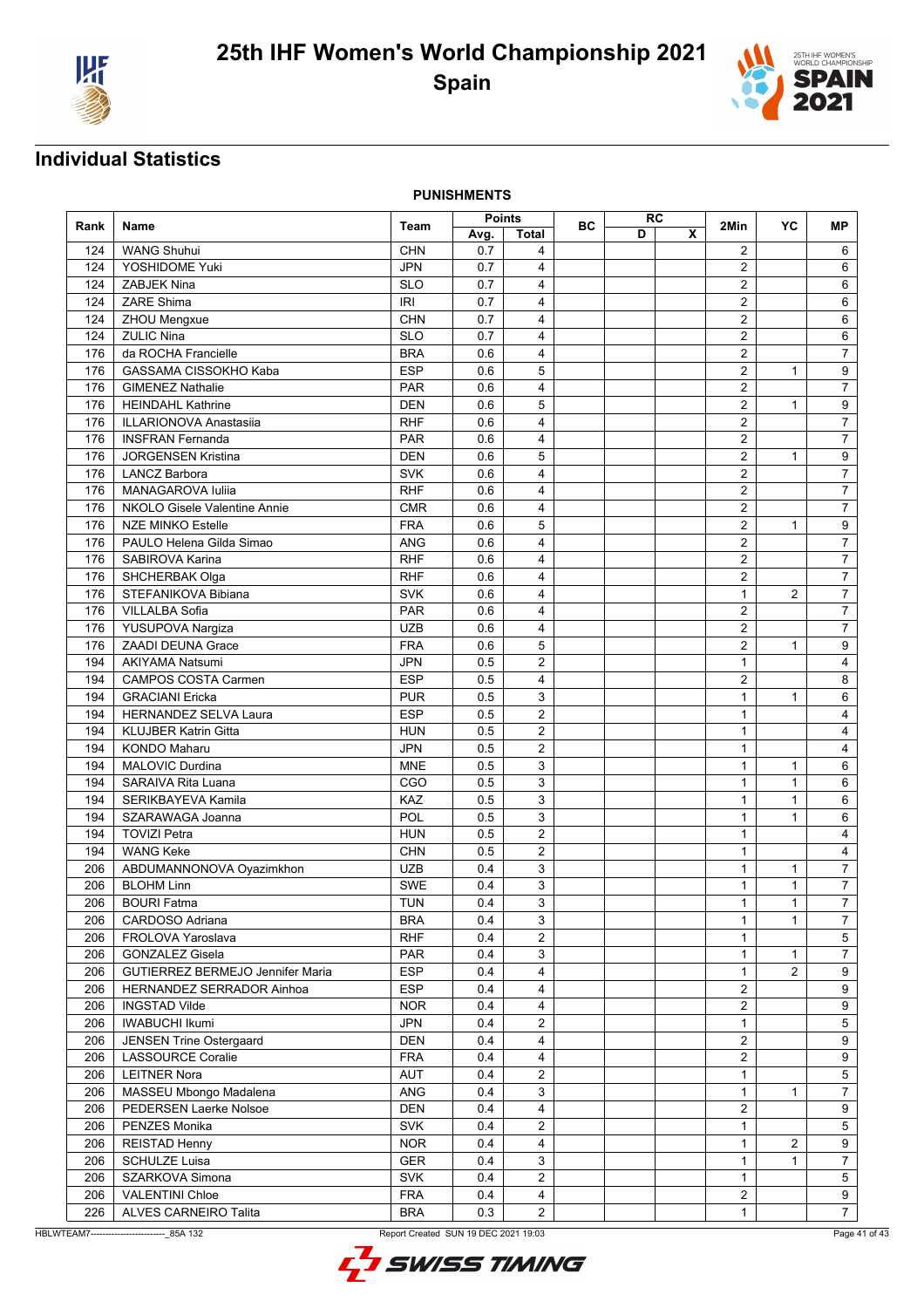



**PUNISHMENTS**

| X<br>D<br><b>Total</b><br>Avg.<br><b>ANTL Lisa</b><br>0.3<br>226<br><b>GER</b><br>2<br>6<br>$\mathbf{1}$<br><b>AOUIJ</b> Fadwa<br><b>TUN</b><br>0.3<br>$\overline{2}$<br>226<br>1<br>$\overline{7}$<br>$\overline{2}$<br>$\overline{7}$<br>226<br>ARAUJO Larissa<br><b>BRA</b><br>0.3<br>$\mathbf{1}$<br>$\overline{2}$<br>8<br><b>ARDERIUS MARTIN Silvia</b><br><b>ESP</b><br>0.3<br>$\mathbf{1}$<br>226<br><b>MNE</b><br>0.3<br>$\overline{2}$<br>6<br>226<br><b>ASANIN Tanja</b><br>$\mathbf{1}$<br>$\overline{2}$<br>$\overline{7}$<br>ATEBA ENGADI Laeticia Petronie<br><b>CMR</b><br>0.3<br>$\mathbf{1}$<br>226<br>$\overline{2}$<br>$\overline{7}$<br>226<br><b>BAJCIOVA Vladimira</b><br><b>SVK</b><br>0.3<br>$\mathbf{1}$<br>CGO<br>$\overline{2}$<br>226<br><b>BAZEKENE Magalie Scopheline</b><br>0.3<br>$\mathbf{1}$<br>6<br><b>TUN</b><br>2<br>$\overline{7}$<br>226<br><b>BELHADJ Soumaya</b><br>0.3<br>$\mathbf{1}$<br><b>PUR</b><br>$\overline{2}$<br>226<br><b>BENITEZ Alanis</b><br>0.3<br>$\mathbf{1}$<br>6<br>$\overline{2}$<br>IRI<br>$\mathbf{1}$<br>6<br>226<br><b>BIDADABDEGAH Soona</b><br>0.3<br>$\overline{2}$<br><b>SVK</b><br>0.3<br>$\overline{7}$<br>226<br><b>BIZIKOVA Reka</b><br>$\mathbf{1}$<br>226<br><b>BLAZEVIC Valentina</b><br>CRO<br>0.3<br>$\overline{2}$<br>$\mathbf{1}$<br>6<br><b>ESP</b><br>3<br>226<br>CABRAL BARBOSA Alexandrina<br>0.3<br>$\mathbf{1}$<br>9<br>$\mathbf{1}$<br>$\overline{2}$<br>6<br>226<br><b>CABRERA Adriana</b><br><b>PUR</b><br>0.3<br>$\mathbf{1}$<br>$\overline{2}$<br>$\boldsymbol{7}$<br>226<br><b>CARLSON Jenny</b><br><b>SWE</b><br>0.3<br>$\mathbf{1}$<br>$\overline{7}$<br>de JONG Daniela<br>$\overline{2}$<br>226<br><b>SWE</b><br>0.3<br>$\mathbf{1}$<br>$\overline{\mathbf{c}}$<br>0.3<br>$\overline{7}$<br>226<br>de PAULA Bruna<br><b>BRA</b><br>$\mathbf{1}$<br>CGO<br>$\overline{2}$<br>226<br><b>DIAGOURAGA Fanta</b><br>0.3<br>$\mathbf{1}$<br>6<br>$\overline{2}$<br><b>DIVOKO KANGOU Neida Klenn</b><br>CGO<br>226<br>0.3<br>$\mathbf{1}$<br>6<br>226<br>EBANGA BABOGA Cyrielle<br><b>CMR</b><br>0.3<br>2<br>1<br>$\overline{7}$<br>$\overline{2}$<br>EIZADGASHT Bahar<br><b>IRI</b><br>0.3<br>$\mathbf{1}$<br>6<br>226<br>$\overline{2}$<br>6<br>226<br><b>HUN</b><br>0.3<br>$\mathbf{1}$<br>FODOR Csenge Reka<br><b>RHF</b><br>$\overline{2}$<br>$\overline{7}$<br>226<br>FOMINA Olga<br>0.3<br>$\mathbf{1}$<br>FONSECA Natalia Mafiela Kamalandua<br>$\overline{2}$<br>$\overline{7}$<br><b>ANG</b><br>0.3<br>$\mathbf{1}$<br>226<br><b>ARG</b><br>$\overline{2}$<br>226<br><b>GANDULFO Macarena</b><br>0.3<br>$\mathbf{1}$<br>6<br>$\overline{2}$<br>226<br><b>GARCIA Graciela Ayelen</b><br><b>ARG</b><br>0.3<br>$\mathbf{1}$<br>6<br><b>GHASEMI Elnaz</b><br><b>IRI</b><br>2<br>226<br>0.3<br>$\mathbf{1}$<br>6<br>$\overline{2}$<br>226<br><b>HAFRA Noemi</b><br><b>HUN</b><br>0.3<br>$\mathbf{1}$<br>6<br>$\overline{2}$<br>8<br>226<br>HOJLUND Mie Enggrob<br><b>DEN</b><br>0.3<br>$\mathbf{1}$<br>$\overline{2}$<br><b>ILIE Alina</b><br>0.3<br>6<br>226<br>ROU<br>$\mathbf{1}$<br>JANJUSEVIC Andela<br>$\overline{2}$<br>226<br><b>SRB</b><br>0.3<br>$\mathbf{1}$<br>6<br>$\overline{2}$<br>226<br><b>JOUINI Chaima</b><br><b>TUN</b><br>0.3<br>$\mathbf{1}$<br>$\overline{7}$<br>226<br><b>KALF Marlene</b><br><b>GER</b><br>0.3<br>2<br>1<br>$\overline{7}$<br>$\overline{2}$<br>226<br><b>KIYANIARA Arezou</b><br><b>IRI</b><br>0.3<br>$\mathbf{1}$<br>6<br>$\overline{2}$<br><b>KOCIC Tamara</b><br><b>SRB</b><br>$\mathbf{1}$<br>6<br>226<br>0.3<br>$\overline{2}$<br>$\mathbf{1}$<br>$\overline{7}$<br>226<br><b>LAUENROTH Antie</b><br><b>GER</b><br>0.3<br>$\overline{2}$<br>$\overline{7}$<br><b>LINDQVIST Emma</b><br>SWE<br>0.3<br>$\mathbf{1}$<br>226<br>$\overline{2}$<br>226<br>0.3<br>$\mathbf{1}$<br>$\overline{6}$<br><b>CHN</b><br>LIU Chan<br>2<br>6<br>226<br><b>LUKACS Viktoria</b><br><b>HUN</b><br>0.3<br>$\mathbf{1}$<br><b>CZE</b><br><b>MALA Veronika</b><br>0.3<br>226<br>$\overline{2}$<br>$\mathbf{1}$<br>6<br>$\overline{2}$<br>226<br>CRO<br>0.3<br>$\mathbf{1}$<br>$\,6\,$<br><b>MAMIC Josipa</b><br>$\overline{2}$<br>$\overline{7}$<br>226<br><b>MATIELI Patricia</b><br><b>BRA</b><br>0.3<br>$\mathbf{1}$<br>POL<br>$\sqrt{2}$<br>MATUSZCZYK Sylwia<br>6<br>226<br>0.3<br>$\mathbf{1}$<br>$\overline{2}$<br>226<br>MBOUCHOU MANDOP Anne Florette<br><b>CMR</b><br>0.3<br>$\mathbf{1}$<br>$\overline{7}$<br>$\overline{2}$<br>226<br>MENDOZA Luciana<br>ARG<br>0.3<br>$\mathbf{1}$<br>6<br><b>SLO</b><br>$\overline{c}$<br>226<br><b>MRMOLJA Dominika</b><br>0.3<br>6<br>$\mathbf{1}$<br>$\sqrt{2}$<br><b>MNE</b><br>$\mathbf{1}$<br>6<br>226<br>MUGOSA Dijana<br>0.3<br>$\overline{7}$<br><b>UZB</b><br>$\overline{2}$<br>0.3<br>$\mathbf{1}$<br>226<br>MUSTAFAEVA Anastasiya<br>$\overline{2}$<br>$\overline{7}$<br>226<br>NGOUOKO NGUESSEU Adjani Celeste<br><b>CMR</b><br>0.3<br>$\mathbf{1}$<br>$\overline{\mathbf{2}}$<br><b>OBANGUE Richca Miche</b><br>CGO<br>0.3<br>$\mathbf{1}$<br>6<br>226<br>$\overline{c}$<br>ORTIZ Cyolimar<br><b>PUR</b><br>226<br>0.3<br>1<br>6<br>PIJEVIC Tea<br>CRO<br>0.3<br>$\overline{c}$<br>$\mathbf{1}$<br>226<br>6<br>POILOVA Iuliaa<br>KAZ<br>0.3<br>$\overline{2}$<br>$\mathbf{1}$<br>6<br>226<br>$\overline{2}$<br>RADICEVIC Jovanka<br>6<br>226<br><b>MNE</b><br>0.3<br>$\mathbf{1}$<br>$\overline{2}$<br>226<br>REICHERT Johanna<br>AUT<br>0.3<br>$\mathbf{1}$<br>6<br>$\overline{2}$<br>7 <sup>7</sup><br>226<br>RIBEIRO QUINTINO Jessica<br><b>BRA</b><br>0.3<br>$\mathbf{1}$ |      |      |      | Points |  | <b>BC</b> | <b>RC</b> |  | 2Min | YC | <b>MP</b> |
|--------------------------------------------------------------------------------------------------------------------------------------------------------------------------------------------------------------------------------------------------------------------------------------------------------------------------------------------------------------------------------------------------------------------------------------------------------------------------------------------------------------------------------------------------------------------------------------------------------------------------------------------------------------------------------------------------------------------------------------------------------------------------------------------------------------------------------------------------------------------------------------------------------------------------------------------------------------------------------------------------------------------------------------------------------------------------------------------------------------------------------------------------------------------------------------------------------------------------------------------------------------------------------------------------------------------------------------------------------------------------------------------------------------------------------------------------------------------------------------------------------------------------------------------------------------------------------------------------------------------------------------------------------------------------------------------------------------------------------------------------------------------------------------------------------------------------------------------------------------------------------------------------------------------------------------------------------------------------------------------------------------------------------------------------------------------------------------------------------------------------------------------------------------------------------------------------------------------------------------------------------------------------------------------------------------------------------------------------------------------------------------------------------------------------------------------------------------------------------------------------------------------------------------------------------------------------------------------------------------------------------------------------------------------------------------------------------------------------------------------------------------------------------------------------------------------------------------------------------------------------------------------------------------------------------------------------------------------------------------------------------------------------------------------------------------------------------------------------------------------------------------------------------------------------------------------------------------------------------------------------------------------------------------------------------------------------------------------------------------------------------------------------------------------------------------------------------------------------------------------------------------------------------------------------------------------------------------------------------------------------------------------------------------------------------------------------------------------------------------------------------------------------------------------------------------------------------------------------------------------------------------------------------------------------------------------------------------------------------------------------------------------------------------------------------------------------------------------------------------------------------------------------------------------------------------------------------------------------------------------------------------------------------------------------------------------------------------------------------------------------------------------------------------------------------------------------------------------------------------------------------------------------------------------------------------------------------------------------------------------------------------------------------------------------------------------------------------------------------------------------------------------------------------------------------------------------------------------------------------------------------------------------------------------------------------------------------------------------------------------------------------------------------------------------------------------------------------------------------------------------------------------------------------------------------------------------------------------------------------------------------------------------------------------------------------------------------------------------------------------------------------------------------------------------------------------------------------------------------------------------------------------------------------------------------------------|------|------|------|--------|--|-----------|-----------|--|------|----|-----------|
|                                                                                                                                                                                                                                                                                                                                                                                                                                                                                                                                                                                                                                                                                                                                                                                                                                                                                                                                                                                                                                                                                                                                                                                                                                                                                                                                                                                                                                                                                                                                                                                                                                                                                                                                                                                                                                                                                                                                                                                                                                                                                                                                                                                                                                                                                                                                                                                                                                                                                                                                                                                                                                                                                                                                                                                                                                                                                                                                                                                                                                                                                                                                                                                                                                                                                                                                                                                                                                                                                                                                                                                                                                                                                                                                                                                                                                                                                                                                                                                                                                                                                                                                                                                                                                                                                                                                                                                                                                                                                                                                                                                                                                                                                                                                                                                                                                                                                                                                                                                                                                                                                                                                                                                                                                                                                                                                                                                                                                                                                                                                                                    | Rank | Name | Team |        |  |           |           |  |      |    |           |
|                                                                                                                                                                                                                                                                                                                                                                                                                                                                                                                                                                                                                                                                                                                                                                                                                                                                                                                                                                                                                                                                                                                                                                                                                                                                                                                                                                                                                                                                                                                                                                                                                                                                                                                                                                                                                                                                                                                                                                                                                                                                                                                                                                                                                                                                                                                                                                                                                                                                                                                                                                                                                                                                                                                                                                                                                                                                                                                                                                                                                                                                                                                                                                                                                                                                                                                                                                                                                                                                                                                                                                                                                                                                                                                                                                                                                                                                                                                                                                                                                                                                                                                                                                                                                                                                                                                                                                                                                                                                                                                                                                                                                                                                                                                                                                                                                                                                                                                                                                                                                                                                                                                                                                                                                                                                                                                                                                                                                                                                                                                                                                    |      |      |      |        |  |           |           |  |      |    |           |
|                                                                                                                                                                                                                                                                                                                                                                                                                                                                                                                                                                                                                                                                                                                                                                                                                                                                                                                                                                                                                                                                                                                                                                                                                                                                                                                                                                                                                                                                                                                                                                                                                                                                                                                                                                                                                                                                                                                                                                                                                                                                                                                                                                                                                                                                                                                                                                                                                                                                                                                                                                                                                                                                                                                                                                                                                                                                                                                                                                                                                                                                                                                                                                                                                                                                                                                                                                                                                                                                                                                                                                                                                                                                                                                                                                                                                                                                                                                                                                                                                                                                                                                                                                                                                                                                                                                                                                                                                                                                                                                                                                                                                                                                                                                                                                                                                                                                                                                                                                                                                                                                                                                                                                                                                                                                                                                                                                                                                                                                                                                                                                    |      |      |      |        |  |           |           |  |      |    |           |
|                                                                                                                                                                                                                                                                                                                                                                                                                                                                                                                                                                                                                                                                                                                                                                                                                                                                                                                                                                                                                                                                                                                                                                                                                                                                                                                                                                                                                                                                                                                                                                                                                                                                                                                                                                                                                                                                                                                                                                                                                                                                                                                                                                                                                                                                                                                                                                                                                                                                                                                                                                                                                                                                                                                                                                                                                                                                                                                                                                                                                                                                                                                                                                                                                                                                                                                                                                                                                                                                                                                                                                                                                                                                                                                                                                                                                                                                                                                                                                                                                                                                                                                                                                                                                                                                                                                                                                                                                                                                                                                                                                                                                                                                                                                                                                                                                                                                                                                                                                                                                                                                                                                                                                                                                                                                                                                                                                                                                                                                                                                                                                    |      |      |      |        |  |           |           |  |      |    |           |
|                                                                                                                                                                                                                                                                                                                                                                                                                                                                                                                                                                                                                                                                                                                                                                                                                                                                                                                                                                                                                                                                                                                                                                                                                                                                                                                                                                                                                                                                                                                                                                                                                                                                                                                                                                                                                                                                                                                                                                                                                                                                                                                                                                                                                                                                                                                                                                                                                                                                                                                                                                                                                                                                                                                                                                                                                                                                                                                                                                                                                                                                                                                                                                                                                                                                                                                                                                                                                                                                                                                                                                                                                                                                                                                                                                                                                                                                                                                                                                                                                                                                                                                                                                                                                                                                                                                                                                                                                                                                                                                                                                                                                                                                                                                                                                                                                                                                                                                                                                                                                                                                                                                                                                                                                                                                                                                                                                                                                                                                                                                                                                    |      |      |      |        |  |           |           |  |      |    |           |
|                                                                                                                                                                                                                                                                                                                                                                                                                                                                                                                                                                                                                                                                                                                                                                                                                                                                                                                                                                                                                                                                                                                                                                                                                                                                                                                                                                                                                                                                                                                                                                                                                                                                                                                                                                                                                                                                                                                                                                                                                                                                                                                                                                                                                                                                                                                                                                                                                                                                                                                                                                                                                                                                                                                                                                                                                                                                                                                                                                                                                                                                                                                                                                                                                                                                                                                                                                                                                                                                                                                                                                                                                                                                                                                                                                                                                                                                                                                                                                                                                                                                                                                                                                                                                                                                                                                                                                                                                                                                                                                                                                                                                                                                                                                                                                                                                                                                                                                                                                                                                                                                                                                                                                                                                                                                                                                                                                                                                                                                                                                                                                    |      |      |      |        |  |           |           |  |      |    |           |
|                                                                                                                                                                                                                                                                                                                                                                                                                                                                                                                                                                                                                                                                                                                                                                                                                                                                                                                                                                                                                                                                                                                                                                                                                                                                                                                                                                                                                                                                                                                                                                                                                                                                                                                                                                                                                                                                                                                                                                                                                                                                                                                                                                                                                                                                                                                                                                                                                                                                                                                                                                                                                                                                                                                                                                                                                                                                                                                                                                                                                                                                                                                                                                                                                                                                                                                                                                                                                                                                                                                                                                                                                                                                                                                                                                                                                                                                                                                                                                                                                                                                                                                                                                                                                                                                                                                                                                                                                                                                                                                                                                                                                                                                                                                                                                                                                                                                                                                                                                                                                                                                                                                                                                                                                                                                                                                                                                                                                                                                                                                                                                    |      |      |      |        |  |           |           |  |      |    |           |
|                                                                                                                                                                                                                                                                                                                                                                                                                                                                                                                                                                                                                                                                                                                                                                                                                                                                                                                                                                                                                                                                                                                                                                                                                                                                                                                                                                                                                                                                                                                                                                                                                                                                                                                                                                                                                                                                                                                                                                                                                                                                                                                                                                                                                                                                                                                                                                                                                                                                                                                                                                                                                                                                                                                                                                                                                                                                                                                                                                                                                                                                                                                                                                                                                                                                                                                                                                                                                                                                                                                                                                                                                                                                                                                                                                                                                                                                                                                                                                                                                                                                                                                                                                                                                                                                                                                                                                                                                                                                                                                                                                                                                                                                                                                                                                                                                                                                                                                                                                                                                                                                                                                                                                                                                                                                                                                                                                                                                                                                                                                                                                    |      |      |      |        |  |           |           |  |      |    |           |
|                                                                                                                                                                                                                                                                                                                                                                                                                                                                                                                                                                                                                                                                                                                                                                                                                                                                                                                                                                                                                                                                                                                                                                                                                                                                                                                                                                                                                                                                                                                                                                                                                                                                                                                                                                                                                                                                                                                                                                                                                                                                                                                                                                                                                                                                                                                                                                                                                                                                                                                                                                                                                                                                                                                                                                                                                                                                                                                                                                                                                                                                                                                                                                                                                                                                                                                                                                                                                                                                                                                                                                                                                                                                                                                                                                                                                                                                                                                                                                                                                                                                                                                                                                                                                                                                                                                                                                                                                                                                                                                                                                                                                                                                                                                                                                                                                                                                                                                                                                                                                                                                                                                                                                                                                                                                                                                                                                                                                                                                                                                                                                    |      |      |      |        |  |           |           |  |      |    |           |
|                                                                                                                                                                                                                                                                                                                                                                                                                                                                                                                                                                                                                                                                                                                                                                                                                                                                                                                                                                                                                                                                                                                                                                                                                                                                                                                                                                                                                                                                                                                                                                                                                                                                                                                                                                                                                                                                                                                                                                                                                                                                                                                                                                                                                                                                                                                                                                                                                                                                                                                                                                                                                                                                                                                                                                                                                                                                                                                                                                                                                                                                                                                                                                                                                                                                                                                                                                                                                                                                                                                                                                                                                                                                                                                                                                                                                                                                                                                                                                                                                                                                                                                                                                                                                                                                                                                                                                                                                                                                                                                                                                                                                                                                                                                                                                                                                                                                                                                                                                                                                                                                                                                                                                                                                                                                                                                                                                                                                                                                                                                                                                    |      |      |      |        |  |           |           |  |      |    |           |
|                                                                                                                                                                                                                                                                                                                                                                                                                                                                                                                                                                                                                                                                                                                                                                                                                                                                                                                                                                                                                                                                                                                                                                                                                                                                                                                                                                                                                                                                                                                                                                                                                                                                                                                                                                                                                                                                                                                                                                                                                                                                                                                                                                                                                                                                                                                                                                                                                                                                                                                                                                                                                                                                                                                                                                                                                                                                                                                                                                                                                                                                                                                                                                                                                                                                                                                                                                                                                                                                                                                                                                                                                                                                                                                                                                                                                                                                                                                                                                                                                                                                                                                                                                                                                                                                                                                                                                                                                                                                                                                                                                                                                                                                                                                                                                                                                                                                                                                                                                                                                                                                                                                                                                                                                                                                                                                                                                                                                                                                                                                                                                    |      |      |      |        |  |           |           |  |      |    |           |
|                                                                                                                                                                                                                                                                                                                                                                                                                                                                                                                                                                                                                                                                                                                                                                                                                                                                                                                                                                                                                                                                                                                                                                                                                                                                                                                                                                                                                                                                                                                                                                                                                                                                                                                                                                                                                                                                                                                                                                                                                                                                                                                                                                                                                                                                                                                                                                                                                                                                                                                                                                                                                                                                                                                                                                                                                                                                                                                                                                                                                                                                                                                                                                                                                                                                                                                                                                                                                                                                                                                                                                                                                                                                                                                                                                                                                                                                                                                                                                                                                                                                                                                                                                                                                                                                                                                                                                                                                                                                                                                                                                                                                                                                                                                                                                                                                                                                                                                                                                                                                                                                                                                                                                                                                                                                                                                                                                                                                                                                                                                                                                    |      |      |      |        |  |           |           |  |      |    |           |
|                                                                                                                                                                                                                                                                                                                                                                                                                                                                                                                                                                                                                                                                                                                                                                                                                                                                                                                                                                                                                                                                                                                                                                                                                                                                                                                                                                                                                                                                                                                                                                                                                                                                                                                                                                                                                                                                                                                                                                                                                                                                                                                                                                                                                                                                                                                                                                                                                                                                                                                                                                                                                                                                                                                                                                                                                                                                                                                                                                                                                                                                                                                                                                                                                                                                                                                                                                                                                                                                                                                                                                                                                                                                                                                                                                                                                                                                                                                                                                                                                                                                                                                                                                                                                                                                                                                                                                                                                                                                                                                                                                                                                                                                                                                                                                                                                                                                                                                                                                                                                                                                                                                                                                                                                                                                                                                                                                                                                                                                                                                                                                    |      |      |      |        |  |           |           |  |      |    |           |
|                                                                                                                                                                                                                                                                                                                                                                                                                                                                                                                                                                                                                                                                                                                                                                                                                                                                                                                                                                                                                                                                                                                                                                                                                                                                                                                                                                                                                                                                                                                                                                                                                                                                                                                                                                                                                                                                                                                                                                                                                                                                                                                                                                                                                                                                                                                                                                                                                                                                                                                                                                                                                                                                                                                                                                                                                                                                                                                                                                                                                                                                                                                                                                                                                                                                                                                                                                                                                                                                                                                                                                                                                                                                                                                                                                                                                                                                                                                                                                                                                                                                                                                                                                                                                                                                                                                                                                                                                                                                                                                                                                                                                                                                                                                                                                                                                                                                                                                                                                                                                                                                                                                                                                                                                                                                                                                                                                                                                                                                                                                                                                    |      |      |      |        |  |           |           |  |      |    |           |
|                                                                                                                                                                                                                                                                                                                                                                                                                                                                                                                                                                                                                                                                                                                                                                                                                                                                                                                                                                                                                                                                                                                                                                                                                                                                                                                                                                                                                                                                                                                                                                                                                                                                                                                                                                                                                                                                                                                                                                                                                                                                                                                                                                                                                                                                                                                                                                                                                                                                                                                                                                                                                                                                                                                                                                                                                                                                                                                                                                                                                                                                                                                                                                                                                                                                                                                                                                                                                                                                                                                                                                                                                                                                                                                                                                                                                                                                                                                                                                                                                                                                                                                                                                                                                                                                                                                                                                                                                                                                                                                                                                                                                                                                                                                                                                                                                                                                                                                                                                                                                                                                                                                                                                                                                                                                                                                                                                                                                                                                                                                                                                    |      |      |      |        |  |           |           |  |      |    |           |
|                                                                                                                                                                                                                                                                                                                                                                                                                                                                                                                                                                                                                                                                                                                                                                                                                                                                                                                                                                                                                                                                                                                                                                                                                                                                                                                                                                                                                                                                                                                                                                                                                                                                                                                                                                                                                                                                                                                                                                                                                                                                                                                                                                                                                                                                                                                                                                                                                                                                                                                                                                                                                                                                                                                                                                                                                                                                                                                                                                                                                                                                                                                                                                                                                                                                                                                                                                                                                                                                                                                                                                                                                                                                                                                                                                                                                                                                                                                                                                                                                                                                                                                                                                                                                                                                                                                                                                                                                                                                                                                                                                                                                                                                                                                                                                                                                                                                                                                                                                                                                                                                                                                                                                                                                                                                                                                                                                                                                                                                                                                                                                    |      |      |      |        |  |           |           |  |      |    |           |
|                                                                                                                                                                                                                                                                                                                                                                                                                                                                                                                                                                                                                                                                                                                                                                                                                                                                                                                                                                                                                                                                                                                                                                                                                                                                                                                                                                                                                                                                                                                                                                                                                                                                                                                                                                                                                                                                                                                                                                                                                                                                                                                                                                                                                                                                                                                                                                                                                                                                                                                                                                                                                                                                                                                                                                                                                                                                                                                                                                                                                                                                                                                                                                                                                                                                                                                                                                                                                                                                                                                                                                                                                                                                                                                                                                                                                                                                                                                                                                                                                                                                                                                                                                                                                                                                                                                                                                                                                                                                                                                                                                                                                                                                                                                                                                                                                                                                                                                                                                                                                                                                                                                                                                                                                                                                                                                                                                                                                                                                                                                                                                    |      |      |      |        |  |           |           |  |      |    |           |
|                                                                                                                                                                                                                                                                                                                                                                                                                                                                                                                                                                                                                                                                                                                                                                                                                                                                                                                                                                                                                                                                                                                                                                                                                                                                                                                                                                                                                                                                                                                                                                                                                                                                                                                                                                                                                                                                                                                                                                                                                                                                                                                                                                                                                                                                                                                                                                                                                                                                                                                                                                                                                                                                                                                                                                                                                                                                                                                                                                                                                                                                                                                                                                                                                                                                                                                                                                                                                                                                                                                                                                                                                                                                                                                                                                                                                                                                                                                                                                                                                                                                                                                                                                                                                                                                                                                                                                                                                                                                                                                                                                                                                                                                                                                                                                                                                                                                                                                                                                                                                                                                                                                                                                                                                                                                                                                                                                                                                                                                                                                                                                    |      |      |      |        |  |           |           |  |      |    |           |
|                                                                                                                                                                                                                                                                                                                                                                                                                                                                                                                                                                                                                                                                                                                                                                                                                                                                                                                                                                                                                                                                                                                                                                                                                                                                                                                                                                                                                                                                                                                                                                                                                                                                                                                                                                                                                                                                                                                                                                                                                                                                                                                                                                                                                                                                                                                                                                                                                                                                                                                                                                                                                                                                                                                                                                                                                                                                                                                                                                                                                                                                                                                                                                                                                                                                                                                                                                                                                                                                                                                                                                                                                                                                                                                                                                                                                                                                                                                                                                                                                                                                                                                                                                                                                                                                                                                                                                                                                                                                                                                                                                                                                                                                                                                                                                                                                                                                                                                                                                                                                                                                                                                                                                                                                                                                                                                                                                                                                                                                                                                                                                    |      |      |      |        |  |           |           |  |      |    |           |
|                                                                                                                                                                                                                                                                                                                                                                                                                                                                                                                                                                                                                                                                                                                                                                                                                                                                                                                                                                                                                                                                                                                                                                                                                                                                                                                                                                                                                                                                                                                                                                                                                                                                                                                                                                                                                                                                                                                                                                                                                                                                                                                                                                                                                                                                                                                                                                                                                                                                                                                                                                                                                                                                                                                                                                                                                                                                                                                                                                                                                                                                                                                                                                                                                                                                                                                                                                                                                                                                                                                                                                                                                                                                                                                                                                                                                                                                                                                                                                                                                                                                                                                                                                                                                                                                                                                                                                                                                                                                                                                                                                                                                                                                                                                                                                                                                                                                                                                                                                                                                                                                                                                                                                                                                                                                                                                                                                                                                                                                                                                                                                    |      |      |      |        |  |           |           |  |      |    |           |
|                                                                                                                                                                                                                                                                                                                                                                                                                                                                                                                                                                                                                                                                                                                                                                                                                                                                                                                                                                                                                                                                                                                                                                                                                                                                                                                                                                                                                                                                                                                                                                                                                                                                                                                                                                                                                                                                                                                                                                                                                                                                                                                                                                                                                                                                                                                                                                                                                                                                                                                                                                                                                                                                                                                                                                                                                                                                                                                                                                                                                                                                                                                                                                                                                                                                                                                                                                                                                                                                                                                                                                                                                                                                                                                                                                                                                                                                                                                                                                                                                                                                                                                                                                                                                                                                                                                                                                                                                                                                                                                                                                                                                                                                                                                                                                                                                                                                                                                                                                                                                                                                                                                                                                                                                                                                                                                                                                                                                                                                                                                                                                    |      |      |      |        |  |           |           |  |      |    |           |
|                                                                                                                                                                                                                                                                                                                                                                                                                                                                                                                                                                                                                                                                                                                                                                                                                                                                                                                                                                                                                                                                                                                                                                                                                                                                                                                                                                                                                                                                                                                                                                                                                                                                                                                                                                                                                                                                                                                                                                                                                                                                                                                                                                                                                                                                                                                                                                                                                                                                                                                                                                                                                                                                                                                                                                                                                                                                                                                                                                                                                                                                                                                                                                                                                                                                                                                                                                                                                                                                                                                                                                                                                                                                                                                                                                                                                                                                                                                                                                                                                                                                                                                                                                                                                                                                                                                                                                                                                                                                                                                                                                                                                                                                                                                                                                                                                                                                                                                                                                                                                                                                                                                                                                                                                                                                                                                                                                                                                                                                                                                                                                    |      |      |      |        |  |           |           |  |      |    |           |
|                                                                                                                                                                                                                                                                                                                                                                                                                                                                                                                                                                                                                                                                                                                                                                                                                                                                                                                                                                                                                                                                                                                                                                                                                                                                                                                                                                                                                                                                                                                                                                                                                                                                                                                                                                                                                                                                                                                                                                                                                                                                                                                                                                                                                                                                                                                                                                                                                                                                                                                                                                                                                                                                                                                                                                                                                                                                                                                                                                                                                                                                                                                                                                                                                                                                                                                                                                                                                                                                                                                                                                                                                                                                                                                                                                                                                                                                                                                                                                                                                                                                                                                                                                                                                                                                                                                                                                                                                                                                                                                                                                                                                                                                                                                                                                                                                                                                                                                                                                                                                                                                                                                                                                                                                                                                                                                                                                                                                                                                                                                                                                    |      |      |      |        |  |           |           |  |      |    |           |
|                                                                                                                                                                                                                                                                                                                                                                                                                                                                                                                                                                                                                                                                                                                                                                                                                                                                                                                                                                                                                                                                                                                                                                                                                                                                                                                                                                                                                                                                                                                                                                                                                                                                                                                                                                                                                                                                                                                                                                                                                                                                                                                                                                                                                                                                                                                                                                                                                                                                                                                                                                                                                                                                                                                                                                                                                                                                                                                                                                                                                                                                                                                                                                                                                                                                                                                                                                                                                                                                                                                                                                                                                                                                                                                                                                                                                                                                                                                                                                                                                                                                                                                                                                                                                                                                                                                                                                                                                                                                                                                                                                                                                                                                                                                                                                                                                                                                                                                                                                                                                                                                                                                                                                                                                                                                                                                                                                                                                                                                                                                                                                    |      |      |      |        |  |           |           |  |      |    |           |
|                                                                                                                                                                                                                                                                                                                                                                                                                                                                                                                                                                                                                                                                                                                                                                                                                                                                                                                                                                                                                                                                                                                                                                                                                                                                                                                                                                                                                                                                                                                                                                                                                                                                                                                                                                                                                                                                                                                                                                                                                                                                                                                                                                                                                                                                                                                                                                                                                                                                                                                                                                                                                                                                                                                                                                                                                                                                                                                                                                                                                                                                                                                                                                                                                                                                                                                                                                                                                                                                                                                                                                                                                                                                                                                                                                                                                                                                                                                                                                                                                                                                                                                                                                                                                                                                                                                                                                                                                                                                                                                                                                                                                                                                                                                                                                                                                                                                                                                                                                                                                                                                                                                                                                                                                                                                                                                                                                                                                                                                                                                                                                    |      |      |      |        |  |           |           |  |      |    |           |
|                                                                                                                                                                                                                                                                                                                                                                                                                                                                                                                                                                                                                                                                                                                                                                                                                                                                                                                                                                                                                                                                                                                                                                                                                                                                                                                                                                                                                                                                                                                                                                                                                                                                                                                                                                                                                                                                                                                                                                                                                                                                                                                                                                                                                                                                                                                                                                                                                                                                                                                                                                                                                                                                                                                                                                                                                                                                                                                                                                                                                                                                                                                                                                                                                                                                                                                                                                                                                                                                                                                                                                                                                                                                                                                                                                                                                                                                                                                                                                                                                                                                                                                                                                                                                                                                                                                                                                                                                                                                                                                                                                                                                                                                                                                                                                                                                                                                                                                                                                                                                                                                                                                                                                                                                                                                                                                                                                                                                                                                                                                                                                    |      |      |      |        |  |           |           |  |      |    |           |
|                                                                                                                                                                                                                                                                                                                                                                                                                                                                                                                                                                                                                                                                                                                                                                                                                                                                                                                                                                                                                                                                                                                                                                                                                                                                                                                                                                                                                                                                                                                                                                                                                                                                                                                                                                                                                                                                                                                                                                                                                                                                                                                                                                                                                                                                                                                                                                                                                                                                                                                                                                                                                                                                                                                                                                                                                                                                                                                                                                                                                                                                                                                                                                                                                                                                                                                                                                                                                                                                                                                                                                                                                                                                                                                                                                                                                                                                                                                                                                                                                                                                                                                                                                                                                                                                                                                                                                                                                                                                                                                                                                                                                                                                                                                                                                                                                                                                                                                                                                                                                                                                                                                                                                                                                                                                                                                                                                                                                                                                                                                                                                    |      |      |      |        |  |           |           |  |      |    |           |
|                                                                                                                                                                                                                                                                                                                                                                                                                                                                                                                                                                                                                                                                                                                                                                                                                                                                                                                                                                                                                                                                                                                                                                                                                                                                                                                                                                                                                                                                                                                                                                                                                                                                                                                                                                                                                                                                                                                                                                                                                                                                                                                                                                                                                                                                                                                                                                                                                                                                                                                                                                                                                                                                                                                                                                                                                                                                                                                                                                                                                                                                                                                                                                                                                                                                                                                                                                                                                                                                                                                                                                                                                                                                                                                                                                                                                                                                                                                                                                                                                                                                                                                                                                                                                                                                                                                                                                                                                                                                                                                                                                                                                                                                                                                                                                                                                                                                                                                                                                                                                                                                                                                                                                                                                                                                                                                                                                                                                                                                                                                                                                    |      |      |      |        |  |           |           |  |      |    |           |
|                                                                                                                                                                                                                                                                                                                                                                                                                                                                                                                                                                                                                                                                                                                                                                                                                                                                                                                                                                                                                                                                                                                                                                                                                                                                                                                                                                                                                                                                                                                                                                                                                                                                                                                                                                                                                                                                                                                                                                                                                                                                                                                                                                                                                                                                                                                                                                                                                                                                                                                                                                                                                                                                                                                                                                                                                                                                                                                                                                                                                                                                                                                                                                                                                                                                                                                                                                                                                                                                                                                                                                                                                                                                                                                                                                                                                                                                                                                                                                                                                                                                                                                                                                                                                                                                                                                                                                                                                                                                                                                                                                                                                                                                                                                                                                                                                                                                                                                                                                                                                                                                                                                                                                                                                                                                                                                                                                                                                                                                                                                                                                    |      |      |      |        |  |           |           |  |      |    |           |
|                                                                                                                                                                                                                                                                                                                                                                                                                                                                                                                                                                                                                                                                                                                                                                                                                                                                                                                                                                                                                                                                                                                                                                                                                                                                                                                                                                                                                                                                                                                                                                                                                                                                                                                                                                                                                                                                                                                                                                                                                                                                                                                                                                                                                                                                                                                                                                                                                                                                                                                                                                                                                                                                                                                                                                                                                                                                                                                                                                                                                                                                                                                                                                                                                                                                                                                                                                                                                                                                                                                                                                                                                                                                                                                                                                                                                                                                                                                                                                                                                                                                                                                                                                                                                                                                                                                                                                                                                                                                                                                                                                                                                                                                                                                                                                                                                                                                                                                                                                                                                                                                                                                                                                                                                                                                                                                                                                                                                                                                                                                                                                    |      |      |      |        |  |           |           |  |      |    |           |
|                                                                                                                                                                                                                                                                                                                                                                                                                                                                                                                                                                                                                                                                                                                                                                                                                                                                                                                                                                                                                                                                                                                                                                                                                                                                                                                                                                                                                                                                                                                                                                                                                                                                                                                                                                                                                                                                                                                                                                                                                                                                                                                                                                                                                                                                                                                                                                                                                                                                                                                                                                                                                                                                                                                                                                                                                                                                                                                                                                                                                                                                                                                                                                                                                                                                                                                                                                                                                                                                                                                                                                                                                                                                                                                                                                                                                                                                                                                                                                                                                                                                                                                                                                                                                                                                                                                                                                                                                                                                                                                                                                                                                                                                                                                                                                                                                                                                                                                                                                                                                                                                                                                                                                                                                                                                                                                                                                                                                                                                                                                                                                    |      |      |      |        |  |           |           |  |      |    |           |
|                                                                                                                                                                                                                                                                                                                                                                                                                                                                                                                                                                                                                                                                                                                                                                                                                                                                                                                                                                                                                                                                                                                                                                                                                                                                                                                                                                                                                                                                                                                                                                                                                                                                                                                                                                                                                                                                                                                                                                                                                                                                                                                                                                                                                                                                                                                                                                                                                                                                                                                                                                                                                                                                                                                                                                                                                                                                                                                                                                                                                                                                                                                                                                                                                                                                                                                                                                                                                                                                                                                                                                                                                                                                                                                                                                                                                                                                                                                                                                                                                                                                                                                                                                                                                                                                                                                                                                                                                                                                                                                                                                                                                                                                                                                                                                                                                                                                                                                                                                                                                                                                                                                                                                                                                                                                                                                                                                                                                                                                                                                                                                    |      |      |      |        |  |           |           |  |      |    |           |
|                                                                                                                                                                                                                                                                                                                                                                                                                                                                                                                                                                                                                                                                                                                                                                                                                                                                                                                                                                                                                                                                                                                                                                                                                                                                                                                                                                                                                                                                                                                                                                                                                                                                                                                                                                                                                                                                                                                                                                                                                                                                                                                                                                                                                                                                                                                                                                                                                                                                                                                                                                                                                                                                                                                                                                                                                                                                                                                                                                                                                                                                                                                                                                                                                                                                                                                                                                                                                                                                                                                                                                                                                                                                                                                                                                                                                                                                                                                                                                                                                                                                                                                                                                                                                                                                                                                                                                                                                                                                                                                                                                                                                                                                                                                                                                                                                                                                                                                                                                                                                                                                                                                                                                                                                                                                                                                                                                                                                                                                                                                                                                    |      |      |      |        |  |           |           |  |      |    |           |
|                                                                                                                                                                                                                                                                                                                                                                                                                                                                                                                                                                                                                                                                                                                                                                                                                                                                                                                                                                                                                                                                                                                                                                                                                                                                                                                                                                                                                                                                                                                                                                                                                                                                                                                                                                                                                                                                                                                                                                                                                                                                                                                                                                                                                                                                                                                                                                                                                                                                                                                                                                                                                                                                                                                                                                                                                                                                                                                                                                                                                                                                                                                                                                                                                                                                                                                                                                                                                                                                                                                                                                                                                                                                                                                                                                                                                                                                                                                                                                                                                                                                                                                                                                                                                                                                                                                                                                                                                                                                                                                                                                                                                                                                                                                                                                                                                                                                                                                                                                                                                                                                                                                                                                                                                                                                                                                                                                                                                                                                                                                                                                    |      |      |      |        |  |           |           |  |      |    |           |
|                                                                                                                                                                                                                                                                                                                                                                                                                                                                                                                                                                                                                                                                                                                                                                                                                                                                                                                                                                                                                                                                                                                                                                                                                                                                                                                                                                                                                                                                                                                                                                                                                                                                                                                                                                                                                                                                                                                                                                                                                                                                                                                                                                                                                                                                                                                                                                                                                                                                                                                                                                                                                                                                                                                                                                                                                                                                                                                                                                                                                                                                                                                                                                                                                                                                                                                                                                                                                                                                                                                                                                                                                                                                                                                                                                                                                                                                                                                                                                                                                                                                                                                                                                                                                                                                                                                                                                                                                                                                                                                                                                                                                                                                                                                                                                                                                                                                                                                                                                                                                                                                                                                                                                                                                                                                                                                                                                                                                                                                                                                                                                    |      |      |      |        |  |           |           |  |      |    |           |
|                                                                                                                                                                                                                                                                                                                                                                                                                                                                                                                                                                                                                                                                                                                                                                                                                                                                                                                                                                                                                                                                                                                                                                                                                                                                                                                                                                                                                                                                                                                                                                                                                                                                                                                                                                                                                                                                                                                                                                                                                                                                                                                                                                                                                                                                                                                                                                                                                                                                                                                                                                                                                                                                                                                                                                                                                                                                                                                                                                                                                                                                                                                                                                                                                                                                                                                                                                                                                                                                                                                                                                                                                                                                                                                                                                                                                                                                                                                                                                                                                                                                                                                                                                                                                                                                                                                                                                                                                                                                                                                                                                                                                                                                                                                                                                                                                                                                                                                                                                                                                                                                                                                                                                                                                                                                                                                                                                                                                                                                                                                                                                    |      |      |      |        |  |           |           |  |      |    |           |
|                                                                                                                                                                                                                                                                                                                                                                                                                                                                                                                                                                                                                                                                                                                                                                                                                                                                                                                                                                                                                                                                                                                                                                                                                                                                                                                                                                                                                                                                                                                                                                                                                                                                                                                                                                                                                                                                                                                                                                                                                                                                                                                                                                                                                                                                                                                                                                                                                                                                                                                                                                                                                                                                                                                                                                                                                                                                                                                                                                                                                                                                                                                                                                                                                                                                                                                                                                                                                                                                                                                                                                                                                                                                                                                                                                                                                                                                                                                                                                                                                                                                                                                                                                                                                                                                                                                                                                                                                                                                                                                                                                                                                                                                                                                                                                                                                                                                                                                                                                                                                                                                                                                                                                                                                                                                                                                                                                                                                                                                                                                                                                    |      |      |      |        |  |           |           |  |      |    |           |
|                                                                                                                                                                                                                                                                                                                                                                                                                                                                                                                                                                                                                                                                                                                                                                                                                                                                                                                                                                                                                                                                                                                                                                                                                                                                                                                                                                                                                                                                                                                                                                                                                                                                                                                                                                                                                                                                                                                                                                                                                                                                                                                                                                                                                                                                                                                                                                                                                                                                                                                                                                                                                                                                                                                                                                                                                                                                                                                                                                                                                                                                                                                                                                                                                                                                                                                                                                                                                                                                                                                                                                                                                                                                                                                                                                                                                                                                                                                                                                                                                                                                                                                                                                                                                                                                                                                                                                                                                                                                                                                                                                                                                                                                                                                                                                                                                                                                                                                                                                                                                                                                                                                                                                                                                                                                                                                                                                                                                                                                                                                                                                    |      |      |      |        |  |           |           |  |      |    |           |
|                                                                                                                                                                                                                                                                                                                                                                                                                                                                                                                                                                                                                                                                                                                                                                                                                                                                                                                                                                                                                                                                                                                                                                                                                                                                                                                                                                                                                                                                                                                                                                                                                                                                                                                                                                                                                                                                                                                                                                                                                                                                                                                                                                                                                                                                                                                                                                                                                                                                                                                                                                                                                                                                                                                                                                                                                                                                                                                                                                                                                                                                                                                                                                                                                                                                                                                                                                                                                                                                                                                                                                                                                                                                                                                                                                                                                                                                                                                                                                                                                                                                                                                                                                                                                                                                                                                                                                                                                                                                                                                                                                                                                                                                                                                                                                                                                                                                                                                                                                                                                                                                                                                                                                                                                                                                                                                                                                                                                                                                                                                                                                    |      |      |      |        |  |           |           |  |      |    |           |
|                                                                                                                                                                                                                                                                                                                                                                                                                                                                                                                                                                                                                                                                                                                                                                                                                                                                                                                                                                                                                                                                                                                                                                                                                                                                                                                                                                                                                                                                                                                                                                                                                                                                                                                                                                                                                                                                                                                                                                                                                                                                                                                                                                                                                                                                                                                                                                                                                                                                                                                                                                                                                                                                                                                                                                                                                                                                                                                                                                                                                                                                                                                                                                                                                                                                                                                                                                                                                                                                                                                                                                                                                                                                                                                                                                                                                                                                                                                                                                                                                                                                                                                                                                                                                                                                                                                                                                                                                                                                                                                                                                                                                                                                                                                                                                                                                                                                                                                                                                                                                                                                                                                                                                                                                                                                                                                                                                                                                                                                                                                                                                    |      |      |      |        |  |           |           |  |      |    |           |
|                                                                                                                                                                                                                                                                                                                                                                                                                                                                                                                                                                                                                                                                                                                                                                                                                                                                                                                                                                                                                                                                                                                                                                                                                                                                                                                                                                                                                                                                                                                                                                                                                                                                                                                                                                                                                                                                                                                                                                                                                                                                                                                                                                                                                                                                                                                                                                                                                                                                                                                                                                                                                                                                                                                                                                                                                                                                                                                                                                                                                                                                                                                                                                                                                                                                                                                                                                                                                                                                                                                                                                                                                                                                                                                                                                                                                                                                                                                                                                                                                                                                                                                                                                                                                                                                                                                                                                                                                                                                                                                                                                                                                                                                                                                                                                                                                                                                                                                                                                                                                                                                                                                                                                                                                                                                                                                                                                                                                                                                                                                                                                    |      |      |      |        |  |           |           |  |      |    |           |
|                                                                                                                                                                                                                                                                                                                                                                                                                                                                                                                                                                                                                                                                                                                                                                                                                                                                                                                                                                                                                                                                                                                                                                                                                                                                                                                                                                                                                                                                                                                                                                                                                                                                                                                                                                                                                                                                                                                                                                                                                                                                                                                                                                                                                                                                                                                                                                                                                                                                                                                                                                                                                                                                                                                                                                                                                                                                                                                                                                                                                                                                                                                                                                                                                                                                                                                                                                                                                                                                                                                                                                                                                                                                                                                                                                                                                                                                                                                                                                                                                                                                                                                                                                                                                                                                                                                                                                                                                                                                                                                                                                                                                                                                                                                                                                                                                                                                                                                                                                                                                                                                                                                                                                                                                                                                                                                                                                                                                                                                                                                                                                    |      |      |      |        |  |           |           |  |      |    |           |
|                                                                                                                                                                                                                                                                                                                                                                                                                                                                                                                                                                                                                                                                                                                                                                                                                                                                                                                                                                                                                                                                                                                                                                                                                                                                                                                                                                                                                                                                                                                                                                                                                                                                                                                                                                                                                                                                                                                                                                                                                                                                                                                                                                                                                                                                                                                                                                                                                                                                                                                                                                                                                                                                                                                                                                                                                                                                                                                                                                                                                                                                                                                                                                                                                                                                                                                                                                                                                                                                                                                                                                                                                                                                                                                                                                                                                                                                                                                                                                                                                                                                                                                                                                                                                                                                                                                                                                                                                                                                                                                                                                                                                                                                                                                                                                                                                                                                                                                                                                                                                                                                                                                                                                                                                                                                                                                                                                                                                                                                                                                                                                    |      |      |      |        |  |           |           |  |      |    |           |
|                                                                                                                                                                                                                                                                                                                                                                                                                                                                                                                                                                                                                                                                                                                                                                                                                                                                                                                                                                                                                                                                                                                                                                                                                                                                                                                                                                                                                                                                                                                                                                                                                                                                                                                                                                                                                                                                                                                                                                                                                                                                                                                                                                                                                                                                                                                                                                                                                                                                                                                                                                                                                                                                                                                                                                                                                                                                                                                                                                                                                                                                                                                                                                                                                                                                                                                                                                                                                                                                                                                                                                                                                                                                                                                                                                                                                                                                                                                                                                                                                                                                                                                                                                                                                                                                                                                                                                                                                                                                                                                                                                                                                                                                                                                                                                                                                                                                                                                                                                                                                                                                                                                                                                                                                                                                                                                                                                                                                                                                                                                                                                    |      |      |      |        |  |           |           |  |      |    |           |
|                                                                                                                                                                                                                                                                                                                                                                                                                                                                                                                                                                                                                                                                                                                                                                                                                                                                                                                                                                                                                                                                                                                                                                                                                                                                                                                                                                                                                                                                                                                                                                                                                                                                                                                                                                                                                                                                                                                                                                                                                                                                                                                                                                                                                                                                                                                                                                                                                                                                                                                                                                                                                                                                                                                                                                                                                                                                                                                                                                                                                                                                                                                                                                                                                                                                                                                                                                                                                                                                                                                                                                                                                                                                                                                                                                                                                                                                                                                                                                                                                                                                                                                                                                                                                                                                                                                                                                                                                                                                                                                                                                                                                                                                                                                                                                                                                                                                                                                                                                                                                                                                                                                                                                                                                                                                                                                                                                                                                                                                                                                                                                    |      |      |      |        |  |           |           |  |      |    |           |
|                                                                                                                                                                                                                                                                                                                                                                                                                                                                                                                                                                                                                                                                                                                                                                                                                                                                                                                                                                                                                                                                                                                                                                                                                                                                                                                                                                                                                                                                                                                                                                                                                                                                                                                                                                                                                                                                                                                                                                                                                                                                                                                                                                                                                                                                                                                                                                                                                                                                                                                                                                                                                                                                                                                                                                                                                                                                                                                                                                                                                                                                                                                                                                                                                                                                                                                                                                                                                                                                                                                                                                                                                                                                                                                                                                                                                                                                                                                                                                                                                                                                                                                                                                                                                                                                                                                                                                                                                                                                                                                                                                                                                                                                                                                                                                                                                                                                                                                                                                                                                                                                                                                                                                                                                                                                                                                                                                                                                                                                                                                                                                    |      |      |      |        |  |           |           |  |      |    |           |
|                                                                                                                                                                                                                                                                                                                                                                                                                                                                                                                                                                                                                                                                                                                                                                                                                                                                                                                                                                                                                                                                                                                                                                                                                                                                                                                                                                                                                                                                                                                                                                                                                                                                                                                                                                                                                                                                                                                                                                                                                                                                                                                                                                                                                                                                                                                                                                                                                                                                                                                                                                                                                                                                                                                                                                                                                                                                                                                                                                                                                                                                                                                                                                                                                                                                                                                                                                                                                                                                                                                                                                                                                                                                                                                                                                                                                                                                                                                                                                                                                                                                                                                                                                                                                                                                                                                                                                                                                                                                                                                                                                                                                                                                                                                                                                                                                                                                                                                                                                                                                                                                                                                                                                                                                                                                                                                                                                                                                                                                                                                                                                    |      |      |      |        |  |           |           |  |      |    |           |
|                                                                                                                                                                                                                                                                                                                                                                                                                                                                                                                                                                                                                                                                                                                                                                                                                                                                                                                                                                                                                                                                                                                                                                                                                                                                                                                                                                                                                                                                                                                                                                                                                                                                                                                                                                                                                                                                                                                                                                                                                                                                                                                                                                                                                                                                                                                                                                                                                                                                                                                                                                                                                                                                                                                                                                                                                                                                                                                                                                                                                                                                                                                                                                                                                                                                                                                                                                                                                                                                                                                                                                                                                                                                                                                                                                                                                                                                                                                                                                                                                                                                                                                                                                                                                                                                                                                                                                                                                                                                                                                                                                                                                                                                                                                                                                                                                                                                                                                                                                                                                                                                                                                                                                                                                                                                                                                                                                                                                                                                                                                                                                    |      |      |      |        |  |           |           |  |      |    |           |
|                                                                                                                                                                                                                                                                                                                                                                                                                                                                                                                                                                                                                                                                                                                                                                                                                                                                                                                                                                                                                                                                                                                                                                                                                                                                                                                                                                                                                                                                                                                                                                                                                                                                                                                                                                                                                                                                                                                                                                                                                                                                                                                                                                                                                                                                                                                                                                                                                                                                                                                                                                                                                                                                                                                                                                                                                                                                                                                                                                                                                                                                                                                                                                                                                                                                                                                                                                                                                                                                                                                                                                                                                                                                                                                                                                                                                                                                                                                                                                                                                                                                                                                                                                                                                                                                                                                                                                                                                                                                                                                                                                                                                                                                                                                                                                                                                                                                                                                                                                                                                                                                                                                                                                                                                                                                                                                                                                                                                                                                                                                                                                    |      |      |      |        |  |           |           |  |      |    |           |
|                                                                                                                                                                                                                                                                                                                                                                                                                                                                                                                                                                                                                                                                                                                                                                                                                                                                                                                                                                                                                                                                                                                                                                                                                                                                                                                                                                                                                                                                                                                                                                                                                                                                                                                                                                                                                                                                                                                                                                                                                                                                                                                                                                                                                                                                                                                                                                                                                                                                                                                                                                                                                                                                                                                                                                                                                                                                                                                                                                                                                                                                                                                                                                                                                                                                                                                                                                                                                                                                                                                                                                                                                                                                                                                                                                                                                                                                                                                                                                                                                                                                                                                                                                                                                                                                                                                                                                                                                                                                                                                                                                                                                                                                                                                                                                                                                                                                                                                                                                                                                                                                                                                                                                                                                                                                                                                                                                                                                                                                                                                                                                    |      |      |      |        |  |           |           |  |      |    |           |
|                                                                                                                                                                                                                                                                                                                                                                                                                                                                                                                                                                                                                                                                                                                                                                                                                                                                                                                                                                                                                                                                                                                                                                                                                                                                                                                                                                                                                                                                                                                                                                                                                                                                                                                                                                                                                                                                                                                                                                                                                                                                                                                                                                                                                                                                                                                                                                                                                                                                                                                                                                                                                                                                                                                                                                                                                                                                                                                                                                                                                                                                                                                                                                                                                                                                                                                                                                                                                                                                                                                                                                                                                                                                                                                                                                                                                                                                                                                                                                                                                                                                                                                                                                                                                                                                                                                                                                                                                                                                                                                                                                                                                                                                                                                                                                                                                                                                                                                                                                                                                                                                                                                                                                                                                                                                                                                                                                                                                                                                                                                                                                    |      |      |      |        |  |           |           |  |      |    |           |
|                                                                                                                                                                                                                                                                                                                                                                                                                                                                                                                                                                                                                                                                                                                                                                                                                                                                                                                                                                                                                                                                                                                                                                                                                                                                                                                                                                                                                                                                                                                                                                                                                                                                                                                                                                                                                                                                                                                                                                                                                                                                                                                                                                                                                                                                                                                                                                                                                                                                                                                                                                                                                                                                                                                                                                                                                                                                                                                                                                                                                                                                                                                                                                                                                                                                                                                                                                                                                                                                                                                                                                                                                                                                                                                                                                                                                                                                                                                                                                                                                                                                                                                                                                                                                                                                                                                                                                                                                                                                                                                                                                                                                                                                                                                                                                                                                                                                                                                                                                                                                                                                                                                                                                                                                                                                                                                                                                                                                                                                                                                                                                    |      |      |      |        |  |           |           |  |      |    |           |
|                                                                                                                                                                                                                                                                                                                                                                                                                                                                                                                                                                                                                                                                                                                                                                                                                                                                                                                                                                                                                                                                                                                                                                                                                                                                                                                                                                                                                                                                                                                                                                                                                                                                                                                                                                                                                                                                                                                                                                                                                                                                                                                                                                                                                                                                                                                                                                                                                                                                                                                                                                                                                                                                                                                                                                                                                                                                                                                                                                                                                                                                                                                                                                                                                                                                                                                                                                                                                                                                                                                                                                                                                                                                                                                                                                                                                                                                                                                                                                                                                                                                                                                                                                                                                                                                                                                                                                                                                                                                                                                                                                                                                                                                                                                                                                                                                                                                                                                                                                                                                                                                                                                                                                                                                                                                                                                                                                                                                                                                                                                                                                    |      |      |      |        |  |           |           |  |      |    |           |
|                                                                                                                                                                                                                                                                                                                                                                                                                                                                                                                                                                                                                                                                                                                                                                                                                                                                                                                                                                                                                                                                                                                                                                                                                                                                                                                                                                                                                                                                                                                                                                                                                                                                                                                                                                                                                                                                                                                                                                                                                                                                                                                                                                                                                                                                                                                                                                                                                                                                                                                                                                                                                                                                                                                                                                                                                                                                                                                                                                                                                                                                                                                                                                                                                                                                                                                                                                                                                                                                                                                                                                                                                                                                                                                                                                                                                                                                                                                                                                                                                                                                                                                                                                                                                                                                                                                                                                                                                                                                                                                                                                                                                                                                                                                                                                                                                                                                                                                                                                                                                                                                                                                                                                                                                                                                                                                                                                                                                                                                                                                                                                    |      |      |      |        |  |           |           |  |      |    |           |
|                                                                                                                                                                                                                                                                                                                                                                                                                                                                                                                                                                                                                                                                                                                                                                                                                                                                                                                                                                                                                                                                                                                                                                                                                                                                                                                                                                                                                                                                                                                                                                                                                                                                                                                                                                                                                                                                                                                                                                                                                                                                                                                                                                                                                                                                                                                                                                                                                                                                                                                                                                                                                                                                                                                                                                                                                                                                                                                                                                                                                                                                                                                                                                                                                                                                                                                                                                                                                                                                                                                                                                                                                                                                                                                                                                                                                                                                                                                                                                                                                                                                                                                                                                                                                                                                                                                                                                                                                                                                                                                                                                                                                                                                                                                                                                                                                                                                                                                                                                                                                                                                                                                                                                                                                                                                                                                                                                                                                                                                                                                                                                    |      |      |      |        |  |           |           |  |      |    |           |
|                                                                                                                                                                                                                                                                                                                                                                                                                                                                                                                                                                                                                                                                                                                                                                                                                                                                                                                                                                                                                                                                                                                                                                                                                                                                                                                                                                                                                                                                                                                                                                                                                                                                                                                                                                                                                                                                                                                                                                                                                                                                                                                                                                                                                                                                                                                                                                                                                                                                                                                                                                                                                                                                                                                                                                                                                                                                                                                                                                                                                                                                                                                                                                                                                                                                                                                                                                                                                                                                                                                                                                                                                                                                                                                                                                                                                                                                                                                                                                                                                                                                                                                                                                                                                                                                                                                                                                                                                                                                                                                                                                                                                                                                                                                                                                                                                                                                                                                                                                                                                                                                                                                                                                                                                                                                                                                                                                                                                                                                                                                                                                    |      |      |      |        |  |           |           |  |      |    |           |
|                                                                                                                                                                                                                                                                                                                                                                                                                                                                                                                                                                                                                                                                                                                                                                                                                                                                                                                                                                                                                                                                                                                                                                                                                                                                                                                                                                                                                                                                                                                                                                                                                                                                                                                                                                                                                                                                                                                                                                                                                                                                                                                                                                                                                                                                                                                                                                                                                                                                                                                                                                                                                                                                                                                                                                                                                                                                                                                                                                                                                                                                                                                                                                                                                                                                                                                                                                                                                                                                                                                                                                                                                                                                                                                                                                                                                                                                                                                                                                                                                                                                                                                                                                                                                                                                                                                                                                                                                                                                                                                                                                                                                                                                                                                                                                                                                                                                                                                                                                                                                                                                                                                                                                                                                                                                                                                                                                                                                                                                                                                                                                    |      |      |      |        |  |           |           |  |      |    |           |
|                                                                                                                                                                                                                                                                                                                                                                                                                                                                                                                                                                                                                                                                                                                                                                                                                                                                                                                                                                                                                                                                                                                                                                                                                                                                                                                                                                                                                                                                                                                                                                                                                                                                                                                                                                                                                                                                                                                                                                                                                                                                                                                                                                                                                                                                                                                                                                                                                                                                                                                                                                                                                                                                                                                                                                                                                                                                                                                                                                                                                                                                                                                                                                                                                                                                                                                                                                                                                                                                                                                                                                                                                                                                                                                                                                                                                                                                                                                                                                                                                                                                                                                                                                                                                                                                                                                                                                                                                                                                                                                                                                                                                                                                                                                                                                                                                                                                                                                                                                                                                                                                                                                                                                                                                                                                                                                                                                                                                                                                                                                                                                    |      |      |      |        |  |           |           |  |      |    |           |
|                                                                                                                                                                                                                                                                                                                                                                                                                                                                                                                                                                                                                                                                                                                                                                                                                                                                                                                                                                                                                                                                                                                                                                                                                                                                                                                                                                                                                                                                                                                                                                                                                                                                                                                                                                                                                                                                                                                                                                                                                                                                                                                                                                                                                                                                                                                                                                                                                                                                                                                                                                                                                                                                                                                                                                                                                                                                                                                                                                                                                                                                                                                                                                                                                                                                                                                                                                                                                                                                                                                                                                                                                                                                                                                                                                                                                                                                                                                                                                                                                                                                                                                                                                                                                                                                                                                                                                                                                                                                                                                                                                                                                                                                                                                                                                                                                                                                                                                                                                                                                                                                                                                                                                                                                                                                                                                                                                                                                                                                                                                                                                    |      |      |      |        |  |           |           |  |      |    |           |
|                                                                                                                                                                                                                                                                                                                                                                                                                                                                                                                                                                                                                                                                                                                                                                                                                                                                                                                                                                                                                                                                                                                                                                                                                                                                                                                                                                                                                                                                                                                                                                                                                                                                                                                                                                                                                                                                                                                                                                                                                                                                                                                                                                                                                                                                                                                                                                                                                                                                                                                                                                                                                                                                                                                                                                                                                                                                                                                                                                                                                                                                                                                                                                                                                                                                                                                                                                                                                                                                                                                                                                                                                                                                                                                                                                                                                                                                                                                                                                                                                                                                                                                                                                                                                                                                                                                                                                                                                                                                                                                                                                                                                                                                                                                                                                                                                                                                                                                                                                                                                                                                                                                                                                                                                                                                                                                                                                                                                                                                                                                                                                    |      |      |      |        |  |           |           |  |      |    |           |

HBLWTEAM7-------------------------\_85A 132 Report Created SUN 19 DEC 2021 19:03

L<sup>1</sup> SWISS TIMING

Page 42 of 43